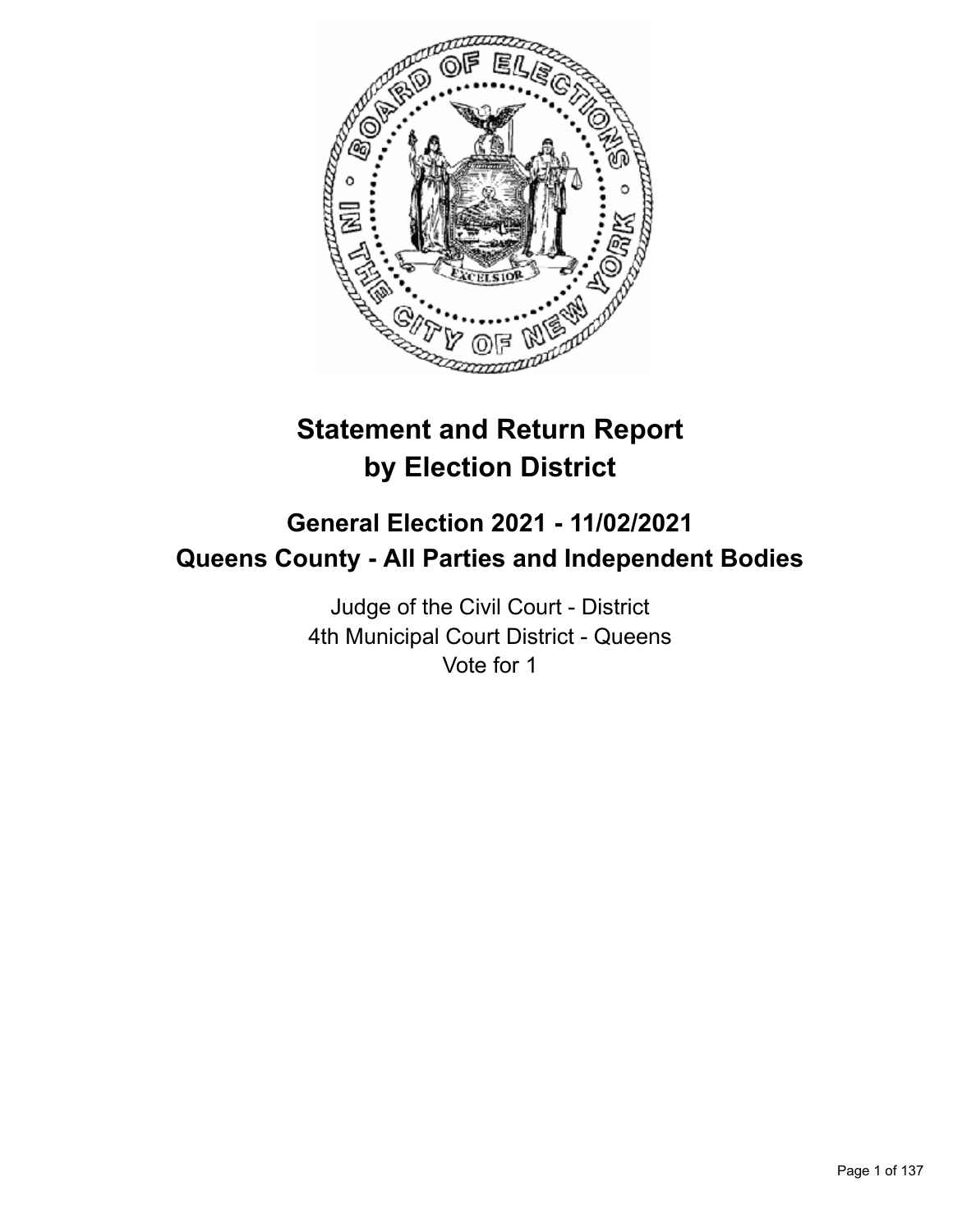

| <b>PUBLIC COUNTER</b>                                    | 226 |
|----------------------------------------------------------|-----|
| <b>MANUALLY COUNTED EMERGENCY</b>                        | 0   |
| ABSENTEE / MILITARY                                      | 32  |
| AFFIDAVIT                                                | 0   |
| <b>Total Ballots</b>                                     | 258 |
| Less - Inapplicable Federal/Special Presidential Ballots | 0   |
| <b>Total Applicable Ballots</b>                          | 258 |
|                                                          |     |
| CASSANDRA A. JOHNSON (DEMOCRATIC)                        | 127 |
| DANIEL KOGAN (REPUBLICAN)                                | 93  |
| DANIEL KOGAN (CONSERVATIVE)                              | 9   |
| <b>Total Votes</b>                                       | 229 |

#### **006/24**

| PUBLIC COUNTER                                           | 246      |
|----------------------------------------------------------|----------|
| <b>MANUALLY COUNTED EMERGENCY</b>                        | 0        |
| ABSENTEE / MILITARY                                      | 20       |
| AFFIDAVIT                                                | $\Omega$ |
| <b>Total Ballots</b>                                     | 266      |
| Less - Inapplicable Federal/Special Presidential Ballots | $\Omega$ |
| <b>Total Applicable Ballots</b>                          | 266      |
| CASSANDRA A. JOHNSON (DEMOCRATIC)                        | 150      |
| DANIEL KOGAN (REPUBLICAN)                                | 92       |
| DANIEL KOGAN (CONSERVATIVE)                              | 9        |
| PAUL VALLONE JR (WRITE-IN)                               | 1        |
| <b>Total Votes</b>                                       | 252      |
| Unrecorded                                               | 14       |

| <b>PUBLIC COUNTER</b>                                    | 202      |
|----------------------------------------------------------|----------|
| <b>MANUALLY COUNTED EMERGENCY</b>                        | 0        |
| ABSENTEE / MILITARY                                      | 21       |
| AFFIDAVIT                                                | $\Omega$ |
| <b>Total Ballots</b>                                     | 223      |
| Less - Inapplicable Federal/Special Presidential Ballots | 0        |
| <b>Total Applicable Ballots</b>                          | 223      |
| CASSANDRA A. JOHNSON (DEMOCRATIC)                        | 126      |
| DANIEL KOGAN (REPUBLICAN)                                | 76       |
| DANIEL KOGAN (CONSERVATIVE)                              | 8        |
| <b>Total Votes</b>                                       | 210      |
| Unrecorded                                               | 13       |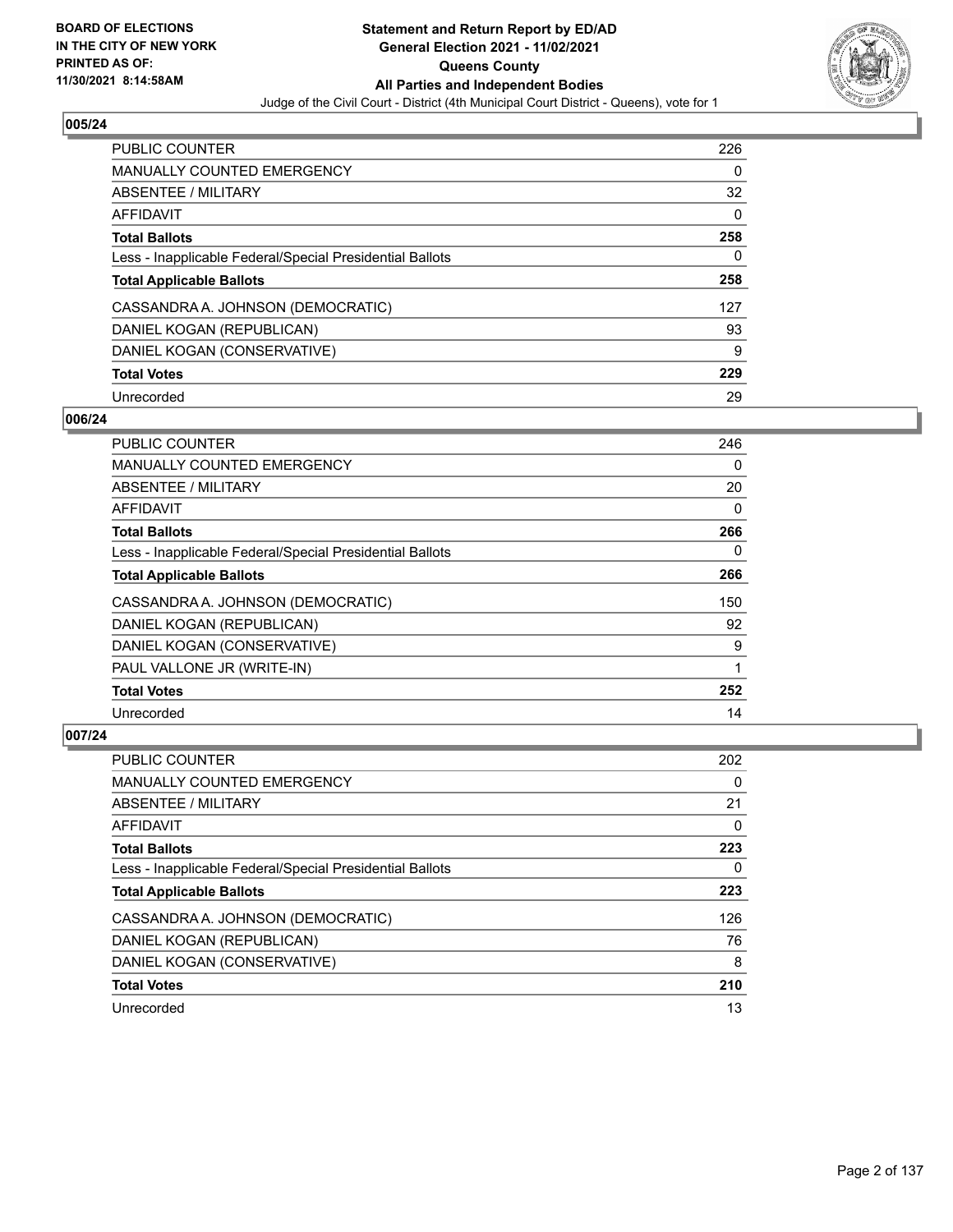

| <b>PUBLIC COUNTER</b>                                    | 57 |
|----------------------------------------------------------|----|
| <b>MANUALLY COUNTED EMERGENCY</b>                        | 0  |
| ABSENTEE / MILITARY                                      | 6  |
| AFFIDAVIT                                                | 0  |
| <b>Total Ballots</b>                                     | 63 |
| Less - Inapplicable Federal/Special Presidential Ballots | 0  |
| <b>Total Applicable Ballots</b>                          | 63 |
| CASSANDRA A. JOHNSON (DEMOCRATIC)                        | 41 |
| DANIEL KOGAN (REPUBLICAN)                                | 13 |
| DANIEL KOGAN (CONSERVATIVE)                              | 2  |
| UNATTRIBUTABLE WRITE-IN (WRITE-IN)                       | 1  |
| <b>Total Votes</b>                                       | 57 |
| Unrecorded                                               | 6  |

## **010/24**

| <b>PUBLIC COUNTER</b>                                    | 101      |
|----------------------------------------------------------|----------|
| <b>MANUALLY COUNTED EMERGENCY</b>                        | 0        |
| ABSENTEE / MILITARY                                      | 9        |
| AFFIDAVIT                                                | $\Omega$ |
| <b>Total Ballots</b>                                     | 110      |
| Less - Inapplicable Federal/Special Presidential Ballots | 0        |
| <b>Total Applicable Ballots</b>                          | 110      |
| CASSANDRA A. JOHNSON (DEMOCRATIC)                        | 55       |
| DANIEL KOGAN (REPUBLICAN)                                | 47       |
| DANIEL KOGAN (CONSERVATIVE)                              |          |
| <b>Total Votes</b>                                       | 103      |
| Unrecorded                                               | 7        |

| <b>PUBLIC COUNTER</b>                                    | 139 |
|----------------------------------------------------------|-----|
| <b>MANUALLY COUNTED EMERGENCY</b>                        | 0   |
| ABSENTEE / MILITARY                                      | 5   |
| AFFIDAVIT                                                |     |
| <b>Total Ballots</b>                                     | 145 |
| Less - Inapplicable Federal/Special Presidential Ballots | 0   |
|                                                          |     |
| <b>Total Applicable Ballots</b>                          | 145 |
| CASSANDRA A. JOHNSON (DEMOCRATIC)                        | 87  |
| DANIEL KOGAN (REPUBLICAN)                                | 46  |
| DANIEL KOGAN (CONSERVATIVE)                              |     |
| <b>Total Votes</b>                                       | 134 |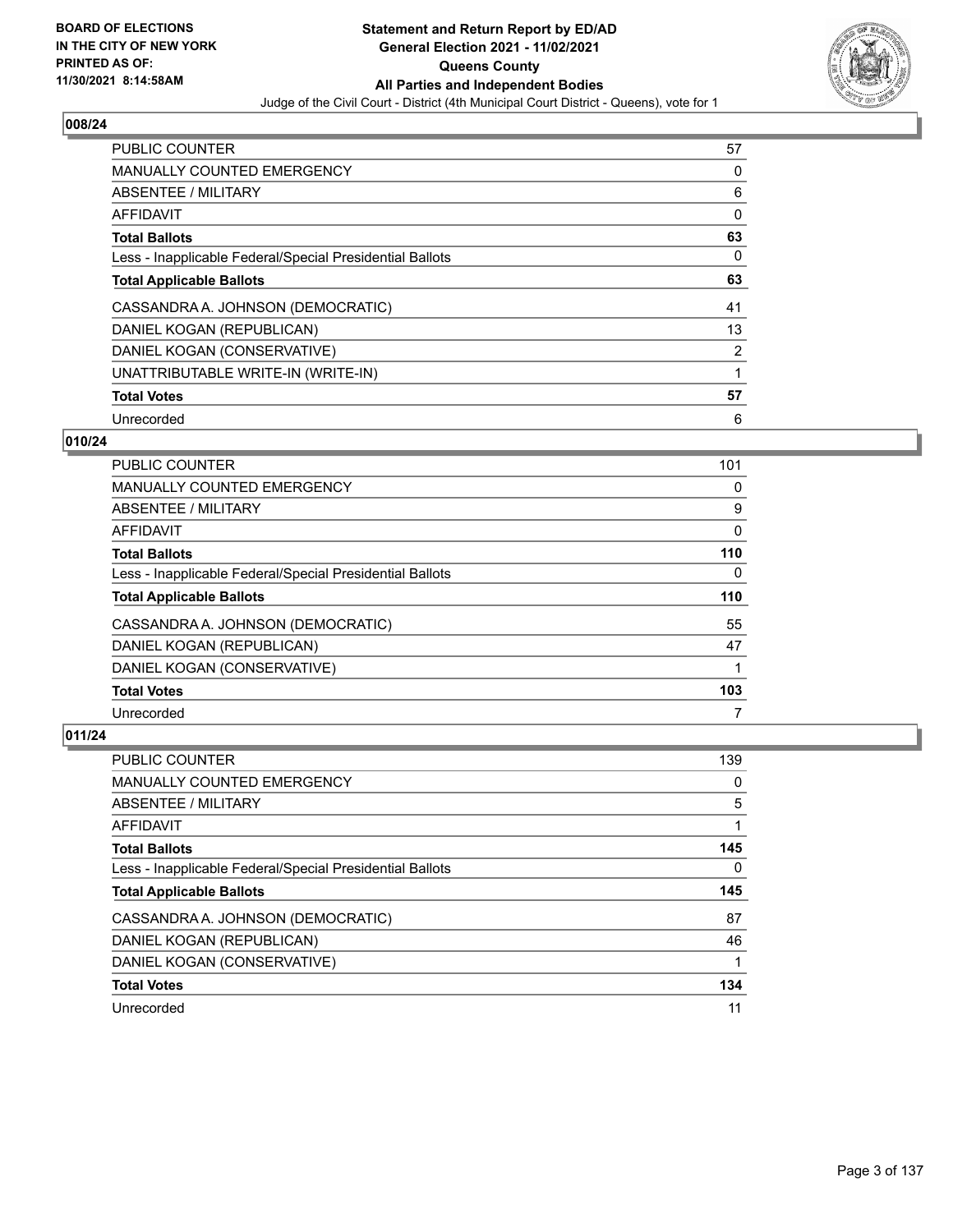

| <b>PUBLIC COUNTER</b>                                    | 39             |
|----------------------------------------------------------|----------------|
| MANUALLY COUNTED EMERGENCY                               | 0              |
| ABSENTEE / MILITARY                                      | 2              |
| AFFIDAVIT                                                | 0              |
| <b>Total Ballots</b>                                     | 41             |
| Less - Inapplicable Federal/Special Presidential Ballots | 0              |
| <b>Total Applicable Ballots</b>                          | 41             |
| CASSANDRA A. JOHNSON (DEMOCRATIC)                        | 20             |
| DANIEL KOGAN (REPUBLICAN)                                | 16             |
| DANIEL KOGAN (CONSERVATIVE)                              | $\overline{4}$ |
| <b>Total Votes</b>                                       | 40             |
| Unrecorded                                               |                |

# **013/24**

| <b>PUBLIC COUNTER</b>                                    | 252      |
|----------------------------------------------------------|----------|
| <b>MANUALLY COUNTED EMERGENCY</b>                        | 0        |
| ABSENTEE / MILITARY                                      | 34       |
| <b>AFFIDAVIT</b>                                         | $\Omega$ |
| <b>Total Ballots</b>                                     | 286      |
| Less - Inapplicable Federal/Special Presidential Ballots | $\Omega$ |
| <b>Total Applicable Ballots</b>                          | 286      |
| CASSANDRA A. JOHNSON (DEMOCRATIC)                        | 187      |
| DANIEL KOGAN (REPUBLICAN)                                | 50       |
| DANIEL KOGAN (CONSERVATIVE)                              | 13       |
| <b>Total Votes</b>                                       | 250      |
| Unrecorded                                               | 36       |

| <b>PUBLIC COUNTER</b>                                    | 191      |
|----------------------------------------------------------|----------|
| MANUALLY COUNTED EMERGENCY                               | 0        |
| ABSENTEE / MILITARY                                      | 9        |
| AFFIDAVIT                                                | $\Omega$ |
| <b>Total Ballots</b>                                     | 200      |
| Less - Inapplicable Federal/Special Presidential Ballots | 0        |
| <b>Total Applicable Ballots</b>                          | 200      |
| CASSANDRA A. JOHNSON (DEMOCRATIC)                        | 117      |
| DANIEL KOGAN (REPUBLICAN)                                | 54       |
| DANIEL KOGAN (CONSERVATIVE)                              | 7        |
| <b>Total Votes</b>                                       | 178      |
| Unrecorded                                               | 22       |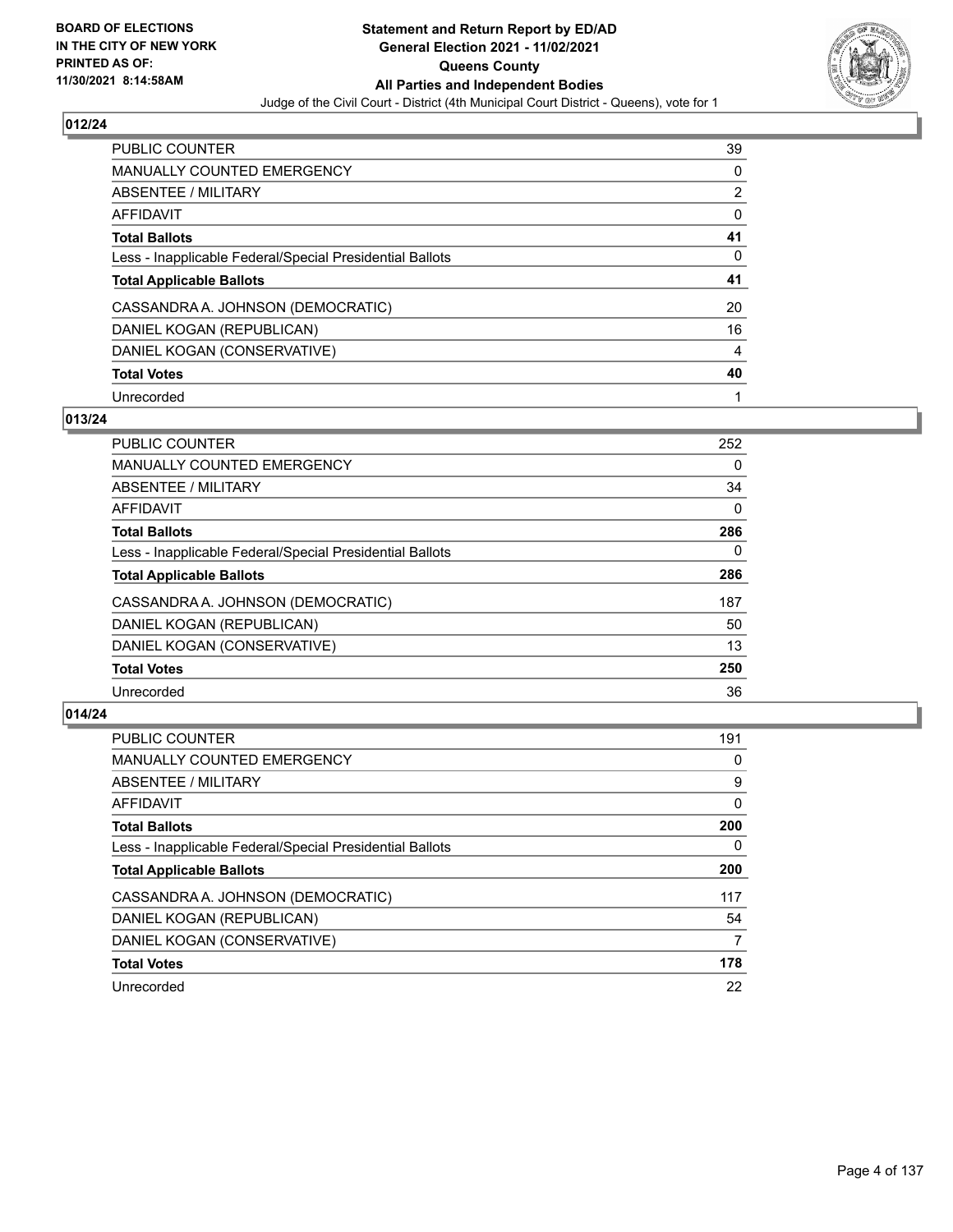

| <b>PUBLIC COUNTER</b>                                    | 277 |
|----------------------------------------------------------|-----|
| <b>MANUALLY COUNTED EMERGENCY</b>                        | 0   |
| ABSENTEE / MILITARY                                      | 29  |
| AFFIDAVIT                                                |     |
| <b>Total Ballots</b>                                     | 307 |
| Less - Inapplicable Federal/Special Presidential Ballots | 0   |
| <b>Total Applicable Ballots</b>                          | 307 |
| CASSANDRA A. JOHNSON (DEMOCRATIC)                        | 163 |
| DANIEL KOGAN (REPUBLICAN)                                | 98  |
| DANIEL KOGAN (CONSERVATIVE)                              | 15  |
| <b>Total Votes</b>                                       | 276 |
| Unrecorded                                               | 31  |

#### **025/24**

| <b>PUBLIC COUNTER</b>                                    | 245      |
|----------------------------------------------------------|----------|
| <b>MANUALLY COUNTED EMERGENCY</b>                        | 0        |
| ABSENTEE / MILITARY                                      | 29       |
| <b>AFFIDAVIT</b>                                         | 2        |
| <b>Total Ballots</b>                                     | 276      |
| Less - Inapplicable Federal/Special Presidential Ballots | $\Omega$ |
| <b>Total Applicable Ballots</b>                          | 276      |
| CASSANDRA A. JOHNSON (DEMOCRATIC)                        | 132      |
| DANIEL KOGAN (REPUBLICAN)                                | 105      |
| DANIEL KOGAN (CONSERVATIVE)                              | 16       |
| <b>Total Votes</b>                                       | 253      |
| Unrecorded                                               | 23       |

| <b>PUBLIC COUNTER</b>                                    | 102 |
|----------------------------------------------------------|-----|
| <b>MANUALLY COUNTED EMERGENCY</b>                        | 0   |
| ABSENTEE / MILITARY                                      | 3   |
| AFFIDAVIT                                                | 0   |
| <b>Total Ballots</b>                                     | 105 |
| Less - Inapplicable Federal/Special Presidential Ballots | 0   |
| <b>Total Applicable Ballots</b>                          | 105 |
| CASSANDRA A. JOHNSON (DEMOCRATIC)                        | 57  |
| DANIEL KOGAN (REPUBLICAN)                                | 28  |
| DANIEL KOGAN (CONSERVATIVE)                              | 7   |
| <b>Total Votes</b>                                       | 92  |
| Unrecorded                                               | 13  |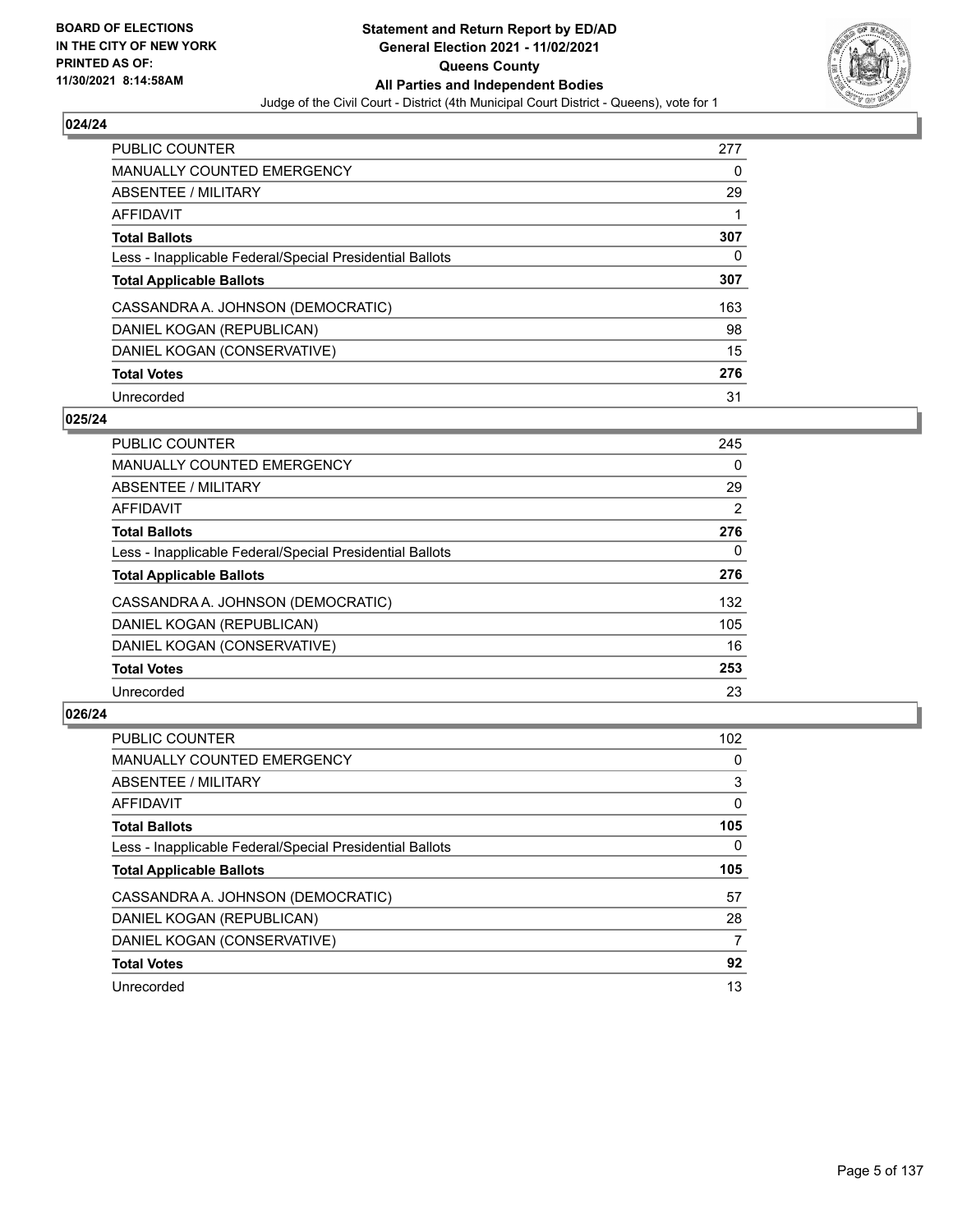

| <b>PUBLIC COUNTER</b>                                    | 273 |
|----------------------------------------------------------|-----|
| <b>MANUALLY COUNTED EMERGENCY</b>                        | 0   |
| ABSENTEE / MILITARY                                      | 30  |
| AFFIDAVIT                                                | 3   |
| <b>Total Ballots</b>                                     | 306 |
| Less - Inapplicable Federal/Special Presidential Ballots | 0   |
| <b>Total Applicable Ballots</b>                          | 306 |
| CASSANDRA A. JOHNSON (DEMOCRATIC)                        | 248 |
| DANIEL KOGAN (REPUBLICAN)                                | 27  |
| DANIEL KOGAN (CONSERVATIVE)                              | 2   |
|                                                          |     |
| <b>Total Votes</b>                                       | 277 |

#### **028/24**

| PUBLIC COUNTER                                           | 242      |
|----------------------------------------------------------|----------|
| <b>MANUALLY COUNTED EMERGENCY</b>                        | $\Omega$ |
| ABSENTEE / MILITARY                                      | 8        |
| AFFIDAVIT                                                | 0        |
| <b>Total Ballots</b>                                     | 250      |
| Less - Inapplicable Federal/Special Presidential Ballots | $\Omega$ |
| <b>Total Applicable Ballots</b>                          | 250      |
| CASSANDRA A. JOHNSON (DEMOCRATIC)                        | 105      |
| DANIEL KOGAN (REPUBLICAN)                                | 99       |
| DANIEL KOGAN (CONSERVATIVE)                              | 15       |
| SWATI MANTIONE (WRITE-IN)                                | 1        |
| <b>Total Votes</b>                                       | 220      |
| Unrecorded                                               | 30       |

| <b>PUBLIC COUNTER</b>                                    | 282      |
|----------------------------------------------------------|----------|
| MANUALLY COUNTED EMERGENCY                               | 0        |
| ABSENTEE / MILITARY                                      | 19       |
| AFFIDAVIT                                                | 2        |
| <b>Total Ballots</b>                                     | 303      |
| Less - Inapplicable Federal/Special Presidential Ballots | $\Omega$ |
| <b>Total Applicable Ballots</b>                          | 303      |
| CASSANDRA A. JOHNSON (DEMOCRATIC)                        | 248      |
| DANIEL KOGAN (REPUBLICAN)                                | 22       |
| DANIEL KOGAN (CONSERVATIVE)                              | 5        |
| <b>VERMIN SUPREME (WRITE-IN)</b>                         |          |
| <b>Total Votes</b>                                       | 276      |
| Unrecorded                                               | 27       |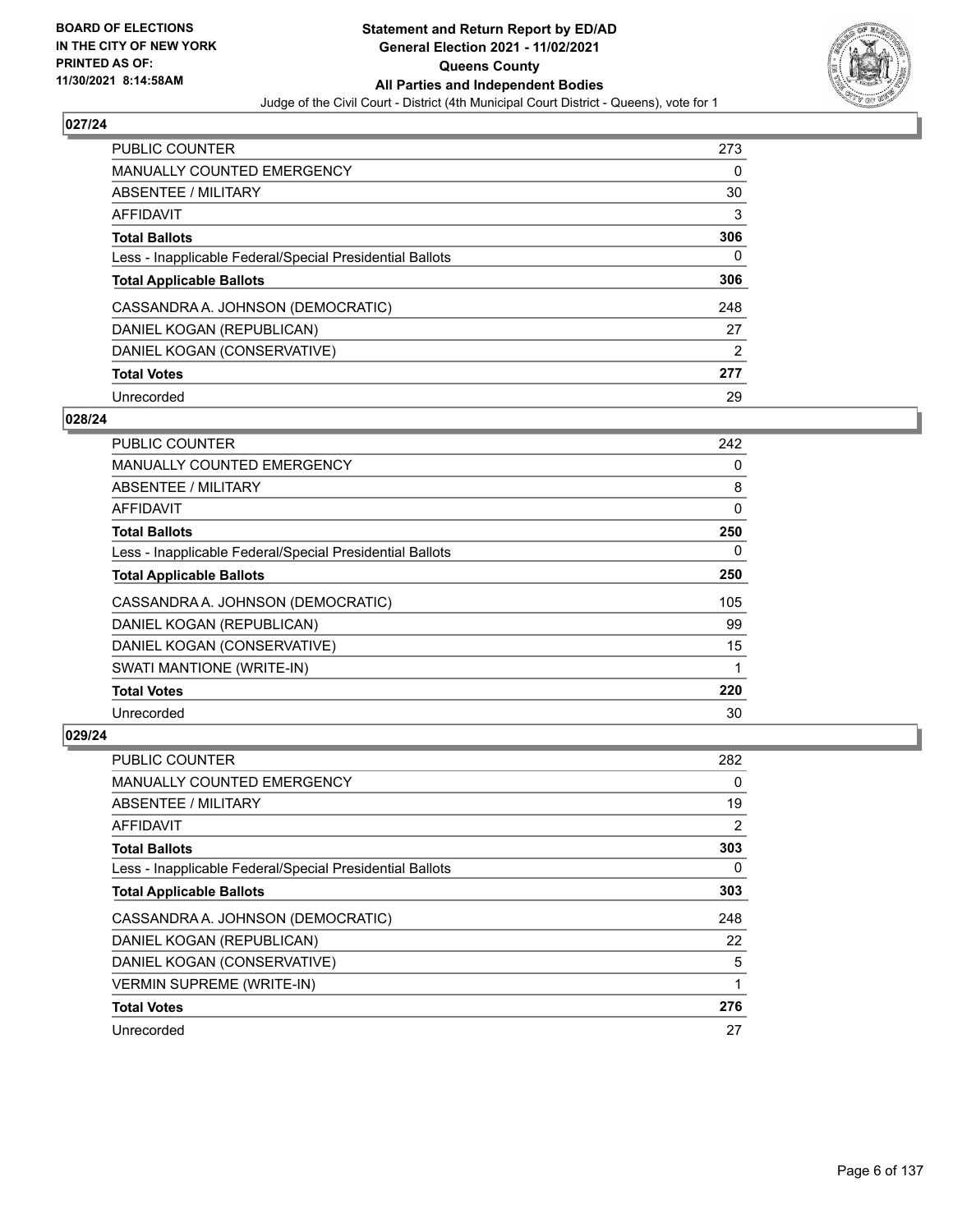

| PUBLIC COUNTER                                           | 252 |
|----------------------------------------------------------|-----|
| <b>MANUALLY COUNTED EMERGENCY</b>                        | 0   |
| ABSENTEE / MILITARY                                      | 21  |
| AFFIDAVIT                                                | 0   |
| <b>Total Ballots</b>                                     | 273 |
| Less - Inapplicable Federal/Special Presidential Ballots | 0   |
| <b>Total Applicable Ballots</b>                          | 273 |
| CASSANDRA A. JOHNSON (DEMOCRATIC)                        | 217 |
| DANIEL KOGAN (REPUBLICAN)                                | 32  |
| DANIEL KOGAN (CONSERVATIVE)                              | 9   |
| <b>Total Votes</b>                                       | 258 |
| Unrecorded                                               | 15  |

#### **031/24**

| <b>PUBLIC COUNTER</b>                                    | 154            |
|----------------------------------------------------------|----------------|
| <b>MANUALLY COUNTED EMERGENCY</b>                        | 0              |
| ABSENTEE / MILITARY                                      | 3              |
| <b>AFFIDAVIT</b>                                         |                |
| <b>Total Ballots</b>                                     | 158            |
| Less - Inapplicable Federal/Special Presidential Ballots | $\Omega$       |
| <b>Total Applicable Ballots</b>                          | 158            |
| CASSANDRA A. JOHNSON (DEMOCRATIC)                        | 107            |
| DANIEL KOGAN (REPUBLICAN)                                | 36             |
| DANIEL KOGAN (CONSERVATIVE)                              | $\overline{2}$ |
| <b>Total Votes</b>                                       | 145            |
| Unrecorded                                               | 13             |

| <b>PUBLIC COUNTER</b>                                    | 137      |
|----------------------------------------------------------|----------|
| <b>MANUALLY COUNTED EMERGENCY</b>                        | $\Omega$ |
| ABSENTEE / MILITARY                                      | 17       |
| AFFIDAVIT                                                | $\Omega$ |
| <b>Total Ballots</b>                                     | 154      |
| Less - Inapplicable Federal/Special Presidential Ballots | 0        |
| <b>Total Applicable Ballots</b>                          | 154      |
| CASSANDRA A. JOHNSON (DEMOCRATIC)                        | 60       |
| DANIEL KOGAN (REPUBLICAN)                                | 71       |
| DANIEL KOGAN (CONSERVATIVE)                              | 11       |
| <b>Total Votes</b>                                       | 142      |
| Unrecorded                                               | 12       |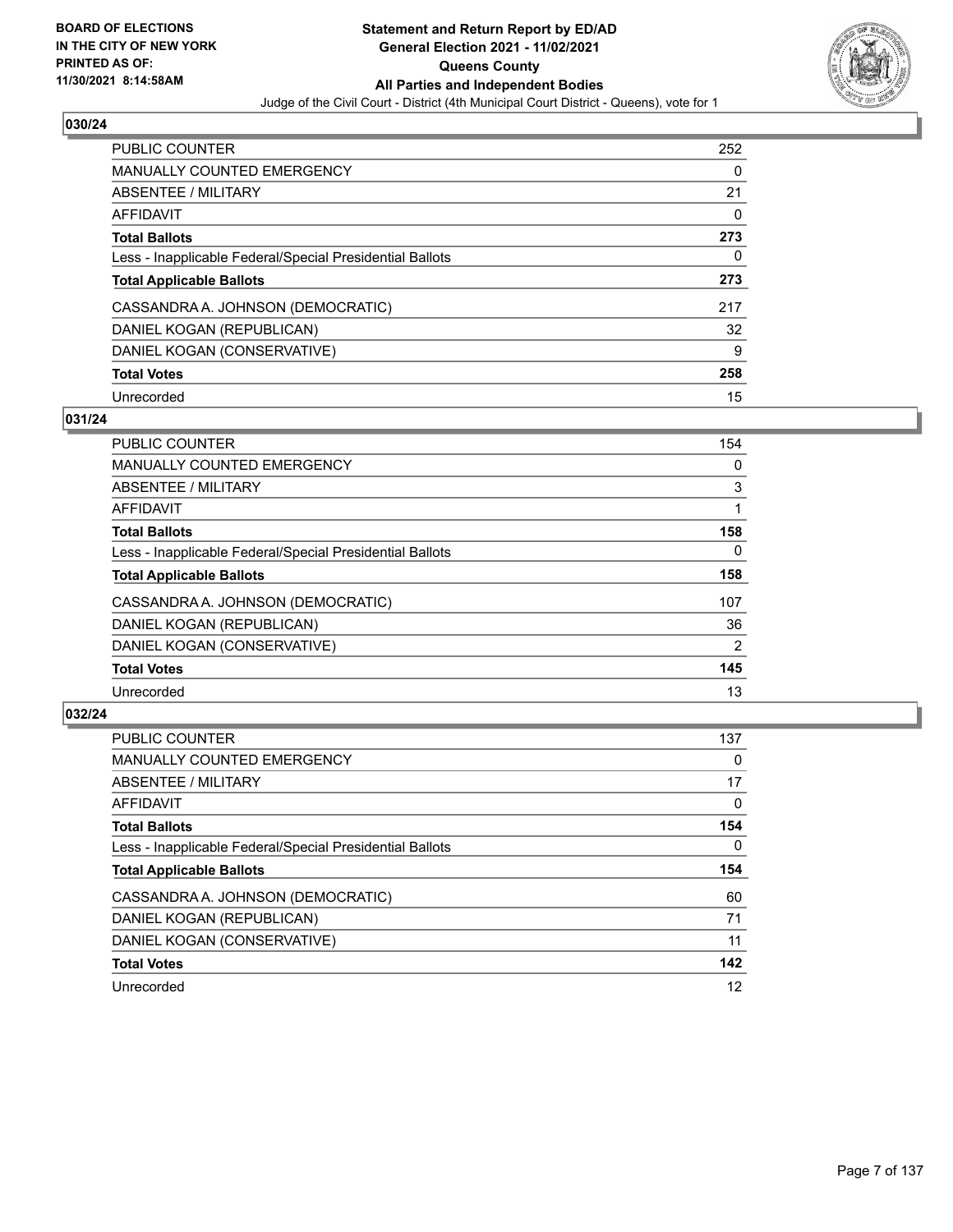

| <b>PUBLIC COUNTER</b>                                    | 319            |
|----------------------------------------------------------|----------------|
| <b>MANUALLY COUNTED EMERGENCY</b>                        | 0              |
| ABSENTEE / MILITARY                                      | 25             |
| <b>AFFIDAVIT</b>                                         |                |
| <b>Total Ballots</b>                                     | 345            |
| Less - Inapplicable Federal/Special Presidential Ballots | 0              |
| <b>Total Applicable Ballots</b>                          | 345            |
| CASSANDRA A. JOHNSON (DEMOCRATIC)                        | 105            |
| DANIEL KOGAN (REPUBLICAN)                                | 185            |
| DANIEL KOGAN (CONSERVATIVE)                              | 20             |
| ELTAN COHEN (WRITE-IN)                                   | $\overline{2}$ |
| <b>Total Votes</b>                                       | 312            |
| Unrecorded                                               | 33             |

## **034/24**

| PUBLIC COUNTER                                           | 177 |
|----------------------------------------------------------|-----|
| MANUALLY COUNTED EMERGENCY                               | 0   |
| ABSENTEE / MILITARY                                      | 9   |
| AFFIDAVIT                                                | 0   |
| <b>Total Ballots</b>                                     | 186 |
| Less - Inapplicable Federal/Special Presidential Ballots | 0   |
| <b>Total Applicable Ballots</b>                          | 186 |
| CASSANDRA A. JOHNSON (DEMOCRATIC)                        | 47  |
| DANIEL KOGAN (REPUBLICAN)                                | 113 |
| DANIEL KOGAN (CONSERVATIVE)                              | 8   |
| DEBORAH ROSENSWEIG (WRITE-IN)                            | 1   |
| <b>Total Votes</b>                                       | 169 |
| Unrecorded                                               | 17  |

| PUBLIC COUNTER                                           | 232 |
|----------------------------------------------------------|-----|
| MANUALLY COUNTED EMERGENCY                               | 0   |
| ABSENTEE / MILITARY                                      | 16  |
| AFFIDAVIT                                                | 0   |
| <b>Total Ballots</b>                                     | 248 |
| Less - Inapplicable Federal/Special Presidential Ballots | 0   |
| <b>Total Applicable Ballots</b>                          | 248 |
| CASSANDRA A. JOHNSON (DEMOCRATIC)                        | 152 |
| DANIEL KOGAN (REPUBLICAN)                                | 66  |
| DANIEL KOGAN (CONSERVATIVE)                              | 11  |
| <b>Total Votes</b>                                       | 229 |
| Unrecorded                                               | 19  |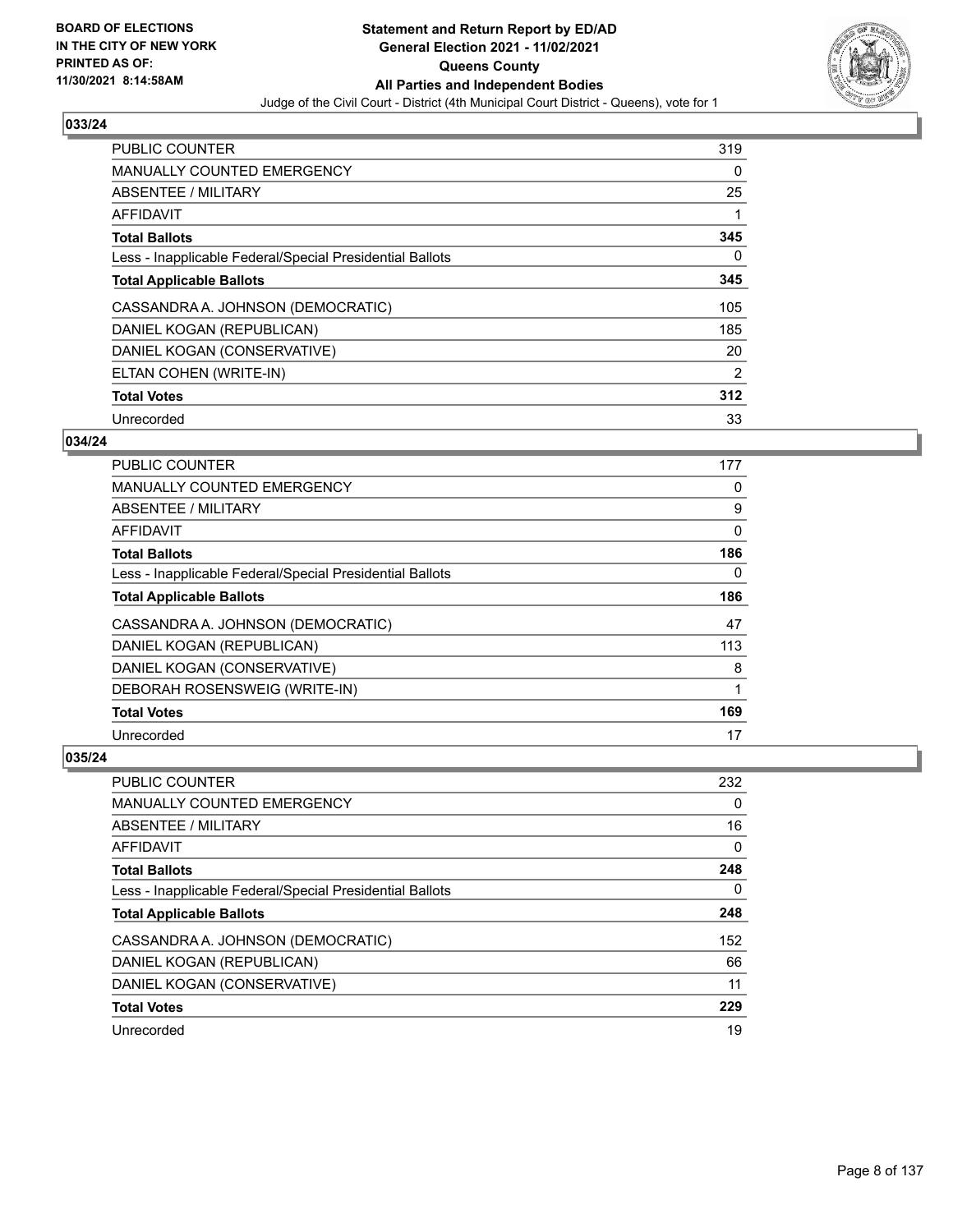

| <b>PUBLIC COUNTER</b>                                    | 94       |
|----------------------------------------------------------|----------|
| <b>MANUALLY COUNTED EMERGENCY</b>                        | $\Omega$ |
| ABSENTEE / MILITARY                                      | 12       |
| AFFIDAVIT                                                | 0        |
| <b>Total Ballots</b>                                     | 106      |
| Less - Inapplicable Federal/Special Presidential Ballots | 0        |
|                                                          |          |
| <b>Total Applicable Ballots</b>                          | 106      |
| CASSANDRA A. JOHNSON (DEMOCRATIC)                        | 84       |
| DANIEL KOGAN (REPUBLICAN)                                | 15       |
| DANIEL KOGAN (CONSERVATIVE)                              | 3        |
| <b>Total Votes</b>                                       | 102      |

#### **037/24**

| <b>PUBLIC COUNTER</b>                                    | 136 |
|----------------------------------------------------------|-----|
| MANUALLY COUNTED EMERGENCY                               | 0   |
| ABSENTEE / MILITARY                                      | 21  |
| <b>AFFIDAVIT</b>                                         | 0   |
| <b>Total Ballots</b>                                     | 157 |
| Less - Inapplicable Federal/Special Presidential Ballots | 0   |
| <b>Total Applicable Ballots</b>                          | 157 |
| CASSANDRA A. JOHNSON (DEMOCRATIC)                        | 125 |
| DANIEL KOGAN (REPUBLICAN)                                | 22  |
| DANIEL KOGAN (CONSERVATIVE)                              | 2   |
| <b>Total Votes</b>                                       | 149 |
| Unrecorded                                               | 8   |

| <b>PUBLIC COUNTER</b>                                    | 8              |
|----------------------------------------------------------|----------------|
| <b>MANUALLY COUNTED EMERGENCY</b>                        | 0              |
| ABSENTEE / MILITARY                                      | 0              |
| AFFIDAVIT                                                | 0              |
| <b>Total Ballots</b>                                     | 8              |
| Less - Inapplicable Federal/Special Presidential Ballots | 0              |
| <b>Total Applicable Ballots</b>                          | 8              |
| CASSANDRA A. JOHNSON (DEMOCRATIC)                        | $\overline{2}$ |
| DANIEL KOGAN (REPUBLICAN)                                | 5              |
| DANIEL KOGAN (CONSERVATIVE)                              | 0              |
| <b>Total Votes</b>                                       |                |
| Unrecorded                                               |                |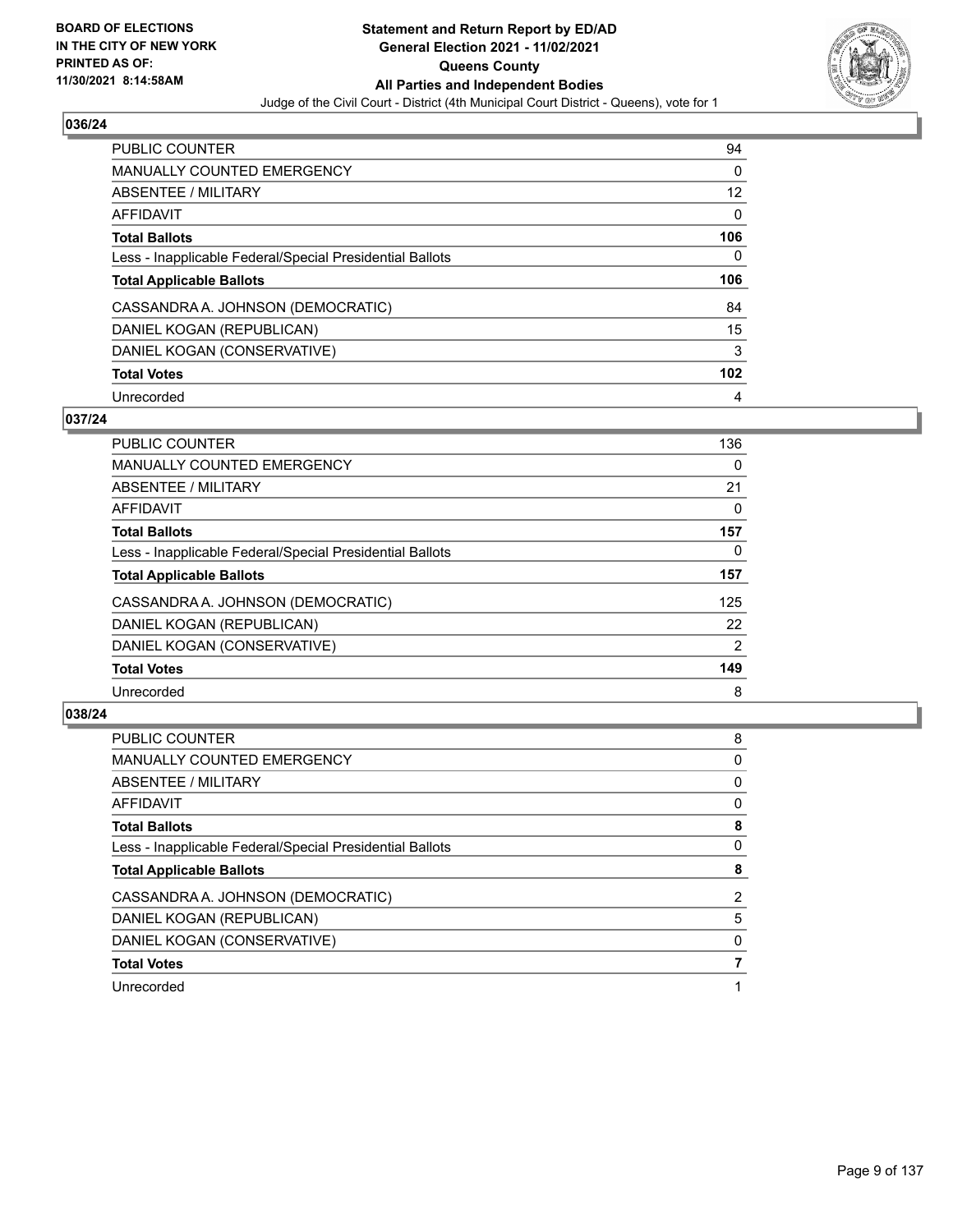

| PUBLIC COUNTER                                           | 24 |
|----------------------------------------------------------|----|
| MANUALLY COUNTED EMERGENCY                               | 0  |
| ABSENTEE / MILITARY                                      | 3  |
| AFFIDAVIT                                                |    |
| <b>Total Ballots</b>                                     | 28 |
| Less - Inapplicable Federal/Special Presidential Ballots | 0  |
| <b>Total Applicable Ballots</b>                          | 28 |
| CASSANDRA A. JOHNSON (DEMOCRATIC)                        | 16 |
| DANIEL KOGAN (REPUBLICAN)                                | 5  |
| DANIEL KOGAN (CONSERVATIVE)                              | 2  |
| <b>Total Votes</b>                                       | 23 |
| Unrecorded                                               | 5  |

#### **040/24**

| <b>PUBLIC COUNTER</b>                                    | 253      |
|----------------------------------------------------------|----------|
| <b>MANUALLY COUNTED EMERGENCY</b>                        | 0        |
| ABSENTEE / MILITARY                                      | 26       |
| <b>AFFIDAVIT</b>                                         | 0        |
| <b>Total Ballots</b>                                     | 279      |
| Less - Inapplicable Federal/Special Presidential Ballots | $\Omega$ |
| <b>Total Applicable Ballots</b>                          | 279      |
| CASSANDRA A. JOHNSON (DEMOCRATIC)                        | 219      |
| DANIEL KOGAN (REPUBLICAN)                                | 38       |
| DANIEL KOGAN (CONSERVATIVE)                              | 4        |
| <b>Total Votes</b>                                       | 261      |
| Unrecorded                                               | 18       |

| <b>PUBLIC COUNTER</b>                                    | 207 |
|----------------------------------------------------------|-----|
| <b>MANUALLY COUNTED EMERGENCY</b>                        | 0   |
| ABSENTEE / MILITARY                                      | 31  |
| AFFIDAVIT                                                |     |
| <b>Total Ballots</b>                                     | 239 |
| Less - Inapplicable Federal/Special Presidential Ballots | 0   |
| <b>Total Applicable Ballots</b>                          | 239 |
| CASSANDRA A. JOHNSON (DEMOCRATIC)                        | 170 |
| DANIEL KOGAN (REPUBLICAN)                                | 36  |
| DANIEL KOGAN (CONSERVATIVE)                              | 6   |
| <b>Total Votes</b>                                       | 212 |
| Unrecorded                                               | 27  |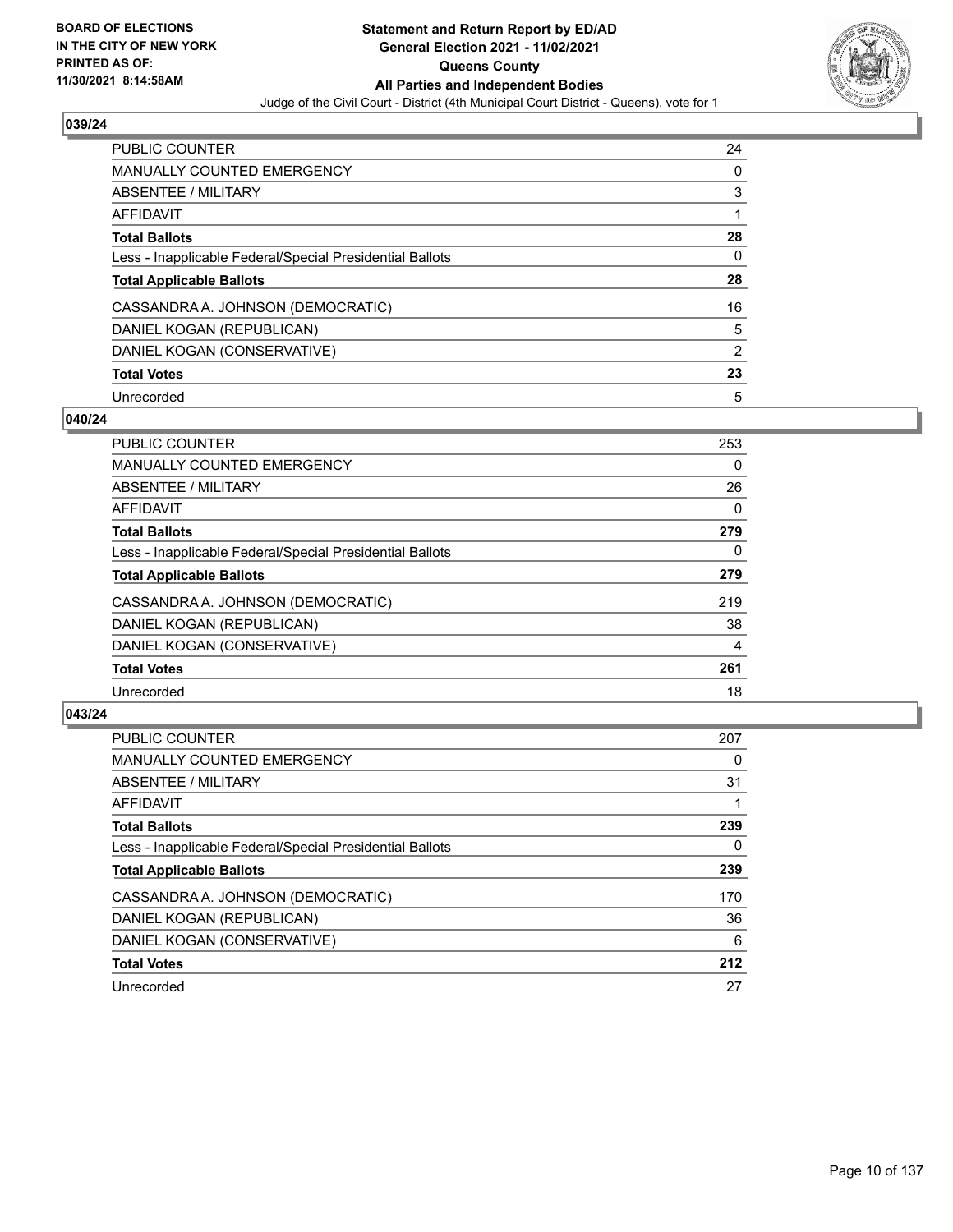

| <b>PUBLIC COUNTER</b>                                    | 136      |
|----------------------------------------------------------|----------|
| MANUALLY COUNTED EMERGENCY                               | $\Omega$ |
| ABSENTEE / MILITARY                                      | 10       |
| AFFIDAVIT                                                | 0        |
| <b>Total Ballots</b>                                     | 146      |
| Less - Inapplicable Federal/Special Presidential Ballots | 0        |
| <b>Total Applicable Ballots</b>                          | 146      |
| CASSANDRA A. JOHNSON (DEMOCRATIC)                        | 110      |
| DANIEL KOGAN (REPUBLICAN)                                | 20       |
| DANIEL KOGAN (CONSERVATIVE)                              | 4        |
| <b>Total Votes</b>                                       | 134      |
| Unrecorded                                               | 12       |

#### **045/24**

| <b>PUBLIC COUNTER</b>                                    | 210 |
|----------------------------------------------------------|-----|
| <b>MANUALLY COUNTED EMERGENCY</b>                        | 0   |
| ABSENTEE / MILITARY                                      | 22  |
| <b>AFFIDAVIT</b>                                         |     |
| <b>Total Ballots</b>                                     | 233 |
| Less - Inapplicable Federal/Special Presidential Ballots | 0   |
| <b>Total Applicable Ballots</b>                          | 233 |
| CASSANDRA A. JOHNSON (DEMOCRATIC)                        | 156 |
| DANIEL KOGAN (REPUBLICAN)                                | 52  |
| DANIEL KOGAN (CONSERVATIVE)                              | 8   |
| <b>Total Votes</b>                                       | 216 |
| Unrecorded                                               | 17  |

| <b>PUBLIC COUNTER</b>                                    | 200 |
|----------------------------------------------------------|-----|
| <b>MANUALLY COUNTED EMERGENCY</b>                        | 0   |
| <b>ABSENTEE / MILITARY</b>                               | 10  |
| <b>AFFIDAVIT</b>                                         |     |
| <b>Total Ballots</b>                                     | 211 |
| Less - Inapplicable Federal/Special Presidential Ballots | 0   |
| <b>Total Applicable Ballots</b>                          | 211 |
| CASSANDRA A. JOHNSON (DEMOCRATIC)                        | 147 |
| DANIEL KOGAN (REPUBLICAN)                                | 42  |
| DANIEL KOGAN (CONSERVATIVE)                              | 5   |
| <b>Total Votes</b>                                       | 194 |
| Unrecorded                                               | 17  |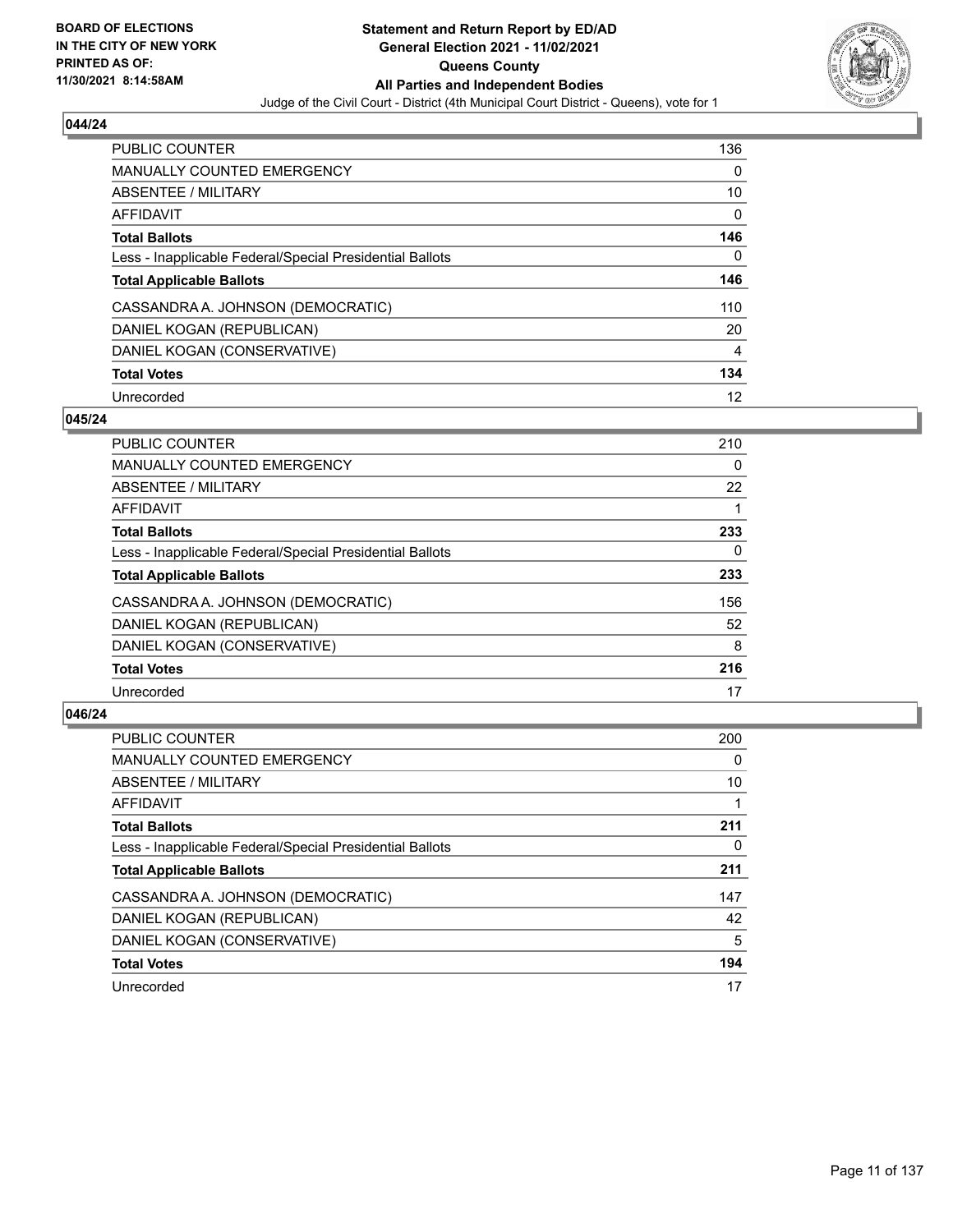

| <b>PUBLIC COUNTER</b>                                    | 126            |
|----------------------------------------------------------|----------------|
| <b>MANUALLY COUNTED EMERGENCY</b>                        | 0              |
| ABSENTEE / MILITARY                                      | 16             |
| AFFIDAVIT                                                | 0              |
| <b>Total Ballots</b>                                     | 142            |
| Less - Inapplicable Federal/Special Presidential Ballots | 0              |
|                                                          |                |
| <b>Total Applicable Ballots</b>                          |                |
| CASSANDRA A. JOHNSON (DEMOCRATIC)                        | 142<br>76      |
| DANIEL KOGAN (REPUBLICAN)                                | 39             |
| DANIEL KOGAN (CONSERVATIVE)                              | $\overline{2}$ |
| <b>Total Votes</b>                                       | 117            |

#### **048/24**

| <b>PUBLIC COUNTER</b>                                    | 58 |
|----------------------------------------------------------|----|
| MANUALLY COUNTED EMERGENCY                               | 0  |
| ABSENTEE / MILITARY                                      |    |
| <b>AFFIDAVIT</b>                                         | 0  |
| <b>Total Ballots</b>                                     | 59 |
| Less - Inapplicable Federal/Special Presidential Ballots | 0  |
| <b>Total Applicable Ballots</b>                          | 59 |
| CASSANDRA A. JOHNSON (DEMOCRATIC)                        | 41 |
| DANIEL KOGAN (REPUBLICAN)                                | 11 |
| DANIEL KOGAN (CONSERVATIVE)                              |    |
| <b>Total Votes</b>                                       | 53 |
| Unrecorded                                               | 6  |

| <b>PUBLIC COUNTER</b>                                    | 151      |
|----------------------------------------------------------|----------|
| <b>MANUALLY COUNTED EMERGENCY</b>                        | $\Omega$ |
| ABSENTEE / MILITARY                                      | 15       |
| <b>AFFIDAVIT</b>                                         |          |
| <b>Total Ballots</b>                                     | 167      |
| Less - Inapplicable Federal/Special Presidential Ballots | 0        |
| <b>Total Applicable Ballots</b>                          | 167      |
| CASSANDRA A. JOHNSON (DEMOCRATIC)                        | 77       |
| DANIEL KOGAN (REPUBLICAN)                                | 61       |
| DANIEL KOGAN (CONSERVATIVE)                              | 8        |
| <b>Total Votes</b>                                       | 146      |
| Unrecorded                                               | 21       |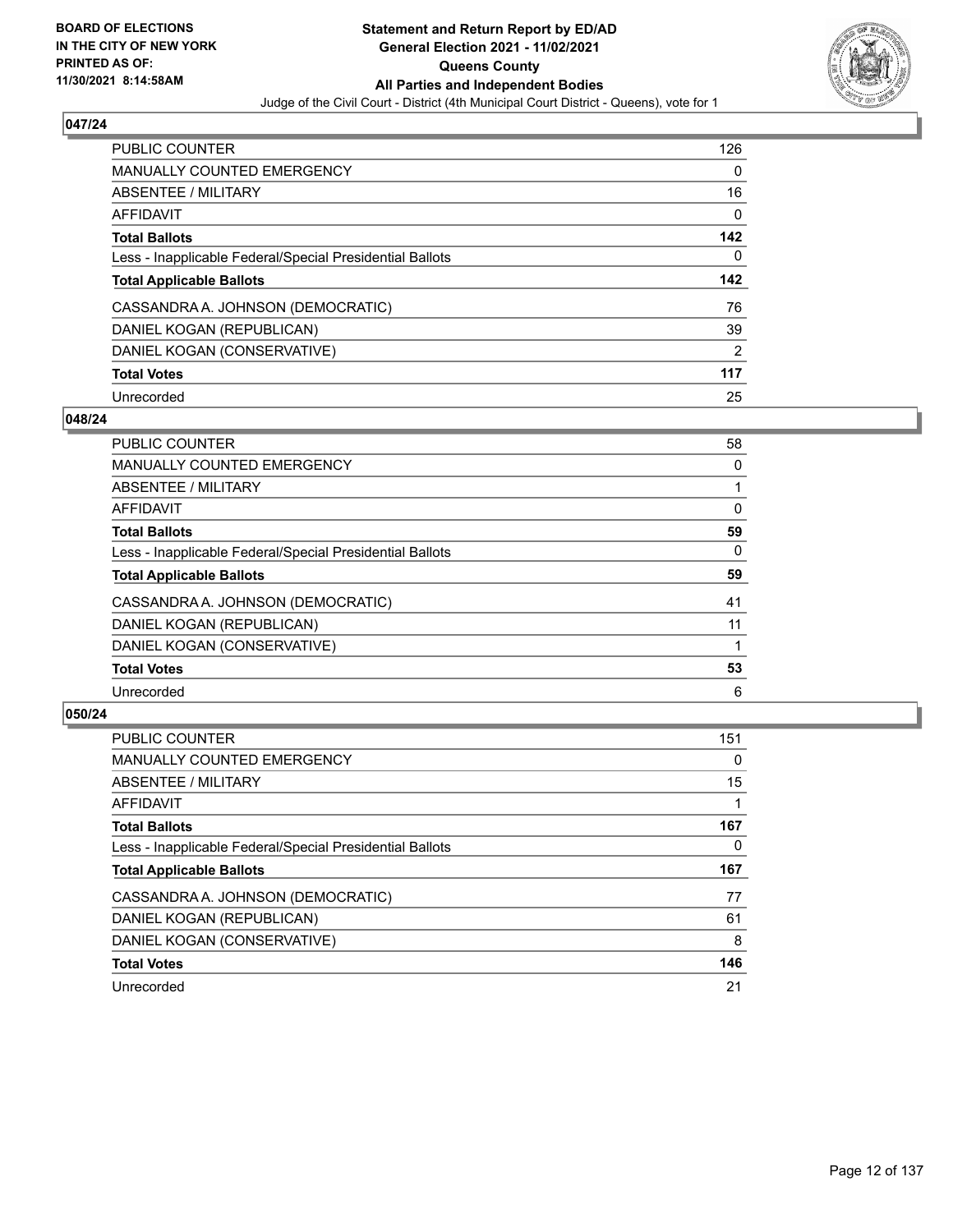

| <b>PUBLIC COUNTER</b>                                    | 144 |
|----------------------------------------------------------|-----|
| <b>MANUALLY COUNTED EMERGENCY</b>                        | 0   |
| ABSENTEE / MILITARY                                      | 11  |
| AFFIDAVIT                                                | 0   |
| <b>Total Ballots</b>                                     | 155 |
| Less - Inapplicable Federal/Special Presidential Ballots | 0   |
| <b>Total Applicable Ballots</b>                          | 155 |
| CASSANDRA A. JOHNSON (DEMOCRATIC)                        | 108 |
| DANIEL KOGAN (REPUBLICAN)                                | 27  |
| DANIEL KOGAN (CONSERVATIVE)                              | 6   |
|                                                          |     |
| <b>Total Votes</b>                                       | 141 |

#### **052/24**

| <b>PUBLIC COUNTER</b>                                    | 162      |
|----------------------------------------------------------|----------|
| <b>MANUALLY COUNTED EMERGENCY</b>                        | 0        |
| ABSENTEE / MILITARY                                      | 8        |
| <b>AFFIDAVIT</b>                                         | $\Omega$ |
| <b>Total Ballots</b>                                     | 170      |
| Less - Inapplicable Federal/Special Presidential Ballots | $\Omega$ |
| <b>Total Applicable Ballots</b>                          | 170      |
| CASSANDRA A. JOHNSON (DEMOCRATIC)                        | 97       |
| DANIEL KOGAN (REPUBLICAN)                                | 49       |
| DANIEL KOGAN (CONSERVATIVE)                              | 5        |
| <b>Total Votes</b>                                       | 151      |
| Unrecorded                                               | 19       |

| <b>PUBLIC COUNTER</b>                                    | 198      |
|----------------------------------------------------------|----------|
| <b>MANUALLY COUNTED EMERGENCY</b>                        | $\Omega$ |
| ABSENTEE / MILITARY                                      | 12       |
| <b>AFFIDAVIT</b>                                         |          |
| <b>Total Ballots</b>                                     | 211      |
| Less - Inapplicable Federal/Special Presidential Ballots | 0        |
| <b>Total Applicable Ballots</b>                          | 211      |
| CASSANDRA A. JOHNSON (DEMOCRATIC)                        | 140      |
| DANIEL KOGAN (REPUBLICAN)                                | 34       |
| DANIEL KOGAN (CONSERVATIVE)                              | 10       |
| <b>Total Votes</b>                                       | 184      |
| Unrecorded                                               | 27       |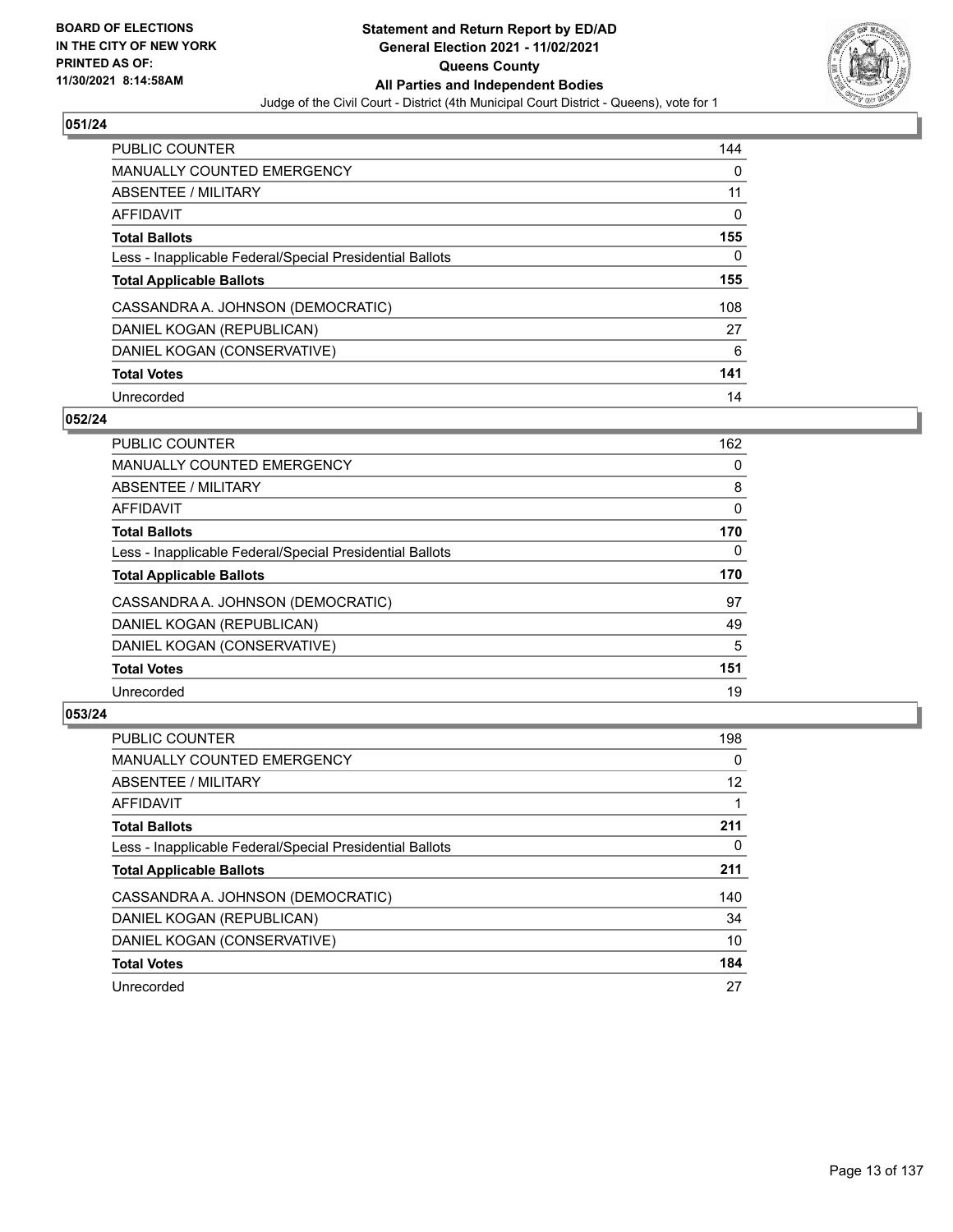

| <b>PUBLIC COUNTER</b>                                    | 206 |
|----------------------------------------------------------|-----|
| <b>MANUALLY COUNTED EMERGENCY</b>                        | 0   |
| ABSENTEE / MILITARY                                      | 7   |
| AFFIDAVIT                                                | 0   |
| <b>Total Ballots</b>                                     | 213 |
| Less - Inapplicable Federal/Special Presidential Ballots | 0   |
| <b>Total Applicable Ballots</b>                          | 213 |
| CASSANDRA A. JOHNSON (DEMOCRATIC)                        | 162 |
| DANIEL KOGAN (REPUBLICAN)                                | 28  |
| DANIEL KOGAN (CONSERVATIVE)                              | 7   |
| <b>Total Votes</b>                                       | 197 |
| Unrecorded                                               | 16  |

#### **055/24**

| PUBLIC COUNTER                                           | 111 |
|----------------------------------------------------------|-----|
| <b>MANUALLY COUNTED EMERGENCY</b>                        | 0   |
| ABSENTEE / MILITARY                                      | 5   |
| <b>AFFIDAVIT</b>                                         |     |
| <b>Total Ballots</b>                                     | 117 |
| Less - Inapplicable Federal/Special Presidential Ballots | 0   |
| <b>Total Applicable Ballots</b>                          | 117 |
| CASSANDRA A. JOHNSON (DEMOCRATIC)                        | 93  |
| DANIEL KOGAN (REPUBLICAN)                                | 11  |
| DANIEL KOGAN (CONSERVATIVE)                              |     |
| <b>Total Votes</b>                                       | 105 |
| Unrecorded                                               | 12  |
| A                                                        |     |

## **056/24 COMBINED into: 036/24**

| <b>PUBLIC COUNTER</b>                                    | 81 |
|----------------------------------------------------------|----|
| <b>MANUALLY COUNTED EMERGENCY</b>                        | 0  |
| ABSENTEE / MILITARY                                      | 2  |
| AFFIDAVIT                                                | 0  |
| <b>Total Ballots</b>                                     | 83 |
| Less - Inapplicable Federal/Special Presidential Ballots | 0  |
| <b>Total Applicable Ballots</b>                          | 83 |
|                                                          | 61 |
| CASSANDRA A. JOHNSON (DEMOCRATIC)                        |    |
| DANIEL KOGAN (REPUBLICAN)                                | 10 |
| DANIEL KOGAN (CONSERVATIVE)                              |    |
| <b>Total Votes</b>                                       | 72 |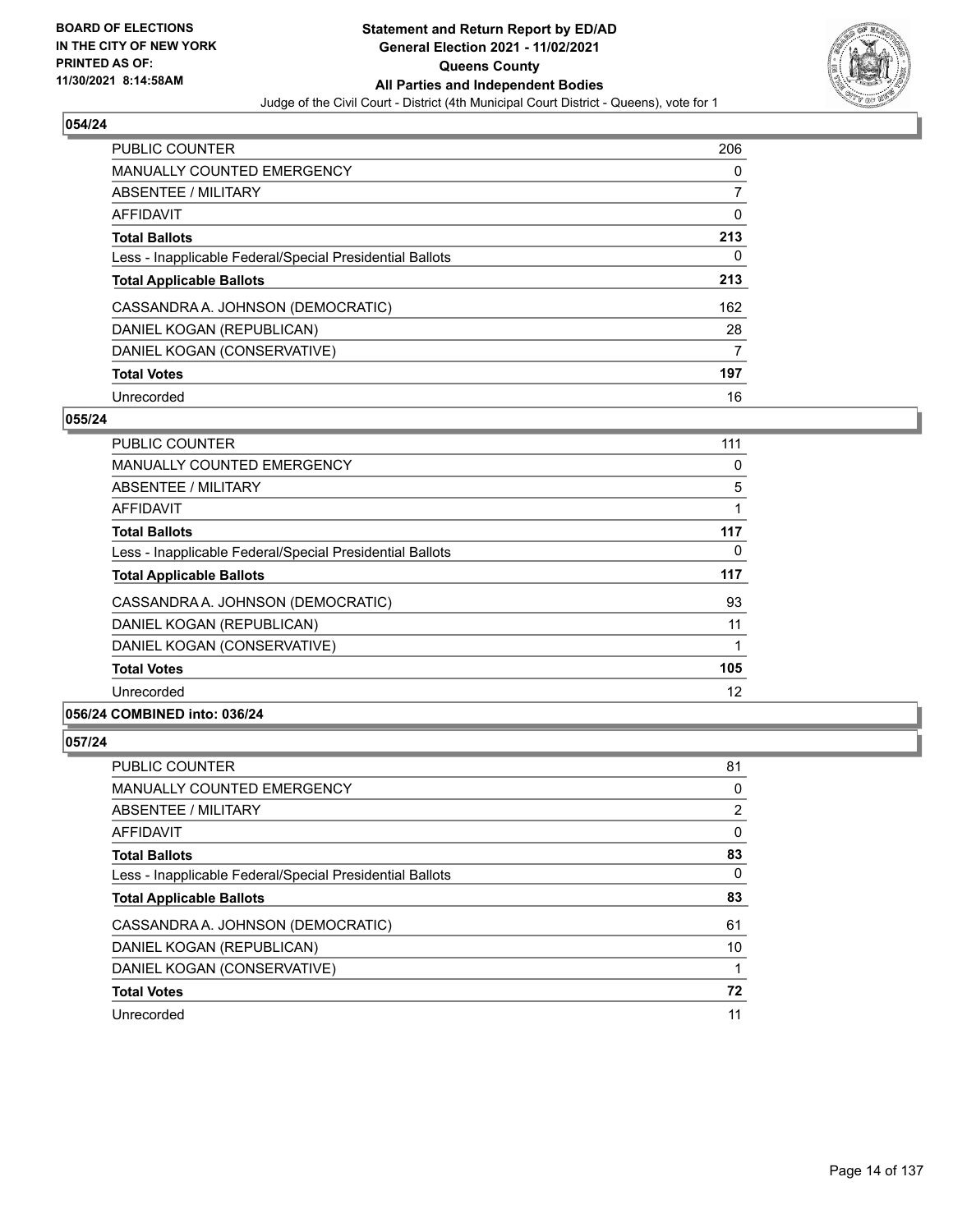

| <b>PUBLIC COUNTER</b>                                    | 47 |
|----------------------------------------------------------|----|
| <b>MANUALLY COUNTED EMERGENCY</b>                        | 0  |
| ABSENTEE / MILITARY                                      | 0  |
| AFFIDAVIT                                                |    |
| <b>Total Ballots</b>                                     | 48 |
| Less - Inapplicable Federal/Special Presidential Ballots | 0  |
| <b>Total Applicable Ballots</b>                          | 48 |
| CASSANDRA A. JOHNSON (DEMOCRATIC)                        | 37 |
| DANIEL KOGAN (REPUBLICAN)                                | 5  |
| DANIEL KOGAN (CONSERVATIVE)                              |    |
| <b>Total Votes</b>                                       | 43 |
| Unrecorded                                               | 5  |

#### **059/24**

| <b>PUBLIC COUNTER</b>                                    | 137      |
|----------------------------------------------------------|----------|
| <b>MANUALLY COUNTED EMERGENCY</b>                        | 0        |
| ABSENTEE / MILITARY                                      | 8        |
| <b>AFFIDAVIT</b>                                         | $\Omega$ |
| <b>Total Ballots</b>                                     | 145      |
| Less - Inapplicable Federal/Special Presidential Ballots | $\Omega$ |
| <b>Total Applicable Ballots</b>                          | 145      |
| CASSANDRA A. JOHNSON (DEMOCRATIC)                        | 96       |
| DANIEL KOGAN (REPUBLICAN)                                | 27       |
| DANIEL KOGAN (CONSERVATIVE)                              |          |
| <b>Total Votes</b>                                       | 124      |
| Unrecorded                                               | 21       |

| <b>PUBLIC COUNTER</b>                                    | 18              |
|----------------------------------------------------------|-----------------|
| <b>MANUALLY COUNTED EMERGENCY</b>                        | 0               |
| ABSENTEE / MILITARY                                      | $\overline{2}$  |
| AFFIDAVIT                                                | 0               |
| <b>Total Ballots</b>                                     | 20              |
| Less - Inapplicable Federal/Special Presidential Ballots | 0               |
| <b>Total Applicable Ballots</b>                          | 20              |
| CASSANDRA A. JOHNSON (DEMOCRATIC)                        | 12 <sup>2</sup> |
| DANIEL KOGAN (REPUBLICAN)                                | 5               |
| DANIEL KOGAN (CONSERVATIVE)                              | $\Omega$        |
| <b>Total Votes</b>                                       | 17              |
| Unrecorded                                               | 3               |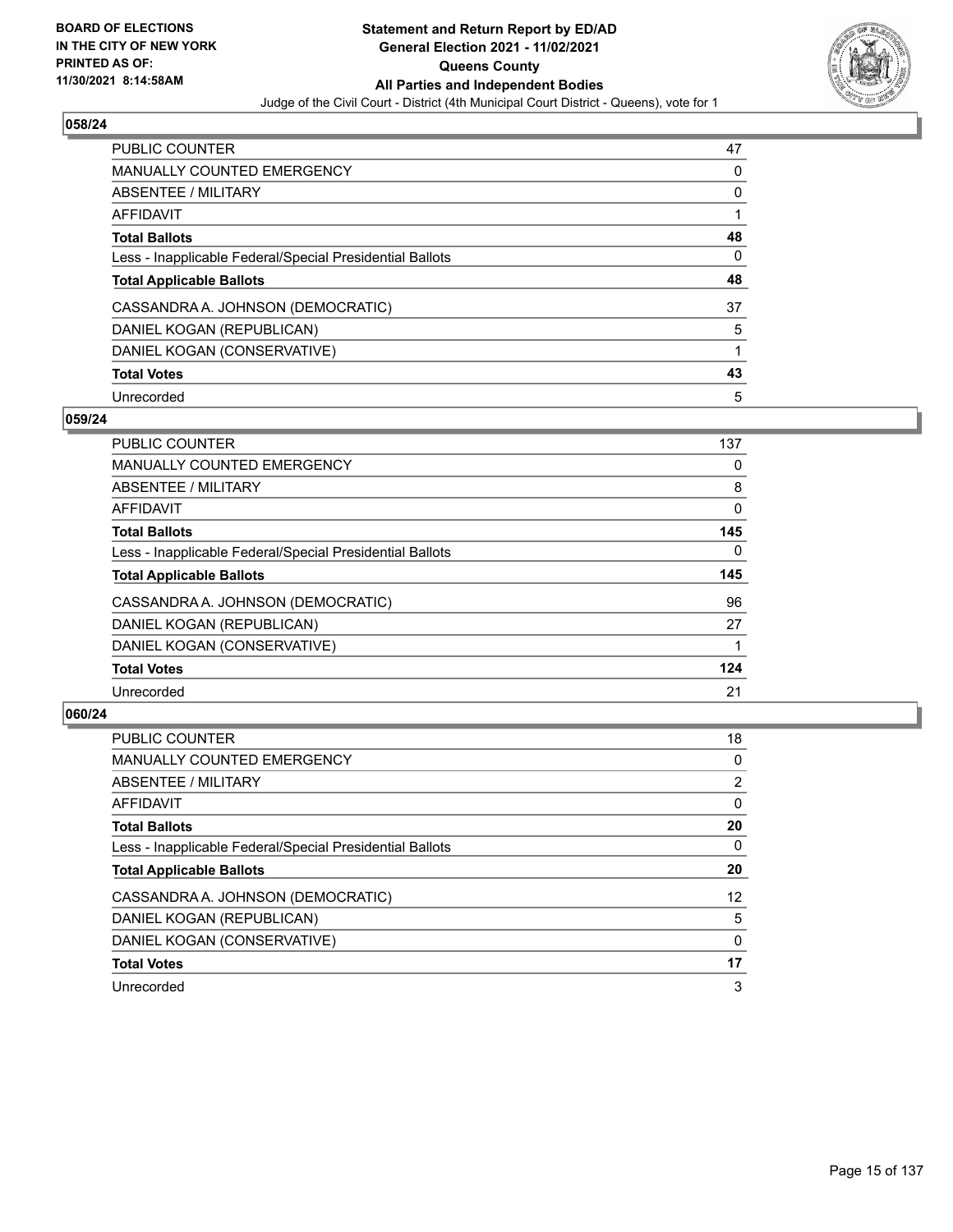

| <b>PUBLIC COUNTER</b>                                    | 166      |
|----------------------------------------------------------|----------|
| <b>MANUALLY COUNTED EMERGENCY</b>                        | $\Omega$ |
| ABSENTEE / MILITARY                                      | 22       |
| AFFIDAVIT                                                |          |
| <b>Total Ballots</b>                                     | 189      |
| Less - Inapplicable Federal/Special Presidential Ballots | 0        |
| <b>Total Applicable Ballots</b>                          | 189      |
| CASSANDRA A. JOHNSON (DEMOCRATIC)                        | 109      |
| DANIEL KOGAN (REPUBLICAN)                                | 56       |
| DANIEL KOGAN (CONSERVATIVE)                              | 5        |
| <b>Total Votes</b>                                       | 170      |
| Unrecorded                                               | 19       |

#### **062/24**

| <b>PUBLIC COUNTER</b>                                    | 173      |
|----------------------------------------------------------|----------|
| <b>MANUALLY COUNTED EMERGENCY</b>                        | 0        |
| ABSENTEE / MILITARY                                      | 10       |
| <b>AFFIDAVIT</b>                                         |          |
| <b>Total Ballots</b>                                     | 184      |
| Less - Inapplicable Federal/Special Presidential Ballots | $\Omega$ |
| <b>Total Applicable Ballots</b>                          | 184      |
| CASSANDRA A. JOHNSON (DEMOCRATIC)                        | 147      |
| DANIEL KOGAN (REPUBLICAN)                                | 16       |
| DANIEL KOGAN (CONSERVATIVE)                              | 3        |
| <b>Total Votes</b>                                       | 166      |
| Unrecorded                                               | 18       |

| <b>PUBLIC COUNTER</b>                                    | 78       |
|----------------------------------------------------------|----------|
| <b>MANUALLY COUNTED EMERGENCY</b>                        | $\Omega$ |
| ABSENTEE / MILITARY                                      | 11       |
| AFFIDAVIT                                                | 0        |
| <b>Total Ballots</b>                                     | 89       |
| Less - Inapplicable Federal/Special Presidential Ballots | 0        |
| <b>Total Applicable Ballots</b>                          | 89       |
| CASSANDRA A. JOHNSON (DEMOCRATIC)                        | 67       |
| DANIEL KOGAN (REPUBLICAN)                                | 13       |
| DANIEL KOGAN (CONSERVATIVE)                              |          |
| <b>Total Votes</b>                                       | 81       |
| Unrecorded                                               | 8        |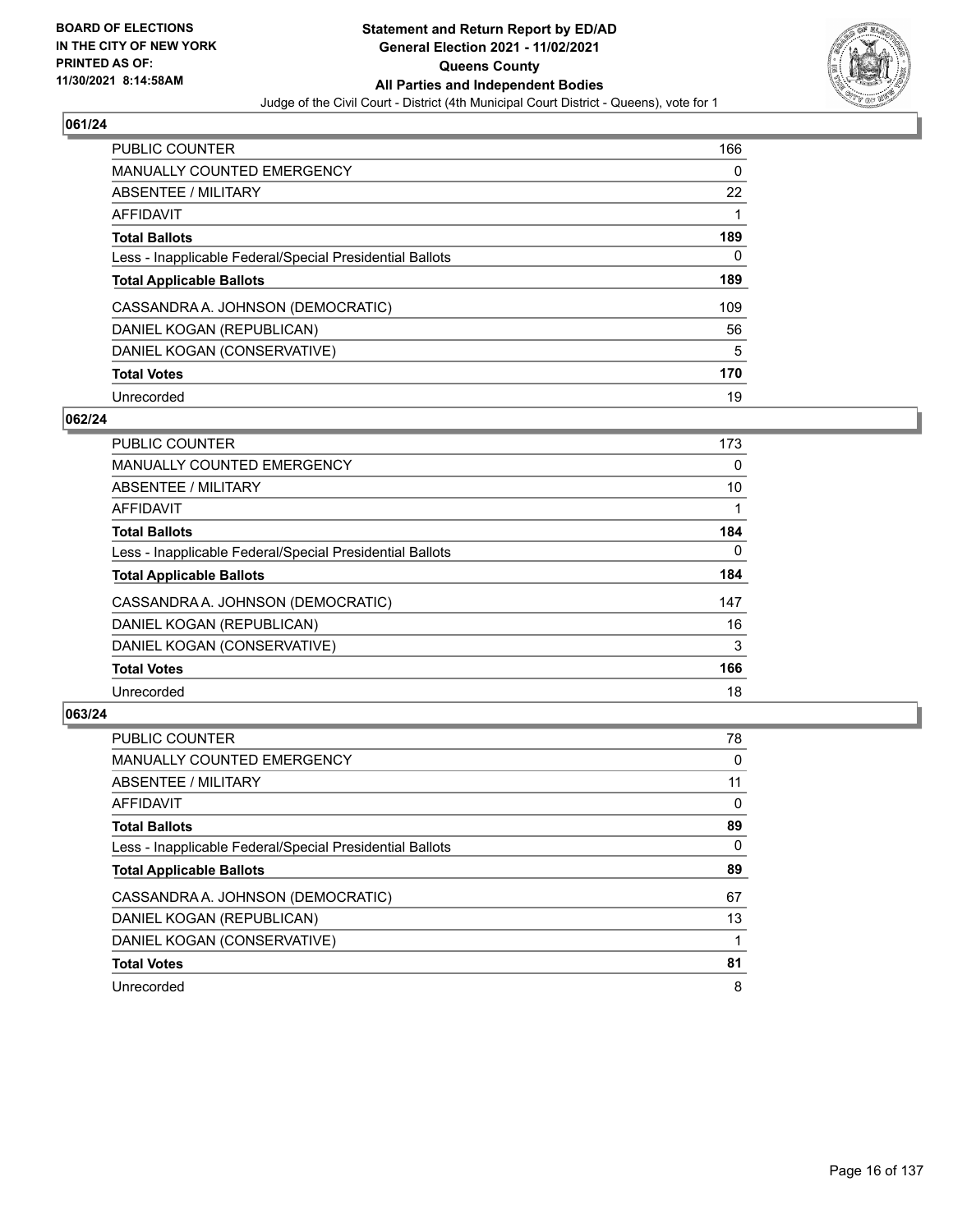

| <b>PUBLIC COUNTER</b>                                    | 77 |
|----------------------------------------------------------|----|
| MANUALLY COUNTED EMERGENCY                               | 0  |
| ABSENTEE / MILITARY                                      |    |
| AFFIDAVIT                                                | 0  |
| <b>Total Ballots</b>                                     | 78 |
| Less - Inapplicable Federal/Special Presidential Ballots | 0  |
|                                                          |    |
| <b>Total Applicable Ballots</b>                          | 78 |
| CASSANDRA A. JOHNSON (DEMOCRATIC)                        | 57 |
| DANIEL KOGAN (REPUBLICAN)                                | 11 |
| DANIEL KOGAN (CONSERVATIVE)                              | 3  |
| <b>Total Votes</b>                                       | 71 |

#### **065/24**

| PUBLIC COUNTER                                           | 76       |
|----------------------------------------------------------|----------|
| <b>MANUALLY COUNTED EMERGENCY</b>                        | 0        |
| ABSENTEE / MILITARY                                      | 27       |
| <b>AFFIDAVIT</b>                                         | 0        |
| <b>Total Ballots</b>                                     | 103      |
| Less - Inapplicable Federal/Special Presidential Ballots | $\Omega$ |
| <b>Total Applicable Ballots</b>                          | 103      |
| CASSANDRA A. JOHNSON (DEMOCRATIC)                        | 67       |
| DANIEL KOGAN (REPUBLICAN)                                | 24       |
| DANIEL KOGAN (CONSERVATIVE)                              | 6        |
| <b>Total Votes</b>                                       | 97       |
| Unrecorded                                               | 6        |

| <b>PUBLIC COUNTER</b>                                    | 93             |
|----------------------------------------------------------|----------------|
| <b>MANUALLY COUNTED EMERGENCY</b>                        | 0              |
| ABSENTEE / MILITARY                                      | $\overline{2}$ |
| AFFIDAVIT                                                | 2              |
| <b>Total Ballots</b>                                     | 97             |
| Less - Inapplicable Federal/Special Presidential Ballots | 0              |
| <b>Total Applicable Ballots</b>                          | 97             |
| CASSANDRA A. JOHNSON (DEMOCRATIC)                        | 60             |
| DANIEL KOGAN (REPUBLICAN)                                | 22             |
| DANIEL KOGAN (CONSERVATIVE)                              | 0              |
| UNATTRIBUTABLE WRITE-IN (WRITE-IN)                       |                |
| <b>Total Votes</b>                                       | 83             |
| Unrecorded                                               | 14             |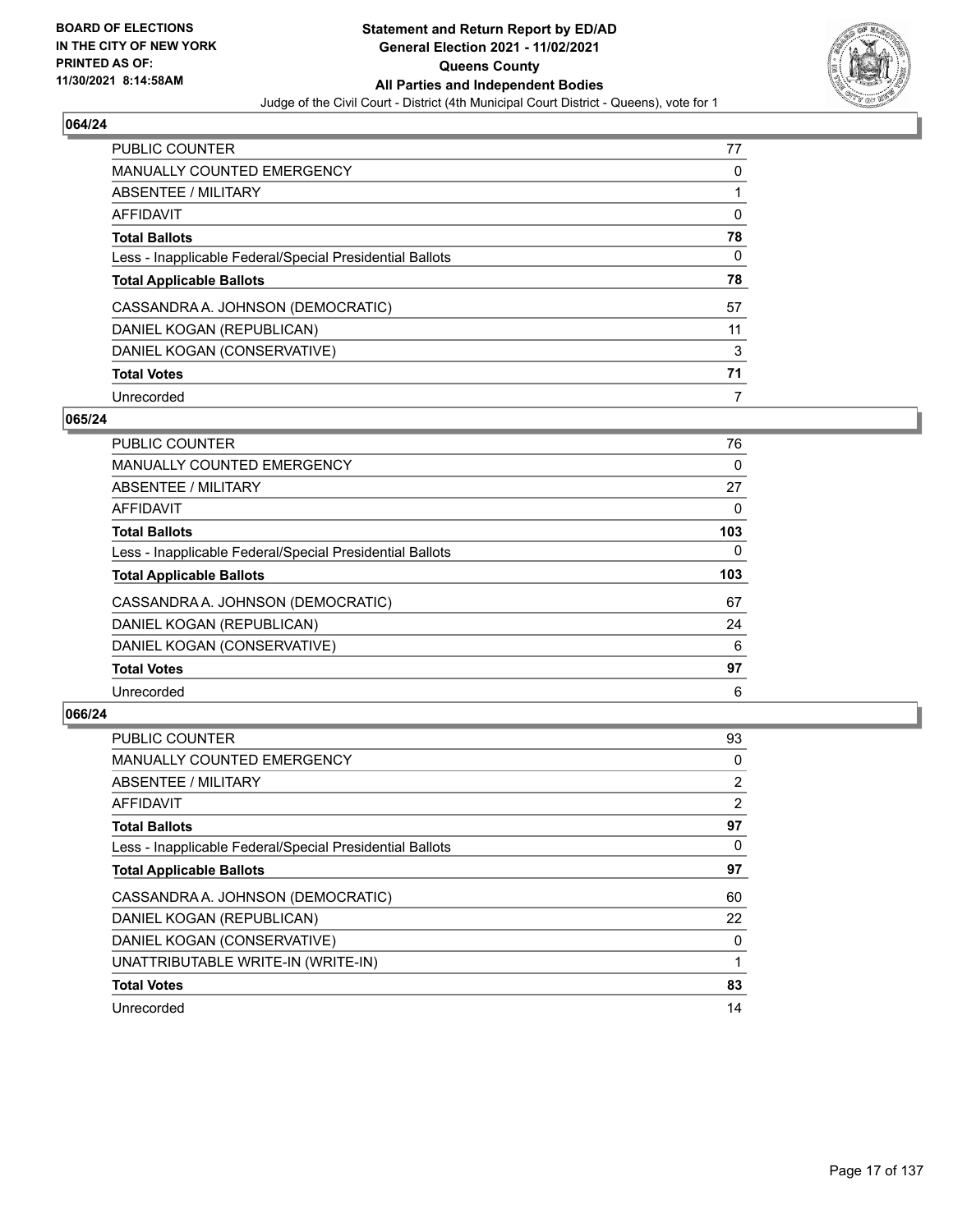

| <b>PUBLIC COUNTER</b>                                    | 117            |
|----------------------------------------------------------|----------------|
| <b>MANUALLY COUNTED EMERGENCY</b>                        | 0              |
| ABSENTEE / MILITARY                                      | 21             |
| AFFIDAVIT                                                | 0              |
| <b>Total Ballots</b>                                     | 138            |
| Less - Inapplicable Federal/Special Presidential Ballots | 0              |
|                                                          |                |
| <b>Total Applicable Ballots</b>                          | 138            |
| CASSANDRA A. JOHNSON (DEMOCRATIC)                        | 97             |
| DANIEL KOGAN (REPUBLICAN)                                | 29             |
| DANIEL KOGAN (CONSERVATIVE)                              | $\overline{2}$ |
| <b>Total Votes</b>                                       | 128            |

#### **068/24**

| <b>PUBLIC COUNTER</b>                                    | 107            |
|----------------------------------------------------------|----------------|
| <b>MANUALLY COUNTED EMERGENCY</b>                        | 0              |
| ABSENTEE / MILITARY                                      | 23             |
| <b>AFFIDAVIT</b>                                         | $\Omega$       |
| <b>Total Ballots</b>                                     | 130            |
| Less - Inapplicable Federal/Special Presidential Ballots | $\Omega$       |
| <b>Total Applicable Ballots</b>                          | 130            |
| CASSANDRA A. JOHNSON (DEMOCRATIC)                        | 90             |
| DANIEL KOGAN (REPUBLICAN)                                | 22             |
| DANIEL KOGAN (CONSERVATIVE)                              | $\overline{2}$ |
| <b>Total Votes</b>                                       | 114            |
| Unrecorded                                               | 16             |

| <b>PUBLIC COUNTER</b>                                    | 93 |
|----------------------------------------------------------|----|
| <b>MANUALLY COUNTED EMERGENCY</b>                        | 0  |
| ABSENTEE / MILITARY                                      | 4  |
| AFFIDAVIT                                                | 0  |
| <b>Total Ballots</b>                                     | 97 |
| Less - Inapplicable Federal/Special Presidential Ballots | 0  |
| <b>Total Applicable Ballots</b>                          | 97 |
| CASSANDRA A. JOHNSON (DEMOCRATIC)                        | 55 |
| DANIEL KOGAN (REPUBLICAN)                                | 23 |
| DANIEL KOGAN (CONSERVATIVE)                              | 3  |
| EZRIAH RUIZ (WRITE-IN)                                   |    |
| <b>Total Votes</b>                                       | 82 |
| Unrecorded                                               | 15 |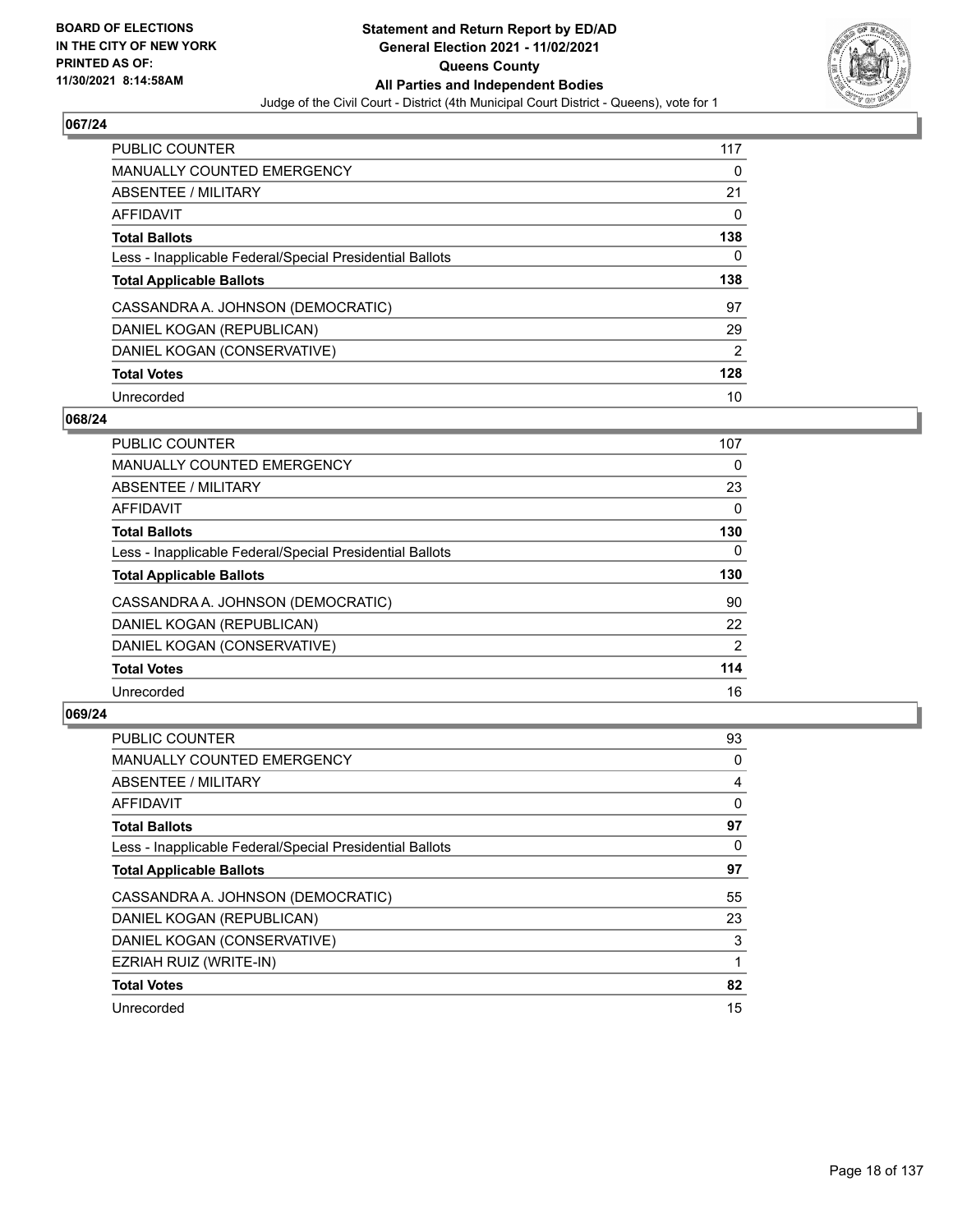

| <b>PUBLIC COUNTER</b>                                    | 156 |
|----------------------------------------------------------|-----|
| <b>MANUALLY COUNTED EMERGENCY</b>                        | 0   |
| ABSENTEE / MILITARY                                      | 11  |
| <b>AFFIDAVIT</b>                                         |     |
| <b>Total Ballots</b>                                     | 168 |
| Less - Inapplicable Federal/Special Presidential Ballots | 0   |
| <b>Total Applicable Ballots</b>                          | 168 |
| CASSANDRA A. JOHNSON (DEMOCRATIC)                        | 120 |
| DANIEL KOGAN (REPUBLICAN)                                | 28  |
| DANIEL KOGAN (CONSERVATIVE)                              | 3   |
| UNATTRIBUTABLE WRITE-IN (WRITE-IN)                       | 1   |
| <b>Total Votes</b>                                       | 152 |
| Unrecorded                                               | 16  |

## **080/24**

| <b>Total Votes</b>                                       | 0        |
|----------------------------------------------------------|----------|
|                                                          |          |
| DANIEL KOGAN (CONSERVATIVE)                              | $\Omega$ |
| DANIEL KOGAN (REPUBLICAN)                                | $\Omega$ |
| CASSANDRA A. JOHNSON (DEMOCRATIC)                        | $\Omega$ |
| <b>Total Applicable Ballots</b>                          | 0        |
| Less - Inapplicable Federal/Special Presidential Ballots | $\Omega$ |
| <b>Total Ballots</b>                                     | 0        |
| <b>AFFIDAVIT</b>                                         | 0        |
| <b>ABSENTEE / MILITARY</b>                               | $\Omega$ |
| <b>MANUALLY COUNTED EMERGENCY</b>                        | 0        |
| PUBLIC COUNTER                                           | 0        |

| 0<br>0<br>0<br>0<br>0<br>0<br>$\Omega$<br>0<br>$\Omega$<br>0 | PUBLIC COUNTER                                           | 0 |
|--------------------------------------------------------------|----------------------------------------------------------|---|
|                                                              | MANUALLY COUNTED EMERGENCY                               |   |
|                                                              | ABSENTEE / MILITARY                                      |   |
|                                                              | AFFIDAVIT                                                |   |
|                                                              | <b>Total Ballots</b>                                     |   |
|                                                              | Less - Inapplicable Federal/Special Presidential Ballots |   |
|                                                              | <b>Total Applicable Ballots</b>                          |   |
|                                                              | CASSANDRA A. JOHNSON (DEMOCRATIC)                        |   |
|                                                              | DANIEL KOGAN (REPUBLICAN)                                |   |
|                                                              | DANIEL KOGAN (CONSERVATIVE)                              |   |
|                                                              | <b>Total Votes</b>                                       |   |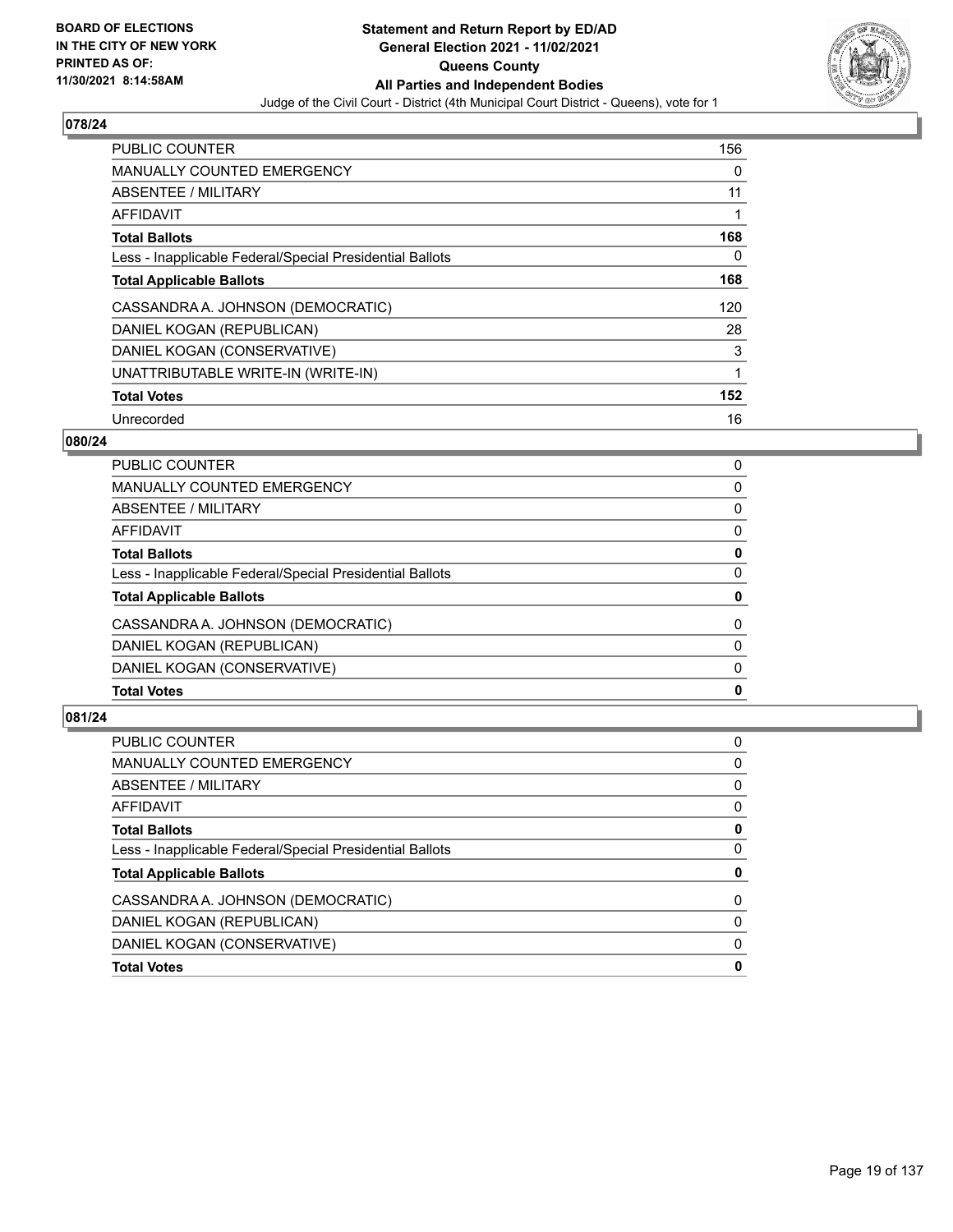

| <b>Total Votes</b>                                       | 0 |
|----------------------------------------------------------|---|
| DANIEL KOGAN (CONSERVATIVE)                              | 0 |
| DANIEL KOGAN (REPUBLICAN)                                | 0 |
| CASSANDRA A. JOHNSON (DEMOCRATIC)                        | 0 |
| <b>Total Applicable Ballots</b>                          | 0 |
| Less - Inapplicable Federal/Special Presidential Ballots | 0 |
| <b>Total Ballots</b>                                     | 0 |
| AFFIDAVIT                                                | 0 |
| <b>ABSENTEE / MILITARY</b>                               | 0 |
| <b>MANUALLY COUNTED EMERGENCY</b>                        | 0 |
| <b>PUBLIC COUNTER</b>                                    | 0 |

## **085/24**

| PUBLIC COUNTER                                           | 160      |
|----------------------------------------------------------|----------|
| <b>MANUALLY COUNTED EMERGENCY</b>                        | $\Omega$ |
| ABSENTEE / MILITARY                                      | 15       |
| <b>AFFIDAVIT</b>                                         | $\Omega$ |
| <b>Total Ballots</b>                                     | 175      |
| Less - Inapplicable Federal/Special Presidential Ballots | $\Omega$ |
| <b>Total Applicable Ballots</b>                          | 175      |
| CASSANDRA A. JOHNSON (DEMOCRATIC)                        | 111      |
| DANIEL KOGAN (REPUBLICAN)                                | 46       |
| DANIEL KOGAN (CONSERVATIVE)                              | 5        |
| <b>Total Votes</b>                                       | 162      |
| Unrecorded                                               | 13       |

| <b>PUBLIC COUNTER</b>                                    | 91       |
|----------------------------------------------------------|----------|
| <b>MANUALLY COUNTED EMERGENCY</b>                        | 0        |
| ABSENTEE / MILITARY                                      | 4        |
| AFFIDAVIT                                                | $\Omega$ |
| <b>Total Ballots</b>                                     | 95       |
| Less - Inapplicable Federal/Special Presidential Ballots | $\Omega$ |
| <b>Total Applicable Ballots</b>                          | 95       |
| CASSANDRA A. JOHNSON (DEMOCRATIC)                        | 71       |
| DANIEL KOGAN (REPUBLICAN)                                | 15       |
| DANIEL KOGAN (CONSERVATIVE)                              | 3        |
| <b>Total Votes</b>                                       | 89       |
| Unrecorded                                               | 6        |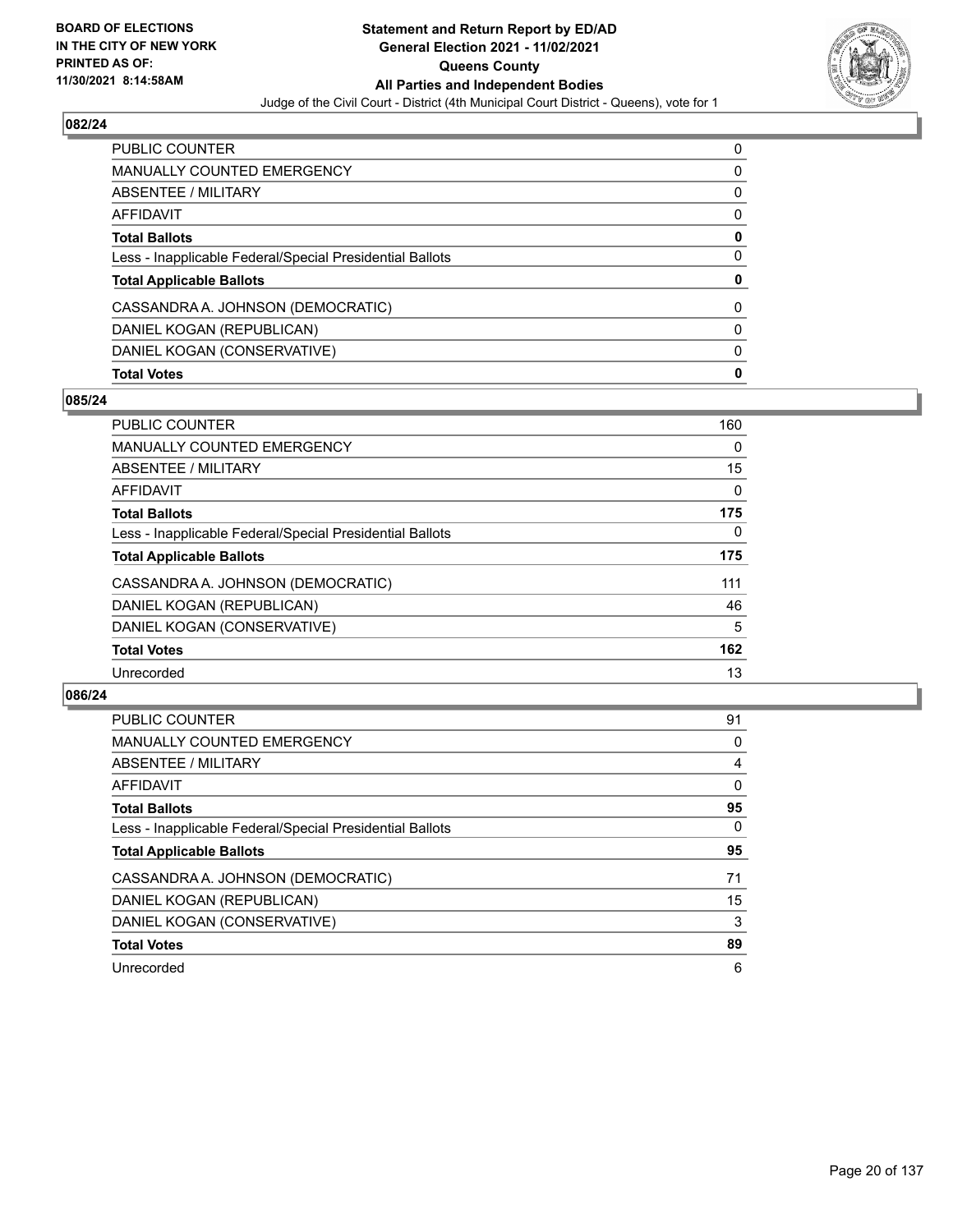

| <b>PUBLIC COUNTER</b>                                    | 82 |
|----------------------------------------------------------|----|
| <b>MANUALLY COUNTED EMERGENCY</b>                        | 0  |
| ABSENTEE / MILITARY                                      | 10 |
| AFFIDAVIT                                                | 0  |
| <b>Total Ballots</b>                                     | 92 |
| Less - Inapplicable Federal/Special Presidential Ballots | 0  |
| <b>Total Applicable Ballots</b>                          | 92 |
| CASSANDRA A. JOHNSON (DEMOCRATIC)                        | 57 |
| DANIEL KOGAN (REPUBLICAN)                                | 22 |
| DANIEL KOGAN (CONSERVATIVE)                              | 5  |
| <b>Total Votes</b>                                       | 84 |
| Unrecorded                                               | 8  |

#### **089/24**

| <b>PUBLIC COUNTER</b>                                    | 274      |
|----------------------------------------------------------|----------|
| <b>MANUALLY COUNTED EMERGENCY</b>                        | 0        |
| ABSENTEE / MILITARY                                      | 23       |
| <b>AFFIDAVIT</b>                                         | 6        |
| <b>Total Ballots</b>                                     | 303      |
| Less - Inapplicable Federal/Special Presidential Ballots | $\Omega$ |
| <b>Total Applicable Ballots</b>                          | 303      |
| CASSANDRA A. JOHNSON (DEMOCRATIC)                        | 128      |
| DANIEL KOGAN (REPUBLICAN)                                | 129      |
| DANIEL KOGAN (CONSERVATIVE)                              | 11       |
| MICHAEL GOLDMAN (WRITE-IN)                               | 2        |
| <b>Total Votes</b>                                       | 270      |
| Unrecorded                                               | 33       |

| <b>PUBLIC COUNTER</b>                                    | 100 |
|----------------------------------------------------------|-----|
| <b>MANUALLY COUNTED EMERGENCY</b>                        | 0   |
| ABSENTEE / MILITARY                                      | 17  |
| AFFIDAVIT                                                | 0   |
| <b>Total Ballots</b>                                     | 117 |
| Less - Inapplicable Federal/Special Presidential Ballots | 0   |
| <b>Total Applicable Ballots</b>                          | 117 |
|                                                          |     |
| CASSANDRA A. JOHNSON (DEMOCRATIC)                        | 77  |
| DANIEL KOGAN (REPUBLICAN)                                | 26  |
| DANIEL KOGAN (CONSERVATIVE)                              | 5   |
| <b>Total Votes</b>                                       | 108 |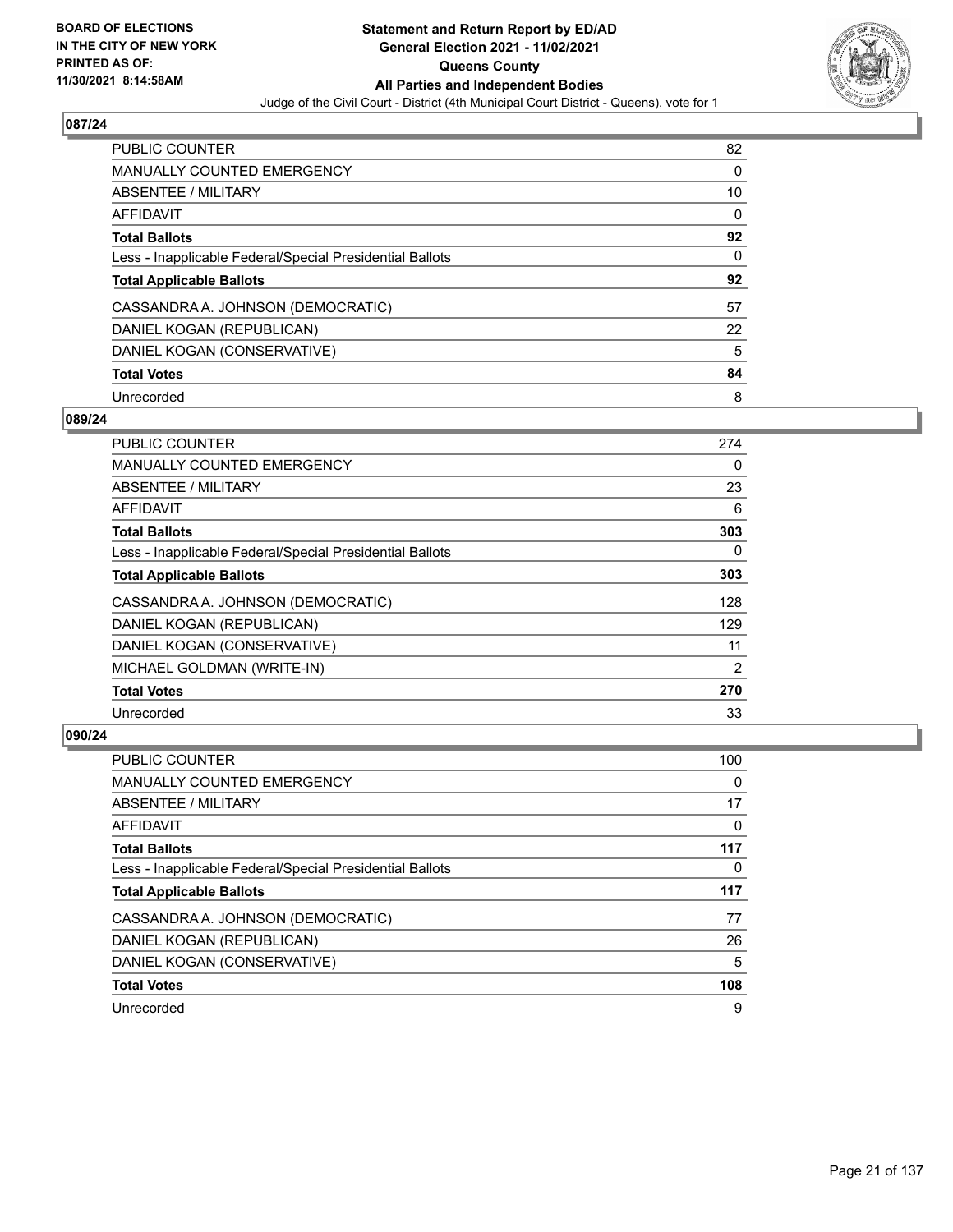

| PUBLIC COUNTER                                           | 157 |
|----------------------------------------------------------|-----|
| <b>MANUALLY COUNTED EMERGENCY</b>                        | 0   |
| ABSENTEE / MILITARY                                      | 19  |
| AFFIDAVIT                                                |     |
| <b>Total Ballots</b>                                     | 177 |
| Less - Inapplicable Federal/Special Presidential Ballots | 0   |
| <b>Total Applicable Ballots</b>                          | 177 |
| CASSANDRA A. JOHNSON (DEMOCRATIC)                        | 116 |
| DANIEL KOGAN (REPUBLICAN)                                | 45  |
| DANIEL KOGAN (CONSERVATIVE)                              | 5   |
| <b>Total Votes</b>                                       | 166 |
| Unrecorded                                               | 11  |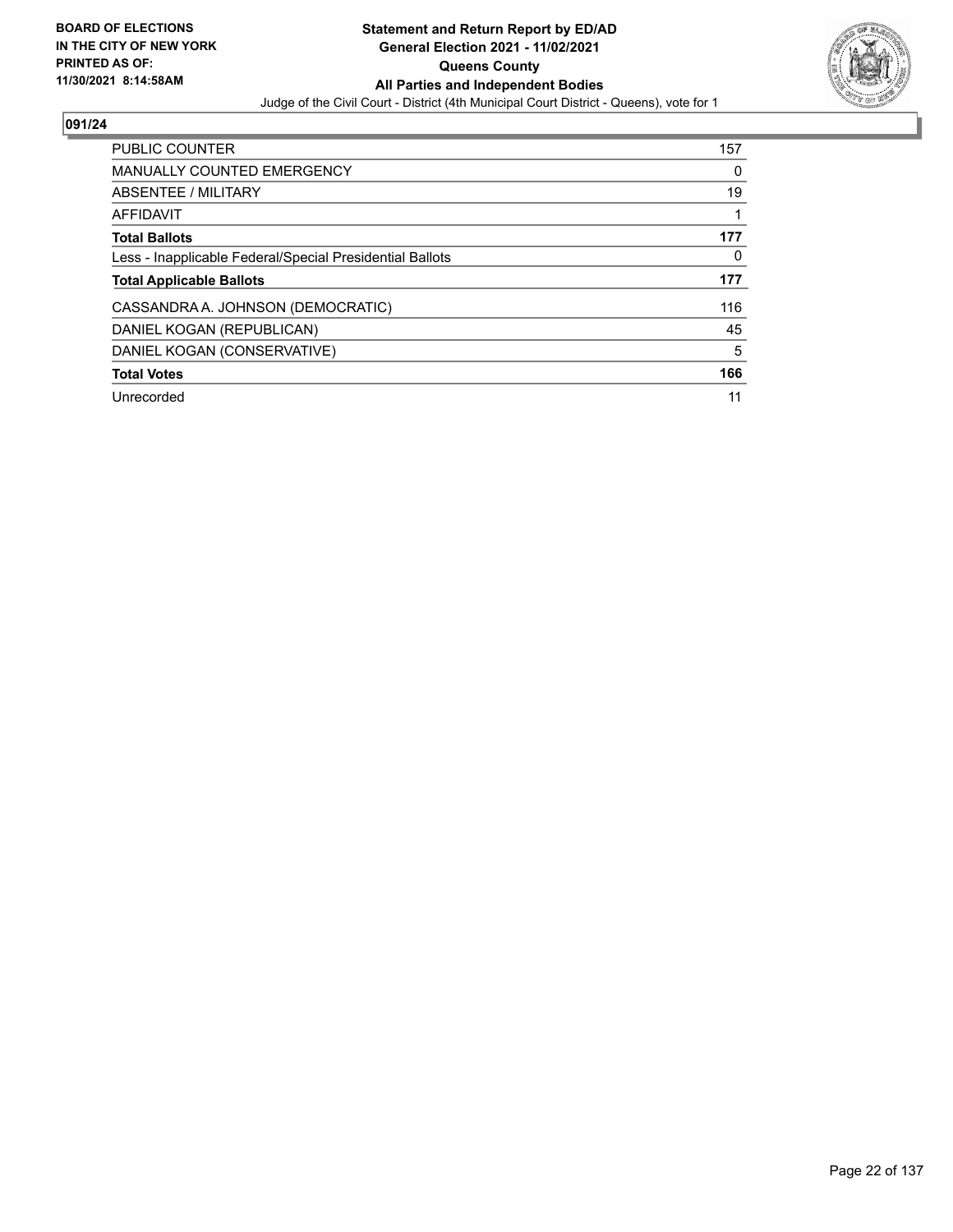

| PUBLIC COUNTER                                           | 37             |
|----------------------------------------------------------|----------------|
| <b>MANUALLY COUNTED EMERGENCY</b>                        | 0              |
| ABSENTEE / MILITARY                                      | 4              |
| <b>AFFIDAVIT</b>                                         |                |
| <b>Total Ballots</b>                                     | 42             |
| Less - Inapplicable Federal/Special Presidential Ballots | 0              |
|                                                          |                |
| <b>Total Applicable Ballots</b>                          | 42             |
| CASSANDRA A. JOHNSON (DEMOCRATIC)                        | 21             |
| DANIEL KOGAN (REPUBLICAN)                                | 13             |
| DANIEL KOGAN (CONSERVATIVE)                              | $\overline{2}$ |
| <b>Total Votes</b>                                       | 36             |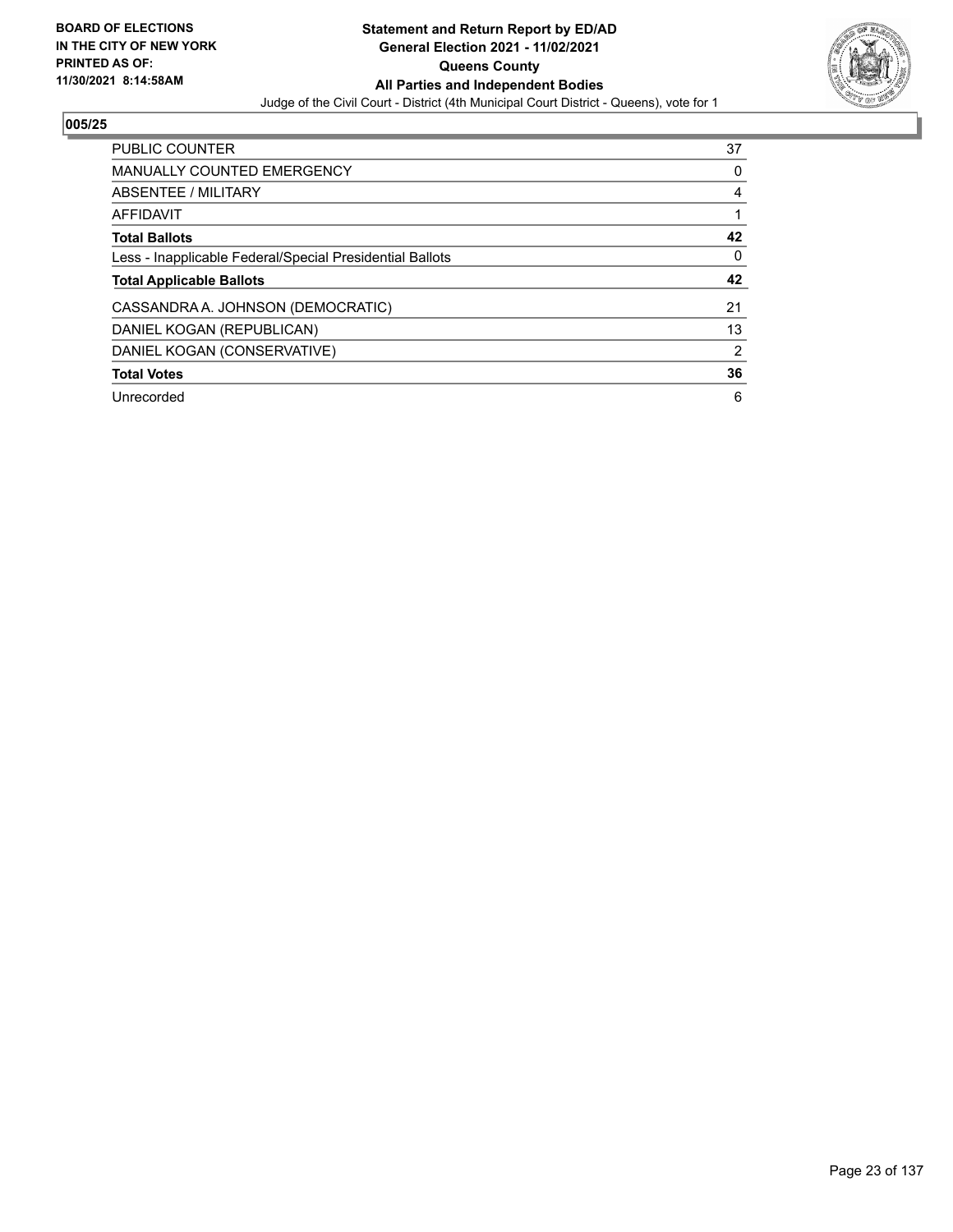

| <b>PUBLIC COUNTER</b>                                    | 265 |
|----------------------------------------------------------|-----|
| <b>MANUALLY COUNTED EMERGENCY</b>                        | 0   |
| ABSENTEE / MILITARY                                      | 38  |
| AFFIDAVIT                                                | 0   |
| <b>Total Ballots</b>                                     | 303 |
| Less - Inapplicable Federal/Special Presidential Ballots | 0   |
| <b>Total Applicable Ballots</b>                          | 303 |
| CASSANDRA A. JOHNSON (DEMOCRATIC)                        | 140 |
| DANIEL KOGAN (REPUBLICAN)                                | 122 |
| DANIEL KOGAN (CONSERVATIVE)                              | 14  |
| <b>Total Votes</b>                                       | 276 |
| Unrecorded                                               | 27  |

| <b>PUBLIC COUNTER</b>                                    | 215 |
|----------------------------------------------------------|-----|
| <b>MANUALLY COUNTED EMERGENCY</b>                        | 0   |
| ABSENTEE / MILITARY                                      | 23  |
| AFFIDAVIT                                                | 0   |
| <b>Total Ballots</b>                                     | 238 |
| Less - Inapplicable Federal/Special Presidential Ballots | 0   |
| <b>Total Applicable Ballots</b>                          | 238 |
| CASSANDRA A. JOHNSON (DEMOCRATIC)                        | 109 |
| DANIEL KOGAN (REPUBLICAN)                                | 108 |
| DANIEL KOGAN (CONSERVATIVE)                              | 10  |
| <b>Total Votes</b>                                       | 227 |
| Unrecorded                                               | 11  |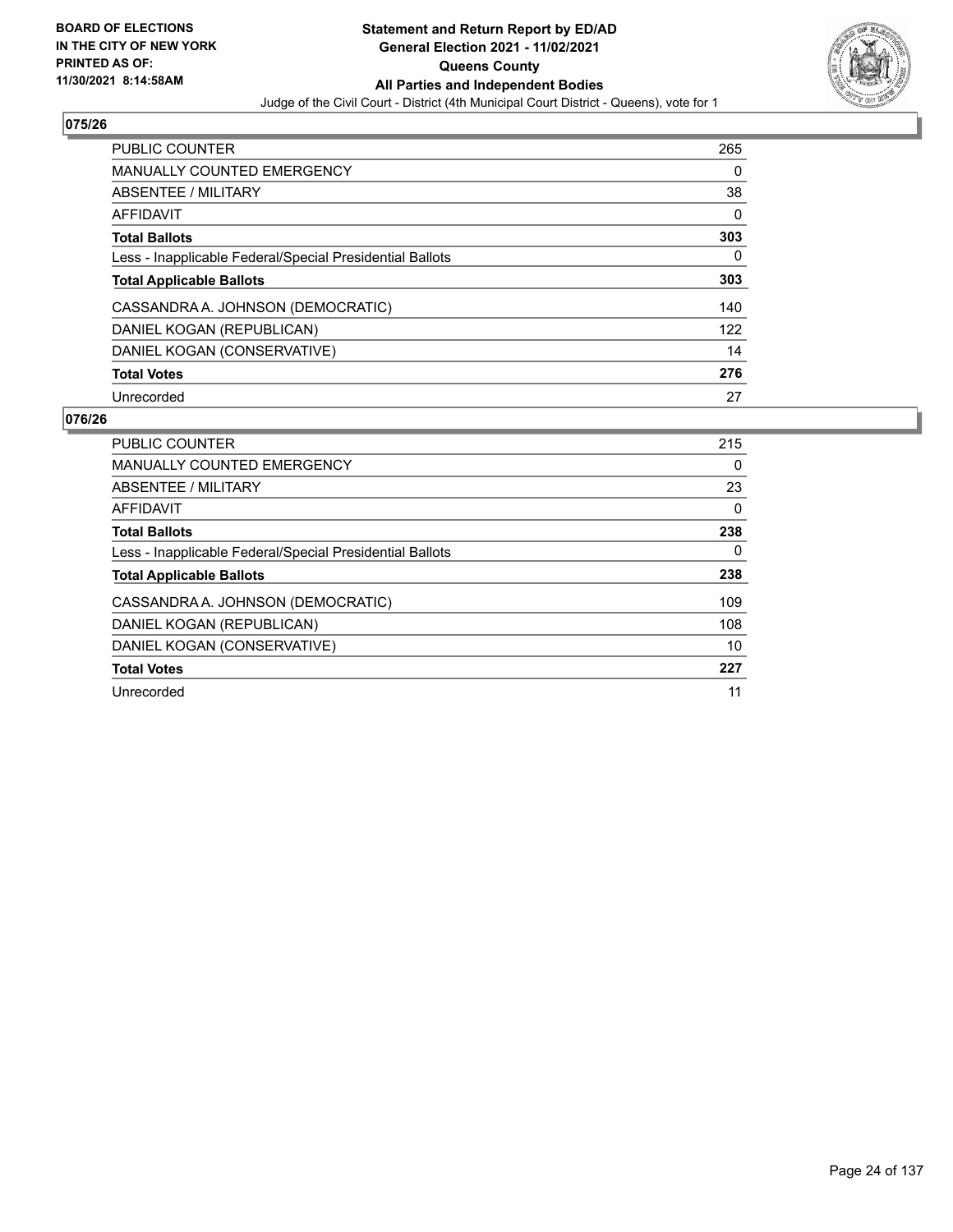

| PUBLIC COUNTER                                           | 90       |
|----------------------------------------------------------|----------|
| <b>MANUALLY COUNTED EMERGENCY</b>                        | $\Omega$ |
| ABSENTEE / MILITARY                                      |          |
| AFFIDAVIT                                                |          |
| <b>Total Ballots</b>                                     | 98       |
| Less - Inapplicable Federal/Special Presidential Ballots | 0        |
| <b>Total Applicable Ballots</b>                          | 98       |
| CASSANDRA A. JOHNSON (DEMOCRATIC)                        | 69       |
| DANIEL KOGAN (REPUBLICAN)                                | 8        |
| DANIEL KOGAN (CONSERVATIVE)                              | 2        |
| <b>Total Votes</b>                                       | 79       |
| Unrecorded                                               | 19       |

## **003/27**

| <b>PUBLIC COUNTER</b>                                    | 185      |
|----------------------------------------------------------|----------|
| <b>MANUALLY COUNTED EMERGENCY</b>                        | 0        |
| ABSENTEE / MILITARY                                      | 36       |
| AFFIDAVIT                                                | $\Omega$ |
| <b>Total Ballots</b>                                     | 221      |
| Less - Inapplicable Federal/Special Presidential Ballots | 0        |
| <b>Total Applicable Ballots</b>                          | 221      |
| CASSANDRA A. JOHNSON (DEMOCRATIC)                        | 124      |
| DANIEL KOGAN (REPUBLICAN)                                | 65       |
| DANIEL KOGAN (CONSERVATIVE)                              | 4        |
| <b>Total Votes</b>                                       | 193      |
| Unrecorded                                               | 28       |

| <b>PUBLIC COUNTER</b>                                    | 143 |
|----------------------------------------------------------|-----|
| MANUALLY COUNTED EMERGENCY                               | 0   |
| ABSENTEE / MILITARY                                      | 24  |
| AFFIDAVIT                                                |     |
| <b>Total Ballots</b>                                     | 168 |
| Less - Inapplicable Federal/Special Presidential Ballots | 0   |
| <b>Total Applicable Ballots</b>                          | 168 |
| CASSANDRA A. JOHNSON (DEMOCRATIC)                        | 93  |
| DANIEL KOGAN (REPUBLICAN)                                | 55  |
| DANIEL KOGAN (CONSERVATIVE)                              | 4   |
| UNCOUNTED WRITE-IN PER STATUTE (WRITE-IN)                |     |
| <b>Total Votes</b>                                       | 153 |
| Unrecorded                                               | 15  |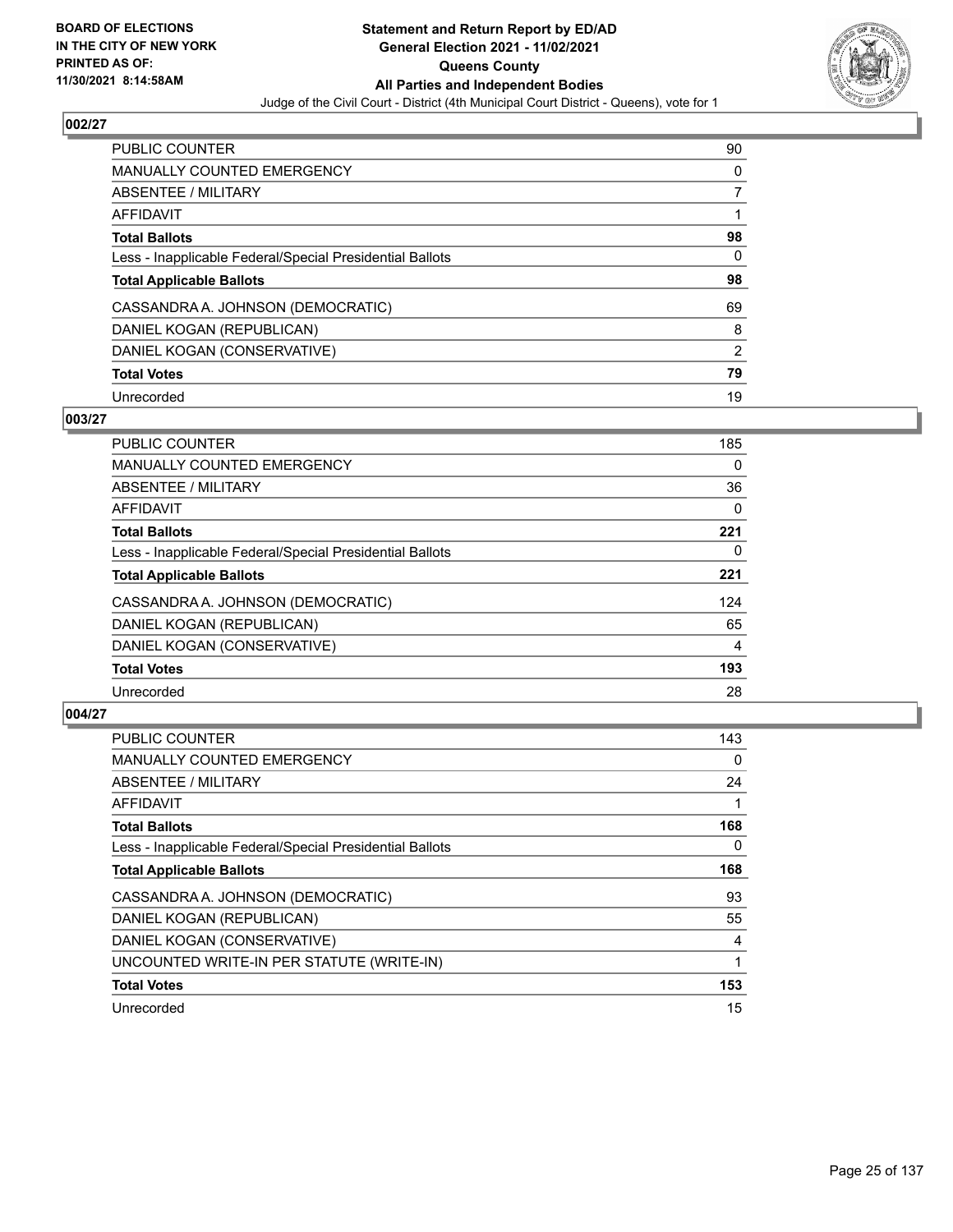

| <b>PUBLIC COUNTER</b>                                    | 208 |
|----------------------------------------------------------|-----|
| <b>MANUALLY COUNTED EMERGENCY</b>                        | 0   |
| <b>ABSENTEE / MILITARY</b>                               | 23  |
| AFFIDAVIT                                                | 0   |
| <b>Total Ballots</b>                                     | 231 |
| Less - Inapplicable Federal/Special Presidential Ballots | 0   |
| <b>Total Applicable Ballots</b>                          | 231 |
| CASSANDRA A. JOHNSON (DEMOCRATIC)                        | 97  |
| DANIEL KOGAN (REPUBLICAN)                                | 94  |
| DANIEL KOGAN (CONSERVATIVE)                              | 9   |
| MARC POTTAK (WRITE-IN)                                   | 1   |
| SUZANNE BETTIS (WRITE-IN)                                |     |
| <b>Total Votes</b>                                       | 202 |
| Unrecorded                                               | 29  |

## **006/27**

| PUBLIC COUNTER                                           | 322 |
|----------------------------------------------------------|-----|
| <b>MANUALLY COUNTED EMERGENCY</b>                        | 0   |
| ABSENTEE / MILITARY                                      | 39  |
| AFFIDAVIT                                                |     |
| <b>Total Ballots</b>                                     | 362 |
| Less - Inapplicable Federal/Special Presidential Ballots | 0   |
| <b>Total Applicable Ballots</b>                          | 362 |
| CASSANDRA A. JOHNSON (DEMOCRATIC)                        | 244 |
| DANIEL KOGAN (REPUBLICAN)                                | 72  |
| DANIEL KOGAN (CONSERVATIVE)                              | 15  |
| <b>Total Votes</b>                                       | 331 |
| Unrecorded                                               | 31  |

| <b>PUBLIC COUNTER</b>                                    | 304 |
|----------------------------------------------------------|-----|
| <b>MANUALLY COUNTED EMERGENCY</b>                        | 0   |
| ABSENTEE / MILITARY                                      | 29  |
| AFFIDAVIT                                                | 2   |
| <b>Total Ballots</b>                                     | 335 |
| Less - Inapplicable Federal/Special Presidential Ballots | 0   |
| <b>Total Applicable Ballots</b>                          | 335 |
| CASSANDRA A. JOHNSON (DEMOCRATIC)                        | 220 |
| DANIEL KOGAN (REPUBLICAN)                                | 72  |
| DANIEL KOGAN (CONSERVATIVE)                              | 12  |
| <b>Total Votes</b>                                       | 304 |
| Unrecorded                                               | 31  |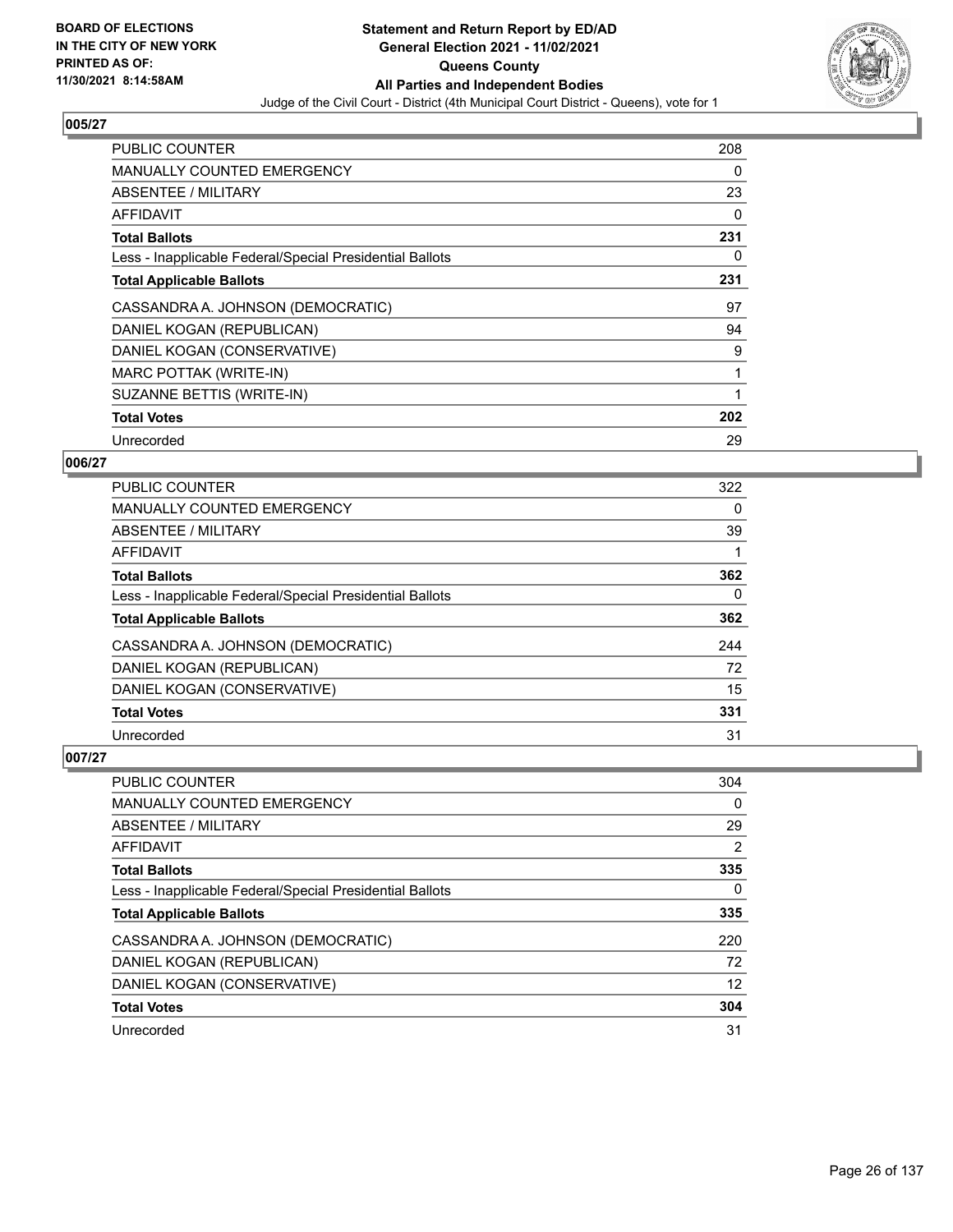

| <b>PUBLIC COUNTER</b>                                    | 231      |
|----------------------------------------------------------|----------|
| <b>MANUALLY COUNTED EMERGENCY</b>                        | $\Omega$ |
| ABSENTEE / MILITARY                                      | 26       |
| AFFIDAVIT                                                | 5        |
| <b>Total Ballots</b>                                     | 262      |
| Less - Inapplicable Federal/Special Presidential Ballots | 0        |
| <b>Total Applicable Ballots</b>                          | 262      |
| CASSANDRA A. JOHNSON (DEMOCRATIC)                        | 166      |
| DANIEL KOGAN (REPUBLICAN)                                | 61       |
| DANIEL KOGAN (CONSERVATIVE)                              | 5        |
| <b>Total Votes</b>                                       | 232      |
| Unrecorded                                               | 30       |

#### **009/27**

| PUBLIC COUNTER                                           | 169 |
|----------------------------------------------------------|-----|
| <b>MANUALLY COUNTED EMERGENCY</b>                        | 0   |
| ABSENTEE / MILITARY                                      | 12  |
| AFFIDAVIT                                                |     |
| <b>Total Ballots</b>                                     | 182 |
| Less - Inapplicable Federal/Special Presidential Ballots | 0   |
| <b>Total Applicable Ballots</b>                          | 182 |
| CASSANDRA A. JOHNSON (DEMOCRATIC)                        | 117 |
| DANIEL KOGAN (REPUBLICAN)                                | 38  |
| DANIEL KOGAN (CONSERVATIVE)                              | 6   |
| <b>Total Votes</b>                                       | 161 |
| Unrecorded                                               | 21  |
| 0.011011000111001                                        |     |

# **010/27 COMBINED into: 048/24**

| <b>PUBLIC COUNTER</b>                                    | 117 |
|----------------------------------------------------------|-----|
| <b>MANUALLY COUNTED EMERGENCY</b>                        | 0   |
| ABSENTEE / MILITARY                                      | 36  |
| AFFIDAVIT                                                | 2   |
| <b>Total Ballots</b>                                     | 155 |
| Less - Inapplicable Federal/Special Presidential Ballots | 0   |
| <b>Total Applicable Ballots</b>                          | 155 |
| CASSANDRA A. JOHNSON (DEMOCRATIC)                        | 112 |
| DANIEL KOGAN (REPUBLICAN)                                | 21  |
| DANIEL KOGAN (CONSERVATIVE)                              |     |
| <b>Total Votes</b>                                       | 134 |
| Unrecorded                                               | 21  |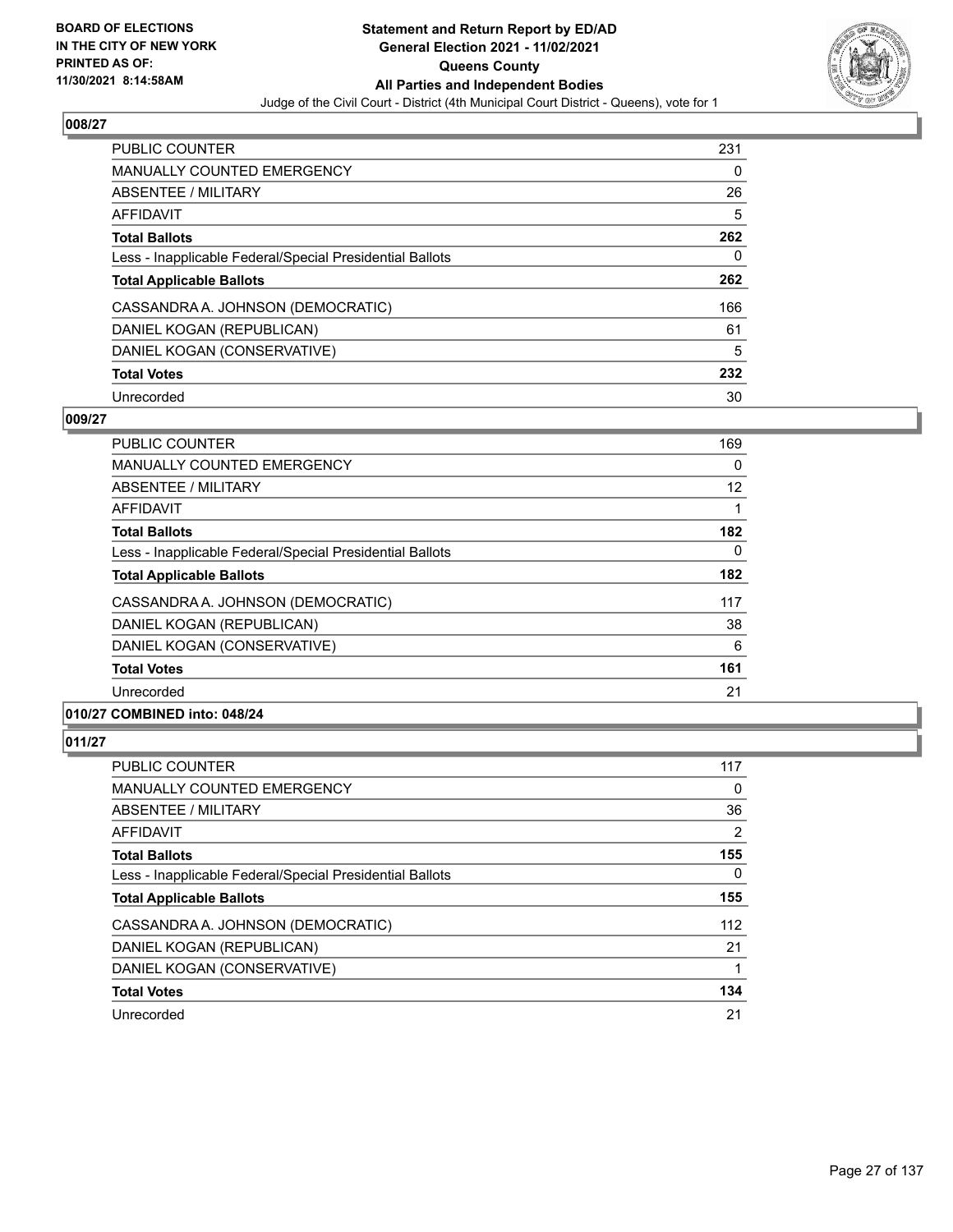

| <b>PUBLIC COUNTER</b>                                    | 194      |
|----------------------------------------------------------|----------|
| <b>MANUALLY COUNTED EMERGENCY</b>                        | $\Omega$ |
| ABSENTEE / MILITARY                                      | 20       |
| AFFIDAVIT                                                | 0        |
| <b>Total Ballots</b>                                     | 214      |
| Less - Inapplicable Federal/Special Presidential Ballots | 0        |
| <b>Total Applicable Ballots</b>                          | 214      |
| CASSANDRA A. JOHNSON (DEMOCRATIC)                        | 128      |
| DANIEL KOGAN (REPUBLICAN)                                | 61       |
| DANIEL KOGAN (CONSERVATIVE)                              | 6        |
| <b>Total Votes</b>                                       | 195      |
| Unrecorded                                               | 19       |

## **013/27**

| <b>PUBLIC COUNTER</b>                                    | 284      |
|----------------------------------------------------------|----------|
| <b>MANUALLY COUNTED EMERGENCY</b>                        | 0        |
| ABSENTEE / MILITARY                                      | 51       |
| <b>AFFIDAVIT</b>                                         |          |
| <b>Total Ballots</b>                                     | 336      |
| Less - Inapplicable Federal/Special Presidential Ballots | $\Omega$ |
| <b>Total Applicable Ballots</b>                          | 336      |
| CASSANDRA A. JOHNSON (DEMOCRATIC)                        | 224      |
| DANIEL KOGAN (REPUBLICAN)                                | 76       |
| DANIEL KOGAN (CONSERVATIVE)                              | 10       |
| <b>Total Votes</b>                                       | 310      |
| Unrecorded                                               | 26       |

| <b>PUBLIC COUNTER</b>                                    | 335      |
|----------------------------------------------------------|----------|
| <b>MANUALLY COUNTED EMERGENCY</b>                        | $\Omega$ |
| ABSENTEE / MILITARY                                      | 27       |
| AFFIDAVIT                                                | 2        |
| <b>Total Ballots</b>                                     | 364      |
| Less - Inapplicable Federal/Special Presidential Ballots | $\Omega$ |
| <b>Total Applicable Ballots</b>                          | 364      |
| CASSANDRA A. JOHNSON (DEMOCRATIC)                        | 253      |
| DANIEL KOGAN (REPUBLICAN)                                | 66       |
| DANIEL KOGAN (CONSERVATIVE)                              | 12       |
| <b>Total Votes</b>                                       | 331      |
| Unrecorded                                               | 33       |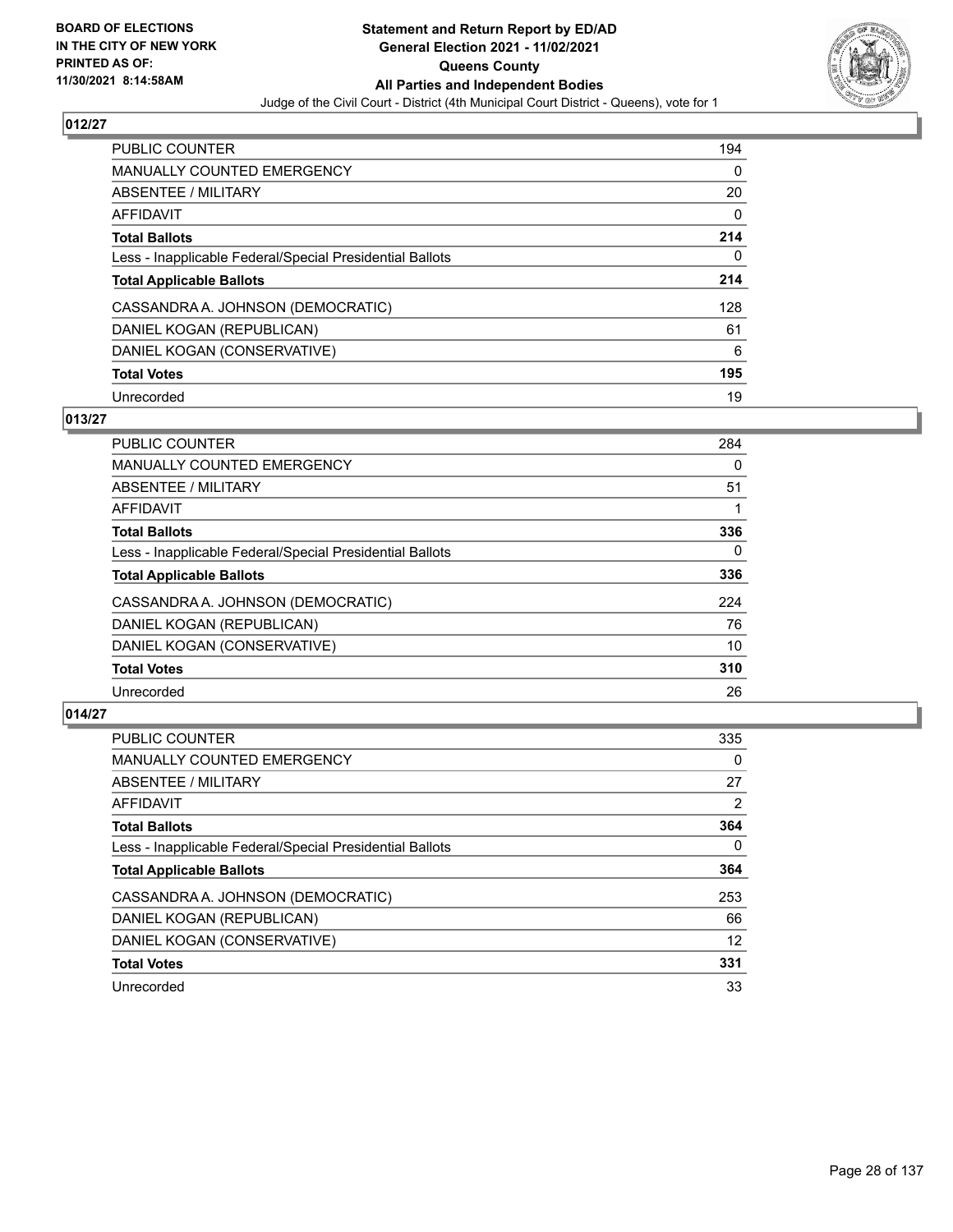

| <b>PUBLIC COUNTER</b>                                    | 181            |
|----------------------------------------------------------|----------------|
| <b>MANUALLY COUNTED EMERGENCY</b>                        | $\Omega$       |
| ABSENTEE / MILITARY                                      | 19             |
| AFFIDAVIT                                                | 4              |
| <b>Total Ballots</b>                                     | 204            |
| Less - Inapplicable Federal/Special Presidential Ballots | 0              |
| <b>Total Applicable Ballots</b>                          | 204            |
| CASSANDRA A. JOHNSON (DEMOCRATIC)                        | 154            |
| DANIEL KOGAN (REPUBLICAN)                                | 32             |
| DANIEL KOGAN (CONSERVATIVE)                              | $\overline{2}$ |
| <b>Total Votes</b>                                       | 188            |
| Unrecorded                                               | 16             |

## **016/27**

| <b>PUBLIC COUNTER</b>                                    | 186      |
|----------------------------------------------------------|----------|
| <b>MANUALLY COUNTED EMERGENCY</b>                        | 0        |
| ABSENTEE / MILITARY                                      | 7        |
| <b>AFFIDAVIT</b>                                         |          |
| <b>Total Ballots</b>                                     | 194      |
| Less - Inapplicable Federal/Special Presidential Ballots | $\Omega$ |
| <b>Total Applicable Ballots</b>                          | 194      |
| CASSANDRA A. JOHNSON (DEMOCRATIC)                        | 129      |
| DANIEL KOGAN (REPUBLICAN)                                | 41       |
| DANIEL KOGAN (CONSERVATIVE)                              | 4        |
| <b>Total Votes</b>                                       | 174      |
| Unrecorded                                               | 20       |

| <b>PUBLIC COUNTER</b>                                    | 27             |
|----------------------------------------------------------|----------------|
| <b>MANUALLY COUNTED EMERGENCY</b>                        | 0              |
| ABSENTEE / MILITARY                                      | 2              |
| <b>AFFIDAVIT</b>                                         | 0              |
| <b>Total Ballots</b>                                     | 29             |
| Less - Inapplicable Federal/Special Presidential Ballots | 0              |
| <b>Total Applicable Ballots</b>                          | 29             |
| CASSANDRA A. JOHNSON (DEMOCRATIC)                        | 13             |
| DANIEL KOGAN (REPUBLICAN)                                | 14             |
| DANIEL KOGAN (CONSERVATIVE)                              | $\Omega$       |
| <b>Total Votes</b>                                       | 27             |
| Unrecorded                                               | $\overline{2}$ |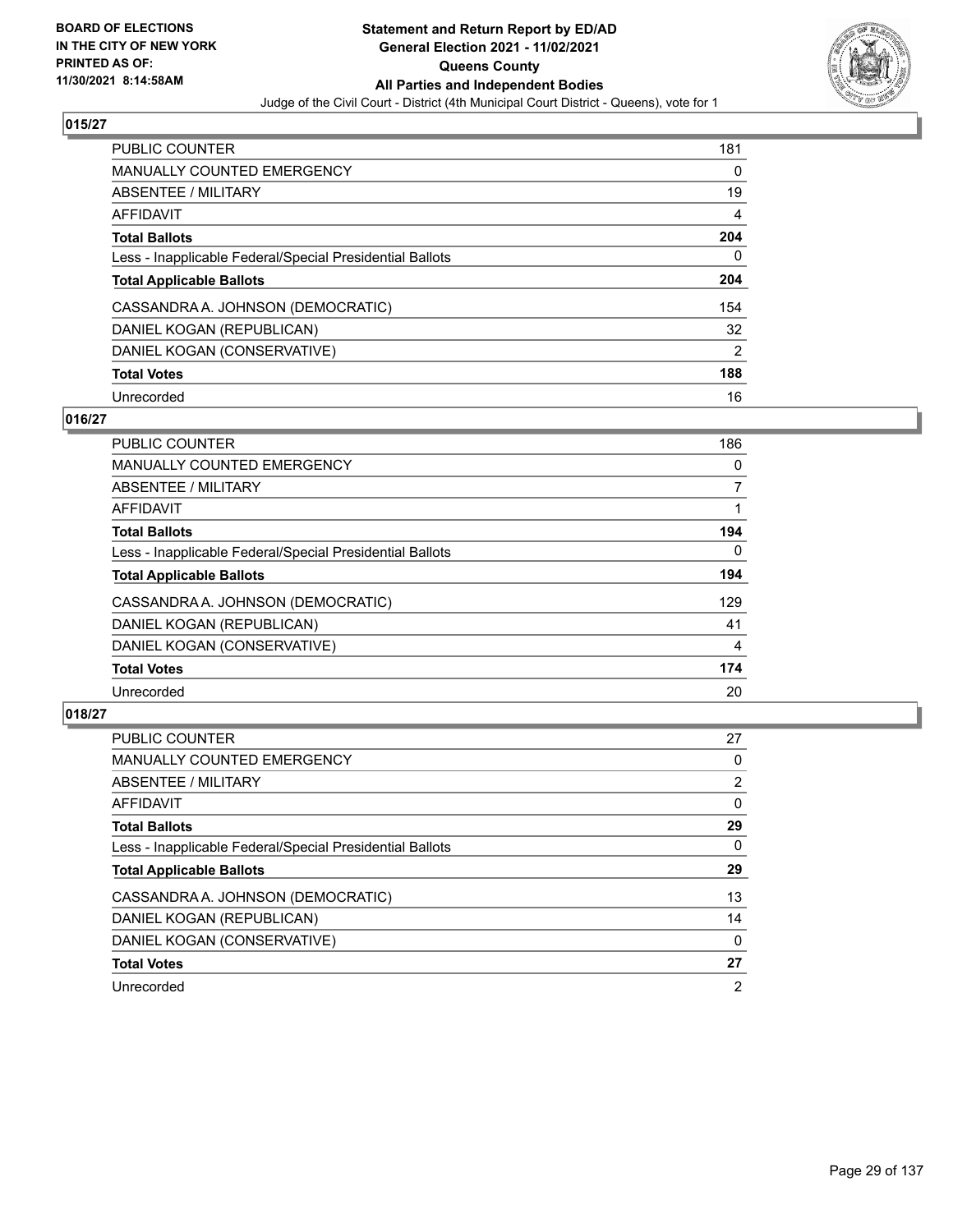

| <b>PUBLIC COUNTER</b>                                    | 217 |
|----------------------------------------------------------|-----|
| <b>MANUALLY COUNTED EMERGENCY</b>                        | 0   |
| ABSENTEE / MILITARY                                      | 57  |
| AFFIDAVIT                                                | 3   |
| <b>Total Ballots</b>                                     | 277 |
| Less - Inapplicable Federal/Special Presidential Ballots | 0   |
| <b>Total Applicable Ballots</b>                          | 277 |
| CASSANDRA A. JOHNSON (DEMOCRATIC)                        | 180 |
| DANIEL KOGAN (REPUBLICAN)                                | 73  |
| DANIEL KOGAN (CONSERVATIVE)                              | 3   |
| <b>Total Votes</b>                                       | 256 |
| Unrecorded                                               | 21  |

#### **020/27**

| PUBLIC COUNTER                                           | 266 |
|----------------------------------------------------------|-----|
| <b>MANUALLY COUNTED EMERGENCY</b>                        | 0   |
| ABSENTEE / MILITARY                                      | 35  |
| AFFIDAVIT                                                | 2   |
| <b>Total Ballots</b>                                     | 303 |
| Less - Inapplicable Federal/Special Presidential Ballots | 0   |
| <b>Total Applicable Ballots</b>                          | 303 |
| CASSANDRA A. JOHNSON (DEMOCRATIC)                        | 178 |
| DANIEL KOGAN (REPUBLICAN)                                | 93  |
| DANIEL KOGAN (CONSERVATIVE)                              | 6   |
| DARA LEBOWITZ (WRITE-IN)                                 | 1   |
| UNATTRIBUTABLE WRITE-IN (WRITE-IN)                       | 3   |
| <b>Total Votes</b>                                       | 281 |
| Unrecorded                                               | 22  |

| <b>PUBLIC COUNTER</b>                                    | 374 |
|----------------------------------------------------------|-----|
| MANUALLY COUNTED EMERGENCY                               | 0   |
| ABSENTEE / MILITARY                                      | 19  |
| AFFIDAVIT                                                | 1   |
| <b>Total Ballots</b>                                     | 394 |
| Less - Inapplicable Federal/Special Presidential Ballots | 0   |
| <b>Total Applicable Ballots</b>                          | 394 |
| CASSANDRA A. JOHNSON (DEMOCRATIC)                        | 266 |
| DANIEL KOGAN (REPUBLICAN)                                | 78  |
| DANIEL KOGAN (CONSERVATIVE)                              | 10  |
| CHRISTOPHER RODITZ (WRITE-IN)                            | 1   |
| <b>Total Votes</b>                                       | 355 |
| Unrecorded                                               | 39  |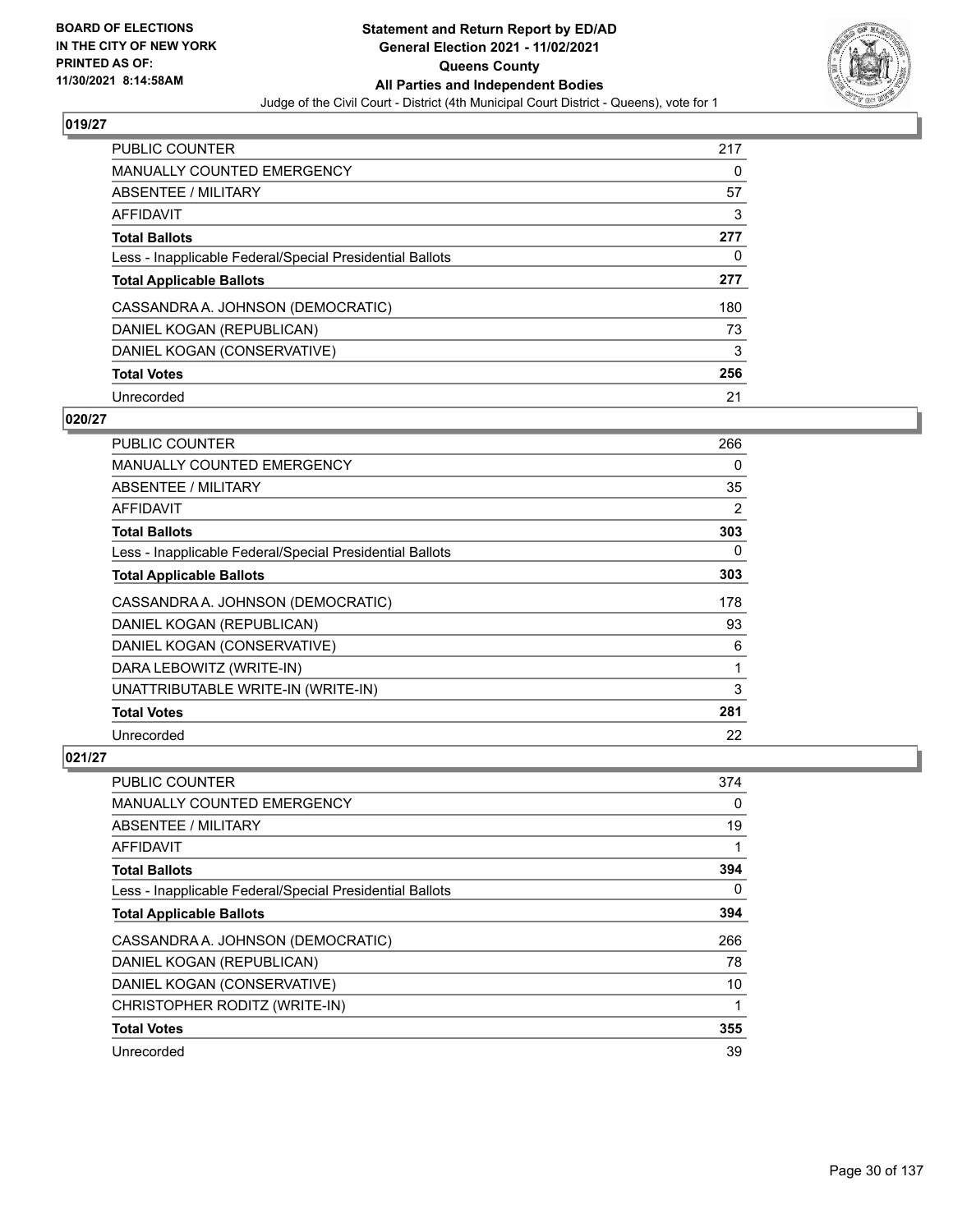

| <b>PUBLIC COUNTER</b>                                    | 228 |
|----------------------------------------------------------|-----|
| <b>MANUALLY COUNTED EMERGENCY</b>                        | 0   |
| ABSENTEE / MILITARY                                      | 44  |
| <b>AFFIDAVIT</b>                                         | 1   |
| <b>Total Ballots</b>                                     | 273 |
| Less - Inapplicable Federal/Special Presidential Ballots | 0   |
| <b>Total Applicable Ballots</b>                          | 273 |
| CASSANDRA A. JOHNSON (DEMOCRATIC)                        | 114 |
| DANIEL KOGAN (REPUBLICAN)                                | 119 |
| DANIEL KOGAN (CONSERVATIVE)                              | 15  |
| <b>Total Votes</b>                                       | 248 |
| Unrecorded                                               | 25  |

## **069/27 COMBINED into: 008/28**

## **082/27**

| <b>PUBLIC COUNTER</b>                                    | 76       |
|----------------------------------------------------------|----------|
| <b>MANUALLY COUNTED EMERGENCY</b>                        | 0        |
| <b>ABSENTEE / MILITARY</b>                               | 5        |
| AFFIDAVIT                                                |          |
| <b>Total Ballots</b>                                     | 82       |
| Less - Inapplicable Federal/Special Presidential Ballots | $\Omega$ |
| <b>Total Applicable Ballots</b>                          | 82       |
| CASSANDRA A. JOHNSON (DEMOCRATIC)                        | 53       |
| DANIEL KOGAN (REPUBLICAN)                                | 17       |
| DANIEL KOGAN (CONSERVATIVE)                              | 3        |
| <b>Total Votes</b>                                       | 73       |
| Unrecorded                                               | 9        |

| PUBLIC COUNTER                                           | 229 |
|----------------------------------------------------------|-----|
| <b>MANUALLY COUNTED EMERGENCY</b>                        | 0   |
| <b>ABSENTEE / MILITARY</b>                               | 29  |
| AFFIDAVIT                                                | 2   |
| <b>Total Ballots</b>                                     | 260 |
| Less - Inapplicable Federal/Special Presidential Ballots | 0   |
| <b>Total Applicable Ballots</b>                          | 260 |
| CASSANDRA A. JOHNSON (DEMOCRATIC)                        | 120 |
| DANIEL KOGAN (REPUBLICAN)                                | 97  |
| DANIEL KOGAN (CONSERVATIVE)                              | 19  |
| <b>Total Votes</b>                                       | 236 |
| Unrecorded                                               | 24  |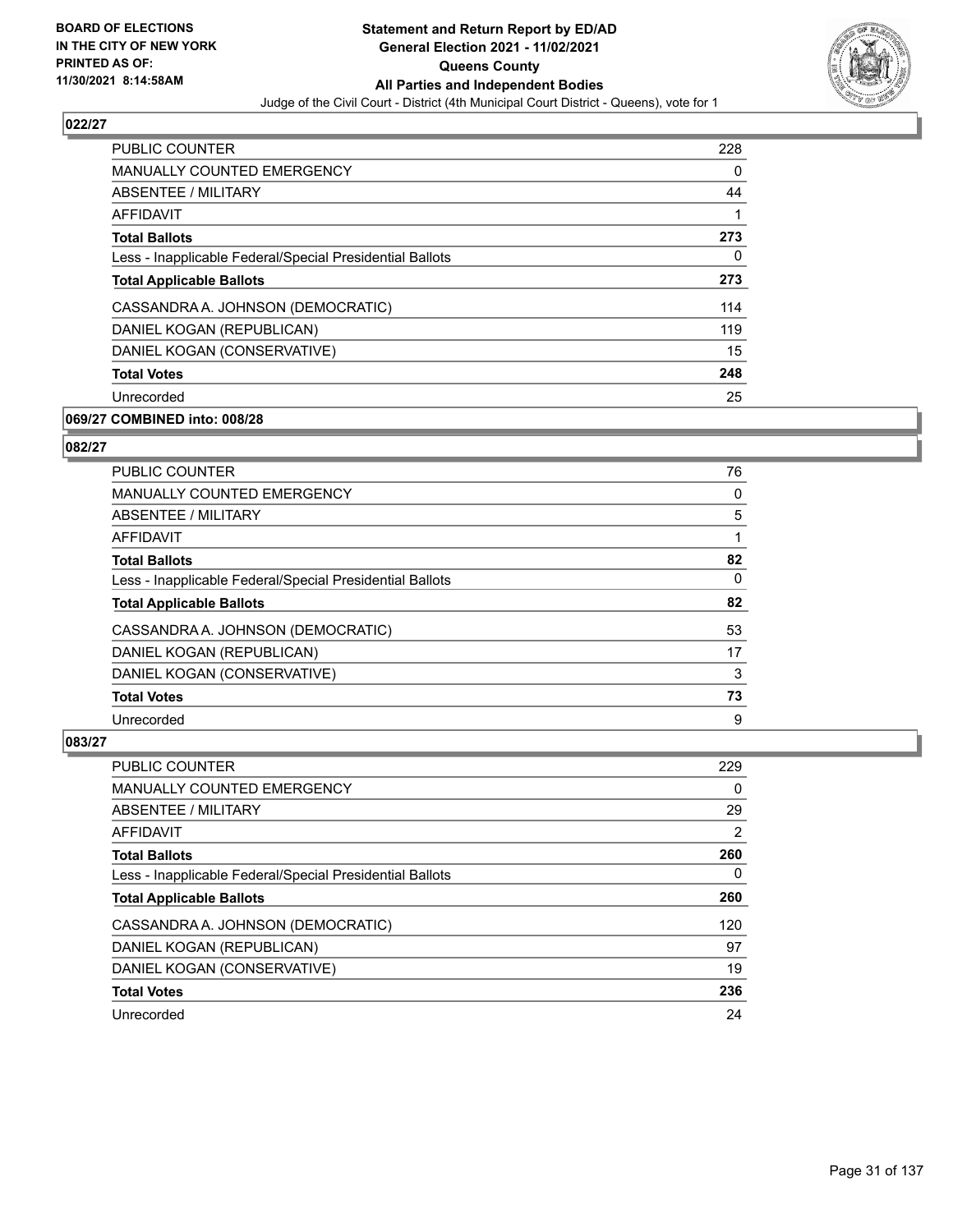

| PUBLIC COUNTER                                           | 117 |
|----------------------------------------------------------|-----|
| <b>MANUALLY COUNTED EMERGENCY</b>                        | 0   |
| ABSENTEE / MILITARY                                      | 12  |
| AFFIDAVIT                                                | 0   |
| <b>Total Ballots</b>                                     | 129 |
| Less - Inapplicable Federal/Special Presidential Ballots | 0   |
| <b>Total Applicable Ballots</b>                          | 129 |
| CASSANDRA A. JOHNSON (DEMOCRATIC)                        | 82  |
| DANIEL KOGAN (REPUBLICAN)                                | 31  |
| DANIEL KOGAN (CONSERVATIVE)                              | 3   |
| <b>Total Votes</b>                                       | 116 |
| Unrecorded                                               | 13  |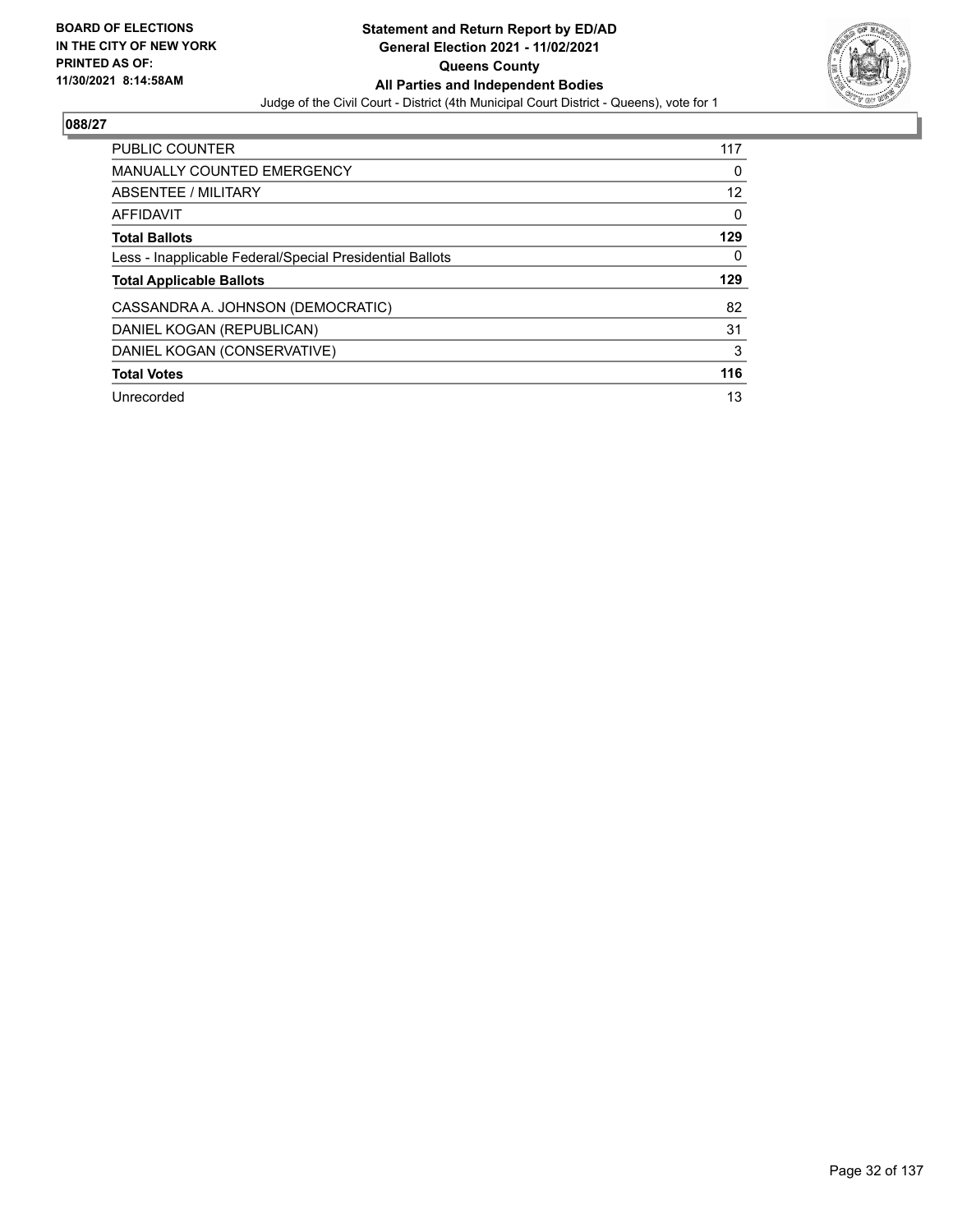

| <b>PUBLIC COUNTER</b>                                    | 155 |
|----------------------------------------------------------|-----|
| MANUALLY COUNTED EMERGENCY                               | 0   |
| ABSENTEE / MILITARY                                      |     |
| AFFIDAVIT                                                |     |
| <b>Total Ballots</b>                                     | 163 |
| Less - Inapplicable Federal/Special Presidential Ballots | 0   |
|                                                          |     |
| <b>Total Applicable Ballots</b>                          | 163 |
| CASSANDRA A. JOHNSON (DEMOCRATIC)                        | 98  |
| DANIEL KOGAN (REPUBLICAN)                                | 42  |
| DANIEL KOGAN (CONSERVATIVE)                              | 9   |
| <b>Total Votes</b>                                       | 149 |

#### **002/28**

| PUBLIC COUNTER                                           | 122 |
|----------------------------------------------------------|-----|
| <b>MANUALLY COUNTED EMERGENCY</b>                        | 0   |
| ABSENTEE / MILITARY                                      | 6   |
| <b>AFFIDAVIT</b>                                         |     |
| <b>Total Ballots</b>                                     | 129 |
| Less - Inapplicable Federal/Special Presidential Ballots | 0   |
| <b>Total Applicable Ballots</b>                          | 129 |
| CASSANDRA A. JOHNSON (DEMOCRATIC)                        | 71  |
| DANIEL KOGAN (REPUBLICAN)                                | 48  |
| DANIEL KOGAN (CONSERVATIVE)                              | 3   |
| <b>Total Votes</b>                                       | 122 |
| Unrecorded                                               |     |

| <b>PUBLIC COUNTER</b>                                    | 301            |
|----------------------------------------------------------|----------------|
| <b>MANUALLY COUNTED EMERGENCY</b>                        | 0              |
| ABSENTEE / MILITARY                                      | 17             |
| AFFIDAVIT                                                | $\overline{2}$ |
| <b>Total Ballots</b>                                     | 320            |
| Less - Inapplicable Federal/Special Presidential Ballots | 0              |
| <b>Total Applicable Ballots</b>                          | 320            |
| CASSANDRA A. JOHNSON (DEMOCRATIC)                        | 158            |
| DANIEL KOGAN (REPUBLICAN)                                | 104            |
| DANIEL KOGAN (CONSERVATIVE)                              | 20             |
| <b>Total Votes</b>                                       | 282            |
| Unrecorded                                               | 38             |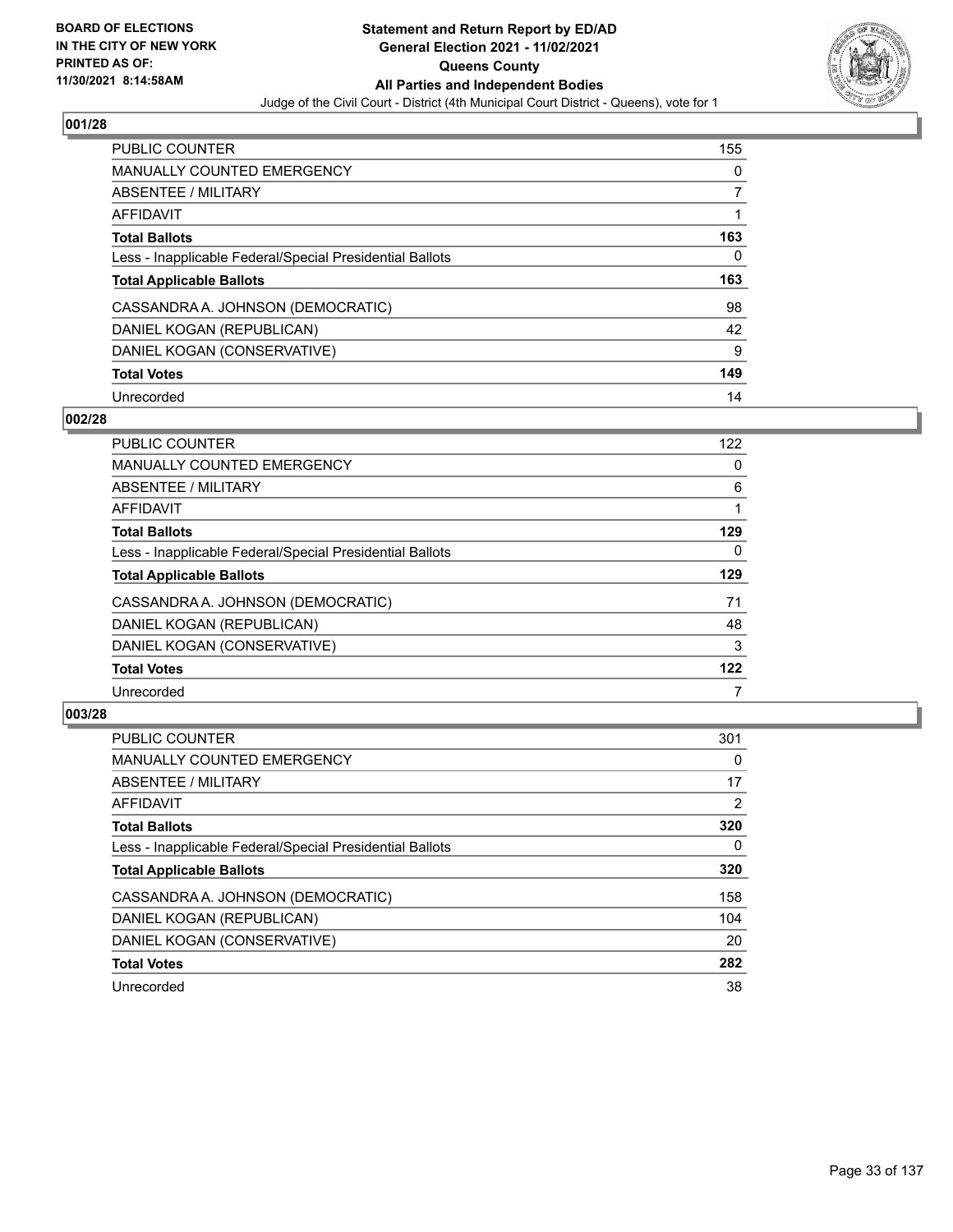

| <b>PUBLIC COUNTER</b>                                    | 134 |
|----------------------------------------------------------|-----|
| <b>MANUALLY COUNTED EMERGENCY</b>                        | 0   |
| ABSENTEE / MILITARY                                      | 4   |
| AFFIDAVIT                                                | 0   |
| <b>Total Ballots</b>                                     | 138 |
| Less - Inapplicable Federal/Special Presidential Ballots | 0   |
|                                                          |     |
| <b>Total Applicable Ballots</b>                          | 138 |
| CASSANDRA A. JOHNSON (DEMOCRATIC)                        | 69  |
| DANIEL KOGAN (REPUBLICAN)                                | 53  |
| DANIEL KOGAN (CONSERVATIVE)                              | 4   |
| <b>Total Votes</b>                                       | 126 |

#### **005/28**

| <b>PUBLIC COUNTER</b>                                    | 99             |
|----------------------------------------------------------|----------------|
| <b>MANUALLY COUNTED EMERGENCY</b>                        | 0              |
| ABSENTEE / MILITARY                                      | $\overline{2}$ |
| <b>AFFIDAVIT</b>                                         | 0              |
| <b>Total Ballots</b>                                     | 101            |
| Less - Inapplicable Federal/Special Presidential Ballots | 0              |
| <b>Total Applicable Ballots</b>                          | 101            |
| CASSANDRA A. JOHNSON (DEMOCRATIC)                        | 61             |
| DANIEL KOGAN (REPUBLICAN)                                | 22             |
| DANIEL KOGAN (CONSERVATIVE)                              | 8              |
| <b>Total Votes</b>                                       | 91             |
| Unrecorded                                               | 10             |

| PUBLIC COUNTER                                           | 100      |
|----------------------------------------------------------|----------|
| <b>MANUALLY COUNTED EMERGENCY</b>                        | 0        |
| ABSENTEE / MILITARY                                      | 8        |
| <b>AFFIDAVIT</b>                                         | $\Omega$ |
| <b>Total Ballots</b>                                     | 108      |
| Less - Inapplicable Federal/Special Presidential Ballots | $\Omega$ |
| <b>Total Applicable Ballots</b>                          | 108      |
| CASSANDRA A. JOHNSON (DEMOCRATIC)                        | 53       |
| DANIEL KOGAN (REPUBLICAN)                                | 34       |
| DANIEL KOGAN (CONSERVATIVE)                              | 2        |
| <b>Total Votes</b>                                       | 89       |
| Unrecorded                                               | 19       |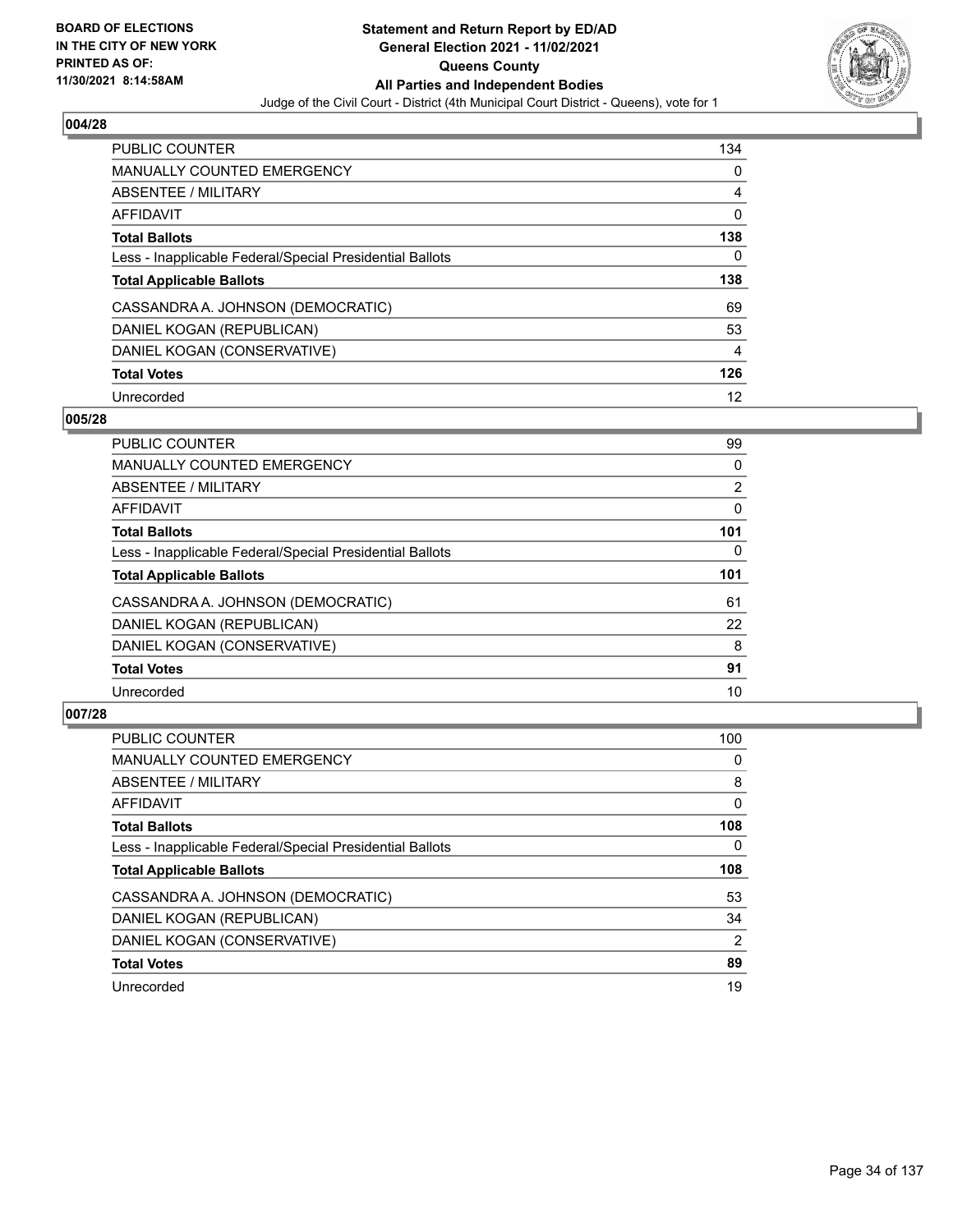

| PUBLIC COUNTER                                           | 91 |
|----------------------------------------------------------|----|
| <b>MANUALLY COUNTED EMERGENCY</b>                        | 0  |
| ABSENTEE / MILITARY                                      | 8  |
| AFFIDAVIT                                                | 0  |
| <b>Total Ballots</b>                                     | 99 |
| Less - Inapplicable Federal/Special Presidential Ballots | 0  |
| <b>Total Applicable Ballots</b>                          | 99 |
| CASSANDRA A. JOHNSON (DEMOCRATIC)                        | 20 |
| DANIEL KOGAN (REPUBLICAN)                                | 44 |
| DANIEL KOGAN (CONSERVATIVE)                              | 15 |
| <b>Total Votes</b>                                       | 79 |
| Unrecorded                                               | 20 |

#### **009/28**

| <b>PUBLIC COUNTER</b>                                    | 213 |
|----------------------------------------------------------|-----|
| <b>MANUALLY COUNTED EMERGENCY</b>                        | 0   |
| ABSENTEE / MILITARY                                      | 17  |
| AFFIDAVIT                                                | 0   |
| <b>Total Ballots</b>                                     | 230 |
| Less - Inapplicable Federal/Special Presidential Ballots | 0   |
| <b>Total Applicable Ballots</b>                          | 230 |
| CASSANDRA A. JOHNSON (DEMOCRATIC)                        | 107 |
| DANIEL KOGAN (REPUBLICAN)                                | 96  |
| DANIEL KOGAN (CONSERVATIVE)                              | 17  |
| UNATTRIBUTABLE WRITE-IN (WRITE-IN)                       |     |
| <b>Total Votes</b>                                       | 221 |
| Unrecorded                                               | 9   |

| PUBLIC COUNTER                                           | 225 |
|----------------------------------------------------------|-----|
| <b>MANUALLY COUNTED EMERGENCY</b>                        | 0   |
| ABSENTEE / MILITARY                                      | 29  |
| AFFIDAVIT                                                | 2   |
| <b>Total Ballots</b>                                     | 256 |
| Less - Inapplicable Federal/Special Presidential Ballots | 0   |
| <b>Total Applicable Ballots</b>                          | 256 |
| CASSANDRA A. JOHNSON (DEMOCRATIC)                        | 137 |
| DANIEL KOGAN (REPUBLICAN)                                | 82  |
| DANIEL KOGAN (CONSERVATIVE)                              | 10  |
| <b>Total Votes</b>                                       | 229 |
| Unrecorded                                               | 27  |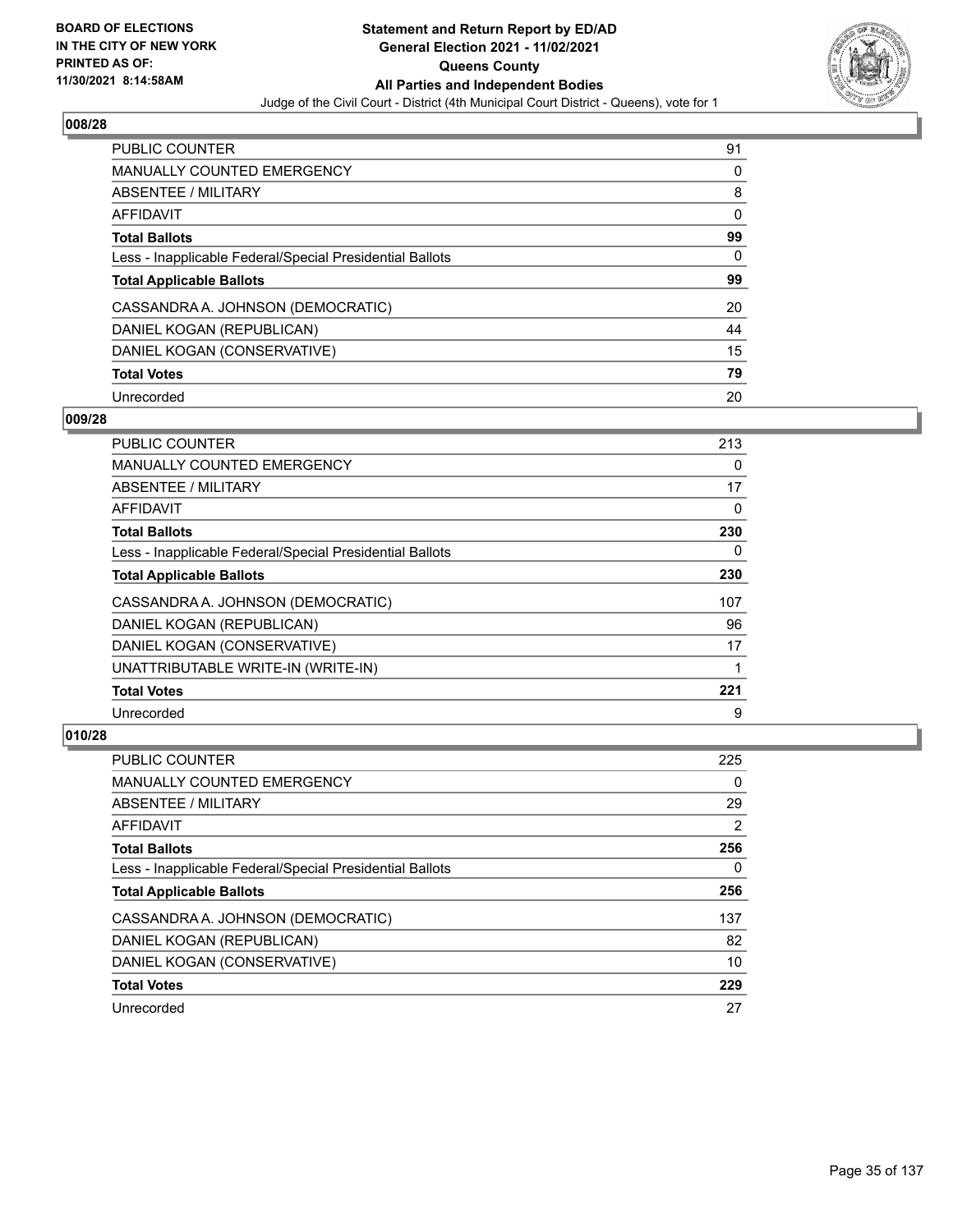

| <b>PUBLIC COUNTER</b>                                    | 181 |
|----------------------------------------------------------|-----|
| <b>MANUALLY COUNTED EMERGENCY</b>                        | 0   |
| ABSENTEE / MILITARY                                      | 13  |
| AFFIDAVIT                                                | 2   |
| <b>Total Ballots</b>                                     | 196 |
| Less - Inapplicable Federal/Special Presidential Ballots | 0   |
| <b>Total Applicable Ballots</b>                          | 196 |
| CASSANDRA A. JOHNSON (DEMOCRATIC)                        | 105 |
| DANIEL KOGAN (REPUBLICAN)                                | 62  |
| DANIEL KOGAN (CONSERVATIVE)                              | 10  |
| <b>Total Votes</b>                                       | 177 |
| Unrecorded                                               | 19  |

#### **012/28**

| PUBLIC COUNTER                                           | 216      |
|----------------------------------------------------------|----------|
| <b>MANUALLY COUNTED EMERGENCY</b>                        | $\Omega$ |
| ABSENTEE / MILITARY                                      | 35       |
| AFFIDAVIT                                                | 0        |
| <b>Total Ballots</b>                                     | 251      |
| Less - Inapplicable Federal/Special Presidential Ballots | $\Omega$ |
| <b>Total Applicable Ballots</b>                          | 251      |
| CASSANDRA A. JOHNSON (DEMOCRATIC)                        | 152      |
| DANIEL KOGAN (REPUBLICAN)                                | 57       |
| DANIEL KOGAN (CONSERVATIVE)                              | 11       |
| NILO COBAN (WRITE-IN)                                    | 1        |
| <b>Total Votes</b>                                       | 221      |
| Unrecorded                                               | 30       |

| PUBLIC COUNTER                                           | 18 |
|----------------------------------------------------------|----|
| <b>MANUALLY COUNTED EMERGENCY</b>                        | 0  |
| ABSENTEE / MILITARY                                      |    |
| AFFIDAVIT                                                | 0  |
| <b>Total Ballots</b>                                     | 19 |
| Less - Inapplicable Federal/Special Presidential Ballots | 0  |
| <b>Total Applicable Ballots</b>                          | 19 |
|                                                          |    |
| CASSANDRA A. JOHNSON (DEMOCRATIC)                        | 3  |
| DANIEL KOGAN (REPUBLICAN)                                | 14 |
| DANIEL KOGAN (CONSERVATIVE)                              | 0  |
| <b>Total Votes</b>                                       | 17 |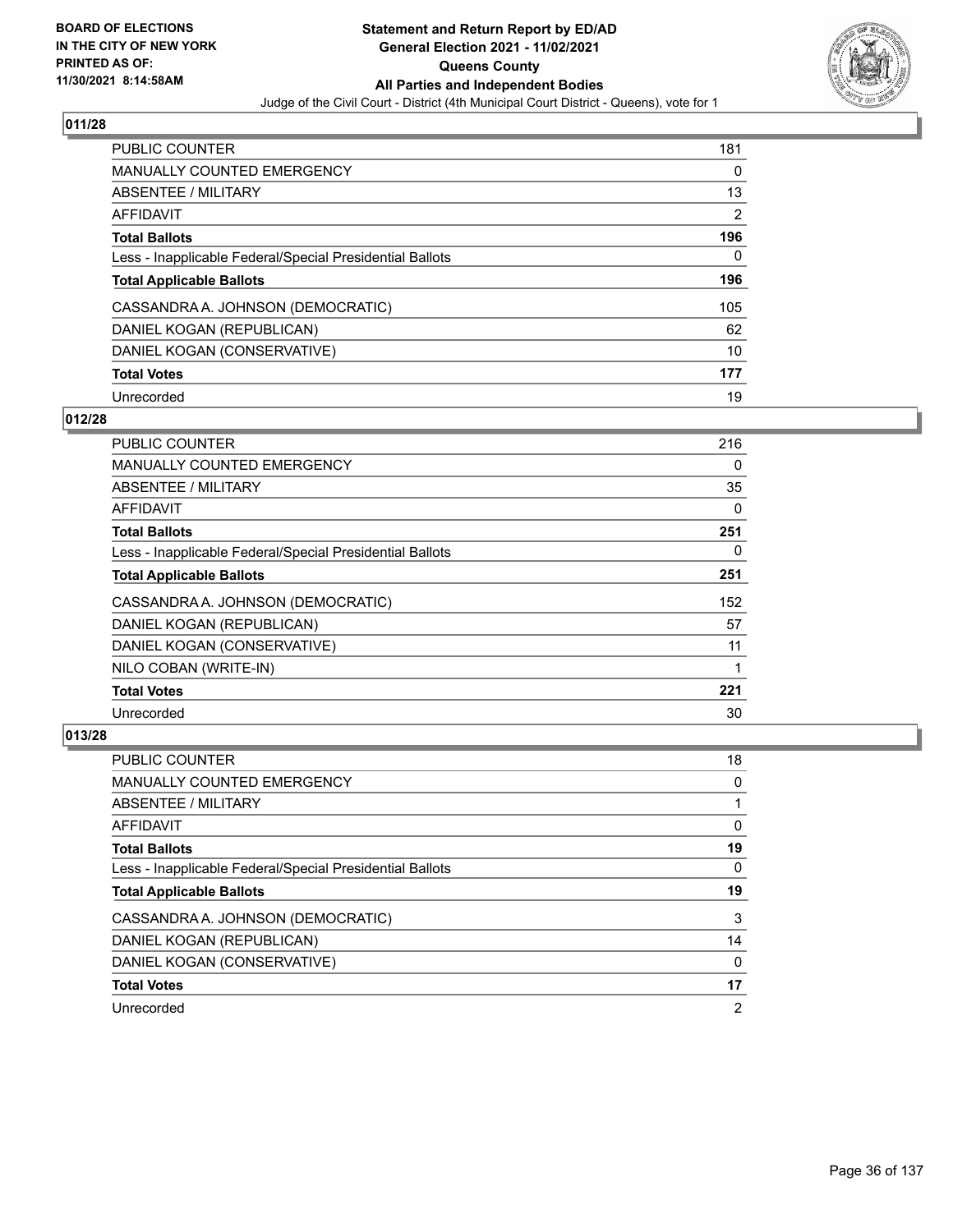

| PUBLIC COUNTER                                           | 292 |
|----------------------------------------------------------|-----|
| <b>MANUALLY COUNTED EMERGENCY</b>                        | 0   |
| ABSENTEE / MILITARY                                      | 31  |
| <b>AFFIDAVIT</b>                                         |     |
| <b>Total Ballots</b>                                     | 324 |
| Less - Inapplicable Federal/Special Presidential Ballots | 0   |
| <b>Total Applicable Ballots</b>                          | 324 |
| CASSANDRA A. JOHNSON (DEMOCRATIC)                        | 159 |
| DANIEL KOGAN (REPUBLICAN)                                | 120 |
| DANIEL KOGAN (CONSERVATIVE)                              | 14  |
| MICHAEL GOLDMAN (WRITE-IN)                               |     |
| <b>Total Votes</b>                                       | 294 |
| Unrecorded                                               | 30  |

### **020/28**

| <b>PUBLIC COUNTER</b>                                    | 265 |
|----------------------------------------------------------|-----|
| <b>MANUALLY COUNTED EMERGENCY</b>                        | 0   |
| ABSENTEE / MILITARY                                      | 36  |
| AFFIDAVIT                                                | 0   |
| <b>Total Ballots</b>                                     | 301 |
| Less - Inapplicable Federal/Special Presidential Ballots | 0   |
| <b>Total Applicable Ballots</b>                          | 301 |
| CASSANDRA A. JOHNSON (DEMOCRATIC)                        | 192 |
| DANIEL KOGAN (REPUBLICAN)                                | 74  |
| DANIEL KOGAN (CONSERVATIVE)                              | 10  |
| <b>Total Votes</b>                                       | 276 |
| Unrecorded                                               | 25  |

| PUBLIC COUNTER                                           | 255 |
|----------------------------------------------------------|-----|
| <b>MANUALLY COUNTED EMERGENCY</b>                        | 0   |
| ABSENTEE / MILITARY                                      | 24  |
| AFFIDAVIT                                                | 6   |
| <b>Total Ballots</b>                                     | 285 |
| Less - Inapplicable Federal/Special Presidential Ballots | 0   |
| <b>Total Applicable Ballots</b>                          | 285 |
| CASSANDRA A. JOHNSON (DEMOCRATIC)                        | 155 |
| DANIEL KOGAN (REPUBLICAN)                                | 97  |
| DANIEL KOGAN (CONSERVATIVE)                              | 12  |
| <b>Total Votes</b>                                       | 264 |
| Unrecorded                                               | 21  |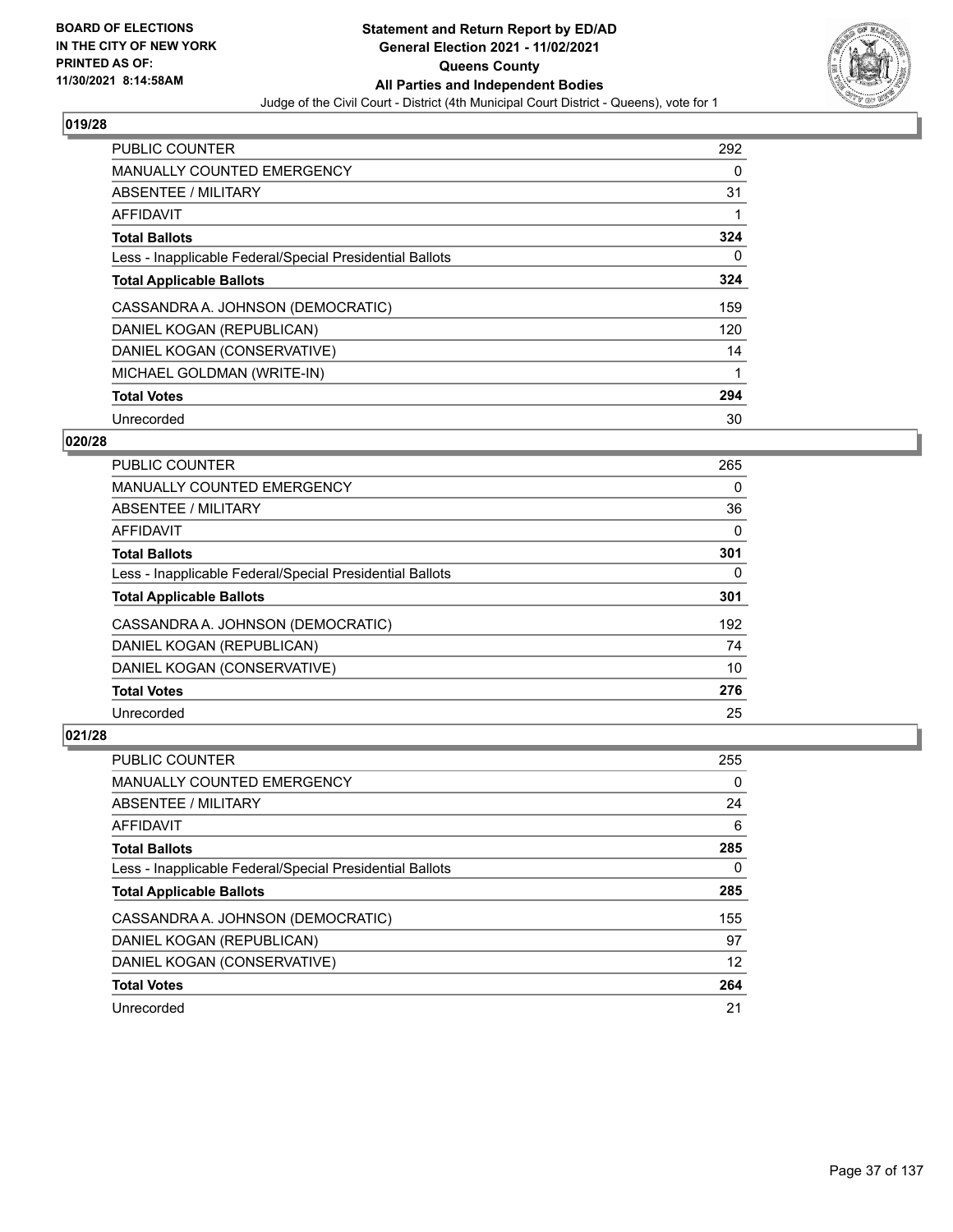

| <b>PUBLIC COUNTER</b>                                    | 365      |
|----------------------------------------------------------|----------|
| MANUALLY COUNTED EMERGENCY                               | $\Omega$ |
| ABSENTEE / MILITARY                                      | 44       |
| AFFIDAVIT                                                |          |
| <b>Total Ballots</b>                                     | 410      |
| Less - Inapplicable Federal/Special Presidential Ballots | $\Omega$ |
| <b>Total Applicable Ballots</b>                          | 410      |
| CASSANDRA A. JOHNSON (DEMOCRATIC)                        | 245      |
| DANIEL KOGAN (REPUBLICAN)                                | 101      |
| DANIEL KOGAN (CONSERVATIVE)                              | 15       |
| <b>JAMES MCCARNY (WRITE-IN)</b>                          | 1        |
| <b>Total Votes</b>                                       | 362      |
| Unrecorded                                               | 48       |

# **023/28**

| PUBLIC COUNTER                                           | 314 |
|----------------------------------------------------------|-----|
| <b>MANUALLY COUNTED EMERGENCY</b>                        | 0   |
| ABSENTEE / MILITARY                                      | 47  |
| AFFIDAVIT                                                |     |
| <b>Total Ballots</b>                                     | 362 |
| Less - Inapplicable Federal/Special Presidential Ballots | 0   |
| <b>Total Applicable Ballots</b>                          | 362 |
| CASSANDRA A. JOHNSON (DEMOCRATIC)                        | 271 |
| DANIEL KOGAN (REPUBLICAN)                                | 61  |
| DANIEL KOGAN (CONSERVATIVE)                              | 9   |
| MICHAEL GOLDMAN (WRITE-IN)                               | 1   |
| <b>Total Votes</b>                                       | 342 |
| Unrecorded                                               | 20  |

| PUBLIC COUNTER                                           | 213 |
|----------------------------------------------------------|-----|
| <b>MANUALLY COUNTED EMERGENCY</b>                        | 0   |
| ABSENTEE / MILITARY                                      | 54  |
| AFFIDAVIT                                                | 2   |
| <b>Total Ballots</b>                                     | 269 |
| Less - Inapplicable Federal/Special Presidential Ballots | 0   |
| <b>Total Applicable Ballots</b>                          | 269 |
| CASSANDRA A. JOHNSON (DEMOCRATIC)                        | 163 |
| DANIEL KOGAN (REPUBLICAN)                                | 75  |
| DANIEL KOGAN (CONSERVATIVE)                              | 10  |
| <b>Total Votes</b>                                       | 248 |
| Unrecorded                                               | 21  |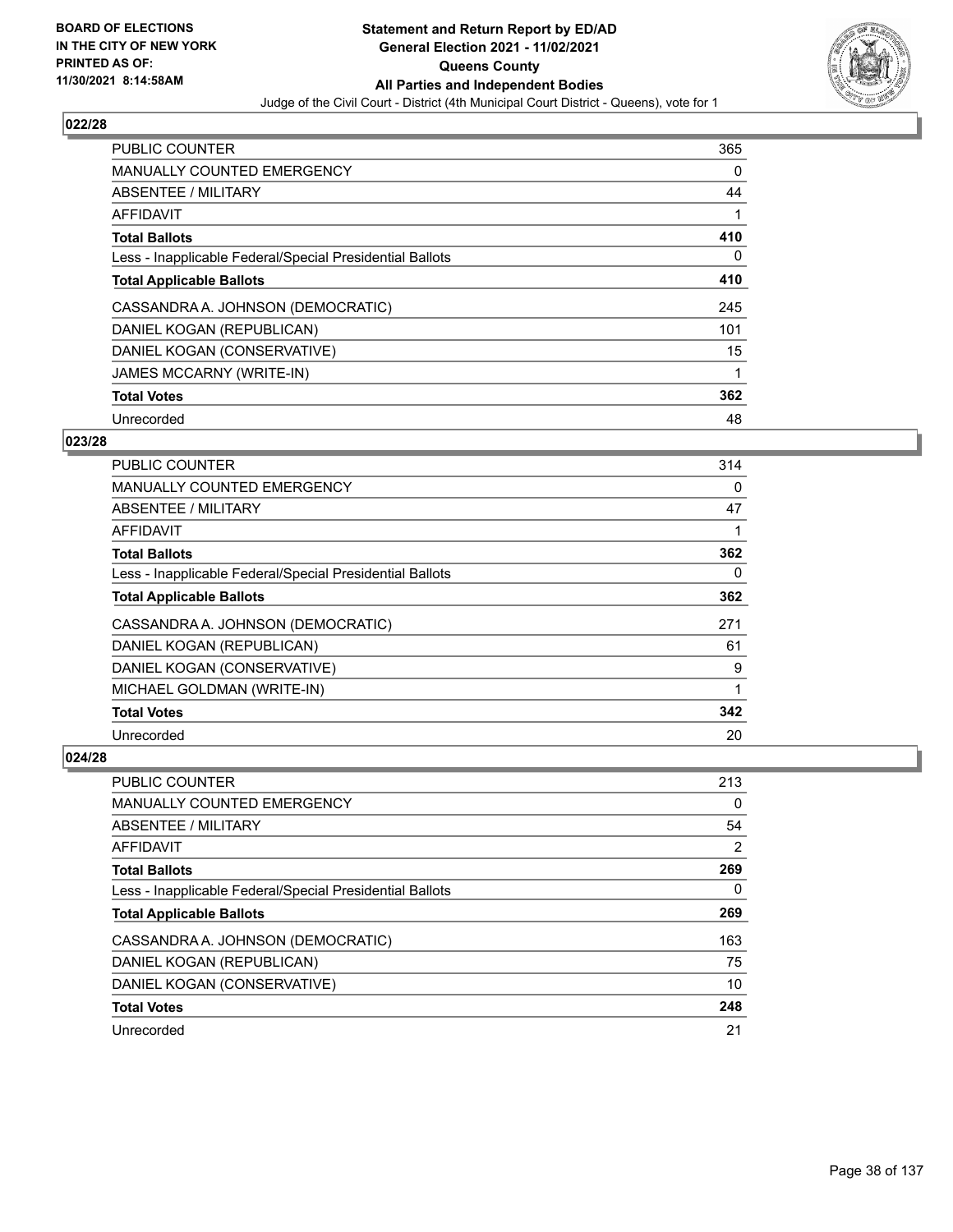

| <b>PUBLIC COUNTER</b>                                    | 268 |
|----------------------------------------------------------|-----|
| MANUALLY COUNTED EMERGENCY                               | 0   |
| ABSENTEE / MILITARY                                      | 36  |
| AFFIDAVIT                                                | 2   |
| <b>Total Ballots</b>                                     | 306 |
| Less - Inapplicable Federal/Special Presidential Ballots | 0   |
| <b>Total Applicable Ballots</b>                          | 306 |
| CASSANDRA A. JOHNSON (DEMOCRATIC)                        | 186 |
| DANIEL KOGAN (REPUBLICAN)                                | 77  |
| DANIEL KOGAN (CONSERVATIVE)                              | 10  |
| UNATTRIBUTABLE WRITE-IN (WRITE-IN)                       | 2   |
| <b>Total Votes</b>                                       | 275 |
| Unrecorded                                               | 31  |

### **026/28**

| <b>PUBLIC COUNTER</b>                                    | 124 |
|----------------------------------------------------------|-----|
| <b>MANUALLY COUNTED EMERGENCY</b>                        | 0   |
| ABSENTEE / MILITARY                                      | 25  |
| AFFIDAVIT                                                | 3   |
| <b>Total Ballots</b>                                     | 152 |
| Less - Inapplicable Federal/Special Presidential Ballots | 0   |
| <b>Total Applicable Ballots</b>                          | 152 |
| CASSANDRA A. JOHNSON (DEMOCRATIC)                        | 100 |
| DANIEL KOGAN (REPUBLICAN)                                | 40  |
| DANIEL KOGAN (CONSERVATIVE)                              | 4   |
| <b>Total Votes</b>                                       | 144 |
| Unrecorded                                               | 8   |

| <b>PUBLIC COUNTER</b>                                    | 153 |
|----------------------------------------------------------|-----|
| <b>MANUALLY COUNTED EMERGENCY</b>                        | 0   |
| ABSENTEE / MILITARY                                      | 25  |
| AFFIDAVIT                                                | 2   |
| <b>Total Ballots</b>                                     | 180 |
| Less - Inapplicable Federal/Special Presidential Ballots | 0   |
| <b>Total Applicable Ballots</b>                          | 180 |
| CASSANDRA A. JOHNSON (DEMOCRATIC)                        | 118 |
| DANIEL KOGAN (REPUBLICAN)                                | 37  |
| DANIEL KOGAN (CONSERVATIVE)                              | 6   |
| <b>Total Votes</b>                                       | 161 |
| Unrecorded                                               | 19  |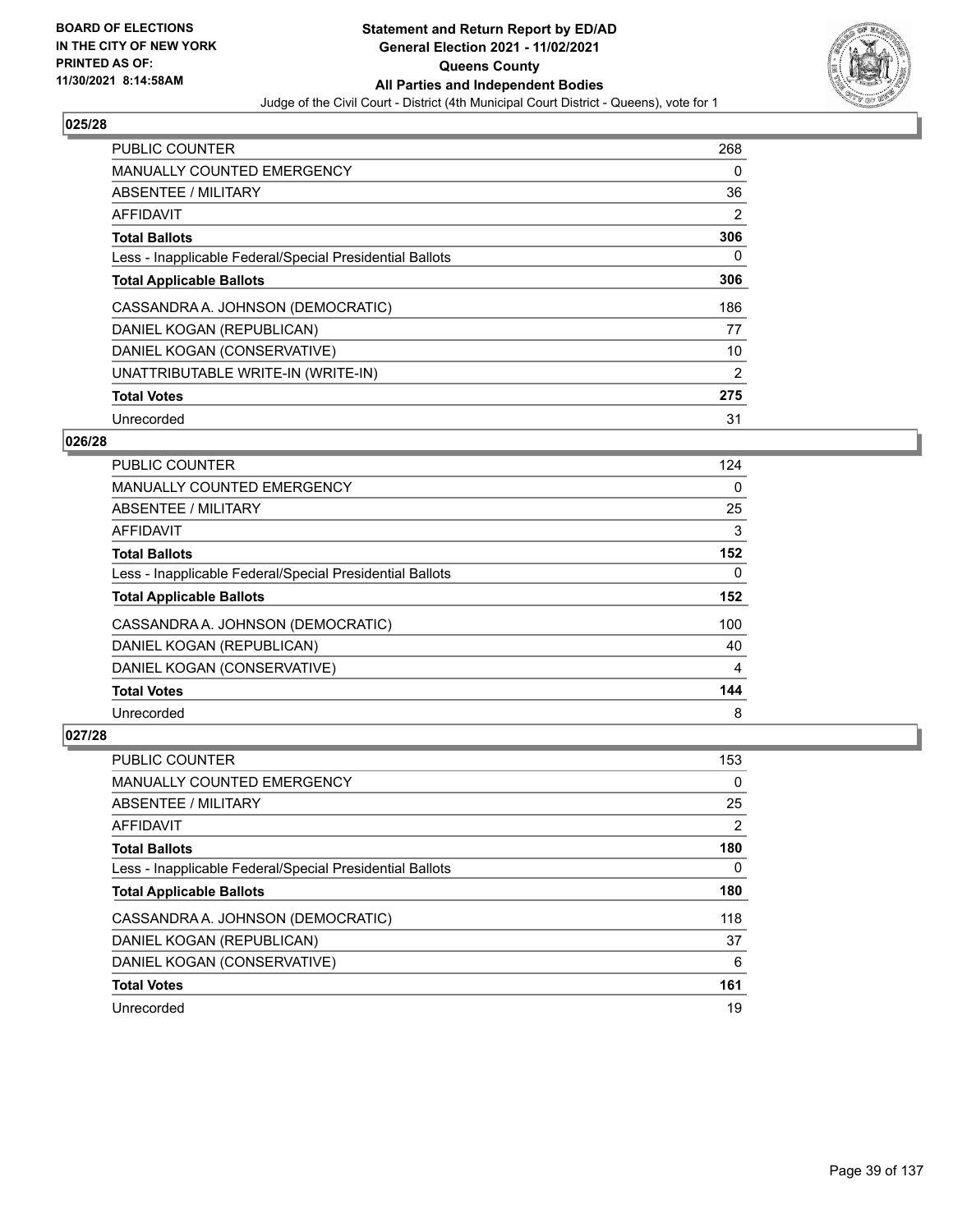

| PUBLIC COUNTER                                           | 331 |
|----------------------------------------------------------|-----|
| <b>MANUALLY COUNTED EMERGENCY</b>                        | 0   |
| ABSENTEE / MILITARY                                      | 62  |
| AFFIDAVIT                                                | 3   |
| <b>Total Ballots</b>                                     | 396 |
| Less - Inapplicable Federal/Special Presidential Ballots | 0   |
| <b>Total Applicable Ballots</b>                          | 396 |
| CASSANDRA A. JOHNSON (DEMOCRATIC)                        | 246 |
| DANIEL KOGAN (REPUBLICAN)                                | 101 |
| DANIEL KOGAN (CONSERVATIVE)                              | 15  |
| <b>Total Votes</b>                                       | 362 |
| Unrecorded                                               | 34  |

### **029/28**

| <b>PUBLIC COUNTER</b>                                    | 299            |
|----------------------------------------------------------|----------------|
| <b>MANUALLY COUNTED EMERGENCY</b>                        | 0              |
| ABSENTEE / MILITARY                                      | 32             |
| AFFIDAVIT                                                | 4              |
| <b>Total Ballots</b>                                     | 335            |
| Less - Inapplicable Federal/Special Presidential Ballots | $\Omega$       |
| <b>Total Applicable Ballots</b>                          | 335            |
| CASSANDRA A. JOHNSON (DEMOCRATIC)                        | 233            |
| DANIEL KOGAN (REPUBLICAN)                                | 78             |
| DANIEL KOGAN (CONSERVATIVE)                              | $\overline{7}$ |
| CARY GRANT (WRITE-IN)                                    |                |
| <b>Total Votes</b>                                       | 319            |
| Unrecorded                                               | 16             |

| <b>PUBLIC COUNTER</b>                                    | 241 |
|----------------------------------------------------------|-----|
| <b>MANUALLY COUNTED EMERGENCY</b>                        | 0   |
| ABSENTEE / MILITARY                                      | 41  |
| AFFIDAVIT                                                |     |
| <b>Total Ballots</b>                                     | 283 |
| Less - Inapplicable Federal/Special Presidential Ballots | 0   |
| <b>Total Applicable Ballots</b>                          | 283 |
| CASSANDRA A. JOHNSON (DEMOCRATIC)                        | 172 |
| DANIEL KOGAN (REPUBLICAN)                                | 65  |
| DANIEL KOGAN (CONSERVATIVE)                              | 5   |
| <b>Total Votes</b>                                       | 242 |
| Unrecorded                                               | 41  |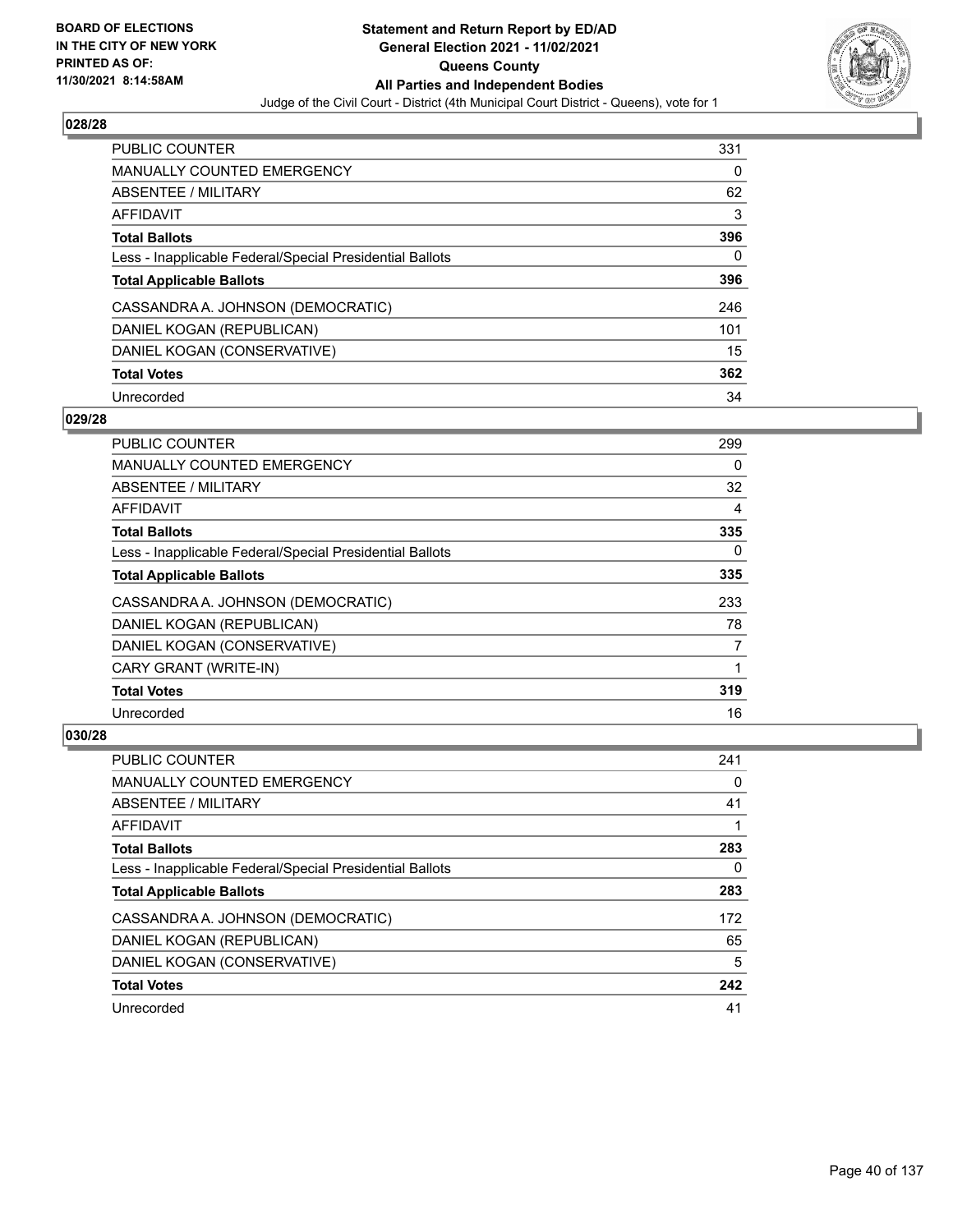

| <b>PUBLIC COUNTER</b>                                    | 354 |
|----------------------------------------------------------|-----|
| <b>MANUALLY COUNTED EMERGENCY</b>                        | 0   |
| ABSENTEE / MILITARY                                      | 63  |
| AFFIDAVIT                                                |     |
| <b>Total Ballots</b>                                     | 418 |
| Less - Inapplicable Federal/Special Presidential Ballots | 0   |
| <b>Total Applicable Ballots</b>                          | 418 |
| CASSANDRA A. JOHNSON (DEMOCRATIC)                        | 272 |
| DANIEL KOGAN (REPUBLICAN)                                | 103 |
| DANIEL KOGAN (CONSERVATIVE)                              | 11  |
| <b>Total Votes</b>                                       | 386 |
| Unrecorded                                               | 32  |

### **032/28**

| PUBLIC COUNTER                                           | 203 |
|----------------------------------------------------------|-----|
| MANUALLY COUNTED EMERGENCY                               | 0   |
| ABSENTEE / MILITARY                                      | 19  |
| <b>AFFIDAVIT</b>                                         | 3   |
| <b>Total Ballots</b>                                     | 225 |
| Less - Inapplicable Federal/Special Presidential Ballots | 0   |
| <b>Total Applicable Ballots</b>                          | 225 |
| CASSANDRA A. JOHNSON (DEMOCRATIC)                        | 119 |
| DANIEL KOGAN (REPUBLICAN)                                | 67  |
| DANIEL KOGAN (CONSERVATIVE)                              | 5   |
| <b>Total Votes</b>                                       | 191 |
| Unrecorded                                               | 34  |

| PUBLIC COUNTER                                           | 0 |
|----------------------------------------------------------|---|
| <b>MANUALLY COUNTED EMERGENCY</b>                        | 0 |
| ABSENTEE / MILITARY                                      | 0 |
| AFFIDAVIT                                                | 0 |
| <b>Total Ballots</b>                                     | 0 |
| Less - Inapplicable Federal/Special Presidential Ballots | 0 |
| <b>Total Applicable Ballots</b>                          | 0 |
| CASSANDRA A. JOHNSON (DEMOCRATIC)                        | 0 |
| DANIEL KOGAN (REPUBLICAN)                                | 0 |
| DANIEL KOGAN (CONSERVATIVE)                              | 0 |
| <b>Total Votes</b>                                       | 0 |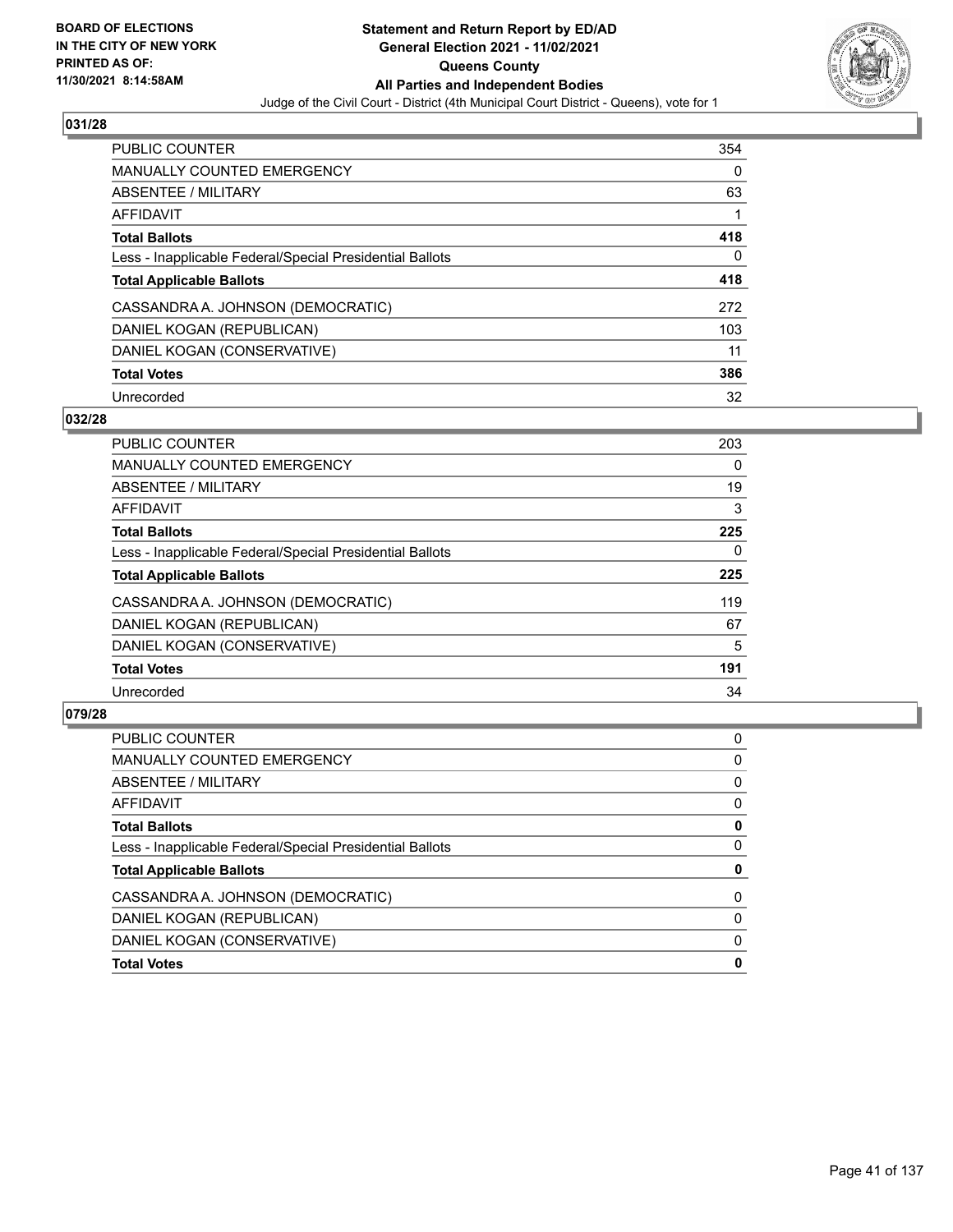

| PUBLIC COUNTER                                           | 304 |
|----------------------------------------------------------|-----|
| <b>MANUALLY COUNTED EMERGENCY</b>                        | 0   |
| ABSENTEE / MILITARY                                      | 43  |
| AFFIDAVIT                                                |     |
| <b>Total Ballots</b>                                     | 348 |
| Less - Inapplicable Federal/Special Presidential Ballots | 0   |
| <b>Total Applicable Ballots</b>                          | 348 |
| CASSANDRA A. JOHNSON (DEMOCRATIC)                        | 201 |
| DANIEL KOGAN (REPUBLICAN)                                | 108 |
| DANIEL KOGAN (CONSERVATIVE)                              | 13  |
| <b>Total Votes</b>                                       | 322 |
| Unrecorded                                               | 26  |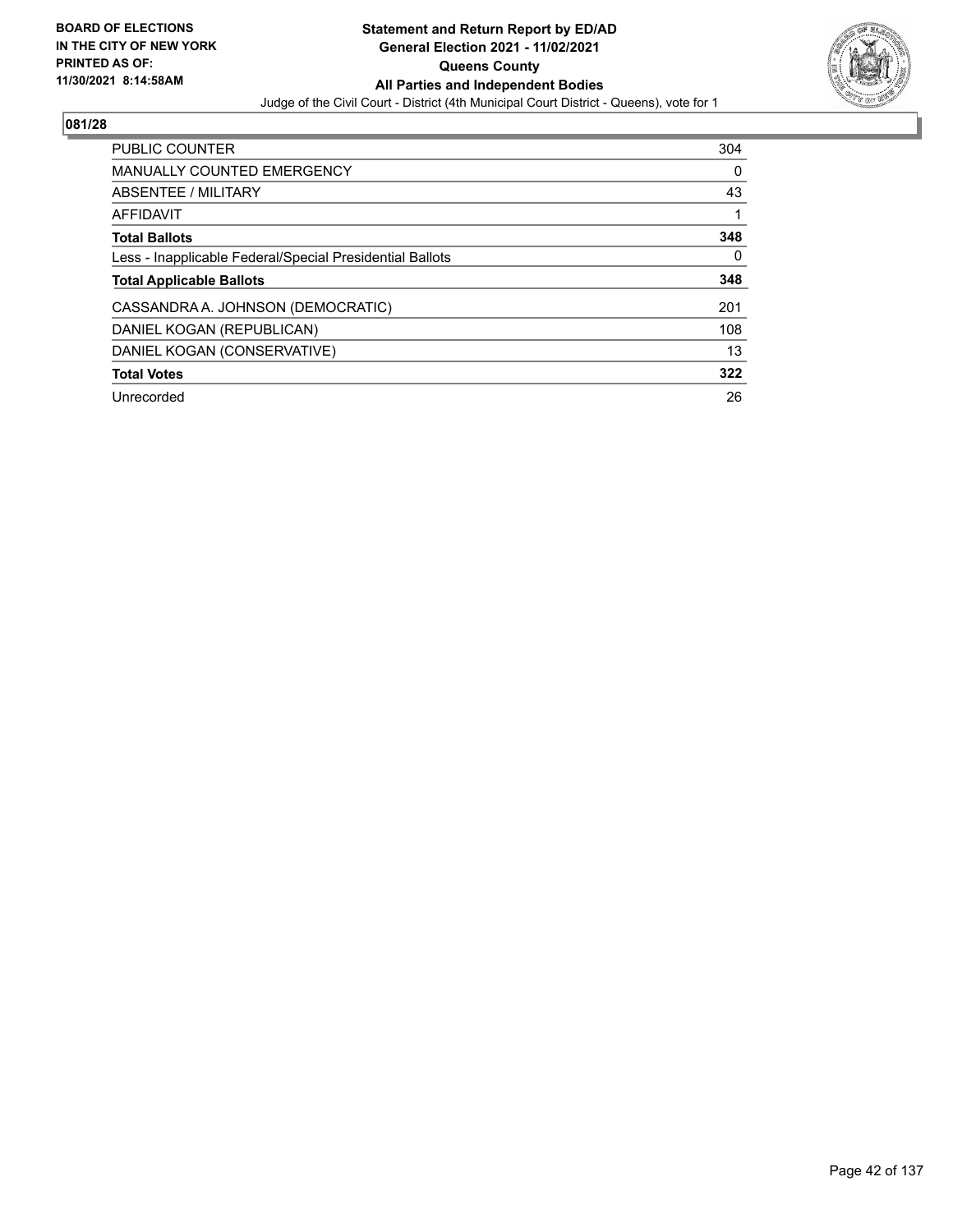

| PUBLIC COUNTER                                           | 174 |
|----------------------------------------------------------|-----|
| <b>MANUALLY COUNTED EMERGENCY</b>                        | 0   |
| ABSENTEE / MILITARY                                      | 8   |
| AFFIDAVIT                                                | 0   |
| <b>Total Ballots</b>                                     | 182 |
| Less - Inapplicable Federal/Special Presidential Ballots | 0   |
| <b>Total Applicable Ballots</b>                          | 182 |
| CASSANDRA A. JOHNSON (DEMOCRATIC)                        | 155 |
| DANIEL KOGAN (REPUBLICAN)                                | 8   |
| DANIEL KOGAN (CONSERVATIVE)                              | 4   |
| <b>Total Votes</b>                                       | 167 |
| Unrecorded                                               | 15  |

### **002/29**

| <b>PUBLIC COUNTER</b>                                    | 221      |
|----------------------------------------------------------|----------|
| <b>MANUALLY COUNTED EMERGENCY</b>                        | $\Omega$ |
| ABSENTEE / MILITARY                                      | 14       |
| AFFIDAVIT                                                | 5        |
| <b>Total Ballots</b>                                     | 240      |
| Less - Inapplicable Federal/Special Presidential Ballots | $\Omega$ |
| <b>Total Applicable Ballots</b>                          | 240      |
| CASSANDRA A. JOHNSON (DEMOCRATIC)                        | 180      |
| DANIEL KOGAN (REPUBLICAN)                                | 26       |
| DANIEL KOGAN (CONSERVATIVE)                              | 4        |
| DEVIN LAMBRIGHT (WRITE-IN)                               | 1        |
| <b>Total Votes</b>                                       | 211      |
| Unrecorded                                               | 29       |

| <b>PUBLIC COUNTER</b>                                    | 172 |
|----------------------------------------------------------|-----|
| <b>MANUALLY COUNTED EMERGENCY</b>                        | 0   |
| ABSENTEE / MILITARY                                      | 9   |
| AFFIDAVIT                                                |     |
| <b>Total Ballots</b>                                     | 182 |
| Less - Inapplicable Federal/Special Presidential Ballots | 0   |
| <b>Total Applicable Ballots</b>                          | 182 |
| CASSANDRA A. JOHNSON (DEMOCRATIC)                        | 136 |
| DANIEL KOGAN (REPUBLICAN)                                | 25  |
| DANIEL KOGAN (CONSERVATIVE)                              | 3   |
| <b>Total Votes</b>                                       | 164 |
| Unrecorded                                               | 18  |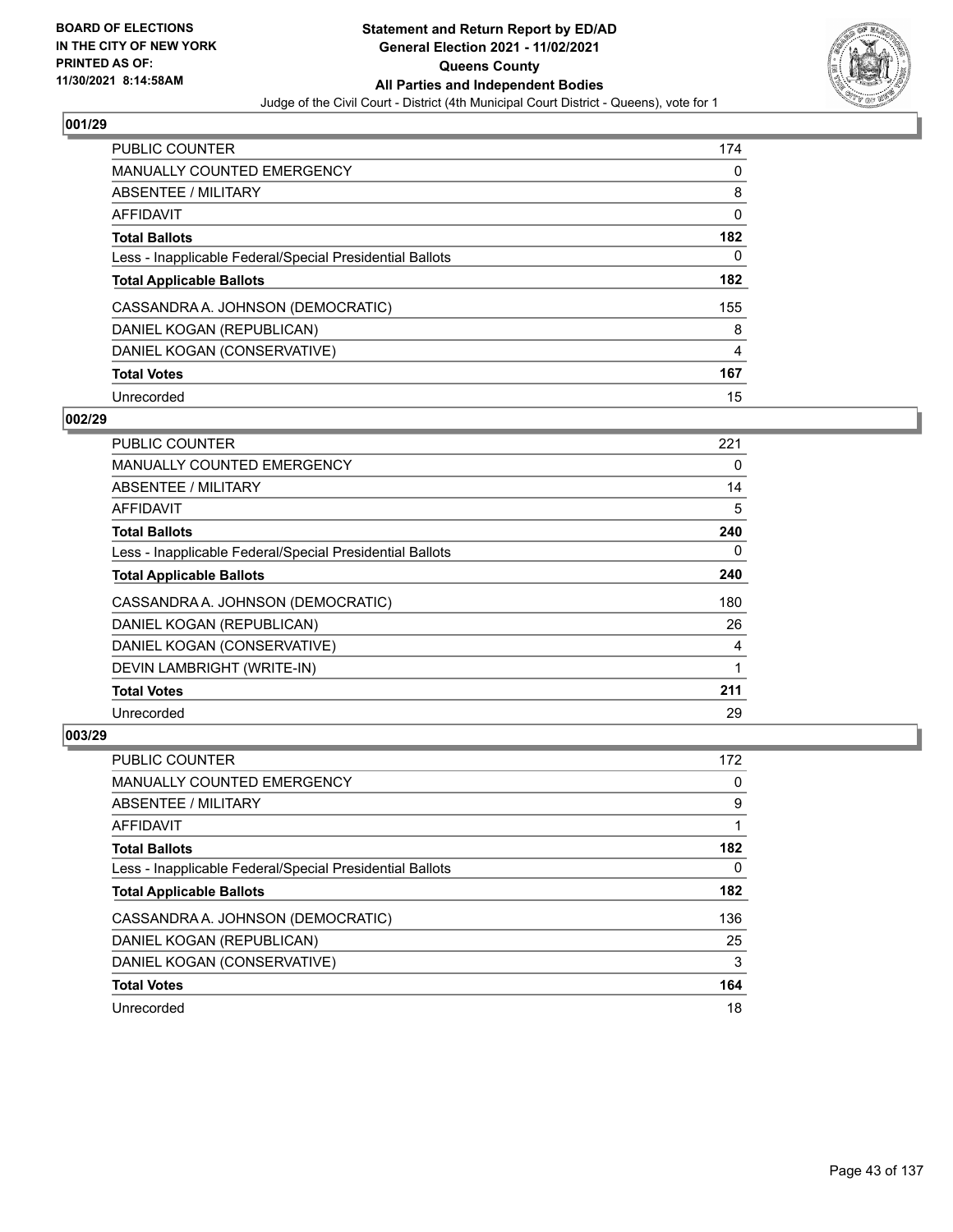

| <b>PUBLIC COUNTER</b>                                    | 80 |
|----------------------------------------------------------|----|
| <b>MANUALLY COUNTED EMERGENCY</b>                        | 0  |
| ABSENTEE / MILITARY                                      | 7  |
| <b>AFFIDAVIT</b>                                         |    |
| <b>Total Ballots</b>                                     | 88 |
| Less - Inapplicable Federal/Special Presidential Ballots | 0  |
| <b>Total Applicable Ballots</b>                          | 88 |
| CASSANDRA A. JOHNSON (DEMOCRATIC)                        | 75 |
| DANIEL KOGAN (REPUBLICAN)                                | 7  |
| DANIEL KOGAN (CONSERVATIVE)                              |    |
| NURY M. VASCONCELLOS (WRITE-IN)                          | 1  |
| <b>Total Votes</b>                                       | 84 |
| Unrecorded                                               | 4  |

### **005/29**

| <b>PUBLIC COUNTER</b>                                    | 55             |
|----------------------------------------------------------|----------------|
| <b>MANUALLY COUNTED EMERGENCY</b>                        | 0              |
| ABSENTEE / MILITARY                                      |                |
| AFFIDAVIT                                                | $\Omega$       |
| <b>Total Ballots</b>                                     | 56             |
| Less - Inapplicable Federal/Special Presidential Ballots | 0              |
| <b>Total Applicable Ballots</b>                          | 56             |
| CASSANDRA A. JOHNSON (DEMOCRATIC)                        | 45             |
| DANIEL KOGAN (REPUBLICAN)                                | 6              |
| DANIEL KOGAN (CONSERVATIVE)                              | $\overline{2}$ |
| <b>Total Votes</b>                                       | 53             |
| Unrecorded                                               | 3              |

| PUBLIC COUNTER                                           | 256 |
|----------------------------------------------------------|-----|
| <b>MANUALLY COUNTED EMERGENCY</b>                        | 0   |
| ABSENTEE / MILITARY                                      | 29  |
| AFFIDAVIT                                                |     |
| <b>Total Ballots</b>                                     | 286 |
| Less - Inapplicable Federal/Special Presidential Ballots | 0   |
| <b>Total Applicable Ballots</b>                          | 286 |
| CASSANDRA A. JOHNSON (DEMOCRATIC)                        | 235 |
| DANIEL KOGAN (REPUBLICAN)                                | 22  |
| DANIEL KOGAN (CONSERVATIVE)                              | 4   |
| <b>Total Votes</b>                                       | 261 |
| Unrecorded                                               | 25  |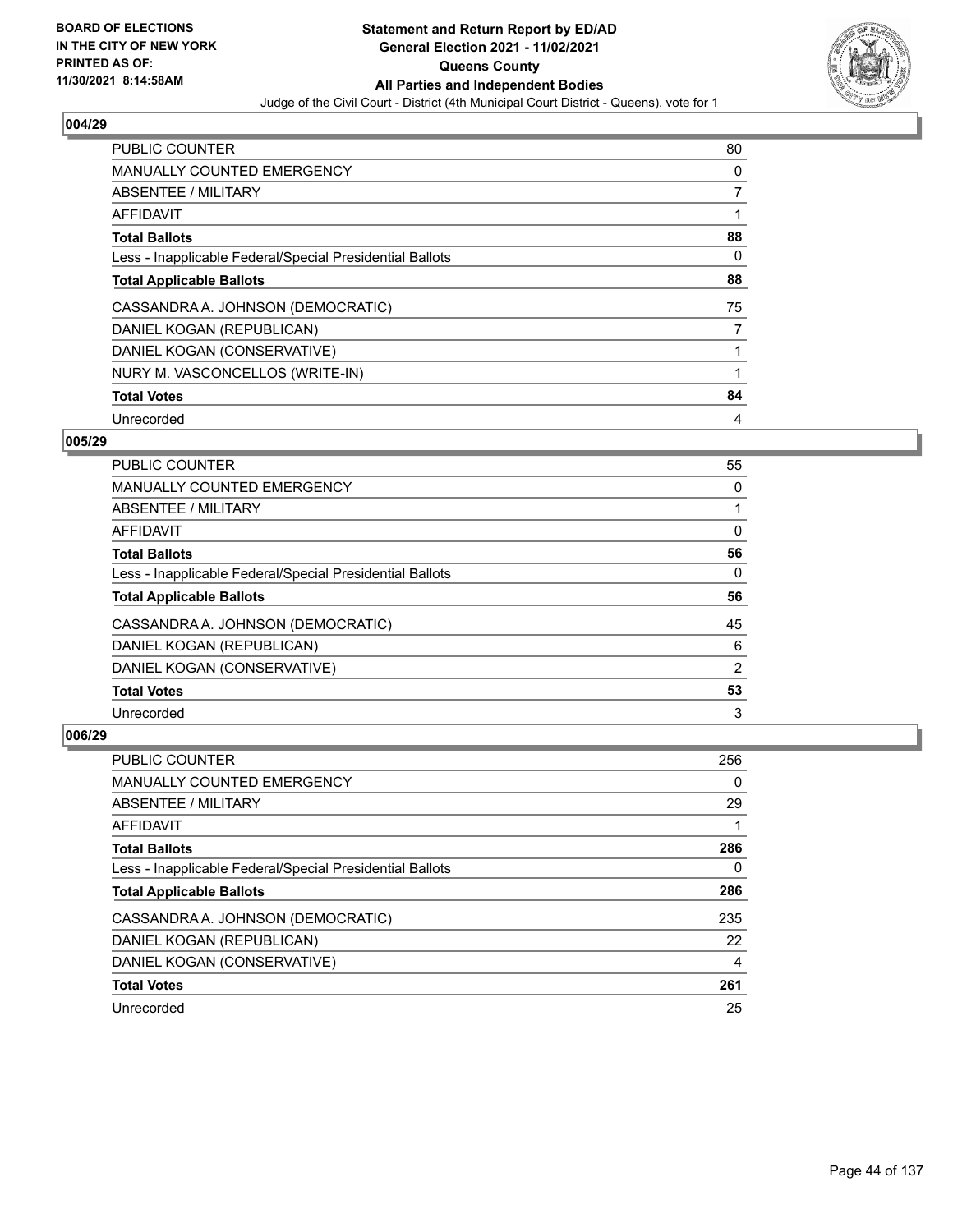

| <b>PUBLIC COUNTER</b>                                    | 21 |
|----------------------------------------------------------|----|
| <b>MANUALLY COUNTED EMERGENCY</b>                        | 0  |
| ABSENTEE / MILITARY                                      | 9  |
| AFFIDAVIT                                                | 0  |
| <b>Total Ballots</b>                                     | 30 |
| Less - Inapplicable Federal/Special Presidential Ballots | 0  |
| <b>Total Applicable Ballots</b>                          | 30 |
|                                                          |    |
| CASSANDRA A. JOHNSON (DEMOCRATIC)                        | 15 |
| DANIEL KOGAN (REPUBLICAN)                                | 8  |
| DANIEL KOGAN (CONSERVATIVE)                              | 0  |
| <b>Total Votes</b>                                       | 23 |

### **008/29**

| <b>PUBLIC COUNTER</b>                                    | 96       |
|----------------------------------------------------------|----------|
| <b>MANUALLY COUNTED EMERGENCY</b>                        | 0        |
| ABSENTEE / MILITARY                                      | 22       |
| <b>AFFIDAVIT</b>                                         | $\Omega$ |
| <b>Total Ballots</b>                                     | 118      |
| Less - Inapplicable Federal/Special Presidential Ballots | $\Omega$ |
| <b>Total Applicable Ballots</b>                          | 118      |
| CASSANDRA A. JOHNSON (DEMOCRATIC)                        | 87       |
| DANIEL KOGAN (REPUBLICAN)                                | 19       |
| DANIEL KOGAN (CONSERVATIVE)                              |          |
| <b>Total Votes</b>                                       | 107      |
| Unrecorded                                               | 11       |

| <b>PUBLIC COUNTER</b>                                    | 137 |
|----------------------------------------------------------|-----|
| <b>MANUALLY COUNTED EMERGENCY</b>                        | 0   |
| ABSENTEE / MILITARY                                      | 9   |
| <b>AFFIDAVIT</b>                                         | 0   |
| <b>Total Ballots</b>                                     | 146 |
| Less - Inapplicable Federal/Special Presidential Ballots | 0   |
| <b>Total Applicable Ballots</b>                          | 146 |
| CASSANDRA A. JOHNSON (DEMOCRATIC)                        | 104 |
| DANIEL KOGAN (REPUBLICAN)                                | 27  |
| DANIEL KOGAN (CONSERVATIVE)                              |     |
| <b>Total Votes</b>                                       | 132 |
| Unrecorded                                               | 14  |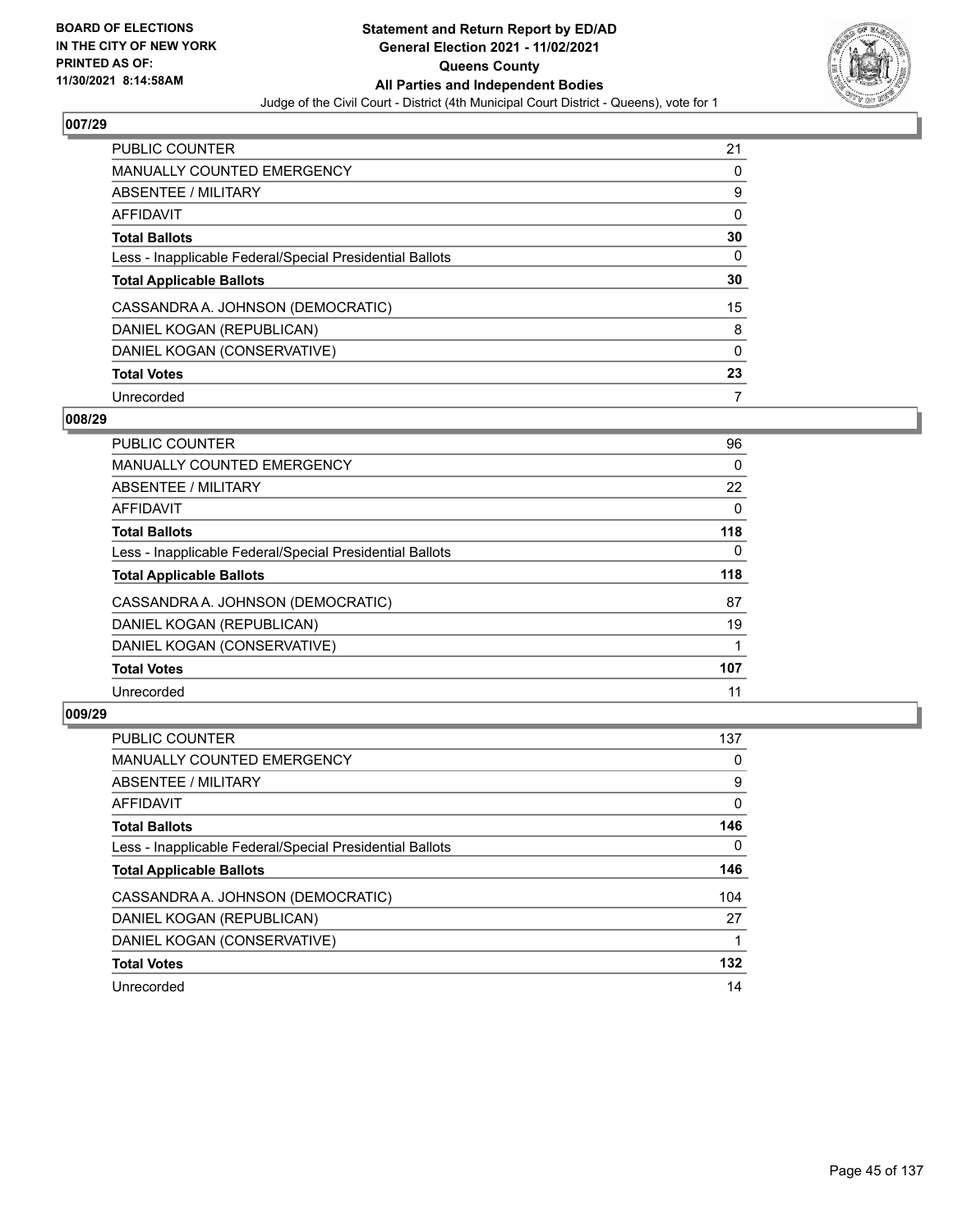

| <b>PUBLIC COUNTER</b>                                    | 164 |
|----------------------------------------------------------|-----|
| MANUALLY COUNTED EMERGENCY                               | 0   |
| ABSENTEE / MILITARY                                      | 14  |
| AFFIDAVIT                                                |     |
| <b>Total Ballots</b>                                     | 179 |
| Less - Inapplicable Federal/Special Presidential Ballots | 0   |
| <b>Total Applicable Ballots</b>                          | 179 |
| CASSANDRA A. JOHNSON (DEMOCRATIC)                        | 139 |
| DANIEL KOGAN (REPUBLICAN)                                | 31  |
| DANIEL KOGAN (CONSERVATIVE)                              |     |
| <b>Total Votes</b>                                       | 171 |
|                                                          |     |

### **011/29**

| <b>PUBLIC COUNTER</b>                                    | 96       |
|----------------------------------------------------------|----------|
| <b>MANUALLY COUNTED EMERGENCY</b>                        | 0        |
| <b>ABSENTEE / MILITARY</b>                               | 11       |
| <b>AFFIDAVIT</b>                                         |          |
| <b>Total Ballots</b>                                     | 108      |
| Less - Inapplicable Federal/Special Presidential Ballots | $\Omega$ |
| <b>Total Applicable Ballots</b>                          | 108      |
| CASSANDRA A. JOHNSON (DEMOCRATIC)                        | 67       |
| DANIEL KOGAN (REPUBLICAN)                                | 27       |
| DANIEL KOGAN (CONSERVATIVE)                              | 3        |
| <b>Total Votes</b>                                       | 97       |
| Unrecorded                                               | 11       |

| PUBLIC COUNTER                                           | 192      |
|----------------------------------------------------------|----------|
| <b>MANUALLY COUNTED EMERGENCY</b>                        | 0        |
| ABSENTEE / MILITARY                                      | 10       |
| <b>AFFIDAVIT</b>                                         | $\Omega$ |
| <b>Total Ballots</b>                                     | 202      |
| Less - Inapplicable Federal/Special Presidential Ballots | 0        |
| <b>Total Applicable Ballots</b>                          | 202      |
| CASSANDRA A. JOHNSON (DEMOCRATIC)                        | 178      |
| DANIEL KOGAN (REPUBLICAN)                                | 14       |
| DANIEL KOGAN (CONSERVATIVE)                              |          |
| <b>Total Votes</b>                                       | 193      |
| Unrecorded                                               | 9        |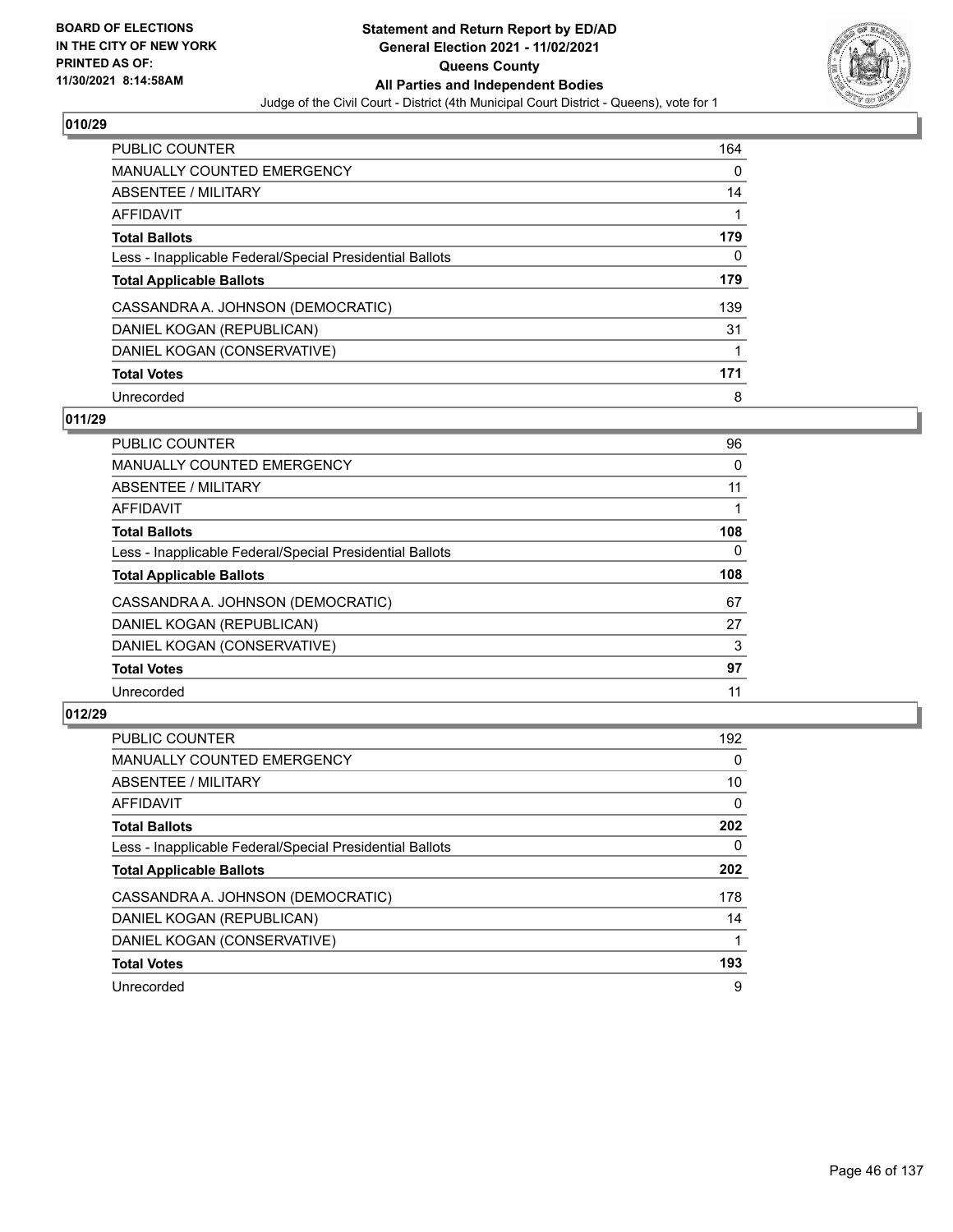

| <b>PUBLIC COUNTER</b>                                    | 119            |
|----------------------------------------------------------|----------------|
| MANUALLY COUNTED EMERGENCY                               | 0              |
| ABSENTEE / MILITARY                                      | 5              |
| AFFIDAVIT                                                |                |
| <b>Total Ballots</b>                                     | 125            |
| Less - Inapplicable Federal/Special Presidential Ballots | 0              |
| <b>Total Applicable Ballots</b>                          | 125            |
| CASSANDRA A. JOHNSON (DEMOCRATIC)                        |                |
|                                                          | 91             |
| DANIEL KOGAN (REPUBLICAN)                                | 26             |
| DANIEL KOGAN (CONSERVATIVE)                              | $\overline{2}$ |
| <b>Total Votes</b>                                       | 119            |

# **014/29**

| <b>PUBLIC COUNTER</b>                                    | 163          |
|----------------------------------------------------------|--------------|
| <b>MANUALLY COUNTED EMERGENCY</b>                        | 0            |
| ABSENTEE / MILITARY                                      | 12           |
| <b>AFFIDAVIT</b>                                         | $\Omega$     |
| <b>Total Ballots</b>                                     | 175          |
| Less - Inapplicable Federal/Special Presidential Ballots | $\Omega$     |
| <b>Total Applicable Ballots</b>                          | 175          |
| CASSANDRA A. JOHNSON (DEMOCRATIC)                        | 153          |
| DANIEL KOGAN (REPUBLICAN)                                | 5            |
| DANIEL KOGAN (CONSERVATIVE)                              | $\mathbf{0}$ |
| <b>Total Votes</b>                                       | 158          |
| Unrecorded                                               | 17           |

| <b>PUBLIC COUNTER</b>                                    | 164 |
|----------------------------------------------------------|-----|
| <b>MANUALLY COUNTED EMERGENCY</b>                        | 0   |
| ABSENTEE / MILITARY                                      | 8   |
| AFFIDAVIT                                                | 0   |
| <b>Total Ballots</b>                                     | 172 |
| Less - Inapplicable Federal/Special Presidential Ballots | 0   |
| <b>Total Applicable Ballots</b>                          | 172 |
| CASSANDRA A. JOHNSON (DEMOCRATIC)                        | 135 |
| DANIEL KOGAN (REPUBLICAN)                                | 18  |
| DANIEL KOGAN (CONSERVATIVE)                              | 4   |
| REVISH SALVADOR (WRITE-IN)                               |     |
| <b>Total Votes</b>                                       | 158 |
| Unrecorded                                               | 14  |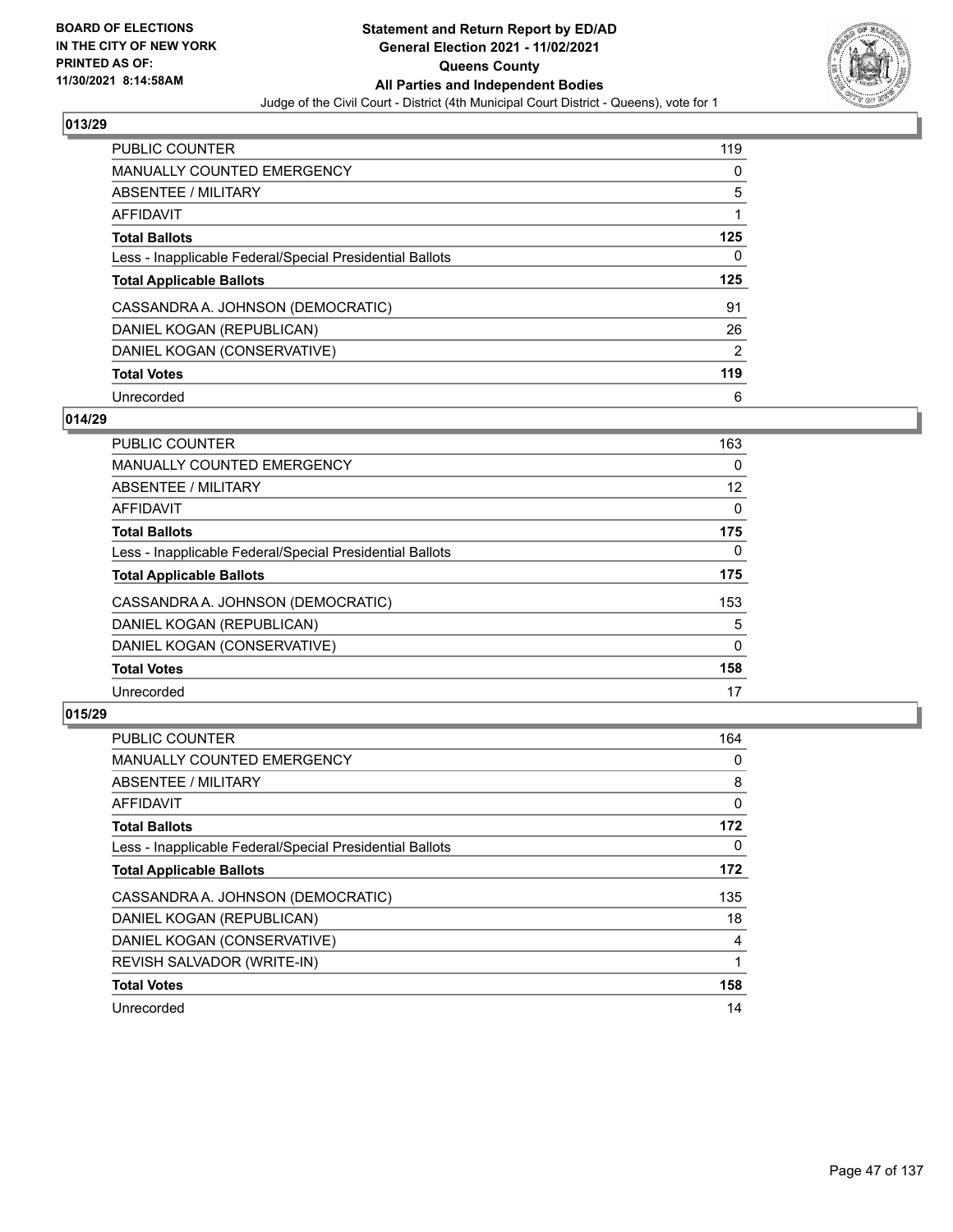

| <b>PUBLIC COUNTER</b>                                    | 124 |
|----------------------------------------------------------|-----|
| MANUALLY COUNTED EMERGENCY                               | 0   |
| ABSENTEE / MILITARY                                      | 11  |
| AFFIDAVIT                                                | 0   |
| <b>Total Ballots</b>                                     | 135 |
| Less - Inapplicable Federal/Special Presidential Ballots | 0   |
|                                                          |     |
| <b>Total Applicable Ballots</b>                          | 135 |
| CASSANDRA A. JOHNSON (DEMOCRATIC)                        | 94  |
| DANIEL KOGAN (REPUBLICAN)                                | 23  |
| DANIEL KOGAN (CONSERVATIVE)                              | 3   |
| <b>Total Votes</b>                                       | 120 |

### **017/29**

| <b>PUBLIC COUNTER</b>                                    | 207      |
|----------------------------------------------------------|----------|
| <b>MANUALLY COUNTED EMERGENCY</b>                        | 0        |
| ABSENTEE / MILITARY                                      | 11       |
| <b>AFFIDAVIT</b>                                         |          |
| <b>Total Ballots</b>                                     | 219      |
| Less - Inapplicable Federal/Special Presidential Ballots | 0        |
| <b>Total Applicable Ballots</b>                          | 219      |
| CASSANDRA A. JOHNSON (DEMOCRATIC)                        | 173      |
| DANIEL KOGAN (REPUBLICAN)                                | 17       |
| DANIEL KOGAN (CONSERVATIVE)                              | $\Omega$ |
| <b>Total Votes</b>                                       | 190      |
| Unrecorded                                               | 29       |

| <b>PUBLIC COUNTER</b>                                    | 135      |
|----------------------------------------------------------|----------|
| <b>MANUALLY COUNTED EMERGENCY</b>                        | $\Omega$ |
| ABSENTEE / MILITARY                                      | 6        |
| <b>AFFIDAVIT</b>                                         | 0        |
| <b>Total Ballots</b>                                     | 141      |
| Less - Inapplicable Federal/Special Presidential Ballots | 0        |
| <b>Total Applicable Ballots</b>                          | 141      |
| CASSANDRA A. JOHNSON (DEMOCRATIC)                        | 119      |
| DANIEL KOGAN (REPUBLICAN)                                | 5        |
| DANIEL KOGAN (CONSERVATIVE)                              | $\Omega$ |
| <b>Total Votes</b>                                       | 124      |
| Unrecorded                                               | 17       |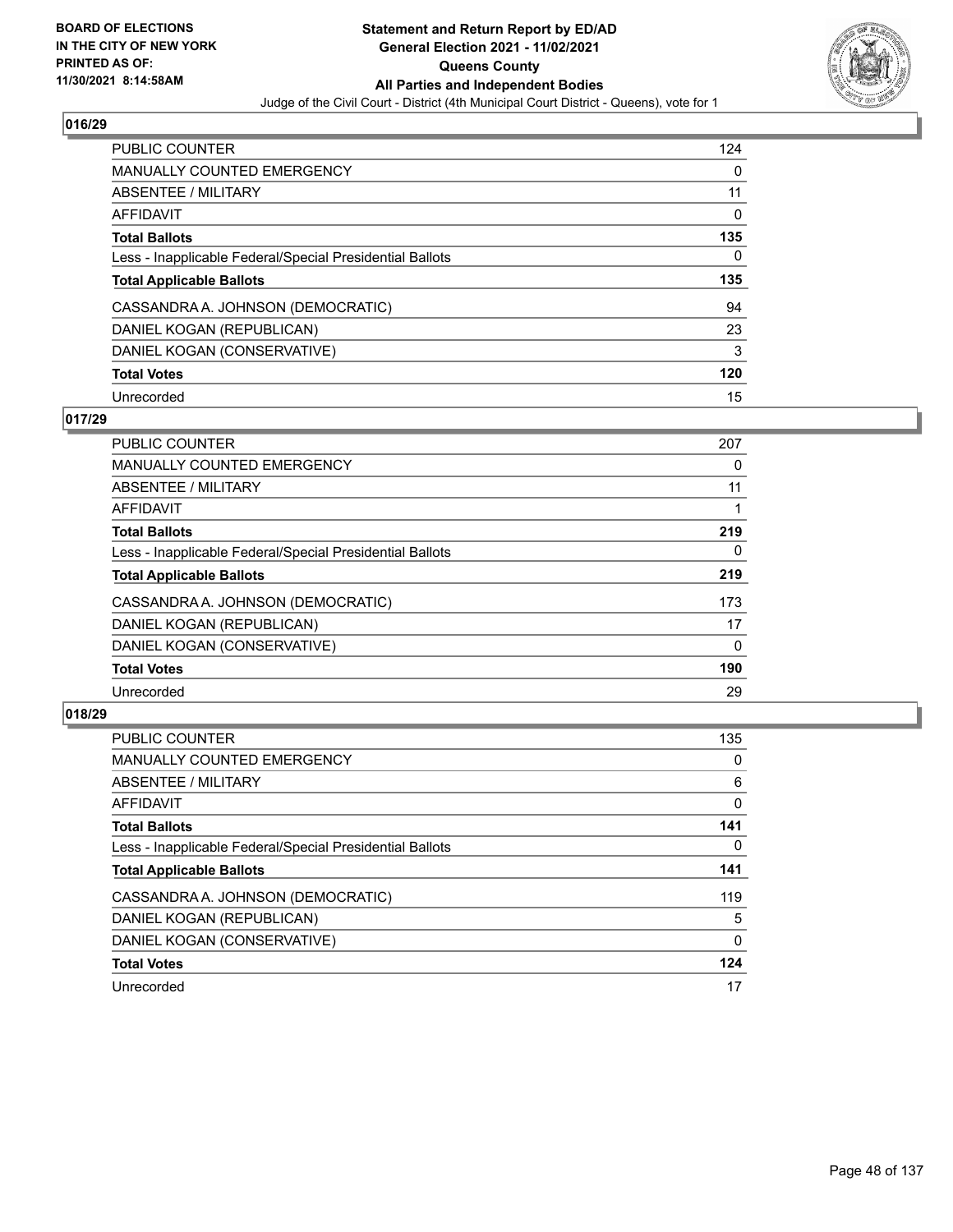

| PUBLIC COUNTER                                           | 124 |
|----------------------------------------------------------|-----|
| MANUALLY COUNTED EMERGENCY                               | 0   |
| ABSENTEE / MILITARY                                      | 9   |
| AFFIDAVIT                                                |     |
| <b>Total Ballots</b>                                     | 134 |
| Less - Inapplicable Federal/Special Presidential Ballots | 0   |
| <b>Total Applicable Ballots</b>                          | 134 |
| CASSANDRA A. JOHNSON (DEMOCRATIC)                        | 117 |
| DANIEL KOGAN (REPUBLICAN)                                | 8   |
| DANIEL KOGAN (CONSERVATIVE)                              | 3   |
| <b>Total Votes</b>                                       | 128 |
| Unrecorded                                               | 6   |

### **020/29**

| <b>PUBLIC COUNTER</b>                                    | 156          |
|----------------------------------------------------------|--------------|
| <b>MANUALLY COUNTED EMERGENCY</b>                        | 0            |
| ABSENTEE / MILITARY                                      | 13           |
| <b>AFFIDAVIT</b>                                         | $\Omega$     |
| <b>Total Ballots</b>                                     | 169          |
| Less - Inapplicable Federal/Special Presidential Ballots | $\Omega$     |
| <b>Total Applicable Ballots</b>                          | 169          |
| CASSANDRA A. JOHNSON (DEMOCRATIC)                        | 150          |
| DANIEL KOGAN (REPUBLICAN)                                | 3            |
| DANIEL KOGAN (CONSERVATIVE)                              | $\mathbf{0}$ |
| <b>Total Votes</b>                                       | 153          |
| Unrecorded                                               | 16           |

| <b>PUBLIC COUNTER</b>                                    | 177      |
|----------------------------------------------------------|----------|
| <b>MANUALLY COUNTED EMERGENCY</b>                        | 0        |
| ABSENTEE / MILITARY                                      | 16       |
| <b>AFFIDAVIT</b>                                         | $\Omega$ |
| <b>Total Ballots</b>                                     | 193      |
| Less - Inapplicable Federal/Special Presidential Ballots | 0        |
| <b>Total Applicable Ballots</b>                          | 193      |
| CASSANDRA A. JOHNSON (DEMOCRATIC)                        | 180      |
| DANIEL KOGAN (REPUBLICAN)                                | 5        |
| DANIEL KOGAN (CONSERVATIVE)                              | $\Omega$ |
| <b>Total Votes</b>                                       | 185      |
| Unrecorded                                               | 8        |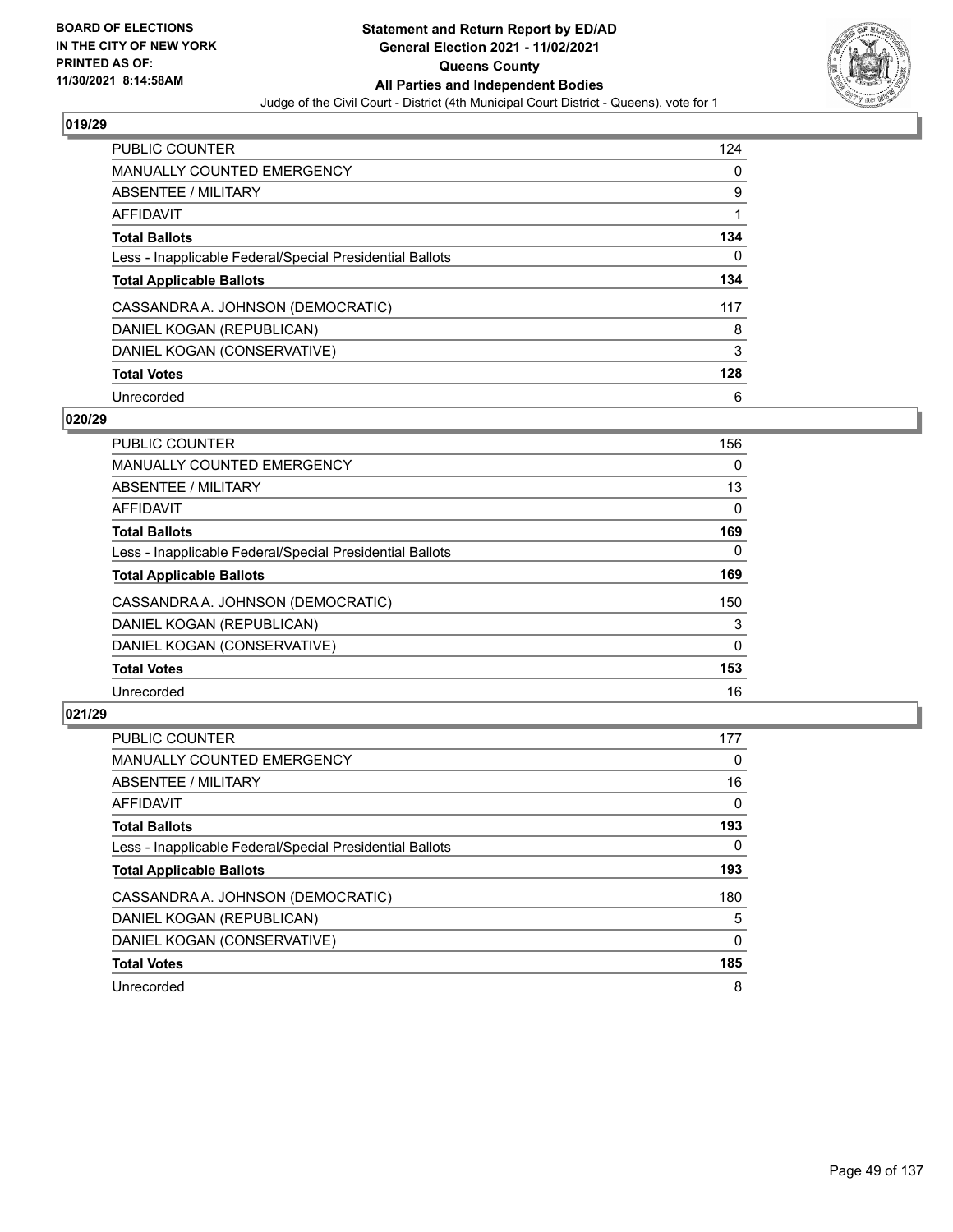

| PUBLIC COUNTER                                           | 210 |
|----------------------------------------------------------|-----|
| <b>MANUALLY COUNTED EMERGENCY</b>                        | 0   |
| ABSENTEE / MILITARY                                      | 19  |
| AFFIDAVIT                                                | 0   |
| <b>Total Ballots</b>                                     | 229 |
| Less - Inapplicable Federal/Special Presidential Ballots | 0   |
| <b>Total Applicable Ballots</b>                          | 229 |
| CASSANDRA A. JOHNSON (DEMOCRATIC)                        | 200 |
| DANIEL KOGAN (REPUBLICAN)                                | 3   |
| DANIEL KOGAN (CONSERVATIVE)                              |     |
| <b>Total Votes</b>                                       | 204 |
| Unrecorded                                               | 25  |

### **023/29**

| <b>PUBLIC COUNTER</b>                                    | 270      |
|----------------------------------------------------------|----------|
| MANUALLY COUNTED EMERGENCY                               | $\Omega$ |
| ABSENTEE / MILITARY                                      | 18       |
| AFFIDAVIT                                                | $\Omega$ |
| <b>Total Ballots</b>                                     | 288      |
| Less - Inapplicable Federal/Special Presidential Ballots | 0        |
| <b>Total Applicable Ballots</b>                          | 288      |
| CASSANDRA A. JOHNSON (DEMOCRATIC)                        | 254      |
| DANIEL KOGAN (REPUBLICAN)                                | 7        |
| DANIEL KOGAN (CONSERVATIVE)                              |          |
| <b>Total Votes</b>                                       | 262      |
| Unrecorded                                               | 26       |

| <b>PUBLIC COUNTER</b>                                    | 358      |
|----------------------------------------------------------|----------|
| <b>MANUALLY COUNTED EMERGENCY</b>                        | 0        |
| ABSENTEE / MILITARY                                      | 22       |
| <b>AFFIDAVIT</b>                                         | $\Omega$ |
| <b>Total Ballots</b>                                     | 380      |
| Less - Inapplicable Federal/Special Presidential Ballots | 0        |
| <b>Total Applicable Ballots</b>                          | 380      |
| CASSANDRA A. JOHNSON (DEMOCRATIC)                        | 345      |
| DANIEL KOGAN (REPUBLICAN)                                | 10       |
| DANIEL KOGAN (CONSERVATIVE)                              | 3        |
| <b>Total Votes</b>                                       | 358      |
| Unrecorded                                               | 22       |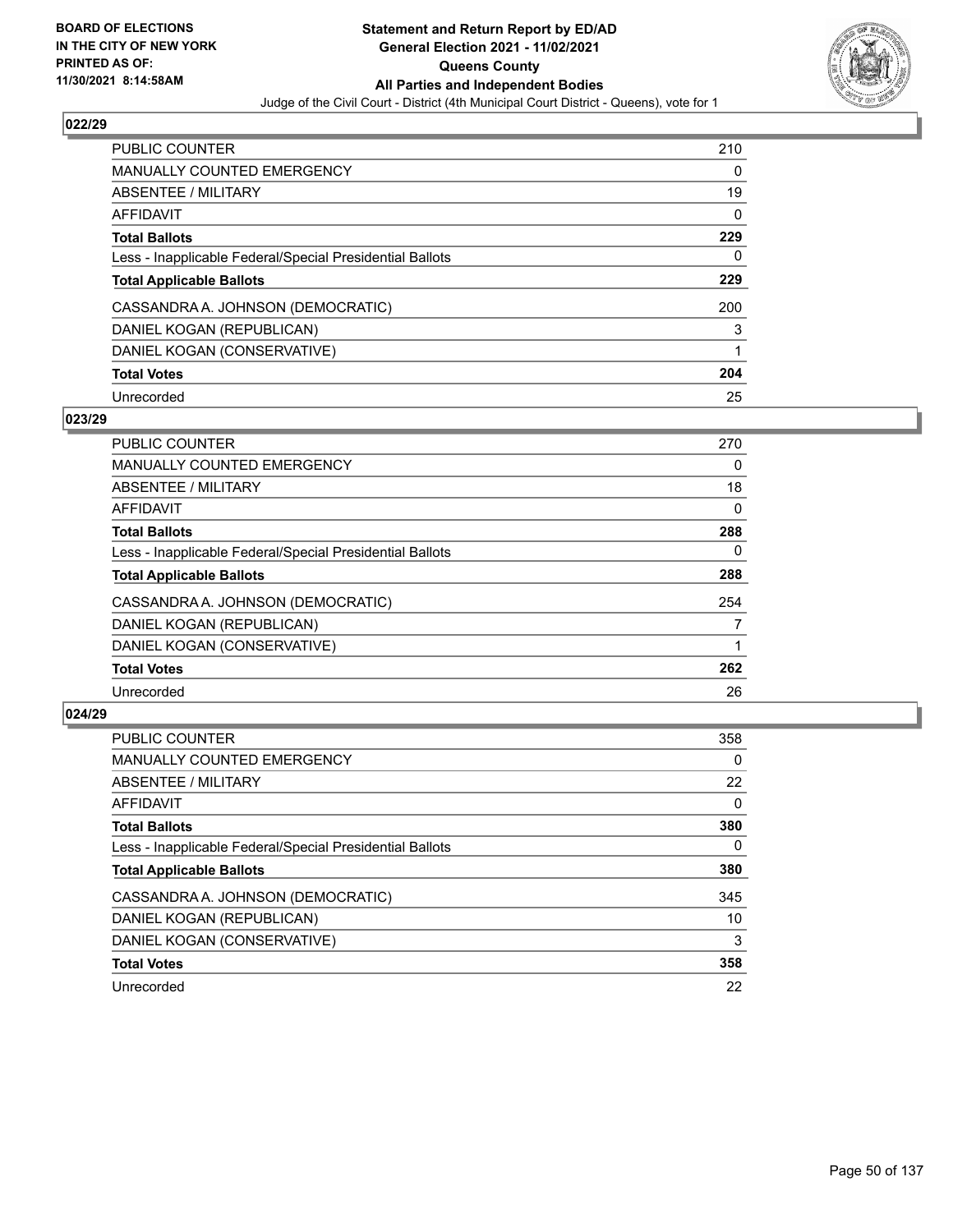

| <b>PUBLIC COUNTER</b>                                    | 282 |
|----------------------------------------------------------|-----|
| MANUALLY COUNTED EMERGENCY                               | 0   |
| ABSENTEE / MILITARY                                      | 21  |
| AFFIDAVIT                                                |     |
| <b>Total Ballots</b>                                     | 304 |
| Less - Inapplicable Federal/Special Presidential Ballots | 0   |
| <b>Total Applicable Ballots</b>                          | 304 |
| CASSANDRA A. JOHNSON (DEMOCRATIC)                        | 281 |
| DANIEL KOGAN (REPUBLICAN)                                |     |
|                                                          |     |
| DANIEL KOGAN (CONSERVATIVE)                              | 2   |
| <b>Total Votes</b>                                       | 290 |

### **026/29**

| <b>PUBLIC COUNTER</b>                                    | 303      |
|----------------------------------------------------------|----------|
| MANUALLY COUNTED EMERGENCY                               | 0        |
| ABSENTEE / MILITARY                                      | 81       |
| AFFIDAVIT                                                |          |
| <b>Total Ballots</b>                                     | 385      |
| Less - Inapplicable Federal/Special Presidential Ballots | $\Omega$ |
| <b>Total Applicable Ballots</b>                          | 385      |
| CASSANDRA A. JOHNSON (DEMOCRATIC)                        | 333      |
| DANIEL KOGAN (REPUBLICAN)                                | 16       |
| DANIEL KOGAN (CONSERVATIVE)                              | 3        |
| <b>Total Votes</b>                                       | 352      |
| Unrecorded                                               | 33       |

| <b>PUBLIC COUNTER</b>                                    | 227      |
|----------------------------------------------------------|----------|
| <b>MANUALLY COUNTED EMERGENCY</b>                        | 0        |
| ABSENTEE / MILITARY                                      | 19       |
| AFFIDAVIT                                                | $\Omega$ |
| <b>Total Ballots</b>                                     | 246      |
| Less - Inapplicable Federal/Special Presidential Ballots | 0        |
| <b>Total Applicable Ballots</b>                          | 246      |
| CASSANDRA A. JOHNSON (DEMOCRATIC)                        | 223      |
| DANIEL KOGAN (REPUBLICAN)                                | 12       |
| DANIEL KOGAN (CONSERVATIVE)                              |          |
| <b>Total Votes</b>                                       | 236      |
| Unrecorded                                               | 10       |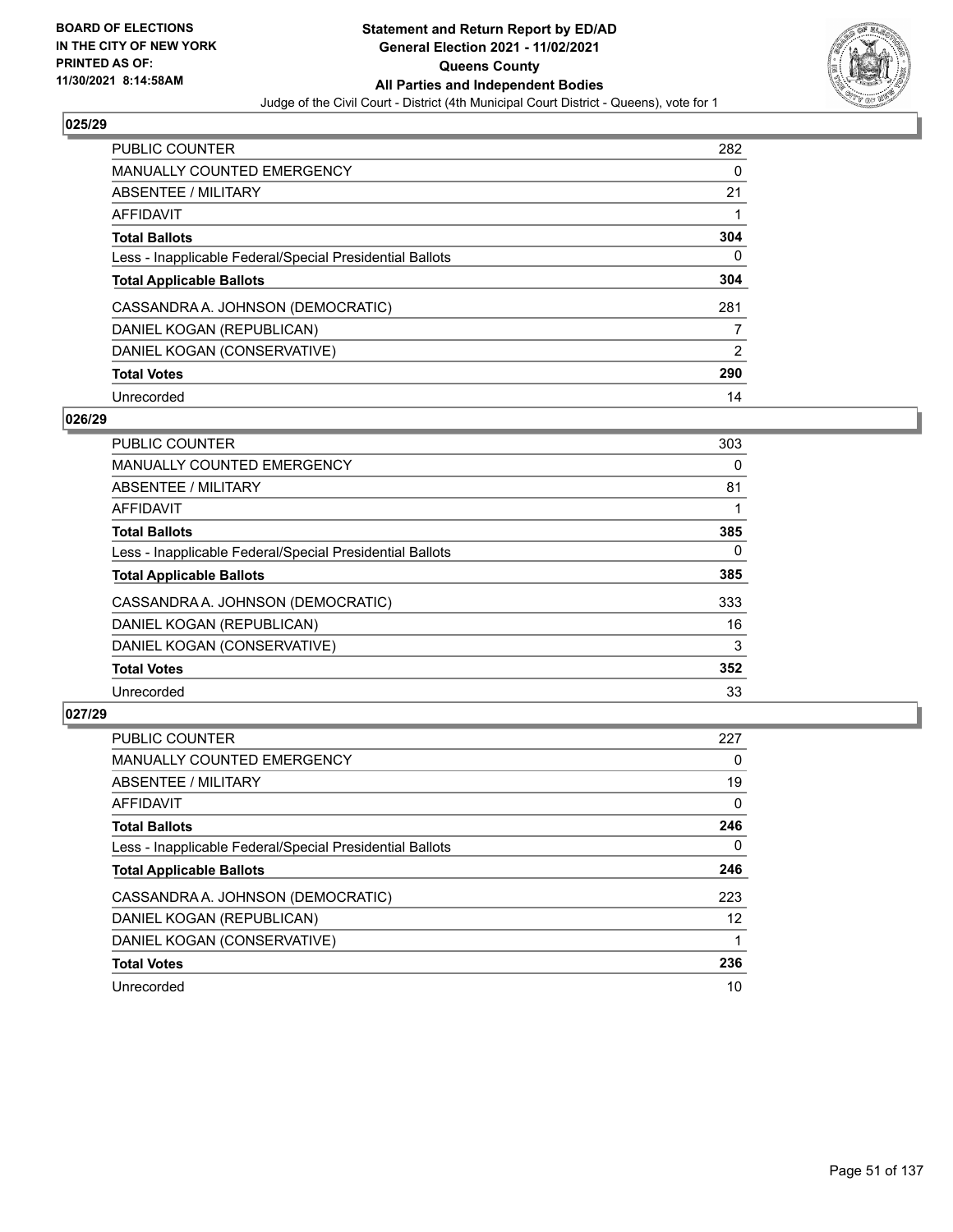

| PUBLIC COUNTER                                           | 240 |
|----------------------------------------------------------|-----|
| <b>MANUALLY COUNTED EMERGENCY</b>                        | 0   |
| ABSENTEE / MILITARY                                      | 20  |
| AFFIDAVIT                                                |     |
| <b>Total Ballots</b>                                     | 261 |
| Less - Inapplicable Federal/Special Presidential Ballots | 0   |
| <b>Total Applicable Ballots</b>                          | 261 |
| CASSANDRA A. JOHNSON (DEMOCRATIC)                        | 227 |
| DANIEL KOGAN (REPUBLICAN)                                | 11  |
| DANIEL KOGAN (CONSERVATIVE)                              | 0   |
| <b>Total Votes</b>                                       | 238 |
| Unrecorded                                               | 23  |

### **029/29**

| <b>PUBLIC COUNTER</b>                                    | 258 |
|----------------------------------------------------------|-----|
| <b>MANUALLY COUNTED EMERGENCY</b>                        | 0   |
| ABSENTEE / MILITARY                                      | 29  |
| AFFIDAVIT                                                |     |
| <b>Total Ballots</b>                                     | 288 |
| Less - Inapplicable Federal/Special Presidential Ballots | 0   |
| <b>Total Applicable Ballots</b>                          | 288 |
| CASSANDRA A. JOHNSON (DEMOCRATIC)                        | 261 |
| DANIEL KOGAN (REPUBLICAN)                                | 6   |
| DANIEL KOGAN (CONSERVATIVE)                              | 3   |
| <b>Total Votes</b>                                       | 270 |
| Unrecorded                                               | 18  |

| <b>PUBLIC COUNTER</b>                                    | 267      |
|----------------------------------------------------------|----------|
| <b>MANUALLY COUNTED EMERGENCY</b>                        | 0        |
| ABSENTEE / MILITARY                                      | 23       |
| <b>AFFIDAVIT</b>                                         | $\Omega$ |
| <b>Total Ballots</b>                                     | 290      |
| Less - Inapplicable Federal/Special Presidential Ballots | 0        |
| <b>Total Applicable Ballots</b>                          | 290      |
| CASSANDRA A. JOHNSON (DEMOCRATIC)                        | 269      |
| DANIEL KOGAN (REPUBLICAN)                                | 8        |
| DANIEL KOGAN (CONSERVATIVE)                              | 0        |
| <b>Total Votes</b>                                       | 277      |
| Unrecorded                                               | 13       |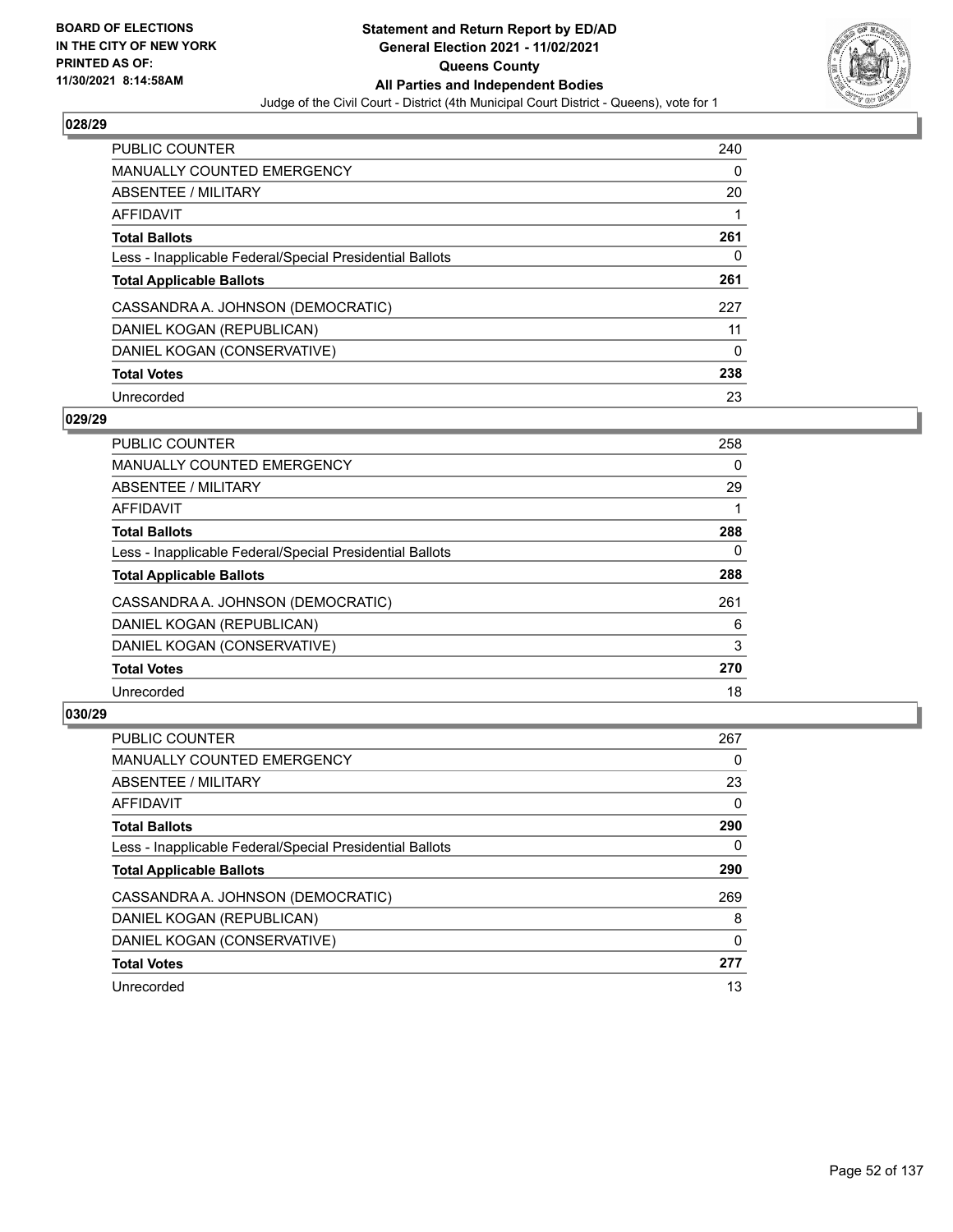

| <b>PUBLIC COUNTER</b>                                    | 245 |
|----------------------------------------------------------|-----|
| <b>MANUALLY COUNTED EMERGENCY</b>                        | 0   |
| ABSENTEE / MILITARY                                      | 17  |
| <b>AFFIDAVIT</b>                                         | 2   |
| <b>Total Ballots</b>                                     | 264 |
| Less - Inapplicable Federal/Special Presidential Ballots | 0   |
| <b>Total Applicable Ballots</b>                          | 264 |
| CASSANDRA A. JOHNSON (DEMOCRATIC)                        | 239 |
| DANIEL KOGAN (REPUBLICAN)                                | 6   |
| DANIEL KOGAN (CONSERVATIVE)                              | 3   |
| UNATTRIBUTABLE WRITE-IN (WRITE-IN)                       | 1   |
| <b>Total Votes</b>                                       | 249 |
| Unrecorded                                               | 15  |

### **032/29**

| <b>PUBLIC COUNTER</b>                                    | 268      |
|----------------------------------------------------------|----------|
| <b>MANUALLY COUNTED EMERGENCY</b>                        | 0        |
| ABSENTEE / MILITARY                                      | 35       |
| AFFIDAVIT                                                |          |
| <b>Total Ballots</b>                                     | 304      |
| Less - Inapplicable Federal/Special Presidential Ballots | $\Omega$ |
| <b>Total Applicable Ballots</b>                          | 304      |
| CASSANDRA A. JOHNSON (DEMOCRATIC)                        | 273      |
| DANIEL KOGAN (REPUBLICAN)                                | 9        |
| DANIEL KOGAN (CONSERVATIVE)                              | 2        |
| <b>Total Votes</b>                                       | 284      |
| Unrecorded                                               | 20       |

| <b>PUBLIC COUNTER</b>                                    | 252 |
|----------------------------------------------------------|-----|
| <b>MANUALLY COUNTED EMERGENCY</b>                        | 0   |
| ABSENTEE / MILITARY                                      | 19  |
| AFFIDAVIT                                                | 2   |
| <b>Total Ballots</b>                                     | 273 |
| Less - Inapplicable Federal/Special Presidential Ballots | 0   |
| <b>Total Applicable Ballots</b>                          | 273 |
| CASSANDRA A. JOHNSON (DEMOCRATIC)                        | 251 |
| DANIEL KOGAN (REPUBLICAN)                                | 9   |
| DANIEL KOGAN (CONSERVATIVE)                              |     |
| <b>Total Votes</b>                                       | 261 |
| Unrecorded                                               | 12  |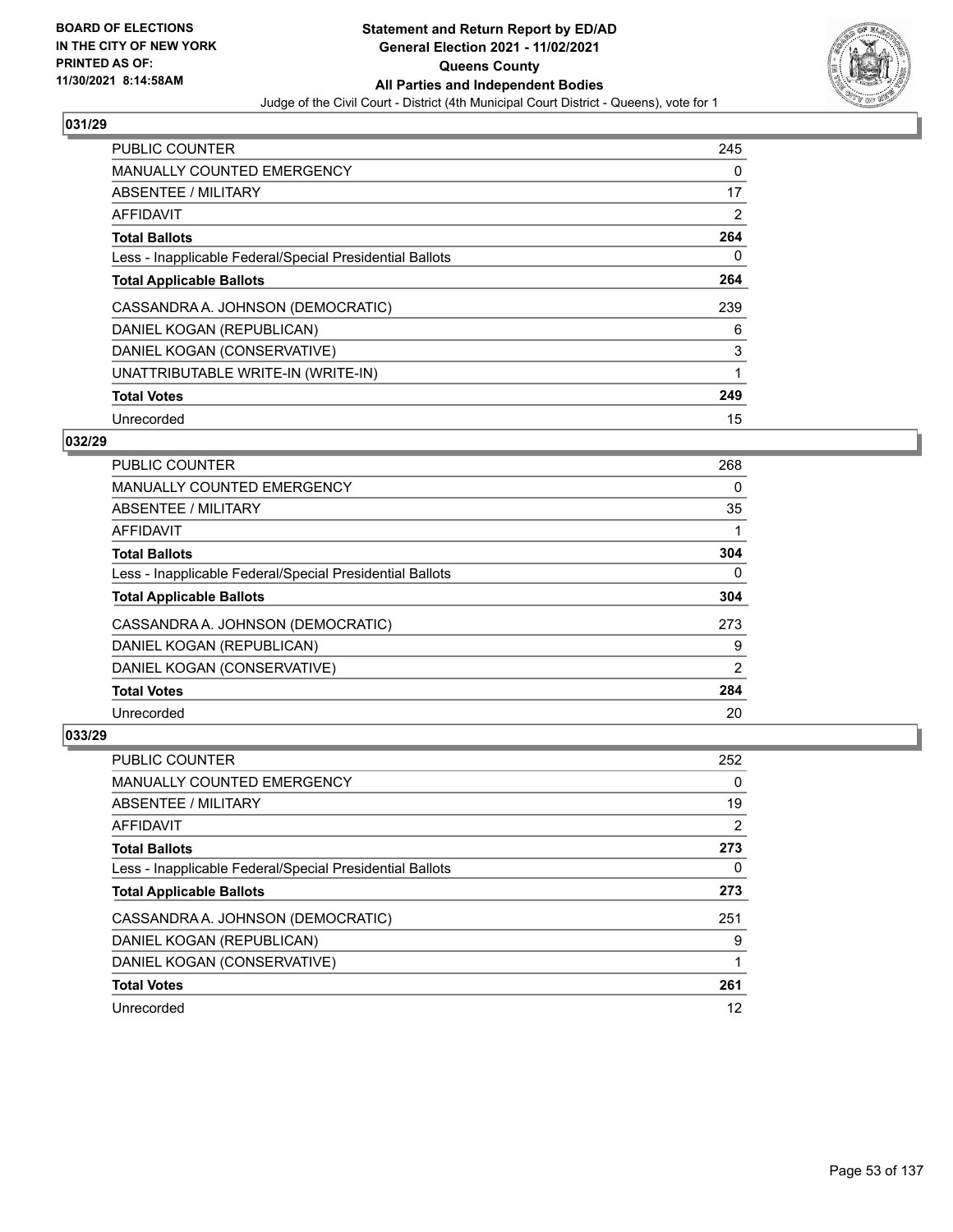

| <b>PUBLIC COUNTER</b>                                    | 246 |
|----------------------------------------------------------|-----|
| <b>MANUALLY COUNTED EMERGENCY</b>                        | 0   |
| ABSENTEE / MILITARY                                      | 15  |
| AFFIDAVIT                                                | 0   |
| <b>Total Ballots</b>                                     | 261 |
| Less - Inapplicable Federal/Special Presidential Ballots | 0   |
| <b>Total Applicable Ballots</b>                          | 261 |
| CASSANDRA A. JOHNSON (DEMOCRATIC)                        | 233 |
| DANIEL KOGAN (REPUBLICAN)                                | 13  |
| DANIEL KOGAN (CONSERVATIVE)                              | 0   |
| <b>Total Votes</b>                                       | 246 |
| Unrecorded                                               | 15  |

### **035/29**

| <b>PUBLIC COUNTER</b>                                    | 213 |
|----------------------------------------------------------|-----|
| MANUALLY COUNTED EMERGENCY                               | 0   |
| ABSENTEE / MILITARY                                      | 7   |
| <b>AFFIDAVIT</b>                                         |     |
| <b>Total Ballots</b>                                     | 221 |
| Less - Inapplicable Federal/Special Presidential Ballots | 0   |
| <b>Total Applicable Ballots</b>                          | 221 |
| CASSANDRA A. JOHNSON (DEMOCRATIC)                        | 199 |
| DANIEL KOGAN (REPUBLICAN)                                | 11  |
| DANIEL KOGAN (CONSERVATIVE)                              |     |
| <b>Total Votes</b>                                       | 211 |
| Unrecorded                                               | 10  |

| <b>PUBLIC COUNTER</b>                                    | 113      |
|----------------------------------------------------------|----------|
| <b>MANUALLY COUNTED EMERGENCY</b>                        | $\Omega$ |
| ABSENTEE / MILITARY                                      | 18       |
| <b>AFFIDAVIT</b>                                         | $\Omega$ |
| <b>Total Ballots</b>                                     | 131      |
| Less - Inapplicable Federal/Special Presidential Ballots | 0        |
| <b>Total Applicable Ballots</b>                          | 131      |
| CASSANDRA A. JOHNSON (DEMOCRATIC)                        | 94       |
| DANIEL KOGAN (REPUBLICAN)                                | 20       |
| DANIEL KOGAN (CONSERVATIVE)                              | 3        |
| <b>Total Votes</b>                                       | 117      |
| Unrecorded                                               | 14       |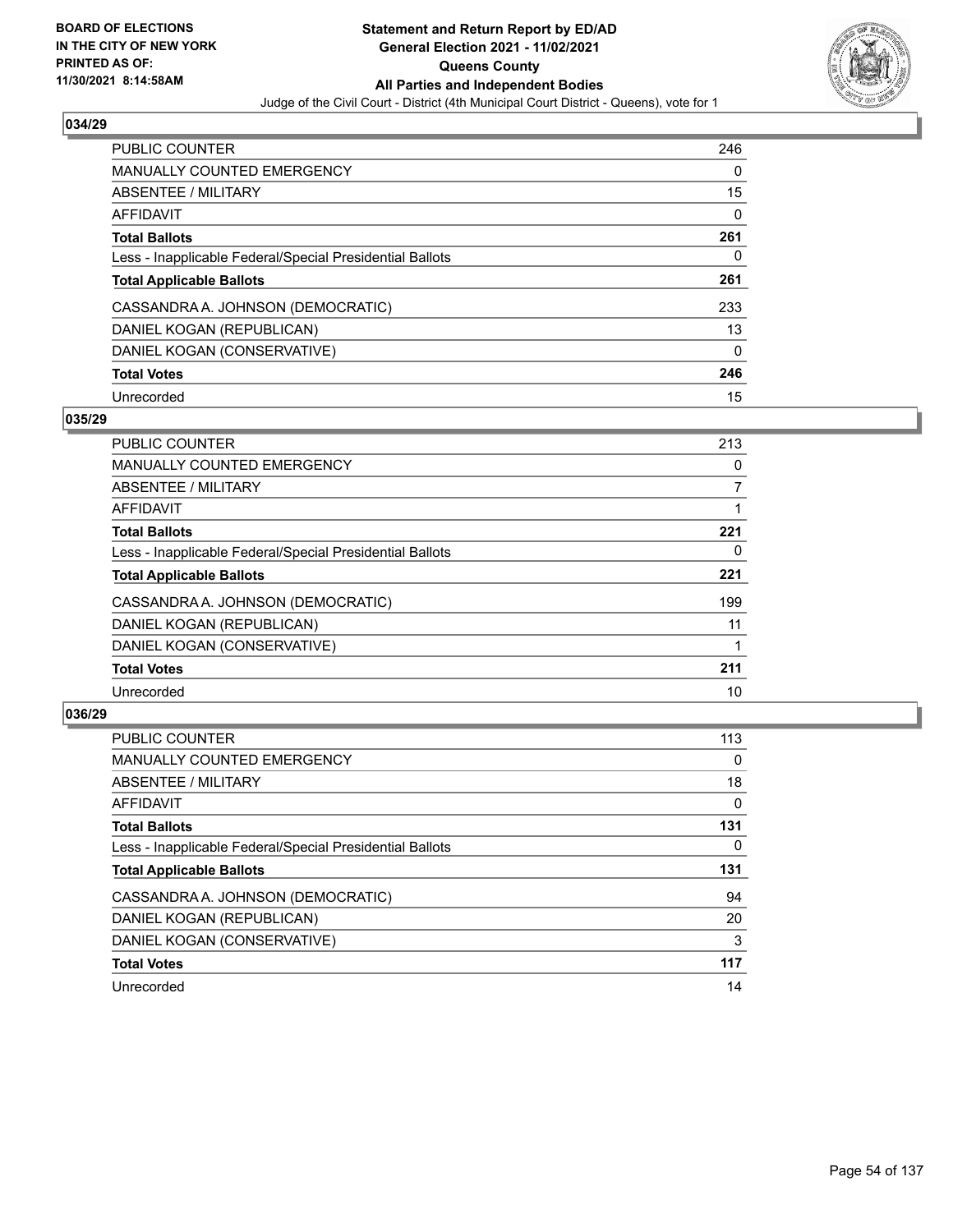

| <b>PUBLIC COUNTER</b>                                    | 105 |
|----------------------------------------------------------|-----|
| <b>MANUALLY COUNTED EMERGENCY</b>                        | 0   |
| ABSENTEE / MILITARY                                      | 21  |
| AFFIDAVIT                                                |     |
| <b>Total Ballots</b>                                     | 127 |
| Less - Inapplicable Federal/Special Presidential Ballots | 0   |
| <b>Total Applicable Ballots</b>                          | 127 |
| CASSANDRA A. JOHNSON (DEMOCRATIC)                        | 103 |
| DANIEL KOGAN (REPUBLICAN)                                | 15  |
| DANIEL KOGAN (CONSERVATIVE)                              | 1   |
| <b>Total Votes</b>                                       | 119 |
| Unrecorded                                               | 8   |

### **038/29**

| <b>PUBLIC COUNTER</b>                                    | 128      |
|----------------------------------------------------------|----------|
| <b>MANUALLY COUNTED EMERGENCY</b>                        | $\Omega$ |
| <b>ABSENTEE / MILITARY</b>                               | 19       |
| <b>AFFIDAVIT</b>                                         | 2        |
| <b>Total Ballots</b>                                     | 149      |
| Less - Inapplicable Federal/Special Presidential Ballots | $\Omega$ |
| <b>Total Applicable Ballots</b>                          | 149      |
| CASSANDRA A. JOHNSON (DEMOCRATIC)                        | 114      |
| DANIEL KOGAN (REPUBLICAN)                                | 19       |
| DANIEL KOGAN (CONSERVATIVE)                              | 3        |
| <b>Total Votes</b>                                       | 136      |
| Unrecorded                                               | 13       |

| <b>PUBLIC COUNTER</b>                                    | 136            |
|----------------------------------------------------------|----------------|
| <b>MANUALLY COUNTED EMERGENCY</b>                        | 0              |
| ABSENTEE / MILITARY                                      | 9              |
| <b>AFFIDAVIT</b>                                         | $\overline{2}$ |
| <b>Total Ballots</b>                                     | 147            |
| Less - Inapplicable Federal/Special Presidential Ballots | 0              |
| <b>Total Applicable Ballots</b>                          | 147            |
| CASSANDRA A. JOHNSON (DEMOCRATIC)                        | 119            |
| DANIEL KOGAN (REPUBLICAN)                                | 19             |
| DANIEL KOGAN (CONSERVATIVE)                              |                |
| <b>Total Votes</b>                                       | 139            |
| Unrecorded                                               | 8              |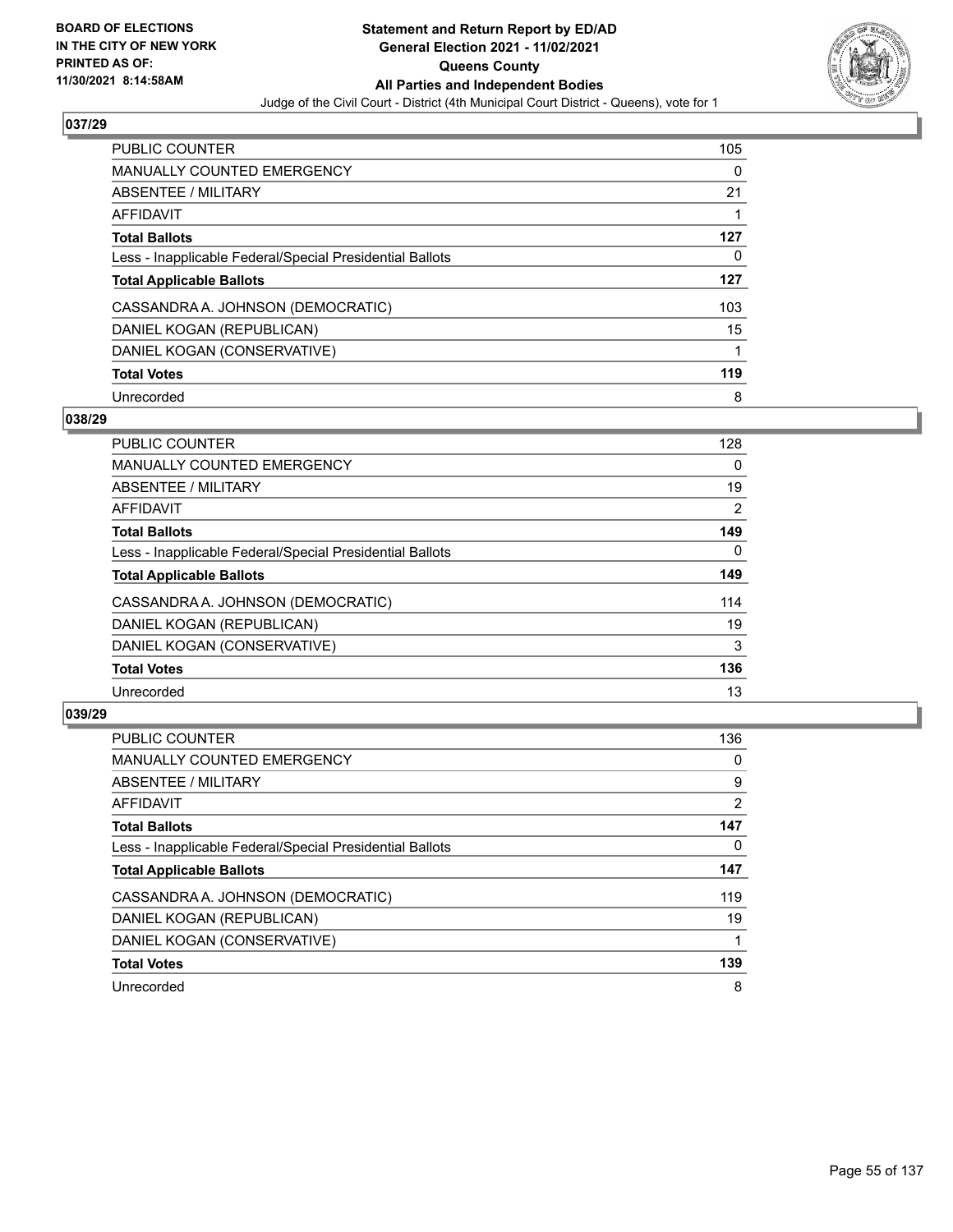

| <b>PUBLIC COUNTER</b>                                    | 153 |
|----------------------------------------------------------|-----|
| MANUALLY COUNTED EMERGENCY                               | 0   |
| ABSENTEE / MILITARY                                      | 14  |
| AFFIDAVIT                                                | 0   |
| <b>Total Ballots</b>                                     | 167 |
| Less - Inapplicable Federal/Special Presidential Ballots | 0   |
| <b>Total Applicable Ballots</b>                          | 167 |
| CASSANDRA A. JOHNSON (DEMOCRATIC)                        | 155 |
| DANIEL KOGAN (REPUBLICAN)                                | 3   |
| DANIEL KOGAN (CONSERVATIVE)                              |     |
| <b>Total Votes</b>                                       | 159 |
| Unrecorded                                               | 8   |

### **041/29**

| <b>PUBLIC COUNTER</b>                                    | 186      |
|----------------------------------------------------------|----------|
| <b>MANUALLY COUNTED EMERGENCY</b>                        | 0        |
| ABSENTEE / MILITARY                                      | 12       |
| <b>AFFIDAVIT</b>                                         |          |
| <b>Total Ballots</b>                                     | 199      |
| Less - Inapplicable Federal/Special Presidential Ballots | $\Omega$ |
| <b>Total Applicable Ballots</b>                          | 199      |
| CASSANDRA A. JOHNSON (DEMOCRATIC)                        | 177      |
| DANIEL KOGAN (REPUBLICAN)                                | 7        |
| DANIEL KOGAN (CONSERVATIVE)                              | 2        |
| <b>Total Votes</b>                                       | 186      |
| Unrecorded                                               | 13       |

| <b>PUBLIC COUNTER</b>                                    | 179            |
|----------------------------------------------------------|----------------|
| <b>MANUALLY COUNTED EMERGENCY</b>                        | 0              |
| ABSENTEE / MILITARY                                      | $\overline{2}$ |
| AFFIDAVIT                                                | 2              |
| <b>Total Ballots</b>                                     | 183            |
| Less - Inapplicable Federal/Special Presidential Ballots | 0              |
| <b>Total Applicable Ballots</b>                          | 183            |
| CASSANDRA A. JOHNSON (DEMOCRATIC)                        | 165            |
| DANIEL KOGAN (REPUBLICAN)                                | 6              |
| DANIEL KOGAN (CONSERVATIVE)                              |                |
| <b>Total Votes</b>                                       | 172            |
| Unrecorded                                               | 11             |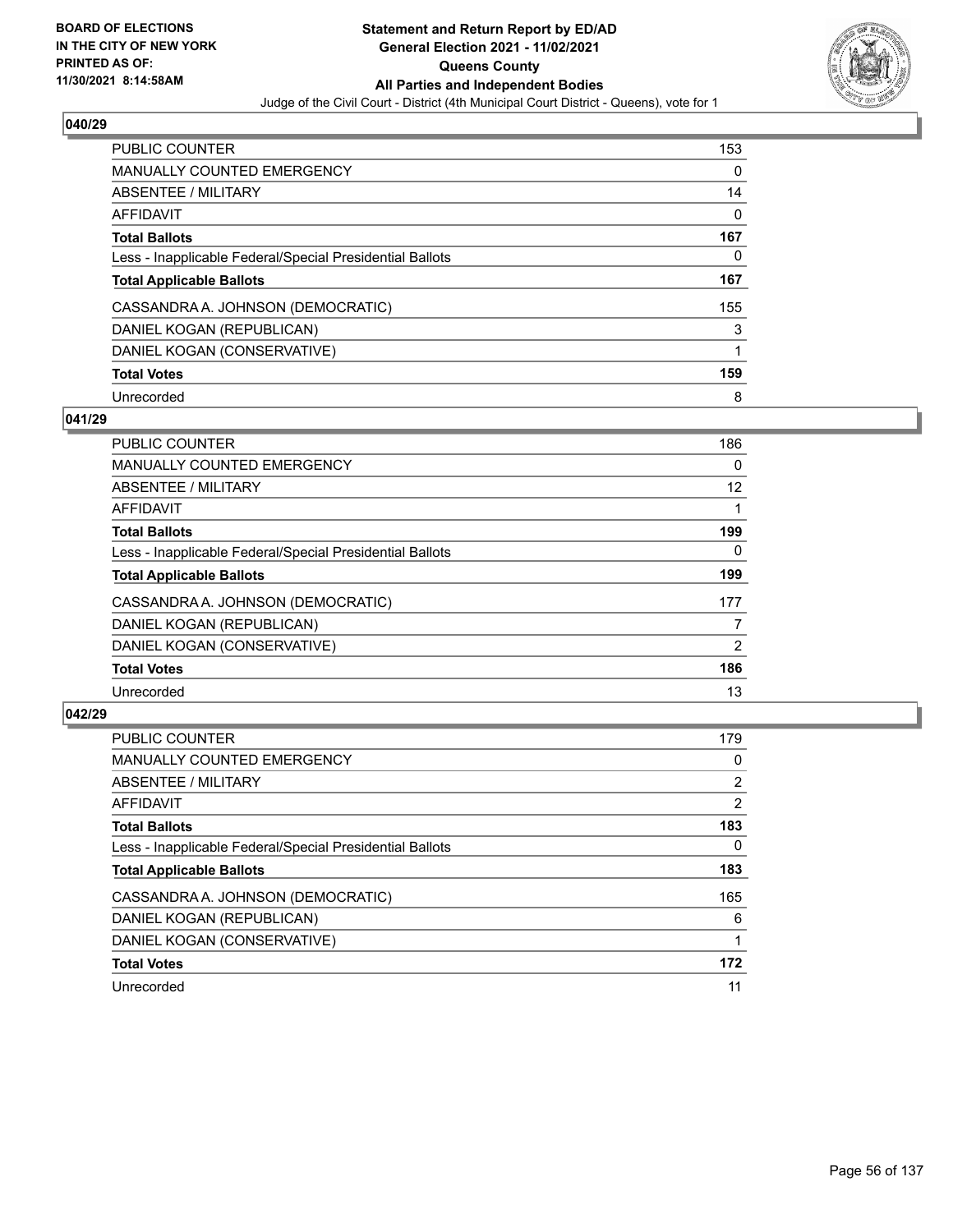

| <b>PUBLIC COUNTER</b>                                    | 193 |
|----------------------------------------------------------|-----|
| <b>MANUALLY COUNTED EMERGENCY</b>                        | 0   |
| ABSENTEE / MILITARY                                      |     |
| AFFIDAVIT                                                | 0   |
| <b>Total Ballots</b>                                     | 200 |
| Less - Inapplicable Federal/Special Presidential Ballots | 0   |
| <b>Total Applicable Ballots</b>                          | 200 |
| CASSANDRA A. JOHNSON (DEMOCRATIC)                        | 180 |
| DANIEL KOGAN (REPUBLICAN)                                | 8   |
| DANIEL KOGAN (CONSERVATIVE)                              |     |
|                                                          |     |
| <b>Total Votes</b>                                       | 189 |

### **044/29**

| <b>PUBLIC COUNTER</b>                                    | 218 |
|----------------------------------------------------------|-----|
| <b>MANUALLY COUNTED EMERGENCY</b>                        | 0   |
| ABSENTEE / MILITARY                                      | 11  |
| <b>AFFIDAVIT</b>                                         | 3   |
| <b>Total Ballots</b>                                     | 232 |
| Less - Inapplicable Federal/Special Presidential Ballots | 0   |
| <b>Total Applicable Ballots</b>                          | 232 |
| CASSANDRA A. JOHNSON (DEMOCRATIC)                        | 209 |
| DANIEL KOGAN (REPUBLICAN)                                | 7   |
| DANIEL KOGAN (CONSERVATIVE)                              |     |
| <b>Total Votes</b>                                       | 217 |
| Unrecorded                                               | 15  |

| <b>PUBLIC COUNTER</b>                                    | 222      |
|----------------------------------------------------------|----------|
| <b>MANUALLY COUNTED EMERGENCY</b>                        | $\Omega$ |
| ABSENTEE / MILITARY                                      | 13       |
| AFFIDAVIT                                                | $\Omega$ |
| <b>Total Ballots</b>                                     | 235      |
| Less - Inapplicable Federal/Special Presidential Ballots | 0        |
| <b>Total Applicable Ballots</b>                          | 235      |
| CASSANDRA A. JOHNSON (DEMOCRATIC)                        | 201      |
| DANIEL KOGAN (REPUBLICAN)                                | 16       |
| DANIEL KOGAN (CONSERVATIVE)                              | 4        |
| <b>Total Votes</b>                                       | 221      |
| Unrecorded                                               | 14       |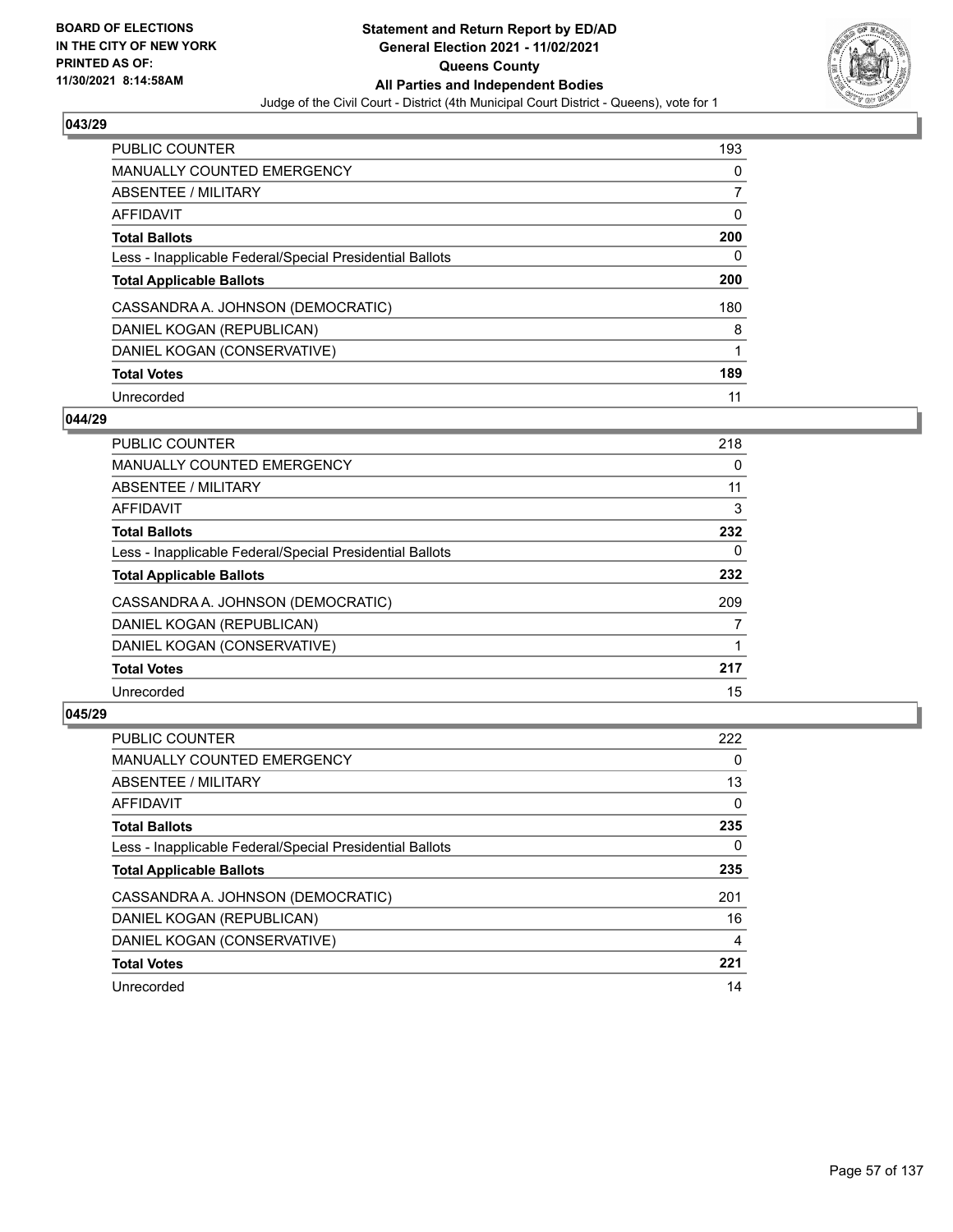

| <b>PUBLIC COUNTER</b>                                    | 171 |
|----------------------------------------------------------|-----|
| <b>MANUALLY COUNTED EMERGENCY</b>                        | 0   |
| ABSENTEE / MILITARY                                      | 19  |
| AFFIDAVIT                                                | 0   |
| <b>Total Ballots</b>                                     | 190 |
| Less - Inapplicable Federal/Special Presidential Ballots | 0   |
| <b>Total Applicable Ballots</b>                          | 190 |
| CASSANDRA A. JOHNSON (DEMOCRATIC)                        | 159 |
| DANIEL KOGAN (REPUBLICAN)                                | 11  |
| DANIEL KOGAN (CONSERVATIVE)                              | 3   |
| <b>Total Votes</b>                                       | 173 |
| Unrecorded                                               | 17  |

### **047/29**

| <b>PUBLIC COUNTER</b>                                    | 139      |
|----------------------------------------------------------|----------|
| <b>MANUALLY COUNTED EMERGENCY</b>                        | 0        |
| ABSENTEE / MILITARY                                      | 7        |
| <b>AFFIDAVIT</b>                                         | $\Omega$ |
| <b>Total Ballots</b>                                     | 146      |
| Less - Inapplicable Federal/Special Presidential Ballots | $\Omega$ |
| <b>Total Applicable Ballots</b>                          | 146      |
| CASSANDRA A. JOHNSON (DEMOCRATIC)                        | 121      |
| DANIEL KOGAN (REPUBLICAN)                                | 13       |
| DANIEL KOGAN (CONSERVATIVE)                              | $\Omega$ |
| <b>Total Votes</b>                                       | 134      |
| Unrecorded                                               | 12       |

| <b>PUBLIC COUNTER</b>                                    | 195      |
|----------------------------------------------------------|----------|
| <b>MANUALLY COUNTED EMERGENCY</b>                        | $\Omega$ |
| ABSENTEE / MILITARY                                      | 16       |
| <b>AFFIDAVIT</b>                                         | $\Omega$ |
| <b>Total Ballots</b>                                     | 211      |
| Less - Inapplicable Federal/Special Presidential Ballots | 0        |
| <b>Total Applicable Ballots</b>                          | 211      |
| CASSANDRA A. JOHNSON (DEMOCRATIC)                        | 177      |
| DANIEL KOGAN (REPUBLICAN)                                | 13       |
| DANIEL KOGAN (CONSERVATIVE)                              | 4        |
| <b>Total Votes</b>                                       | 194      |
| Unrecorded                                               | 17       |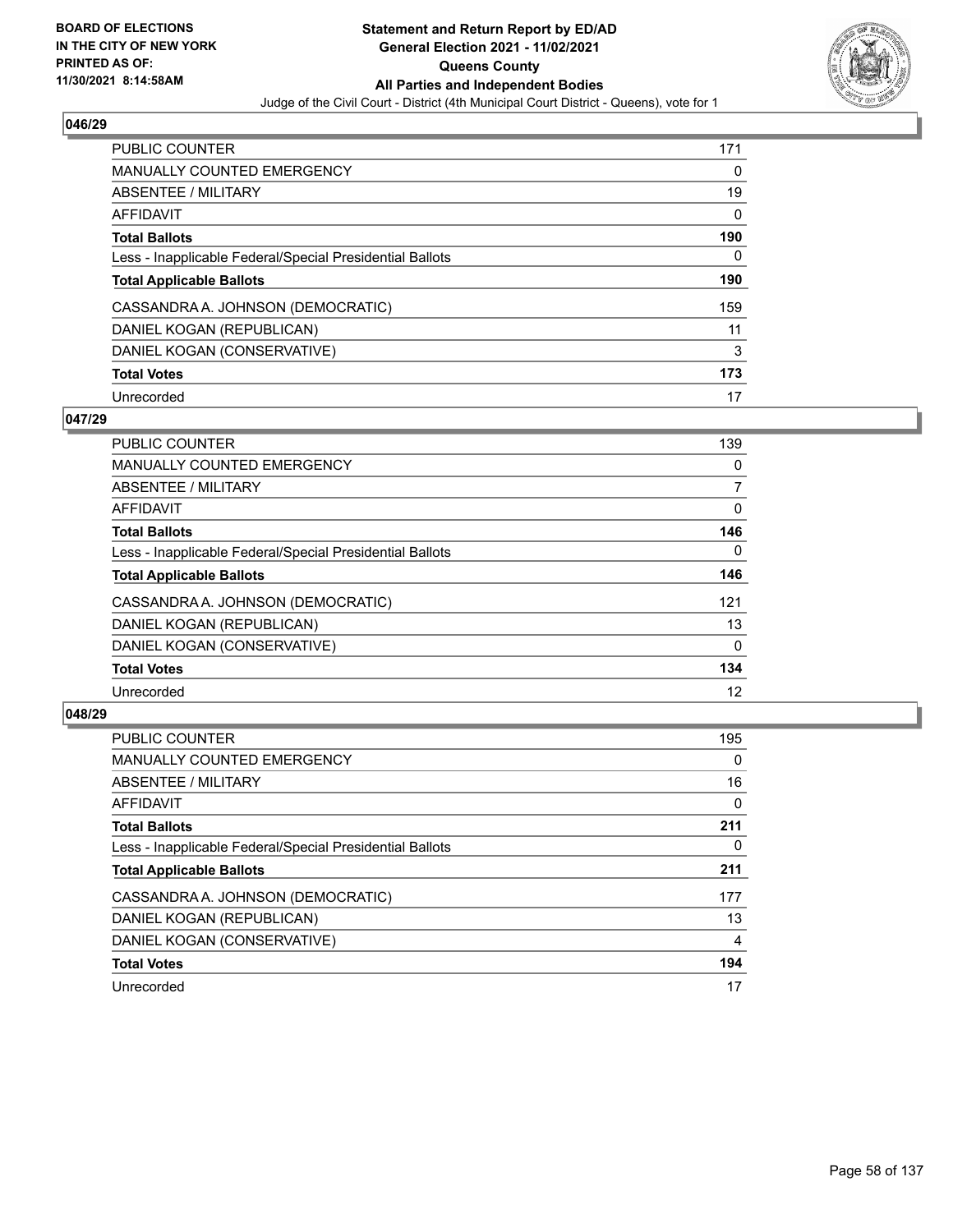

| <b>PUBLIC COUNTER</b>                                    | 185 |
|----------------------------------------------------------|-----|
| <b>MANUALLY COUNTED EMERGENCY</b>                        | 0   |
| ABSENTEE / MILITARY                                      | 8   |
| AFFIDAVIT                                                | 0   |
| <b>Total Ballots</b>                                     | 193 |
| Less - Inapplicable Federal/Special Presidential Ballots | 0   |
| <b>Total Applicable Ballots</b>                          | 193 |
| CASSANDRA A. JOHNSON (DEMOCRATIC)                        | 163 |
| DANIEL KOGAN (REPUBLICAN)                                | 19  |
| DANIEL KOGAN (CONSERVATIVE)                              |     |
| UNATTRIBUTABLE WRITE-IN (WRITE-IN)                       | 1   |
| <b>Total Votes</b>                                       | 184 |
| Unrecorded                                               | 9   |

### **050/29**

| <b>PUBLIC COUNTER</b>                                    | 229 |
|----------------------------------------------------------|-----|
| <b>MANUALLY COUNTED EMERGENCY</b>                        | 0   |
| ABSENTEE / MILITARY                                      | 13  |
| AFFIDAVIT                                                |     |
| <b>Total Ballots</b>                                     | 243 |
| Less - Inapplicable Federal/Special Presidential Ballots | 0   |
| <b>Total Applicable Ballots</b>                          | 243 |
| CASSANDRA A. JOHNSON (DEMOCRATIC)                        | 216 |
| DANIEL KOGAN (REPUBLICAN)                                | 12  |
| DANIEL KOGAN (CONSERVATIVE)                              | 3   |
| <b>Total Votes</b>                                       | 231 |
| Unrecorded                                               | 12  |

| <b>PUBLIC COUNTER</b>                                    | 256 |
|----------------------------------------------------------|-----|
| <b>MANUALLY COUNTED EMERGENCY</b>                        | 0   |
| ABSENTEE / MILITARY                                      | 29  |
| AFFIDAVIT                                                | 0   |
| <b>Total Ballots</b>                                     | 285 |
| Less - Inapplicable Federal/Special Presidential Ballots | 0   |
| <b>Total Applicable Ballots</b>                          | 285 |
| CASSANDRA A. JOHNSON (DEMOCRATIC)                        | 261 |
| DANIEL KOGAN (REPUBLICAN)                                | 3   |
| DANIEL KOGAN (CONSERVATIVE)                              | 2   |
| <b>Total Votes</b>                                       | 266 |
| Unrecorded                                               | 19  |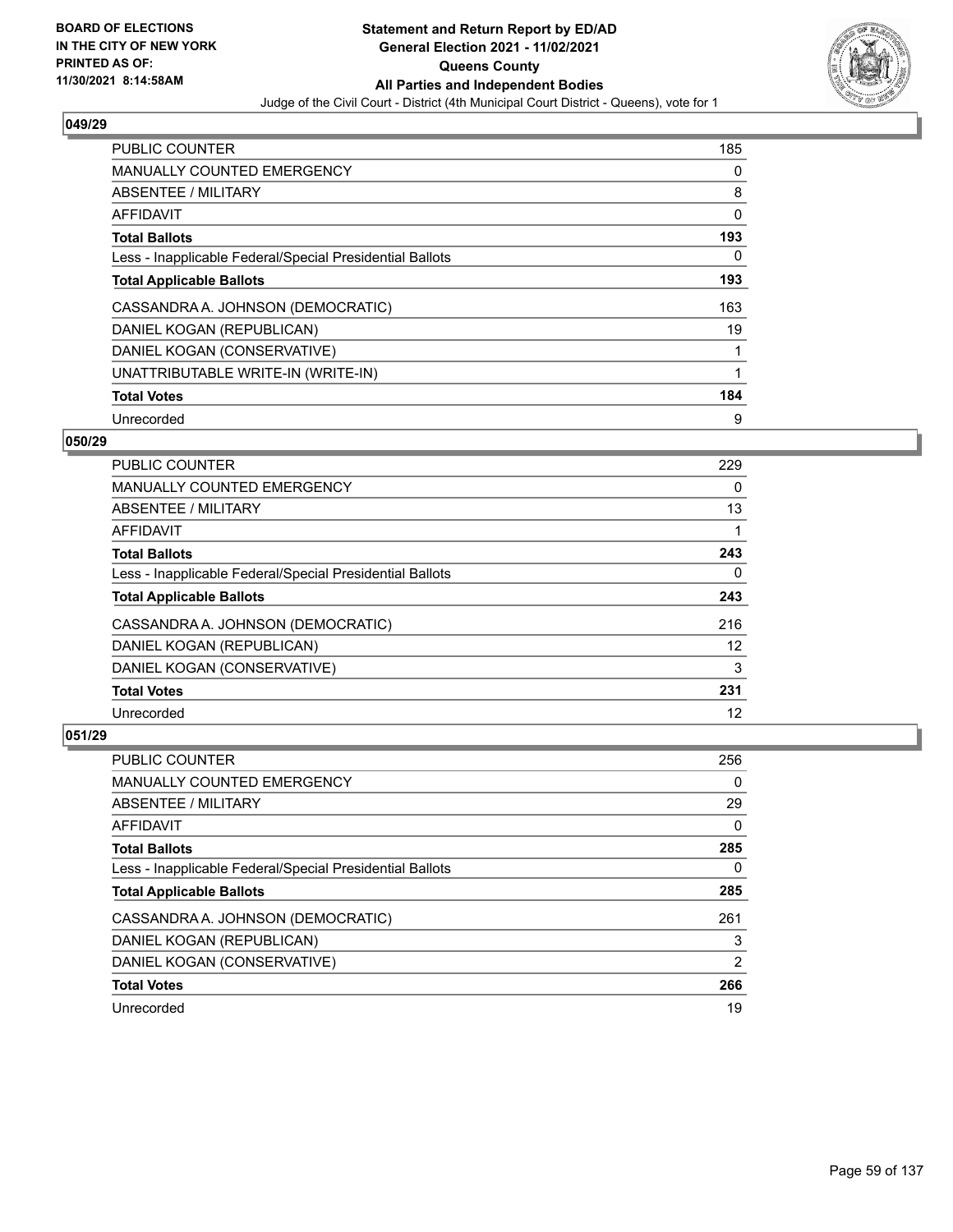

| <b>PUBLIC COUNTER</b>                                    | 243 |
|----------------------------------------------------------|-----|
| <b>MANUALLY COUNTED EMERGENCY</b>                        | 0   |
| ABSENTEE / MILITARY                                      | 33  |
| AFFIDAVIT                                                | 0   |
| <b>Total Ballots</b>                                     | 276 |
| Less - Inapplicable Federal/Special Presidential Ballots | 0   |
|                                                          | 276 |
| <b>Total Applicable Ballots</b>                          |     |
| CASSANDRA A. JOHNSON (DEMOCRATIC)                        | 253 |
| DANIEL KOGAN (REPUBLICAN)                                | 6   |
| DANIEL KOGAN (CONSERVATIVE)                              | 0   |
| <b>Total Votes</b>                                       | 259 |

### **053/29**

| PUBLIC COUNTER                                           | 224      |
|----------------------------------------------------------|----------|
| MANUALLY COUNTED EMERGENCY                               | 0        |
| ABSENTEE / MILITARY                                      | 24       |
| <b>AFFIDAVIT</b>                                         | $\Omega$ |
| <b>Total Ballots</b>                                     | 248      |
| Less - Inapplicable Federal/Special Presidential Ballots | 0        |
| <b>Total Applicable Ballots</b>                          | 248      |
| CASSANDRA A. JOHNSON (DEMOCRATIC)                        | 233      |
| DANIEL KOGAN (REPUBLICAN)                                | 6        |
| DANIEL KOGAN (CONSERVATIVE)                              |          |
| <b>Total Votes</b>                                       | 240      |
| Unrecorded                                               | 8        |

| <b>PUBLIC COUNTER</b>                                    | 248 |
|----------------------------------------------------------|-----|
| <b>MANUALLY COUNTED EMERGENCY</b>                        | 0   |
| ABSENTEE / MILITARY                                      | 24  |
| <b>AFFIDAVIT</b>                                         | 0   |
| <b>Total Ballots</b>                                     | 272 |
| Less - Inapplicable Federal/Special Presidential Ballots | 0   |
| <b>Total Applicable Ballots</b>                          | 272 |
| CASSANDRA A. JOHNSON (DEMOCRATIC)                        | 241 |
| DANIEL KOGAN (REPUBLICAN)                                | 10  |
| DANIEL KOGAN (CONSERVATIVE)                              | 0   |
| <b>Total Votes</b>                                       | 251 |
| Unrecorded                                               | 21  |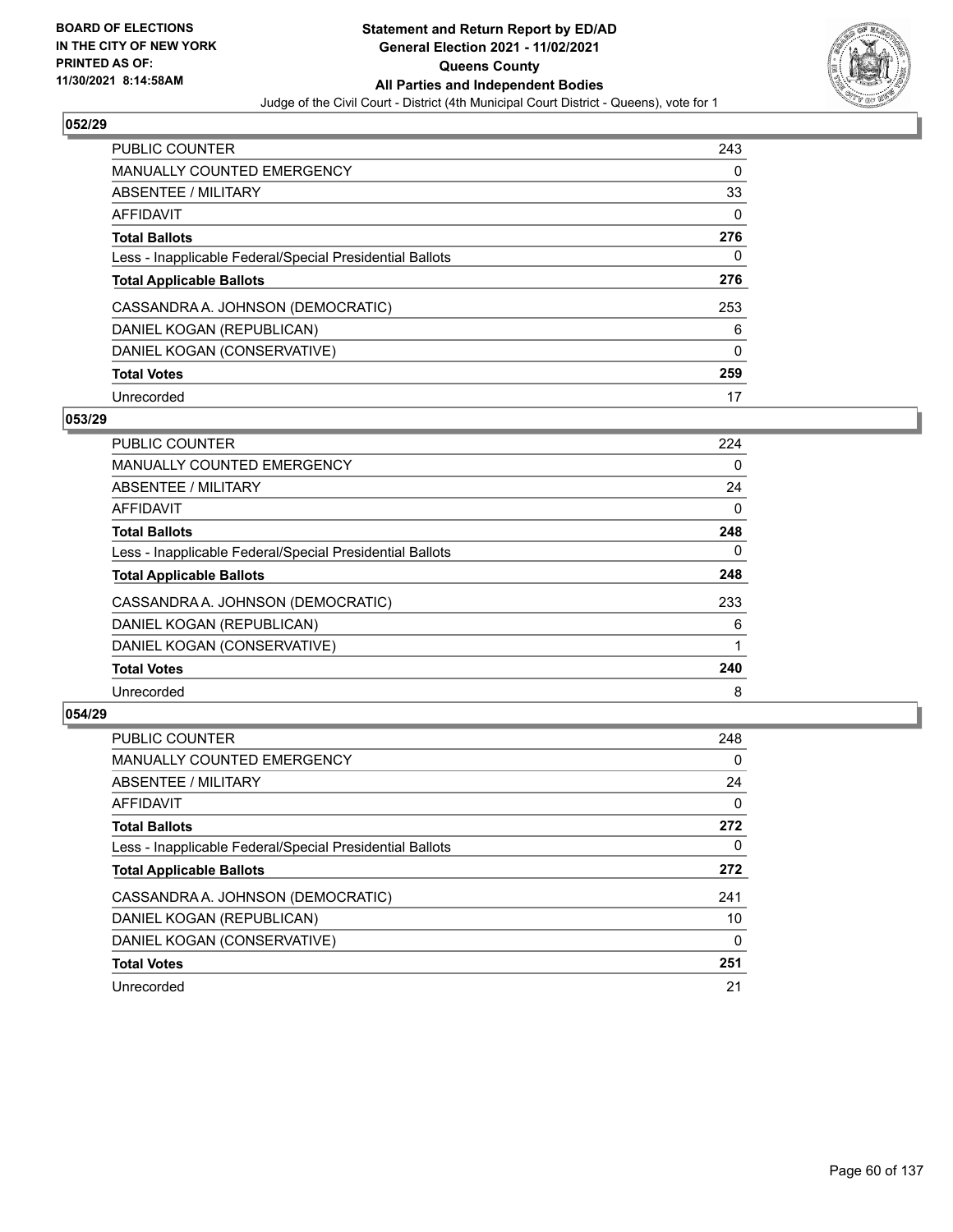

| <b>PUBLIC COUNTER</b>                                    | 330 |
|----------------------------------------------------------|-----|
| MANUALLY COUNTED EMERGENCY                               | 0   |
| ABSENTEE / MILITARY                                      | 22  |
| AFFIDAVIT                                                | 0   |
| <b>Total Ballots</b>                                     | 352 |
| Less - Inapplicable Federal/Special Presidential Ballots | 0   |
| <b>Total Applicable Ballots</b>                          | 352 |
| CASSANDRA A. JOHNSON (DEMOCRATIC)                        | 327 |
|                                                          |     |
| DANIEL KOGAN (REPUBLICAN)                                | 11  |
| DANIEL KOGAN (CONSERVATIVE)                              | 4   |
| <b>Total Votes</b>                                       | 342 |

### **056/29**

| <b>PUBLIC COUNTER</b>                                    | 174 |
|----------------------------------------------------------|-----|
| MANUALLY COUNTED EMERGENCY                               | 0   |
| ABSENTEE / MILITARY                                      | 18  |
| AFFIDAVIT                                                |     |
| <b>Total Ballots</b>                                     | 193 |
| Less - Inapplicable Federal/Special Presidential Ballots | 0   |
| <b>Total Applicable Ballots</b>                          | 193 |
| CASSANDRA A. JOHNSON (DEMOCRATIC)                        | 172 |
| DANIEL KOGAN (REPUBLICAN)                                | 3   |
| DANIEL KOGAN (CONSERVATIVE)                              | 2   |
| UNATTRIBUTABLE WRITE-IN (WRITE-IN)                       |     |
| <b>Total Votes</b>                                       | 178 |
| Unrecorded                                               | 15  |

| <b>PUBLIC COUNTER</b>                                    | 258 |
|----------------------------------------------------------|-----|
| MANUALLY COUNTED EMERGENCY                               | 0   |
| ABSENTEE / MILITARY                                      | 28  |
| AFFIDAVIT                                                | 0   |
| <b>Total Ballots</b>                                     | 286 |
| Less - Inapplicable Federal/Special Presidential Ballots | 0   |
| <b>Total Applicable Ballots</b>                          | 286 |
| CASSANDRA A. JOHNSON (DEMOCRATIC)                        | 257 |
| DANIEL KOGAN (REPUBLICAN)                                | 5   |
| DANIEL KOGAN (CONSERVATIVE)                              | 2   |
| UNATTRIBUTABLE WRITE-IN (WRITE-IN)                       |     |
| <b>Total Votes</b>                                       | 265 |
| Unrecorded                                               | 21  |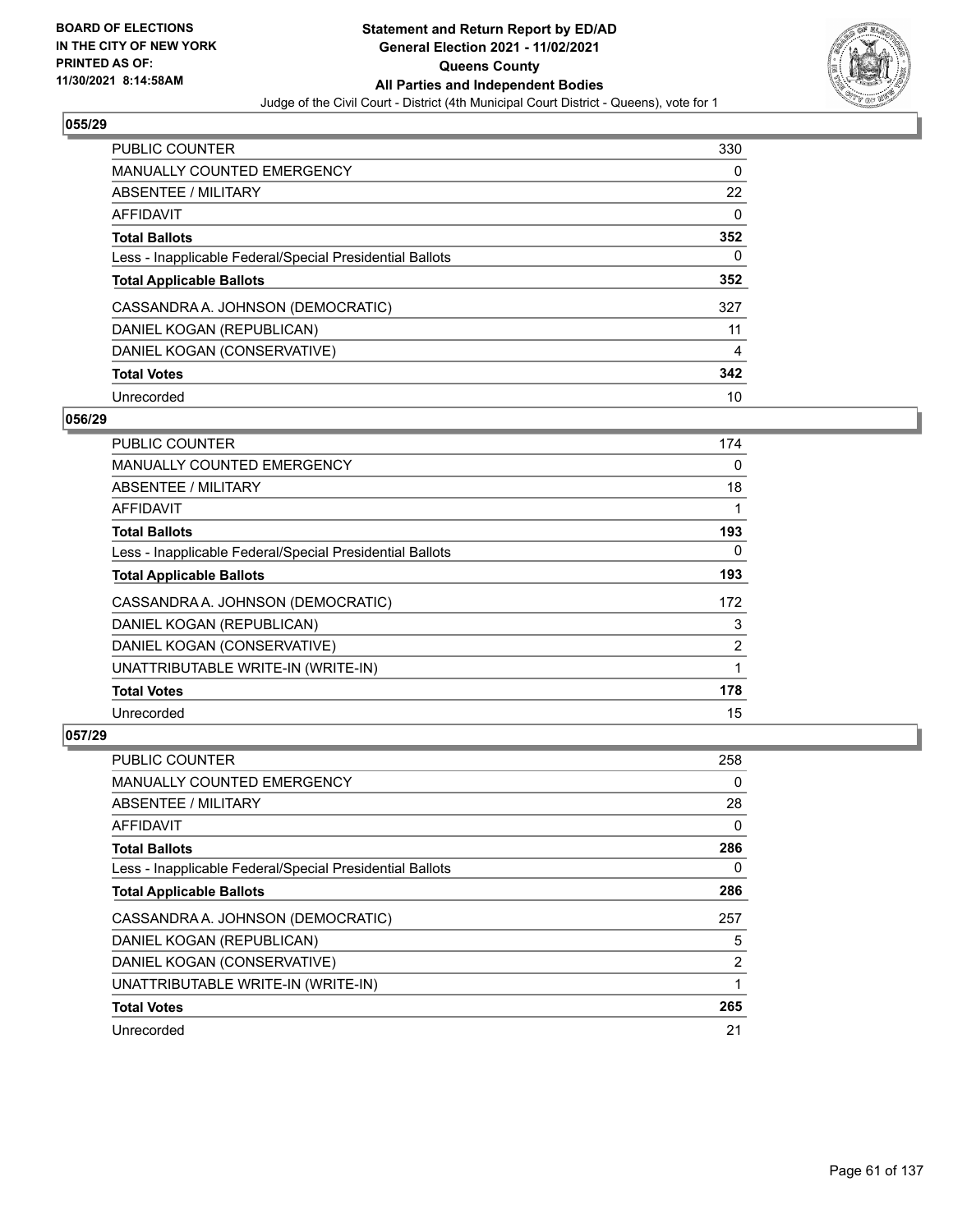

| <b>PUBLIC COUNTER</b>                                    | 257            |
|----------------------------------------------------------|----------------|
| <b>MANUALLY COUNTED EMERGENCY</b>                        | 0              |
| ABSENTEE / MILITARY                                      | 20             |
| AFFIDAVIT                                                | 0              |
| <b>Total Ballots</b>                                     | 277            |
| Less - Inapplicable Federal/Special Presidential Ballots | 0              |
| <b>Total Applicable Ballots</b>                          | 277            |
| CASSANDRA A. JOHNSON (DEMOCRATIC)                        | 241            |
| DANIEL KOGAN (REPUBLICAN)                                | 9              |
| DANIEL KOGAN (CONSERVATIVE)                              | $\overline{2}$ |
| <b>Total Votes</b>                                       | 252            |
| Unrecorded                                               | 25             |

### **059/29**

| <b>PUBLIC COUNTER</b>                                    | 300      |
|----------------------------------------------------------|----------|
| MANUALLY COUNTED EMERGENCY                               | 0        |
| ABSENTEE / MILITARY                                      | 33       |
| AFFIDAVIT                                                | $\Omega$ |
| <b>Total Ballots</b>                                     | 333      |
| Less - Inapplicable Federal/Special Presidential Ballots | $\Omega$ |
| <b>Total Applicable Ballots</b>                          | 333      |
| CASSANDRA A. JOHNSON (DEMOCRATIC)                        | 300      |
| DANIEL KOGAN (REPUBLICAN)                                | 15       |
| DANIEL KOGAN (CONSERVATIVE)                              |          |
| <b>Total Votes</b>                                       | 316      |
| Unrecorded                                               | 17       |

| <b>PUBLIC COUNTER</b>                                    | 334 |
|----------------------------------------------------------|-----|
| <b>MANUALLY COUNTED EMERGENCY</b>                        | 0   |
| ABSENTEE / MILITARY                                      | 23  |
| AFFIDAVIT                                                | 0   |
| <b>Total Ballots</b>                                     | 357 |
| Less - Inapplicable Federal/Special Presidential Ballots | 0   |
| <b>Total Applicable Ballots</b>                          | 357 |
| CASSANDRA A. JOHNSON (DEMOCRATIC)                        | 308 |
| DANIEL KOGAN (REPUBLICAN)                                | 6   |
| DANIEL KOGAN (CONSERVATIVE)                              | 0   |
| JOHN C. GLEESON (WRITE-IN)                               |     |
| <b>Total Votes</b>                                       | 315 |
| Unrecorded                                               | 42  |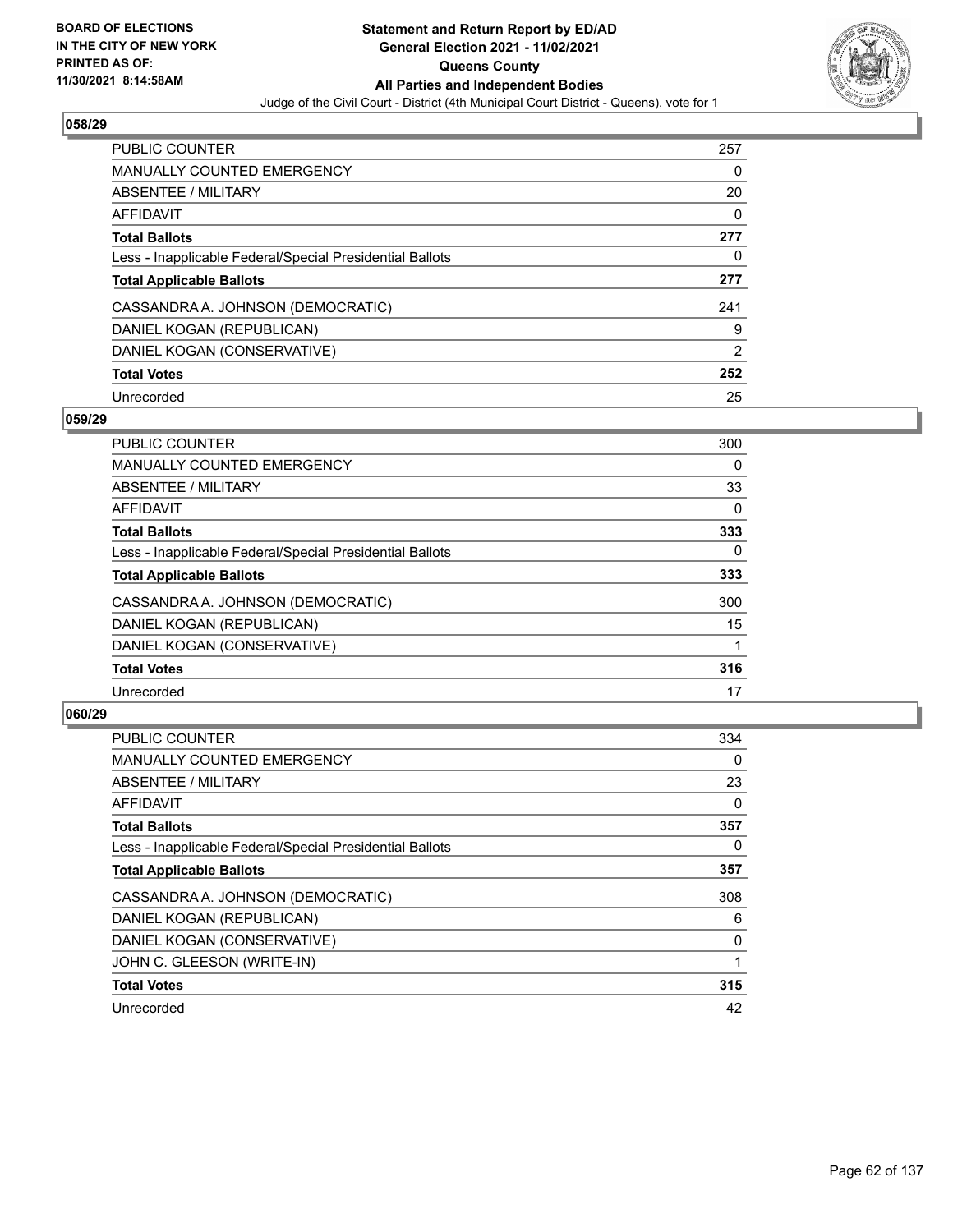

| <b>PUBLIC COUNTER</b>                                    | 344           |
|----------------------------------------------------------|---------------|
| <b>MANUALLY COUNTED EMERGENCY</b>                        | 0             |
| ABSENTEE / MILITARY                                      | 26            |
| AFFIDAVIT                                                | 0             |
| <b>Total Ballots</b>                                     | 370           |
| Less - Inapplicable Federal/Special Presidential Ballots | 0             |
| <b>Total Applicable Ballots</b>                          | 370           |
| CASSANDRA A. JOHNSON (DEMOCRATIC)                        | 337           |
| DANIEL KOGAN (REPUBLICAN)                                |               |
| DANIEL KOGAN (CONSERVATIVE)                              | $\mathcal{P}$ |
| <b>Total Votes</b>                                       | 346           |
| Unrecorded                                               | 24            |

### **062/29**

| <b>PUBLIC COUNTER</b>                                    | 351          |
|----------------------------------------------------------|--------------|
| <b>MANUALLY COUNTED EMERGENCY</b>                        | 0            |
| ABSENTEE / MILITARY                                      | 30           |
| <b>AFFIDAVIT</b>                                         | 0            |
| <b>Total Ballots</b>                                     | 381          |
| Less - Inapplicable Federal/Special Presidential Ballots | $\Omega$     |
| <b>Total Applicable Ballots</b>                          | 381          |
| CASSANDRA A. JOHNSON (DEMOCRATIC)                        | 336          |
| DANIEL KOGAN (REPUBLICAN)                                | 8            |
| DANIEL KOGAN (CONSERVATIVE)                              | $\mathbf{0}$ |
| <b>Total Votes</b>                                       | 344          |
| Unrecorded                                               | 37           |

| <b>PUBLIC COUNTER</b>                                    | 283 |
|----------------------------------------------------------|-----|
| <b>MANUALLY COUNTED EMERGENCY</b>                        | 0   |
| ABSENTEE / MILITARY                                      | 24  |
| AFFIDAVIT                                                |     |
| <b>Total Ballots</b>                                     | 308 |
| Less - Inapplicable Federal/Special Presidential Ballots | 0   |
| <b>Total Applicable Ballots</b>                          | 308 |
| CASSANDRA A. JOHNSON (DEMOCRATIC)                        | 272 |
| DANIEL KOGAN (REPUBLICAN)                                | 5   |
| DANIEL KOGAN (CONSERVATIVE)                              |     |
| <b>Total Votes</b>                                       | 278 |
| Unrecorded                                               | 30  |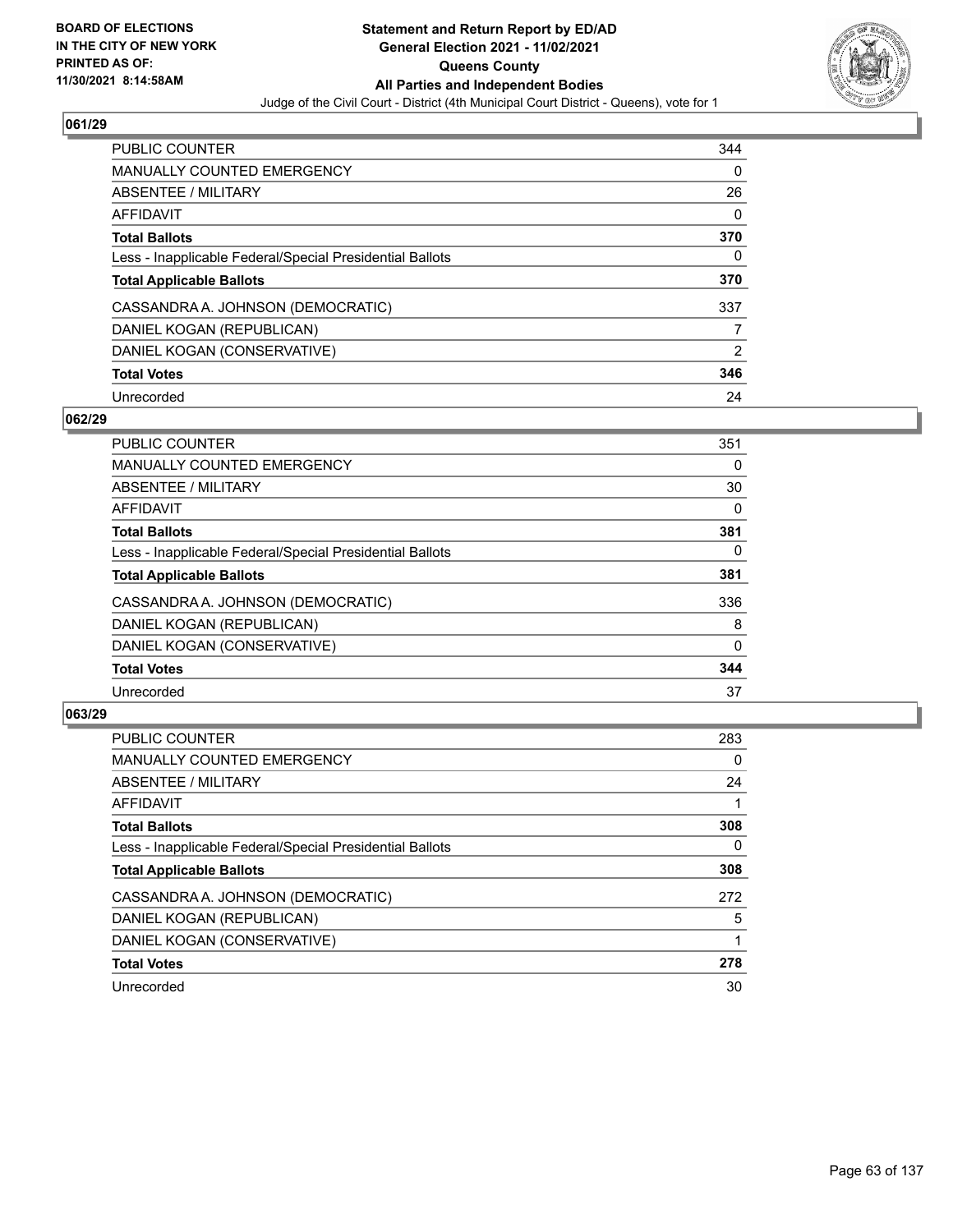

| <b>PUBLIC COUNTER</b>                                    | 255 |
|----------------------------------------------------------|-----|
| MANUALLY COUNTED EMERGENCY                               | 0   |
| ABSENTEE / MILITARY                                      | 28  |
| AFFIDAVIT                                                | 0   |
| <b>Total Ballots</b>                                     | 283 |
| Less - Inapplicable Federal/Special Presidential Ballots | 0   |
| <b>Total Applicable Ballots</b>                          | 283 |
| CASSANDRA A. JOHNSON (DEMOCRATIC)                        | 242 |
| DANIEL KOGAN (REPUBLICAN)                                | 8   |
|                                                          |     |
| DANIEL KOGAN (CONSERVATIVE)                              | 3   |
| <b>Total Votes</b>                                       | 253 |

### **065/29**

| <b>PUBLIC COUNTER</b>                                    | 278 |
|----------------------------------------------------------|-----|
| <b>MANUALLY COUNTED EMERGENCY</b>                        | 0   |
| ABSENTEE / MILITARY                                      | 18  |
| AFFIDAVIT                                                |     |
| <b>Total Ballots</b>                                     | 297 |
| Less - Inapplicable Federal/Special Presidential Ballots | 0   |
| <b>Total Applicable Ballots</b>                          | 297 |
| CASSANDRA A. JOHNSON (DEMOCRATIC)                        | 261 |
| DANIEL KOGAN (REPUBLICAN)                                | 10  |
| DANIEL KOGAN (CONSERVATIVE)                              | 3   |
| IDA CAMPBELL (WRITE-IN)                                  |     |
| <b>Total Votes</b>                                       | 275 |
| Unrecorded                                               | 22  |

| <b>PUBLIC COUNTER</b>                                    | 265      |
|----------------------------------------------------------|----------|
| MANUALLY COUNTED EMERGENCY                               | 0        |
| ABSENTEE / MILITARY                                      | 23       |
| AFFIDAVIT                                                | 0        |
| <b>Total Ballots</b>                                     | 288      |
| Less - Inapplicable Federal/Special Presidential Ballots | $\Omega$ |
| <b>Total Applicable Ballots</b>                          | 288      |
| CASSANDRA A. JOHNSON (DEMOCRATIC)                        | 252      |
| DANIEL KOGAN (REPUBLICAN)                                | 8        |
| DANIEL KOGAN (CONSERVATIVE)                              | 2        |
| UNATTRIBUTABLE WRITE-IN (WRITE-IN)                       | 2        |
| <b>Total Votes</b>                                       | 264      |
| Unrecorded                                               | 24       |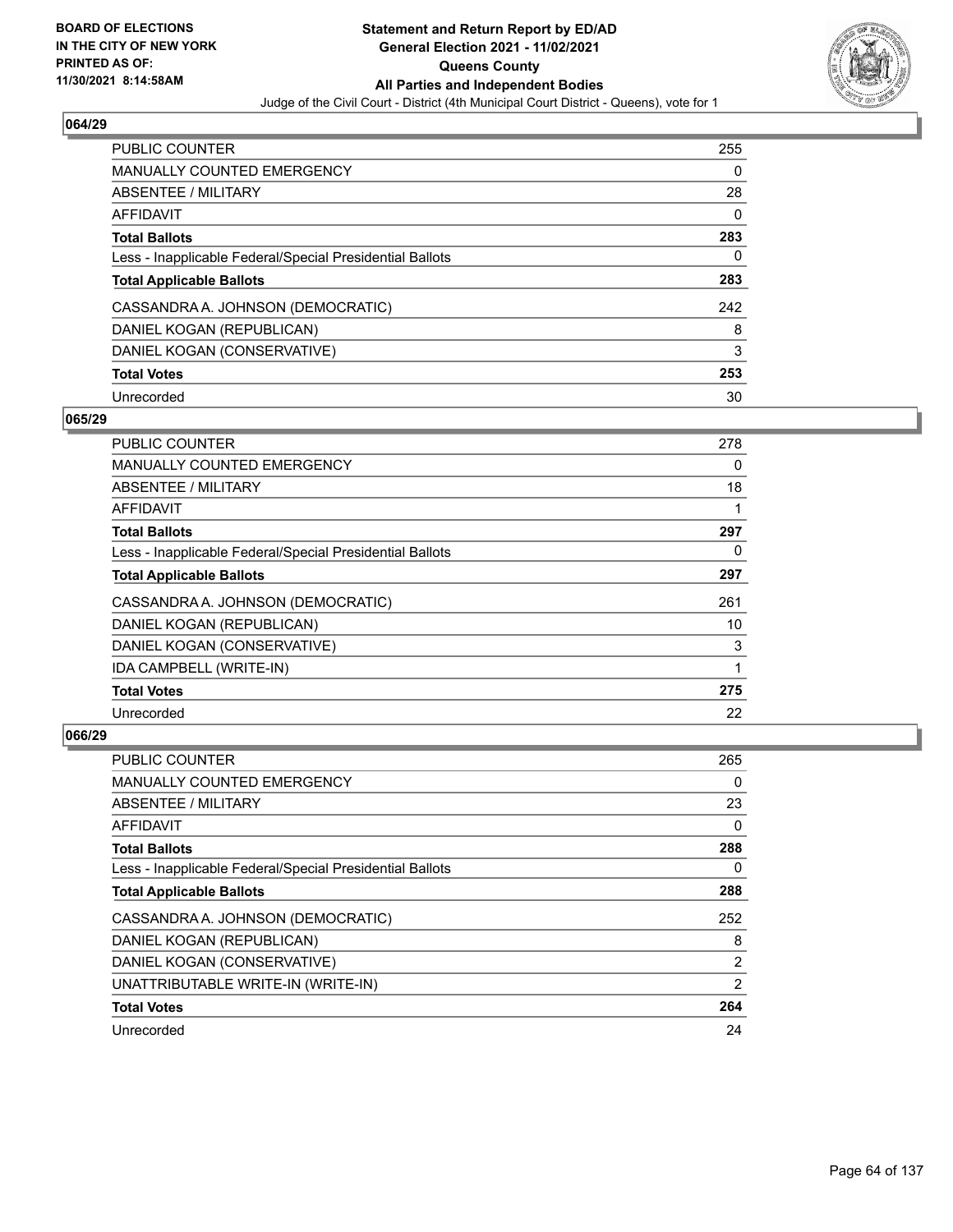

| <b>PUBLIC COUNTER</b>                                    | 258           |
|----------------------------------------------------------|---------------|
| <b>MANUALLY COUNTED EMERGENCY</b>                        | 0             |
| ABSENTEE / MILITARY                                      | 22            |
| AFFIDAVIT                                                |               |
| <b>Total Ballots</b>                                     | 281           |
| Less - Inapplicable Federal/Special Presidential Ballots | 0             |
| <b>Total Applicable Ballots</b>                          | 281           |
| CASSANDRA A. JOHNSON (DEMOCRATIC)                        | 252           |
| DANIEL KOGAN (REPUBLICAN)                                | 10            |
| DANIEL KOGAN (CONSERVATIVE)                              | $\mathcal{P}$ |
| <b>Total Votes</b>                                       | 264           |
| Unrecorded                                               | 17            |

### **068/29**

| <b>PUBLIC COUNTER</b>                                    | 211      |
|----------------------------------------------------------|----------|
| MANUALLY COUNTED EMERGENCY                               | 0        |
| ABSENTEE / MILITARY                                      | 19       |
| <b>AFFIDAVIT</b>                                         | $\Omega$ |
| <b>Total Ballots</b>                                     | 230      |
| Less - Inapplicable Federal/Special Presidential Ballots | $\Omega$ |
| <b>Total Applicable Ballots</b>                          | 230      |
| CASSANDRA A. JOHNSON (DEMOCRATIC)                        | 192      |
| DANIEL KOGAN (REPUBLICAN)                                | 14       |
| DANIEL KOGAN (CONSERVATIVE)                              | 4        |
| <b>Total Votes</b>                                       | 210      |
| Unrecorded                                               | 20       |

| <b>PUBLIC COUNTER</b>                                    | 87 |
|----------------------------------------------------------|----|
| <b>MANUALLY COUNTED EMERGENCY</b>                        | 0  |
| ABSENTEE / MILITARY                                      | 4  |
| <b>AFFIDAVIT</b>                                         |    |
| <b>Total Ballots</b>                                     | 92 |
| Less - Inapplicable Federal/Special Presidential Ballots | 0  |
| <b>Total Applicable Ballots</b>                          | 92 |
| CASSANDRA A. JOHNSON (DEMOCRATIC)                        | 80 |
| DANIEL KOGAN (REPUBLICAN)                                | 5  |
| DANIEL KOGAN (CONSERVATIVE)                              | 0  |
| <b>Total Votes</b>                                       | 85 |
| Unrecorded                                               |    |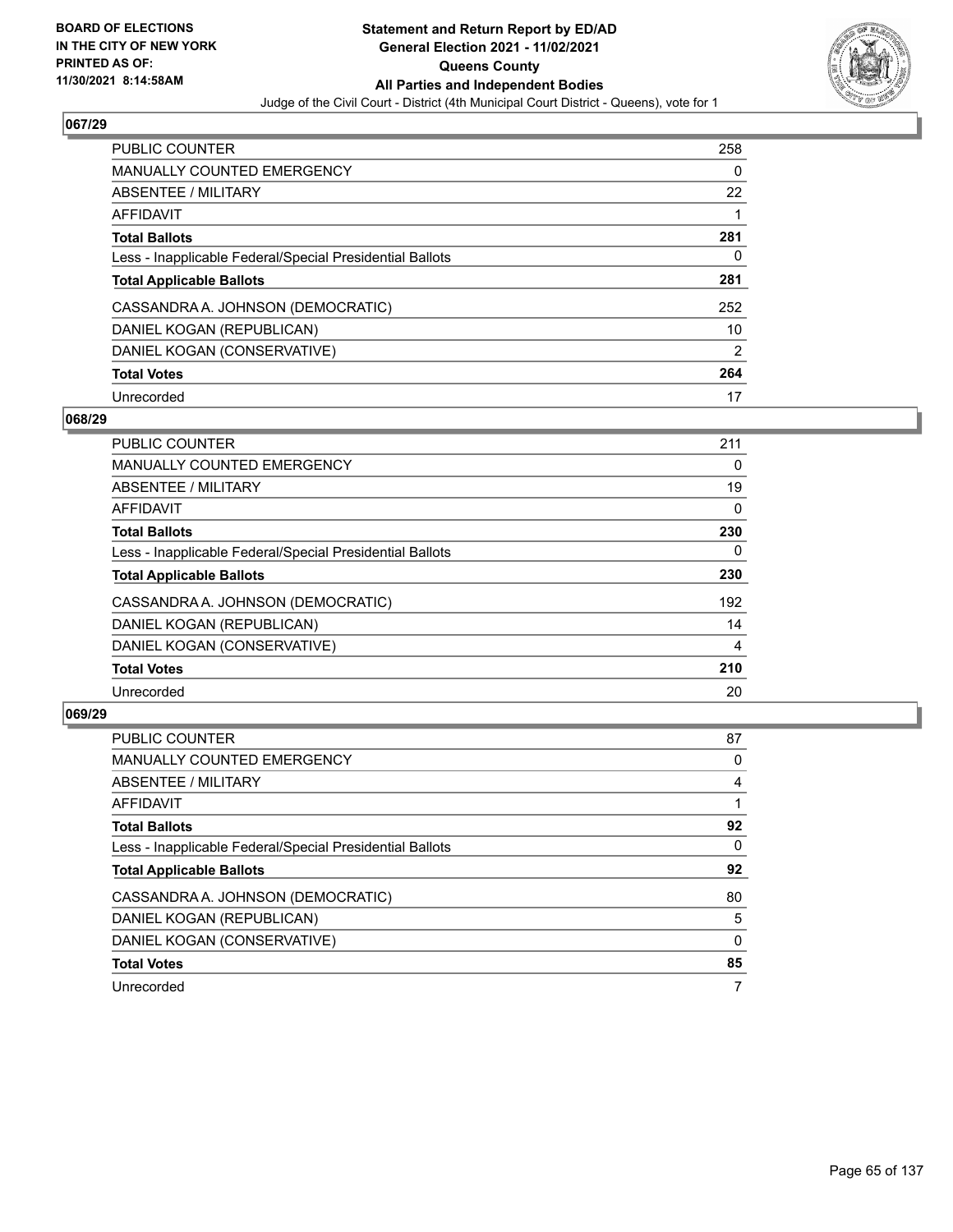

| <b>PUBLIC COUNTER</b>                                    | 148 |
|----------------------------------------------------------|-----|
| <b>MANUALLY COUNTED EMERGENCY</b>                        | 0   |
| ABSENTEE / MILITARY                                      | 18  |
| AFFIDAVIT                                                | 0   |
| <b>Total Ballots</b>                                     | 166 |
| Less - Inapplicable Federal/Special Presidential Ballots | 0   |
| <b>Total Applicable Ballots</b>                          | 166 |
| CASSANDRA A. JOHNSON (DEMOCRATIC)                        | 151 |
| DANIEL KOGAN (REPUBLICAN)                                | 5   |
| DANIEL KOGAN (CONSERVATIVE)                              | 0   |
| <b>Total Votes</b>                                       | 156 |
| Unrecorded                                               | 10  |

### **071/29**

| PUBLIC COUNTER                                           | 190 |
|----------------------------------------------------------|-----|
| <b>MANUALLY COUNTED EMERGENCY</b>                        | 0   |
| ABSENTEE / MILITARY                                      | 7   |
| <b>AFFIDAVIT</b>                                         | 3   |
| <b>Total Ballots</b>                                     | 200 |
| Less - Inapplicable Federal/Special Presidential Ballots | 0   |
| <b>Total Applicable Ballots</b>                          | 200 |
| CASSANDRA A. JOHNSON (DEMOCRATIC)                        | 177 |
| DANIEL KOGAN (REPUBLICAN)                                | 8   |
| DANIEL KOGAN (CONSERVATIVE)                              | 3   |
| IKE ARUTI (WRITE-IN)                                     |     |
| <b>Total Votes</b>                                       | 189 |
| Unrecorded                                               | 11  |

| <b>PUBLIC COUNTER</b>                                    | 163 |
|----------------------------------------------------------|-----|
| <b>MANUALLY COUNTED EMERGENCY</b>                        | 0   |
| ABSENTEE / MILITARY                                      | 11  |
| AFFIDAVIT                                                | 0   |
| <b>Total Ballots</b>                                     | 174 |
| Less - Inapplicable Federal/Special Presidential Ballots | 0   |
| <b>Total Applicable Ballots</b>                          | 174 |
| CASSANDRA A. JOHNSON (DEMOCRATIC)                        | 128 |
| DANIEL KOGAN (REPUBLICAN)                                | 21  |
| DANIEL KOGAN (CONSERVATIVE)                              | 0   |
| <b>Total Votes</b>                                       | 149 |
| Unrecorded                                               | 25  |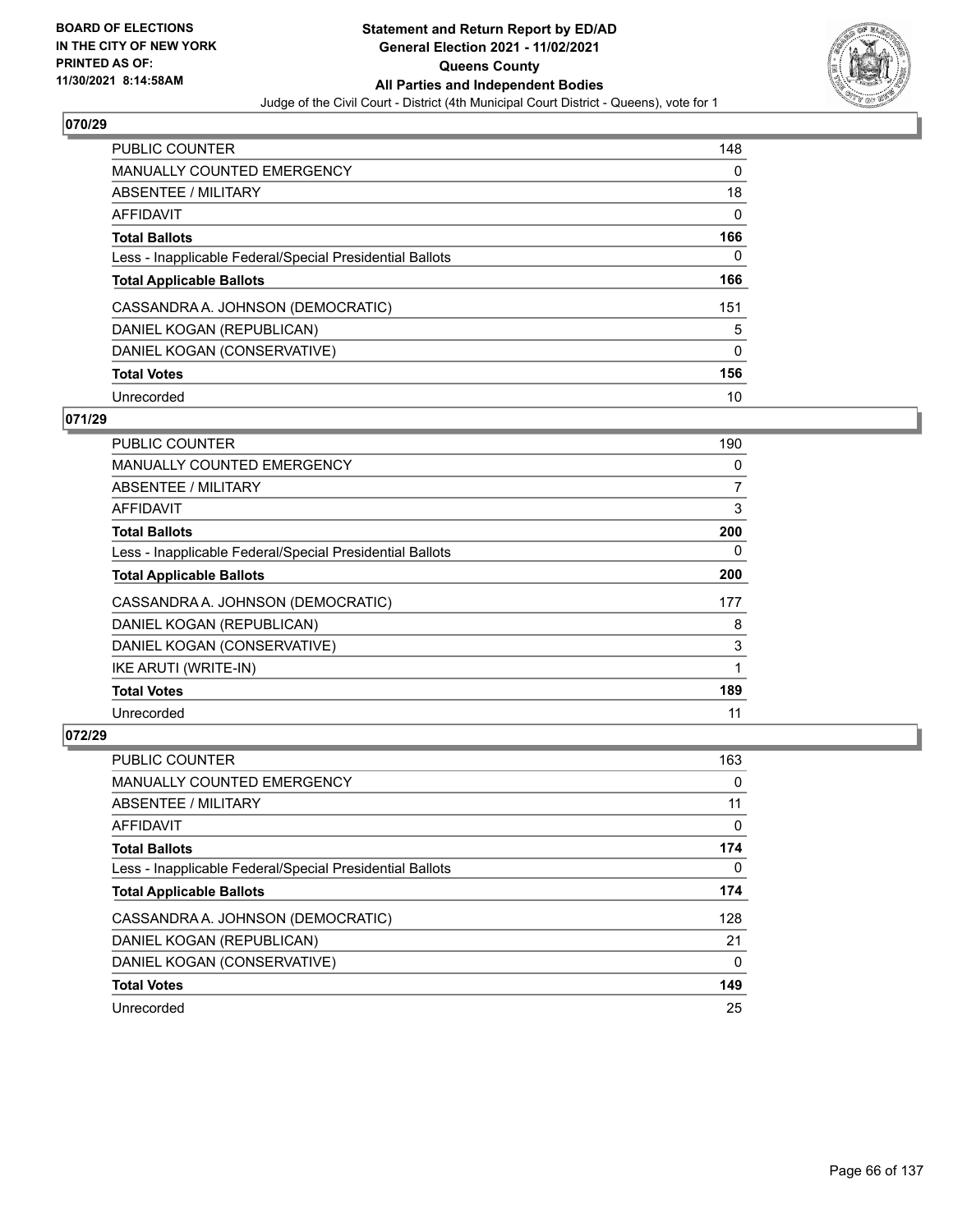

| <b>PUBLIC COUNTER</b>                                    | 107 |
|----------------------------------------------------------|-----|
| <b>MANUALLY COUNTED EMERGENCY</b>                        | 0   |
| ABSENTEE / MILITARY                                      | 9   |
| AFFIDAVIT                                                | 0   |
| <b>Total Ballots</b>                                     | 116 |
| Less - Inapplicable Federal/Special Presidential Ballots | 0   |
| <b>Total Applicable Ballots</b>                          | 116 |
| CASSANDRA A. JOHNSON (DEMOCRATIC)                        | 93  |
| DANIEL KOGAN (REPUBLICAN)                                | 10  |
| DANIEL KOGAN (CONSERVATIVE)                              |     |
| <b>Total Votes</b>                                       | 104 |
| Unrecorded                                               | 12  |

### **074/29**

| <b>PUBLIC COUNTER</b>                                    | 174      |
|----------------------------------------------------------|----------|
| <b>MANUALLY COUNTED EMERGENCY</b>                        | 0        |
| ABSENTEE / MILITARY                                      | 8        |
| <b>AFFIDAVIT</b>                                         | $\Omega$ |
| <b>Total Ballots</b>                                     | 182      |
| Less - Inapplicable Federal/Special Presidential Ballots | $\Omega$ |
| <b>Total Applicable Ballots</b>                          | 182      |
| CASSANDRA A. JOHNSON (DEMOCRATIC)                        | 162      |
| DANIEL KOGAN (REPUBLICAN)                                | 5        |
| DANIEL KOGAN (CONSERVATIVE)                              |          |
| <b>Total Votes</b>                                       | 168      |
| Unrecorded                                               | 14       |

| <b>PUBLIC COUNTER</b>                                    | 218      |
|----------------------------------------------------------|----------|
| <b>MANUALLY COUNTED EMERGENCY</b>                        | $\Omega$ |
| ABSENTEE / MILITARY                                      | 20       |
| <b>AFFIDAVIT</b>                                         | $\Omega$ |
| <b>Total Ballots</b>                                     | 238      |
| Less - Inapplicable Federal/Special Presidential Ballots | 0        |
| <b>Total Applicable Ballots</b>                          | 238      |
| CASSANDRA A. JOHNSON (DEMOCRATIC)                        | 219      |
| DANIEL KOGAN (REPUBLICAN)                                | 5        |
| DANIEL KOGAN (CONSERVATIVE)                              | 2        |
| <b>Total Votes</b>                                       | 226      |
| Unrecorded                                               | 12       |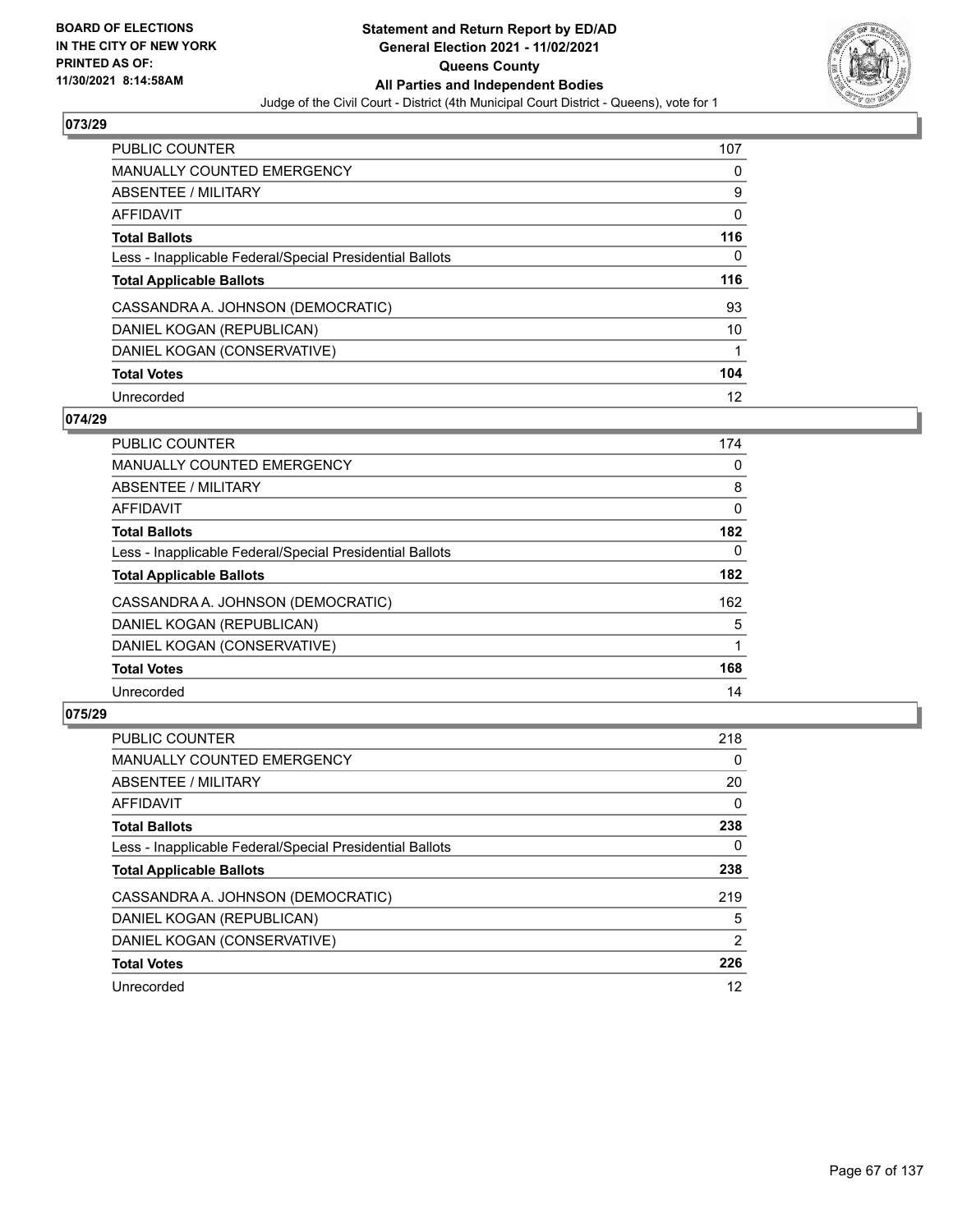

| <b>PUBLIC COUNTER</b>                                    | 153 |
|----------------------------------------------------------|-----|
| <b>MANUALLY COUNTED EMERGENCY</b>                        | 0   |
| ABSENTEE / MILITARY                                      | 11  |
| AFFIDAVIT                                                | 0   |
| <b>Total Ballots</b>                                     | 164 |
| Less - Inapplicable Federal/Special Presidential Ballots | 0   |
| <b>Total Applicable Ballots</b>                          | 164 |
| CASSANDRA A. JOHNSON (DEMOCRATIC)                        | 116 |
| DANIEL KOGAN (REPUBLICAN)                                | 28  |
| DANIEL KOGAN (CONSERVATIVE)                              | 3   |
|                                                          |     |
| <b>Total Votes</b>                                       | 147 |

### **077/29**

| <b>PUBLIC COUNTER</b>                                    | 193      |
|----------------------------------------------------------|----------|
| <b>MANUALLY COUNTED EMERGENCY</b>                        | 0        |
| ABSENTEE / MILITARY                                      | 9        |
| <b>AFFIDAVIT</b>                                         | 2        |
| <b>Total Ballots</b>                                     | 204      |
| Less - Inapplicable Federal/Special Presidential Ballots | $\Omega$ |
| <b>Total Applicable Ballots</b>                          | 204      |
| CASSANDRA A. JOHNSON (DEMOCRATIC)                        | 178      |
| DANIEL KOGAN (REPUBLICAN)                                | 11       |
| DANIEL KOGAN (CONSERVATIVE)                              | 3        |
| <b>Total Votes</b>                                       | 192      |
| Unrecorded                                               | 12       |

| <b>PUBLIC COUNTER</b>                                    | 151      |
|----------------------------------------------------------|----------|
| <b>MANUALLY COUNTED EMERGENCY</b>                        | $\Omega$ |
| ABSENTEE / MILITARY                                      | 15       |
| <b>AFFIDAVIT</b>                                         | $\Omega$ |
| <b>Total Ballots</b>                                     | 166      |
| Less - Inapplicable Federal/Special Presidential Ballots | 0        |
| <b>Total Applicable Ballots</b>                          | 166      |
| CASSANDRA A. JOHNSON (DEMOCRATIC)                        | 139      |
| DANIEL KOGAN (REPUBLICAN)                                | 6        |
| DANIEL KOGAN (CONSERVATIVE)                              | 3        |
| <b>Total Votes</b>                                       | 148      |
| Unrecorded                                               | 18       |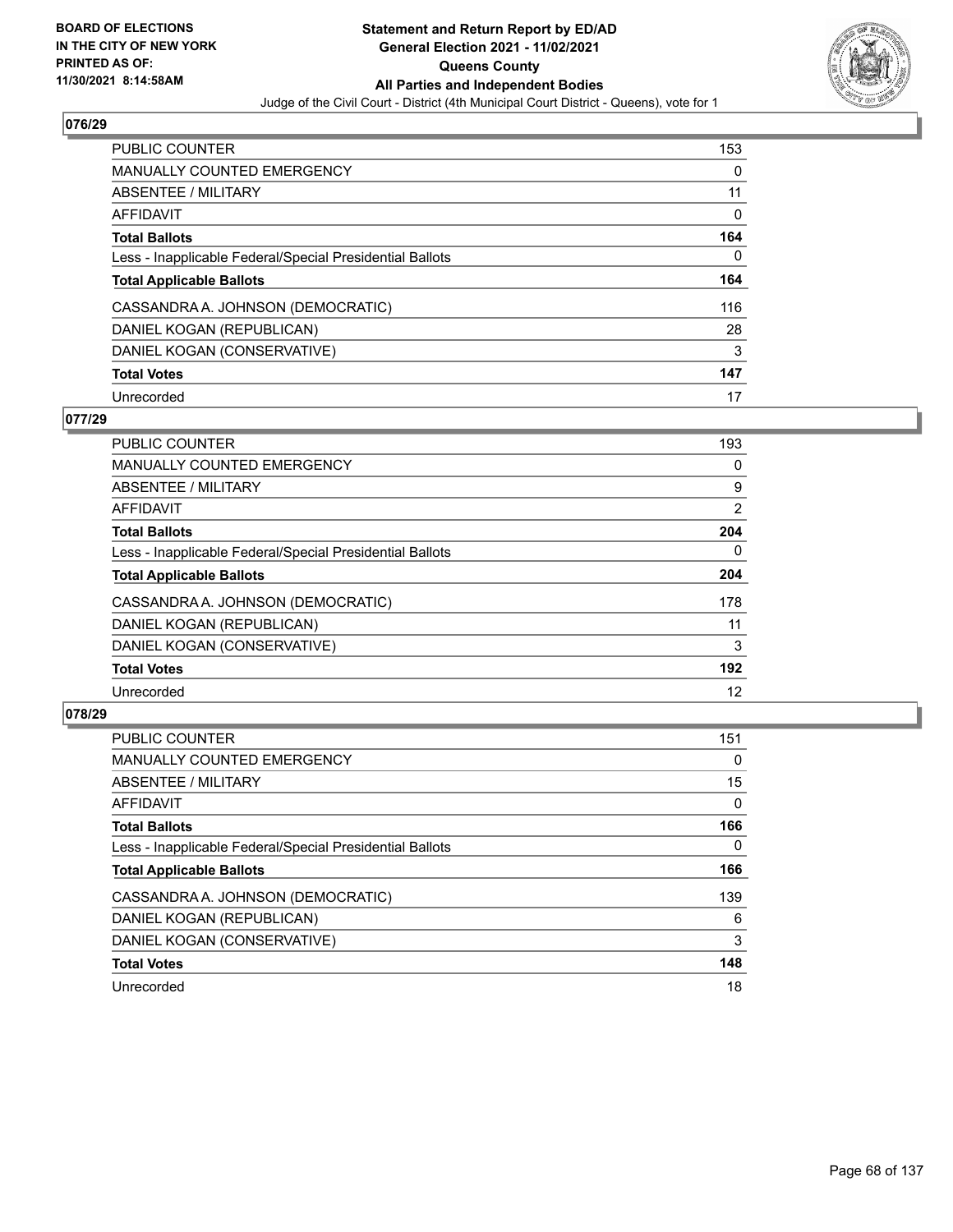

| <b>PUBLIC COUNTER</b>                                    | 254 |
|----------------------------------------------------------|-----|
| <b>MANUALLY COUNTED EMERGENCY</b>                        | 0   |
| ABSENTEE / MILITARY                                      | 20  |
| AFFIDAVIT                                                | 5   |
| <b>Total Ballots</b>                                     | 279 |
| Less - Inapplicable Federal/Special Presidential Ballots | 0   |
| <b>Total Applicable Ballots</b>                          | 279 |
| CASSANDRA A. JOHNSON (DEMOCRATIC)                        | 246 |
| DANIEL KOGAN (REPUBLICAN)                                | 12  |
| DANIEL KOGAN (CONSERVATIVE)                              | 0   |
| <b>Total Votes</b>                                       | 258 |
| Unrecorded                                               | 21  |

| <b>PUBLIC COUNTER</b>                                    | 183            |
|----------------------------------------------------------|----------------|
| MANUALLY COUNTED EMERGENCY                               | 0              |
| ABSENTEE / MILITARY                                      | 17             |
| AFFIDAVIT                                                | 0              |
| <b>Total Ballots</b>                                     | 200            |
| Less - Inapplicable Federal/Special Presidential Ballots | 0              |
| <b>Total Applicable Ballots</b>                          | 200            |
| CASSANDRA A. JOHNSON (DEMOCRATIC)                        | 176            |
| DANIEL KOGAN (REPUBLICAN)                                | 5              |
|                                                          | $\overline{2}$ |
| DANIEL KOGAN (CONSERVATIVE)                              |                |
| <b>Total Votes</b>                                       | 183            |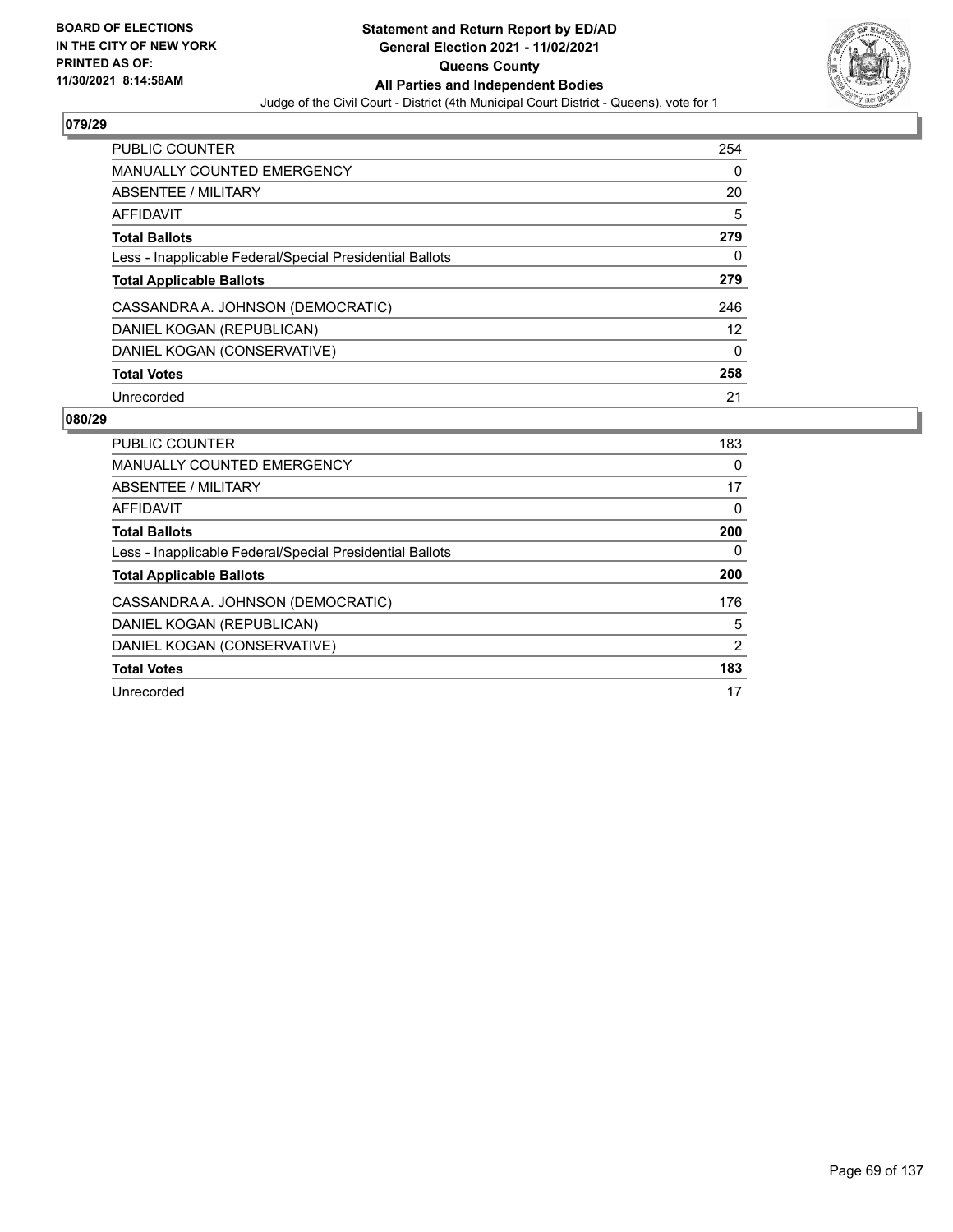

| <b>PUBLIC COUNTER</b>                                    | 111 |
|----------------------------------------------------------|-----|
| <b>MANUALLY COUNTED EMERGENCY</b>                        | 0   |
| ABSENTEE / MILITARY                                      | 10  |
| AFFIDAVIT                                                | 0   |
| <b>Total Ballots</b>                                     | 121 |
| Less - Inapplicable Federal/Special Presidential Ballots | 0   |
| <b>Total Applicable Ballots</b>                          | 121 |
| CASSANDRA A. JOHNSON (DEMOCRATIC)                        | 101 |
| DANIEL KOGAN (REPUBLICAN)                                | 10  |
| DANIEL KOGAN (CONSERVATIVE)                              |     |
| <b>Total Votes</b>                                       | 112 |
| Unrecorded                                               | 9   |

### **015/31**

| <b>PUBLIC COUNTER</b>                                    | 137      |
|----------------------------------------------------------|----------|
| <b>MANUALLY COUNTED EMERGENCY</b>                        | 0        |
| ABSENTEE / MILITARY                                      | 15       |
| <b>AFFIDAVIT</b>                                         | $\Omega$ |
| <b>Total Ballots</b>                                     | 152      |
| Less - Inapplicable Federal/Special Presidential Ballots | $\Omega$ |
| <b>Total Applicable Ballots</b>                          | 152      |
| CASSANDRA A. JOHNSON (DEMOCRATIC)                        | 109      |
| DANIEL KOGAN (REPUBLICAN)                                | 14       |
| DANIEL KOGAN (CONSERVATIVE)                              | 3        |
| <b>Total Votes</b>                                       | 126      |
| Unrecorded                                               | 26       |

| PUBLIC COUNTER                                           | 95  |
|----------------------------------------------------------|-----|
| <b>MANUALLY COUNTED EMERGENCY</b>                        | 0   |
| ABSENTEE / MILITARY                                      | 8   |
| <b>AFFIDAVIT</b>                                         | 0   |
| <b>Total Ballots</b>                                     | 103 |
| Less - Inapplicable Federal/Special Presidential Ballots | 0   |
| <b>Total Applicable Ballots</b>                          | 103 |
| CASSANDRA A. JOHNSON (DEMOCRATIC)                        | 88  |
| DANIEL KOGAN (REPUBLICAN)                                | 7   |
| DANIEL KOGAN (CONSERVATIVE)                              |     |
| <b>Total Votes</b>                                       | 96  |
| Unrecorded                                               |     |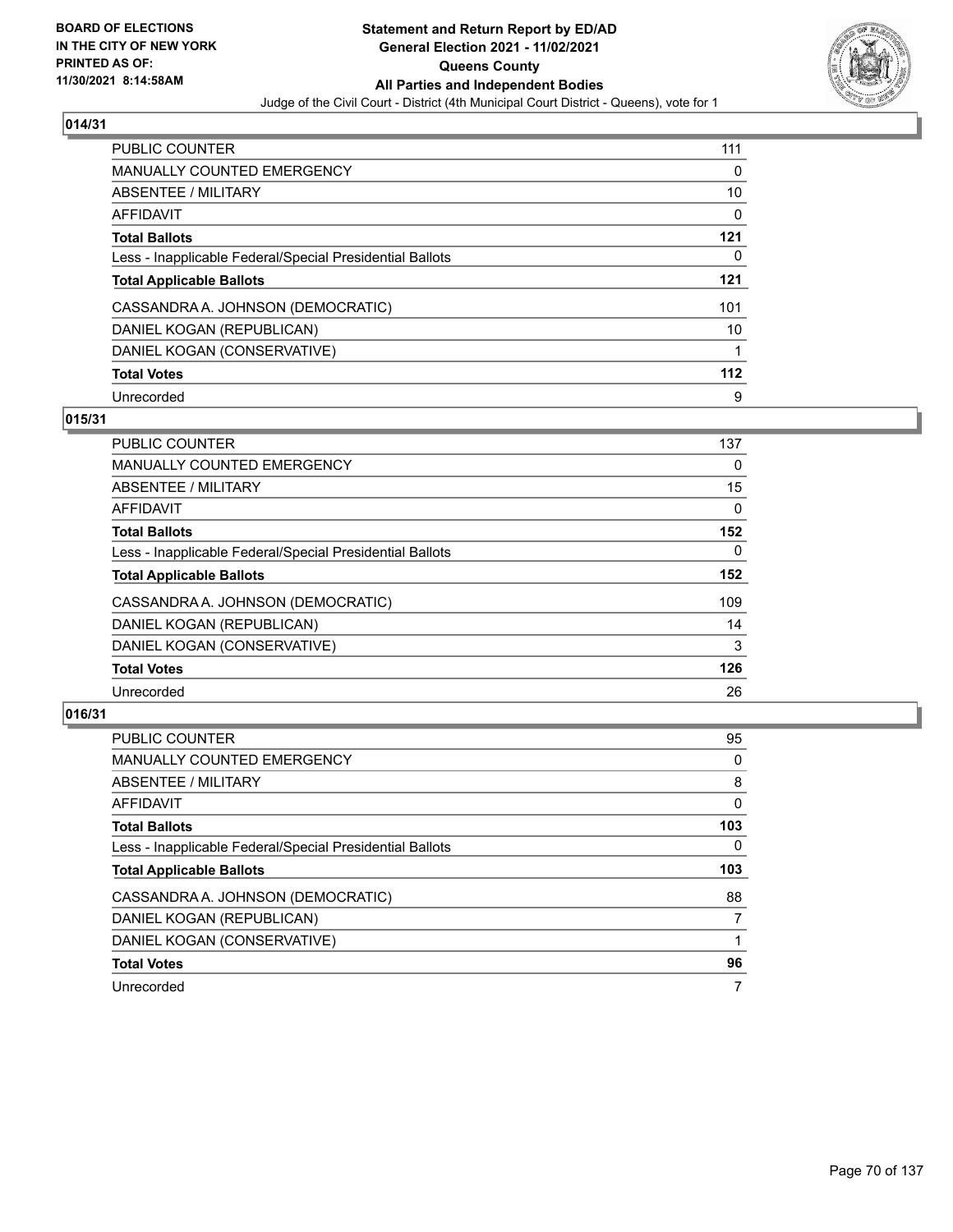

| <b>PUBLIC COUNTER</b>                                    | 220      |
|----------------------------------------------------------|----------|
| <b>MANUALLY COUNTED EMERGENCY</b>                        | 0        |
| ABSENTEE / MILITARY                                      | 14       |
| AFFIDAVIT                                                | $\Omega$ |
| <b>Total Ballots</b>                                     | 234      |
| Less - Inapplicable Federal/Special Presidential Ballots | 0        |
| <b>Total Applicable Ballots</b>                          | 234      |
| CASSANDRA A. JOHNSON (DEMOCRATIC)                        | 208      |
| DANIEL KOGAN (REPUBLICAN)                                | 12       |
| DANIEL KOGAN (CONSERVATIVE)                              | 6        |
| <b>Total Votes</b>                                       | 226      |
| Unrecorded                                               | 8        |

### **034/31**

| <b>PUBLIC COUNTER</b>                                    | 218 |
|----------------------------------------------------------|-----|
| <b>MANUALLY COUNTED EMERGENCY</b>                        | 0   |
| ABSENTEE / MILITARY                                      | 15  |
| <b>AFFIDAVIT</b>                                         | 0   |
| <b>Total Ballots</b>                                     | 233 |
| Less - Inapplicable Federal/Special Presidential Ballots | 0   |
| <b>Total Applicable Ballots</b>                          | 233 |
| CASSANDRA A. JOHNSON (DEMOCRATIC)                        | 205 |
| DANIEL KOGAN (REPUBLICAN)                                | 8   |
| DANIEL KOGAN (CONSERVATIVE)                              | 3   |
| <b>Total Votes</b>                                       | 216 |
| Unrecorded                                               | 17  |

| <b>PUBLIC COUNTER</b>                                    | 182      |
|----------------------------------------------------------|----------|
| <b>MANUALLY COUNTED EMERGENCY</b>                        | $\Omega$ |
| ABSENTEE / MILITARY                                      | 24       |
| <b>AFFIDAVIT</b>                                         | $\Omega$ |
| <b>Total Ballots</b>                                     | 206      |
| Less - Inapplicable Federal/Special Presidential Ballots | $\Omega$ |
| <b>Total Applicable Ballots</b>                          | 206      |
| CASSANDRA A. JOHNSON (DEMOCRATIC)                        | 191      |
| DANIEL KOGAN (REPUBLICAN)                                | 6        |
| DANIEL KOGAN (CONSERVATIVE)                              |          |
| <b>Total Votes</b>                                       | 198      |
| Unrecorded                                               | 8        |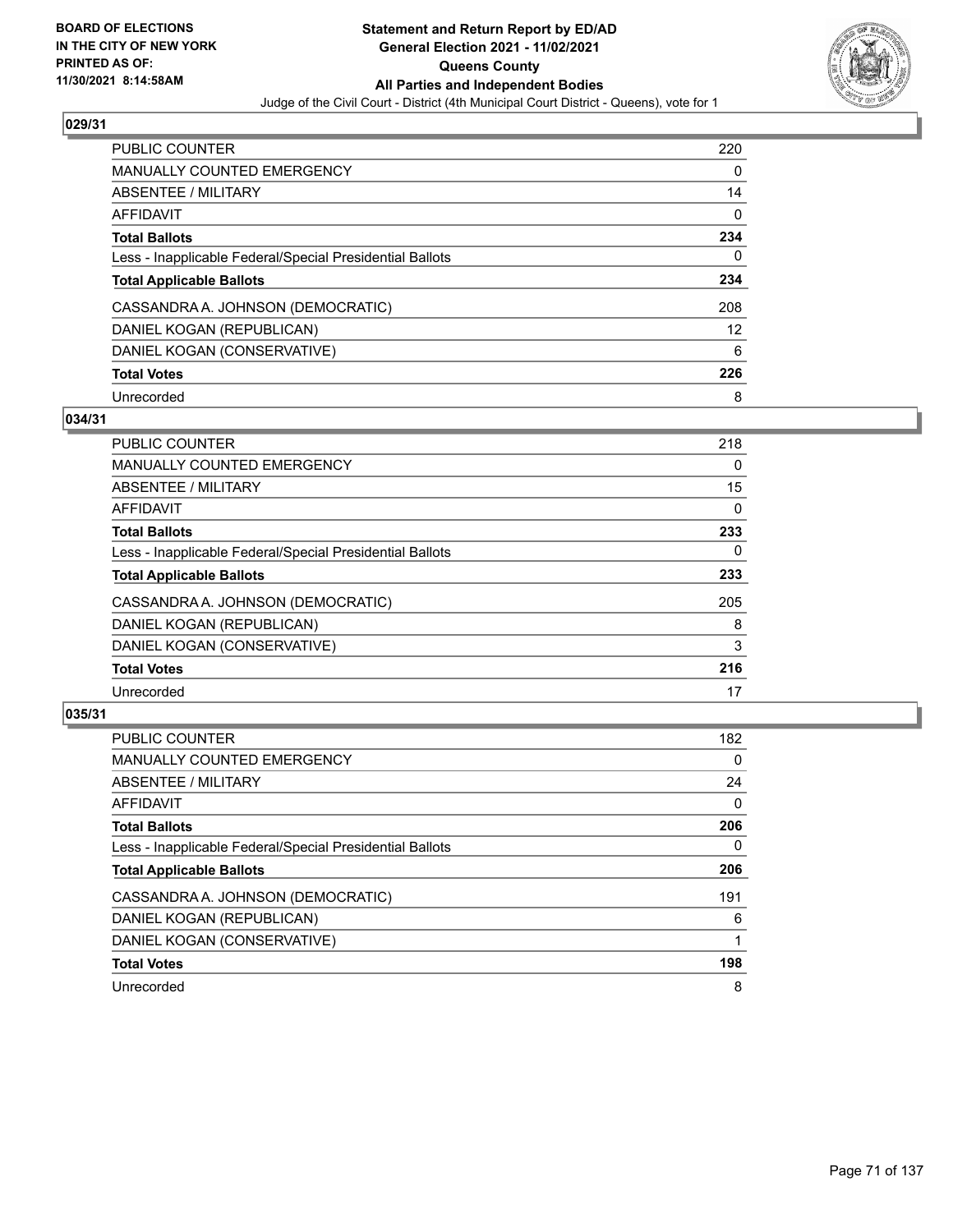

| <b>PUBLIC COUNTER</b>                                    | 219          |
|----------------------------------------------------------|--------------|
| <b>MANUALLY COUNTED EMERGENCY</b>                        | 0            |
| ABSENTEE / MILITARY                                      | 10           |
| AFFIDAVIT                                                | 0            |
| <b>Total Ballots</b>                                     | 229          |
| Less - Inapplicable Federal/Special Presidential Ballots | 0            |
| <b>Total Applicable Ballots</b>                          | 229          |
| CASSANDRA A. JOHNSON (DEMOCRATIC)                        | 213          |
| DANIEL KOGAN (REPUBLICAN)                                | 5            |
| DANIEL KOGAN (CONSERVATIVE)                              | $\mathbf{0}$ |
| <b>Total Votes</b>                                       | 218          |
| Unrecorded                                               | 11           |

### **037/31**

| <b>PUBLIC COUNTER</b>                                    | 226 |
|----------------------------------------------------------|-----|
| <b>MANUALLY COUNTED EMERGENCY</b>                        | 0   |
| ABSENTEE / MILITARY                                      | 5   |
| <b>AFFIDAVIT</b>                                         | 2   |
| <b>Total Ballots</b>                                     | 233 |
| Less - Inapplicable Federal/Special Presidential Ballots | 0   |
| <b>Total Applicable Ballots</b>                          | 233 |
| CASSANDRA A. JOHNSON (DEMOCRATIC)                        | 196 |
| DANIEL KOGAN (REPUBLICAN)                                | 8   |
| DANIEL KOGAN (CONSERVATIVE)                              | 3   |
| <b>Total Votes</b>                                       | 207 |
| Unrecorded                                               | 26  |

| <b>PUBLIC COUNTER</b>                                    | 286 |
|----------------------------------------------------------|-----|
| <b>MANUALLY COUNTED EMERGENCY</b>                        | 0   |
| ABSENTEE / MILITARY                                      | 15  |
| AFFIDAVIT                                                | 3   |
| <b>Total Ballots</b>                                     | 304 |
| Less - Inapplicable Federal/Special Presidential Ballots | 0   |
| <b>Total Applicable Ballots</b>                          | 304 |
| CASSANDRA A. JOHNSON (DEMOCRATIC)                        | 272 |
| DANIEL KOGAN (REPUBLICAN)                                | 9   |
| DANIEL KOGAN (CONSERVATIVE)                              | 0   |
| ADEYINKA AJAYI (WRITE-IN)                                | 2   |
| <b>Total Votes</b>                                       | 283 |
| Unrecorded                                               | 21  |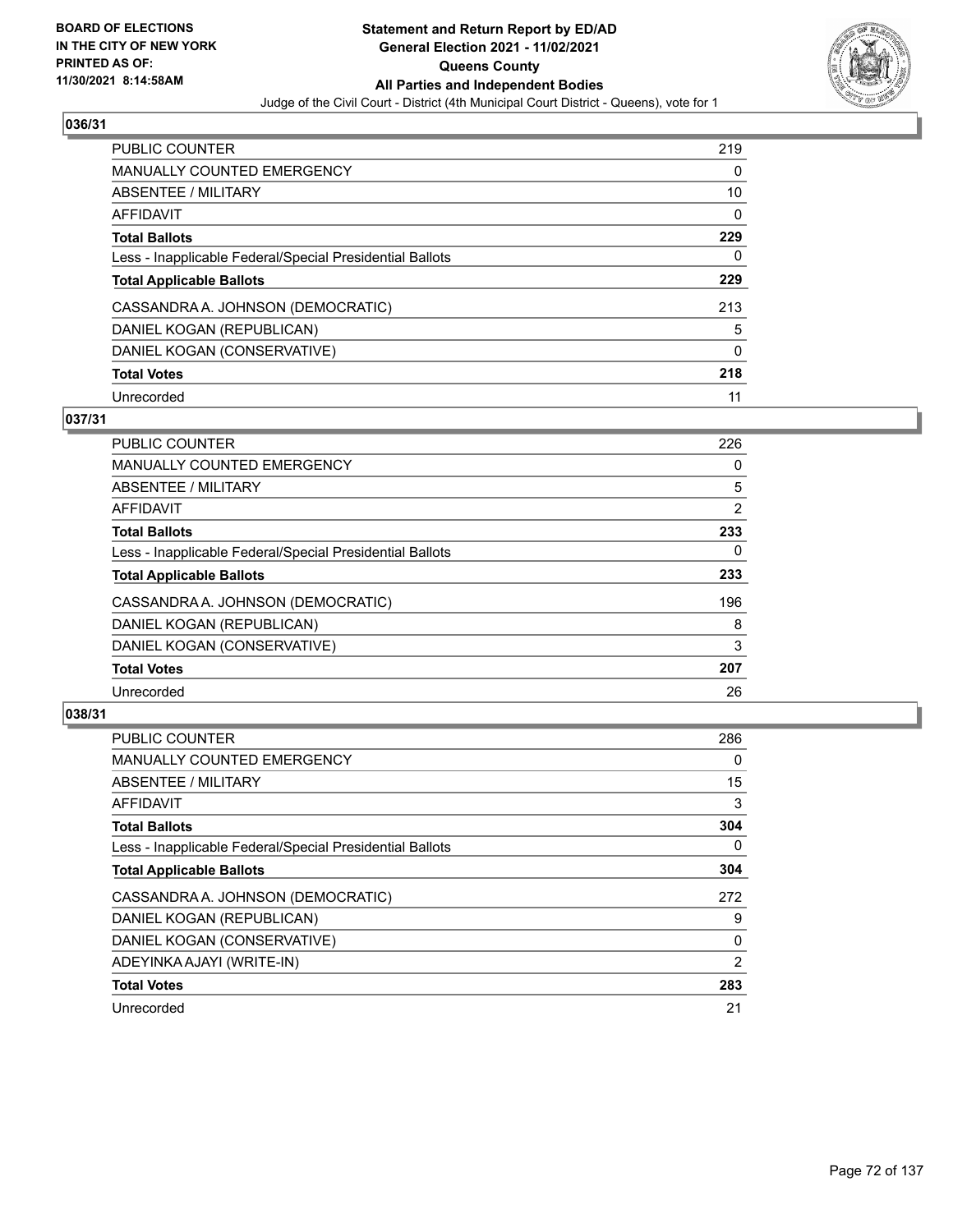

| <b>PUBLIC COUNTER</b>                                    | 249      |
|----------------------------------------------------------|----------|
| <b>MANUALLY COUNTED EMERGENCY</b>                        | $\Omega$ |
| ABSENTEE / MILITARY                                      | 17       |
| AFFIDAVIT                                                |          |
| <b>Total Ballots</b>                                     | 267      |
| Less - Inapplicable Federal/Special Presidential Ballots | 0        |
| <b>Total Applicable Ballots</b>                          | 267      |
| CASSANDRA A. JOHNSON (DEMOCRATIC)                        | 250      |
| DANIEL KOGAN (REPUBLICAN)                                | 2        |
| DANIEL KOGAN (CONSERVATIVE)                              | 2        |
| <b>Total Votes</b>                                       | 254      |
| Unrecorded                                               | 13       |

### **041/31**

| <b>PUBLIC COUNTER</b>                                    | 212 |
|----------------------------------------------------------|-----|
| <b>MANUALLY COUNTED EMERGENCY</b>                        | 0   |
| ABSENTEE / MILITARY                                      | 17  |
| <b>AFFIDAVIT</b>                                         | 0   |
| <b>Total Ballots</b>                                     | 229 |
| Less - Inapplicable Federal/Special Presidential Ballots | 0   |
| <b>Total Applicable Ballots</b>                          | 229 |
| CASSANDRA A. JOHNSON (DEMOCRATIC)                        | 206 |
| DANIEL KOGAN (REPUBLICAN)                                | 6   |
| DANIEL KOGAN (CONSERVATIVE)                              |     |
| <b>Total Votes</b>                                       | 213 |
| Unrecorded                                               | 16  |

| <b>PUBLIC COUNTER</b>                                    | 177 |
|----------------------------------------------------------|-----|
| <b>MANUALLY COUNTED EMERGENCY</b>                        | 0   |
| ABSENTEE / MILITARY                                      | 12  |
| <b>AFFIDAVIT</b>                                         |     |
| <b>Total Ballots</b>                                     | 190 |
| Less - Inapplicable Federal/Special Presidential Ballots | 0   |
| <b>Total Applicable Ballots</b>                          | 190 |
| CASSANDRA A. JOHNSON (DEMOCRATIC)                        | 172 |
| DANIEL KOGAN (REPUBLICAN)                                | 8   |
| DANIEL KOGAN (CONSERVATIVE)                              | 0   |
| <b>Total Votes</b>                                       | 180 |
| Unrecorded                                               | 10  |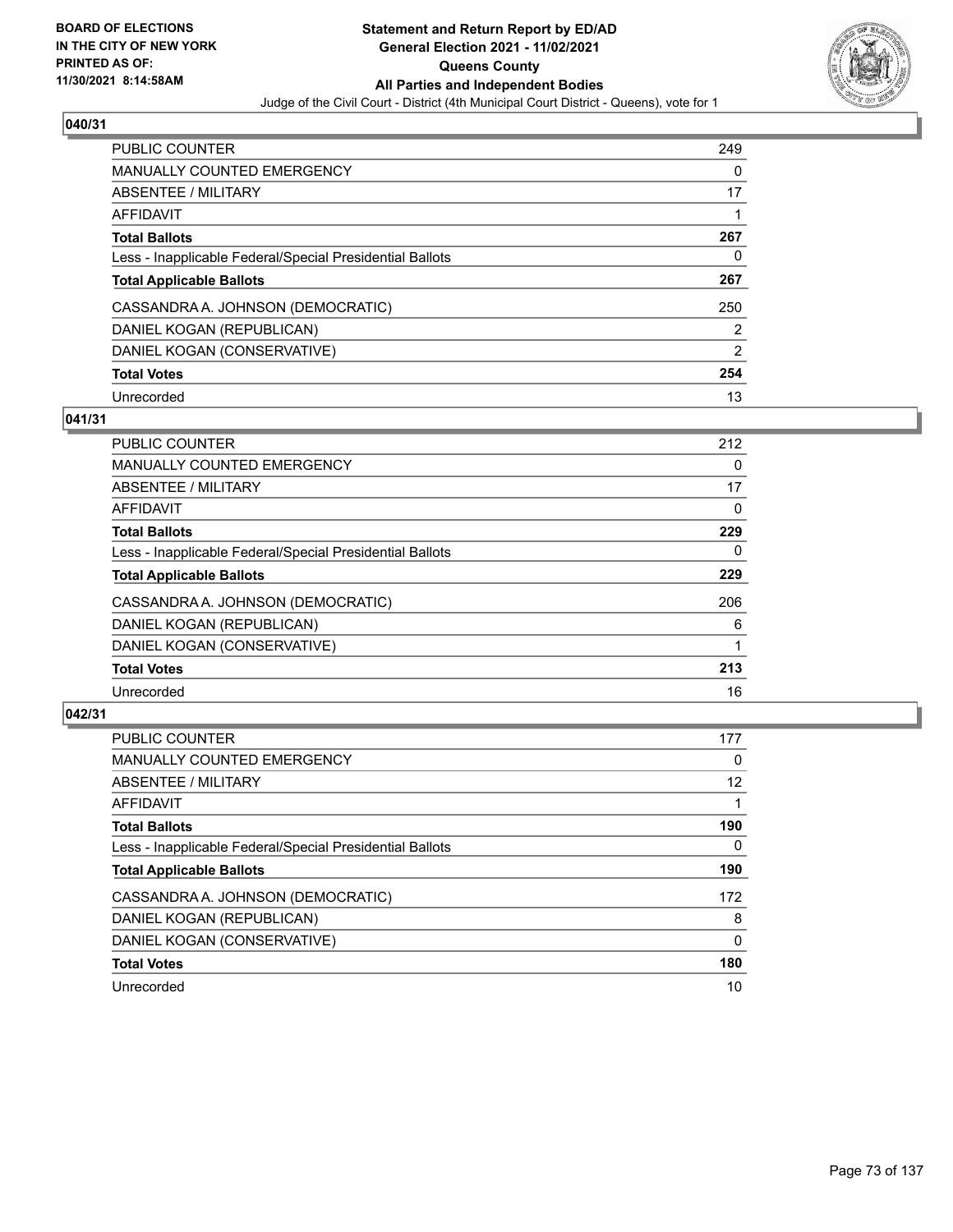

| <b>PUBLIC COUNTER</b>                                    | 218               |
|----------------------------------------------------------|-------------------|
| <b>MANUALLY COUNTED EMERGENCY</b>                        | 0                 |
| ABSENTEE / MILITARY                                      | 13                |
| AFFIDAVIT                                                | 2                 |
| <b>Total Ballots</b>                                     | 233               |
| Less - Inapplicable Federal/Special Presidential Ballots | 0                 |
| <b>Total Applicable Ballots</b>                          | 233               |
| CASSANDRA A. JOHNSON (DEMOCRATIC)                        | 201               |
| DANIEL KOGAN (REPUBLICAN)                                | $12 \overline{ }$ |
| DANIEL KOGAN (CONSERVATIVE)                              |                   |
| <b>Total Votes</b>                                       | 214               |
| Unrecorded                                               | 19                |

### **044/31**

| <b>PUBLIC COUNTER</b>                                    | 150      |
|----------------------------------------------------------|----------|
| MANUALLY COUNTED EMERGENCY                               | 0        |
| ABSENTEE / MILITARY                                      | 5        |
| <b>AFFIDAVIT</b>                                         | 0        |
| <b>Total Ballots</b>                                     | 155      |
| Less - Inapplicable Federal/Special Presidential Ballots | $\Omega$ |
| <b>Total Applicable Ballots</b>                          | 155      |
| CASSANDRA A. JOHNSON (DEMOCRATIC)                        | 145      |
| DANIEL KOGAN (REPUBLICAN)                                | 3        |
| DANIEL KOGAN (CONSERVATIVE)                              | 2        |
| <b>Total Votes</b>                                       | 150      |
| Unrecorded                                               | 5        |

| <b>PUBLIC COUNTER</b>                                    | 171            |
|----------------------------------------------------------|----------------|
| <b>MANUALLY COUNTED EMERGENCY</b>                        | 0              |
| ABSENTEE / MILITARY                                      | 22             |
| <b>AFFIDAVIT</b>                                         |                |
| <b>Total Ballots</b>                                     | 194            |
| Less - Inapplicable Federal/Special Presidential Ballots | 0              |
| <b>Total Applicable Ballots</b>                          | 194            |
| CASSANDRA A. JOHNSON (DEMOCRATIC)                        | 162            |
| DANIEL KOGAN (REPUBLICAN)                                | 16             |
| DANIEL KOGAN (CONSERVATIVE)                              | $\overline{2}$ |
| <b>Total Votes</b>                                       | 180            |
| Unrecorded                                               | 14             |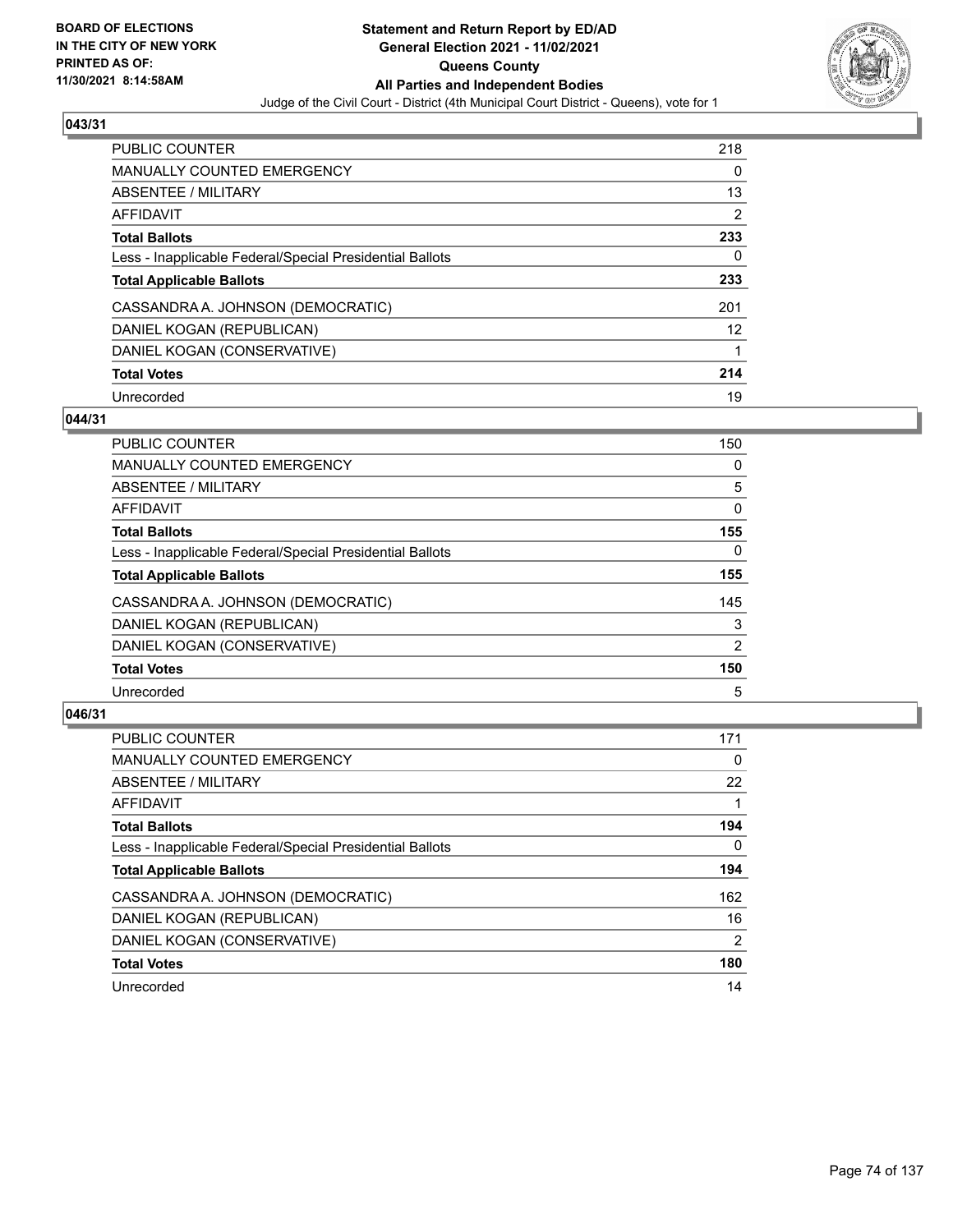

| <b>PUBLIC COUNTER</b>                                    | 192               |
|----------------------------------------------------------|-------------------|
| <b>MANUALLY COUNTED EMERGENCY</b>                        | 0                 |
| ABSENTEE / MILITARY                                      | $12 \overline{ }$ |
| <b>AFFIDAVIT</b>                                         | 1                 |
| <b>Total Ballots</b>                                     | 205               |
| Less - Inapplicable Federal/Special Presidential Ballots | 0                 |
| <b>Total Applicable Ballots</b>                          | 205               |
| CASSANDRA A. JOHNSON (DEMOCRATIC)                        | 184               |
| DANIEL KOGAN (REPUBLICAN)                                | 9                 |
| DANIEL KOGAN (CONSERVATIVE)                              | 3                 |
| ALAN KATEMAN (WRITE-IN)                                  | 1                 |
| <b>Total Votes</b>                                       | 197               |
| Unrecorded                                               | 8                 |

# **074/31**

| <b>Total Votes</b>                                       | 0        |
|----------------------------------------------------------|----------|
|                                                          |          |
| DANIEL KOGAN (CONSERVATIVE)                              | $\Omega$ |
| DANIEL KOGAN (REPUBLICAN)                                | $\Omega$ |
| CASSANDRA A. JOHNSON (DEMOCRATIC)                        | $\Omega$ |
| <b>Total Applicable Ballots</b>                          | 0        |
| Less - Inapplicable Federal/Special Presidential Ballots | $\Omega$ |
| <b>Total Ballots</b>                                     | 0        |
| <b>AFFIDAVIT</b>                                         | 0        |
| <b>ABSENTEE / MILITARY</b>                               | $\Omega$ |
| <b>MANUALLY COUNTED EMERGENCY</b>                        | 0        |
| PUBLIC COUNTER                                           | 0        |

| <b>PUBLIC COUNTER</b>                                    | 142 |
|----------------------------------------------------------|-----|
| <b>MANUALLY COUNTED EMERGENCY</b>                        | 0   |
| ABSENTEE / MILITARY                                      | 11  |
| <b>AFFIDAVIT</b>                                         | 2   |
| <b>Total Ballots</b>                                     | 155 |
| Less - Inapplicable Federal/Special Presidential Ballots | 0   |
| <b>Total Applicable Ballots</b>                          | 155 |
| CASSANDRA A. JOHNSON (DEMOCRATIC)                        | 134 |
| DANIEL KOGAN (REPUBLICAN)                                | 10  |
| DANIEL KOGAN (CONSERVATIVE)                              |     |
| <b>Total Votes</b>                                       | 145 |
| Unrecorded                                               | 10  |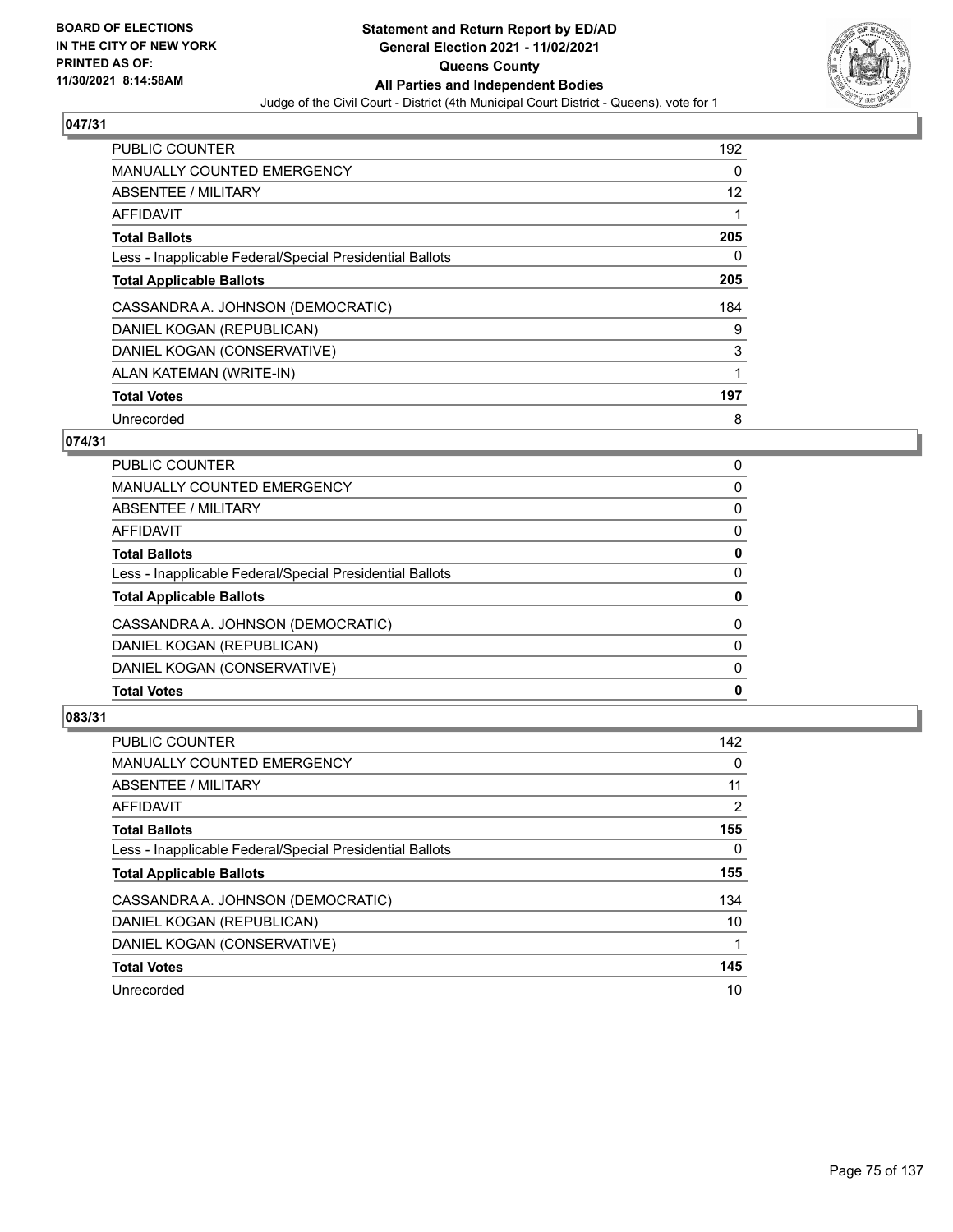

| PUBLIC COUNTER                                           | 213 |
|----------------------------------------------------------|-----|
| <b>MANUALLY COUNTED EMERGENCY</b>                        | 0   |
| ABSENTEE / MILITARY                                      | 19  |
| AFFIDAVIT                                                | 0   |
| <b>Total Ballots</b>                                     | 232 |
| Less - Inapplicable Federal/Special Presidential Ballots | 0   |
| <b>Total Applicable Ballots</b>                          | 232 |
| CASSANDRA A. JOHNSON (DEMOCRATIC)                        | 202 |
| DANIEL KOGAN (REPUBLICAN)                                | 12  |
| DANIEL KOGAN (CONSERVATIVE)                              | 0   |
| <b>Total Votes</b>                                       | 214 |
| Unrecorded                                               | 18  |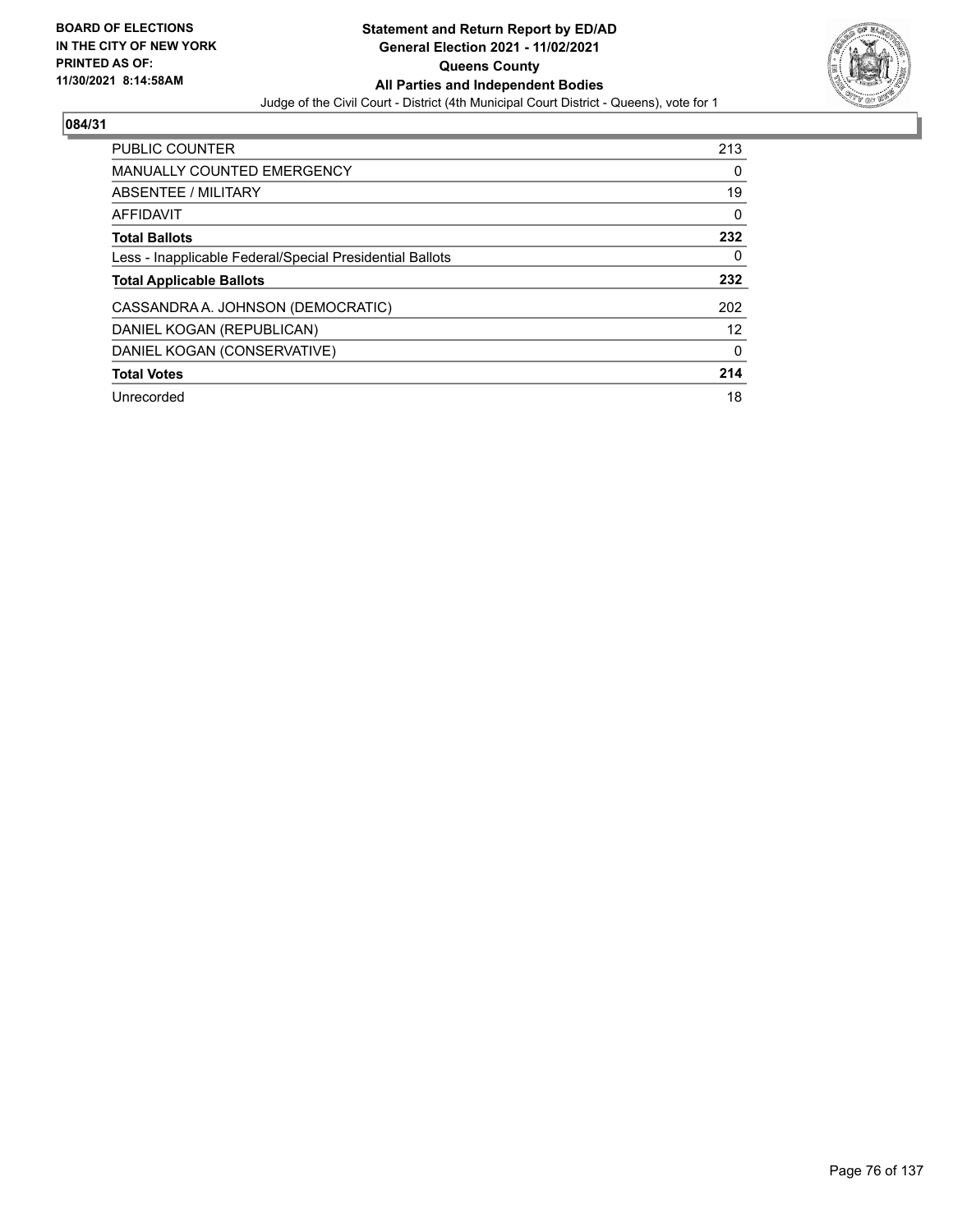

| <b>PUBLIC COUNTER</b>                                    | 180 |
|----------------------------------------------------------|-----|
| <b>MANUALLY COUNTED EMERGENCY</b>                        | 0   |
| <b>ABSENTEE / MILITARY</b>                               | 10  |
| <b>AFFIDAVIT</b>                                         | 0   |
| <b>Total Ballots</b>                                     | 190 |
| Less - Inapplicable Federal/Special Presidential Ballots | 0   |
| <b>Total Applicable Ballots</b>                          | 190 |
| CASSANDRA A. JOHNSON (DEMOCRATIC)                        | 140 |
| DANIEL KOGAN (REPUBLICAN)                                | 22  |
| DANIEL KOGAN (CONSERVATIVE)                              | 0   |
| <b>Total Votes</b>                                       | 162 |
| Unrecorded                                               | 28  |

# **002/32 COMBINED into: 007/32**

## **003/32**

| <b>PUBLIC COUNTER</b>                                    | 207 |
|----------------------------------------------------------|-----|
| <b>MANUALLY COUNTED EMERGENCY</b>                        | 0   |
| ABSENTEE / MILITARY                                      | 9   |
| <b>AFFIDAVIT</b>                                         | 0   |
| <b>Total Ballots</b>                                     | 216 |
| Less - Inapplicable Federal/Special Presidential Ballots | 0   |
| <b>Total Applicable Ballots</b>                          | 216 |
| CASSANDRA A. JOHNSON (DEMOCRATIC)                        | 176 |
| DANIEL KOGAN (REPUBLICAN)                                | 14  |
| DANIEL KOGAN (CONSERVATIVE)                              | 2   |
| UNATTRIBUTABLE WRITE-IN (WRITE-IN)                       | 1   |
| <b>Total Votes</b>                                       | 193 |
| Unrecorded                                               | 23  |

| PUBLIC COUNTER                                           | 246 |
|----------------------------------------------------------|-----|
| <b>MANUALLY COUNTED EMERGENCY</b>                        | 0   |
| ABSENTEE / MILITARY                                      | 8   |
| AFFIDAVIT                                                | 3   |
| <b>Total Ballots</b>                                     | 257 |
| Less - Inapplicable Federal/Special Presidential Ballots | 0   |
| <b>Total Applicable Ballots</b>                          | 257 |
| CASSANDRA A. JOHNSON (DEMOCRATIC)                        | 198 |
| DANIEL KOGAN (REPUBLICAN)                                | 27  |
| DANIEL KOGAN (CONSERVATIVE)                              | 6   |
| <b>Total Votes</b>                                       | 231 |
| Unrecorded                                               | 26  |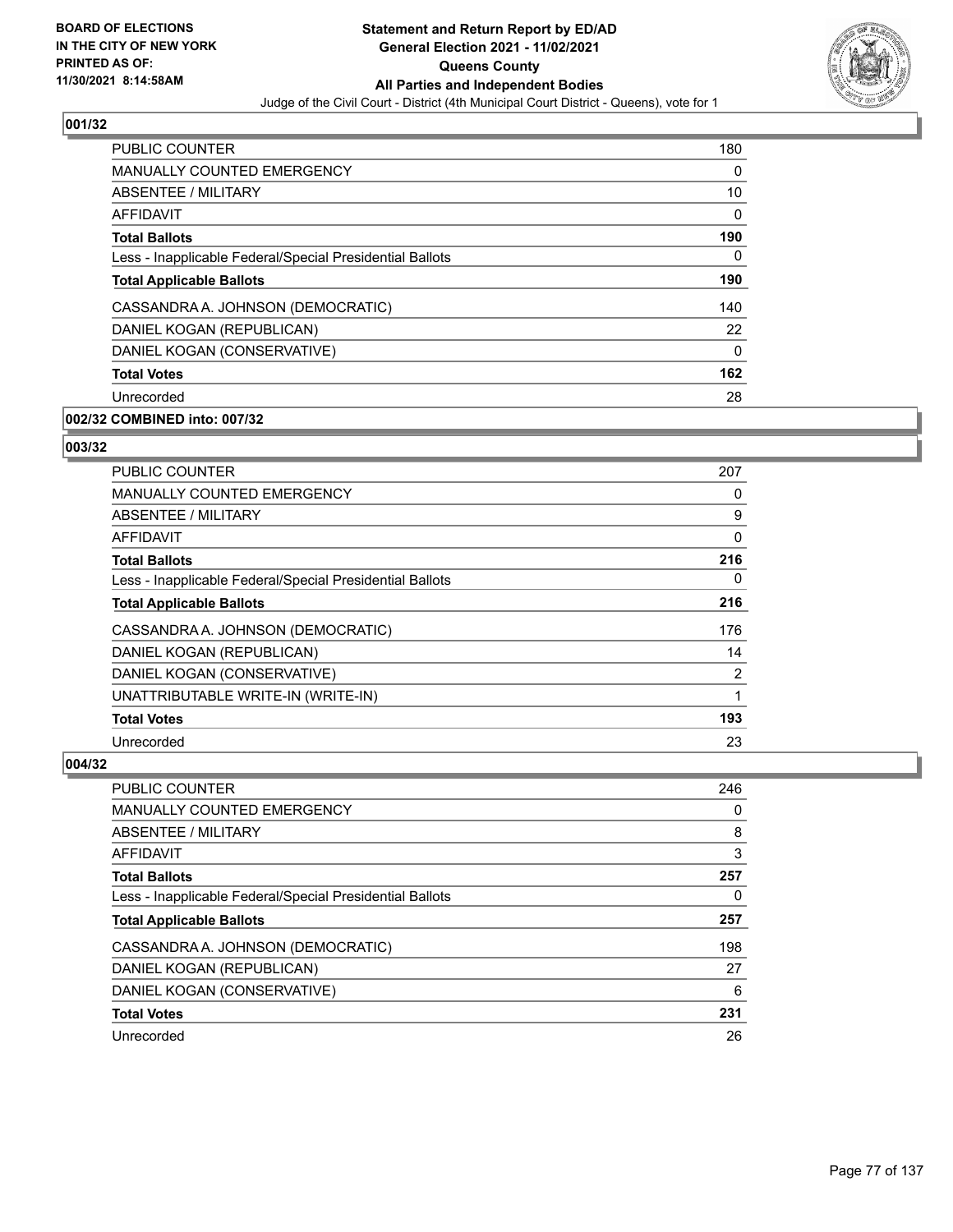

| <b>PUBLIC COUNTER</b>                                    | 88             |
|----------------------------------------------------------|----------------|
| <b>MANUALLY COUNTED EMERGENCY</b>                        | $\Omega$       |
| ABSENTEE / MILITARY                                      | 13             |
| AFFIDAVIT                                                | 2              |
| <b>Total Ballots</b>                                     | 103            |
| Less - Inapplicable Federal/Special Presidential Ballots | 0              |
| <b>Total Applicable Ballots</b>                          | 103            |
| CASSANDRA A. JOHNSON (DEMOCRATIC)                        | 72             |
| DANIEL KOGAN (REPUBLICAN)                                | 13             |
| DANIEL KOGAN (CONSERVATIVE)                              | $\overline{2}$ |
| <b>Total Votes</b>                                       | 87             |
| Unrecorded                                               | 16             |

#### **006/32**

| <b>PUBLIC COUNTER</b>                                    | 136      |
|----------------------------------------------------------|----------|
| MANUALLY COUNTED EMERGENCY                               | 0        |
| ABSENTEE / MILITARY                                      | 14       |
| <b>AFFIDAVIT</b>                                         |          |
| <b>Total Ballots</b>                                     | 151      |
| Less - Inapplicable Federal/Special Presidential Ballots | $\Omega$ |
| <b>Total Applicable Ballots</b>                          | 151      |
| CASSANDRA A. JOHNSON (DEMOCRATIC)                        | 116      |
| DANIEL KOGAN (REPUBLICAN)                                | 14       |
| DANIEL KOGAN (CONSERVATIVE)                              | $\Omega$ |
| <b>Total Votes</b>                                       | 130      |
| Unrecorded                                               | 21       |

| <b>PUBLIC COUNTER</b>                                    | 39       |
|----------------------------------------------------------|----------|
| <b>MANUALLY COUNTED EMERGENCY</b>                        | $\Omega$ |
| ABSENTEE / MILITARY                                      |          |
| AFFIDAVIT                                                | 0        |
| <b>Total Ballots</b>                                     | 40       |
| Less - Inapplicable Federal/Special Presidential Ballots | $\Omega$ |
| <b>Total Applicable Ballots</b>                          | 40       |
| CASSANDRA A. JOHNSON (DEMOCRATIC)                        | 29       |
| DANIEL KOGAN (REPUBLICAN)                                | 3        |
| DANIEL KOGAN (CONSERVATIVE)                              | $\Omega$ |
| <b>Total Votes</b>                                       | 32       |
| Unrecorded                                               | 8        |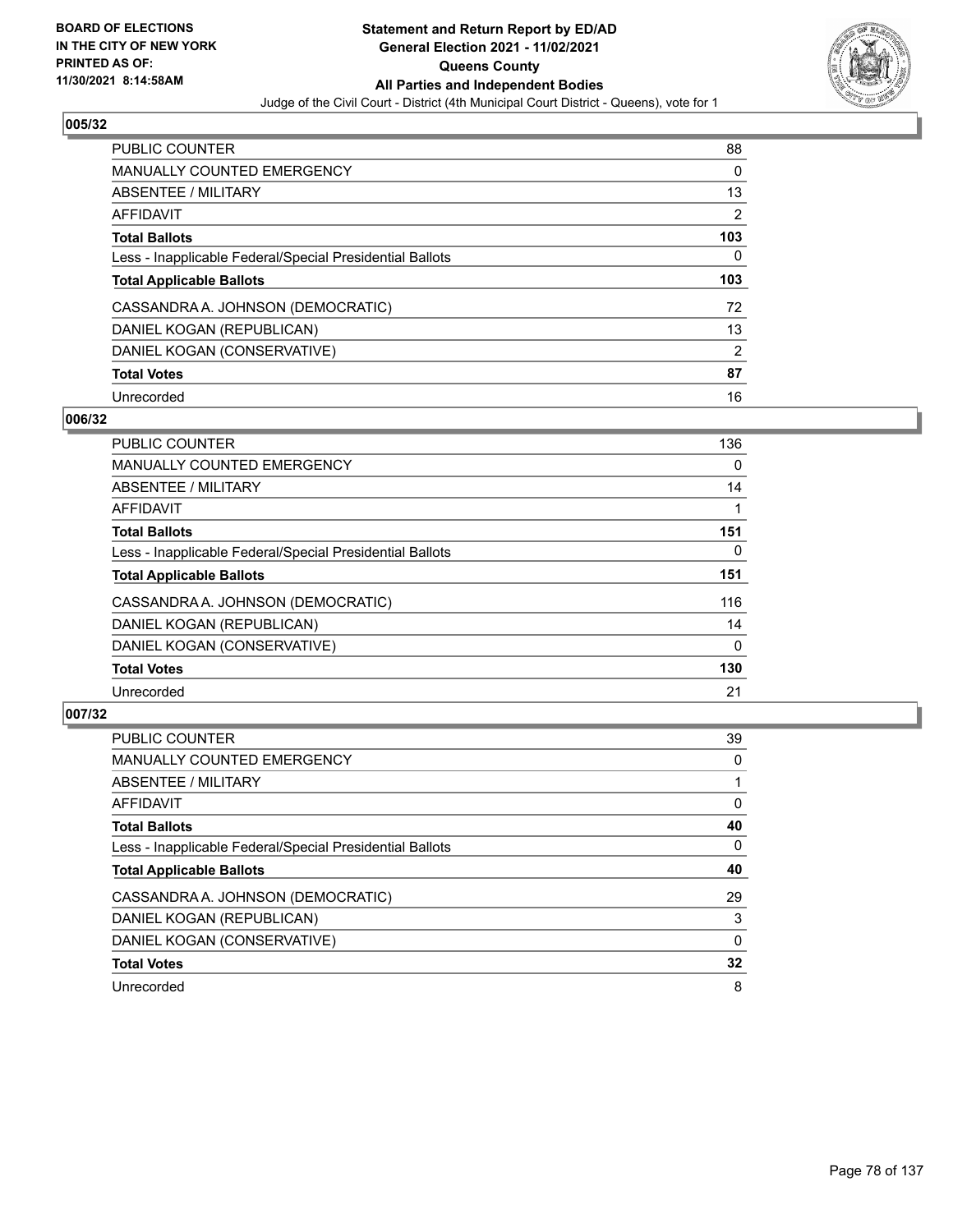

| <b>PUBLIC COUNTER</b>                                    | 30 |
|----------------------------------------------------------|----|
| MANUALLY COUNTED EMERGENCY                               | 0  |
| ABSENTEE / MILITARY                                      | 2  |
| AFFIDAVIT                                                | 0  |
| <b>Total Ballots</b>                                     | 32 |
| Less - Inapplicable Federal/Special Presidential Ballots | 0  |
| <b>Total Applicable Ballots</b>                          | 32 |
| CASSANDRA A. JOHNSON (DEMOCRATIC)                        | 23 |
| DANIEL KOGAN (REPUBLICAN)                                | 4  |
| DANIEL KOGAN (CONSERVATIVE)                              | 0  |
| <b>Total Votes</b>                                       | 27 |
| Unrecorded                                               | 5  |

#### **009/32**

| <b>PUBLIC COUNTER</b>                                    | 44             |
|----------------------------------------------------------|----------------|
| <b>MANUALLY COUNTED EMERGENCY</b>                        | 0              |
| ABSENTEE / MILITARY                                      | $\overline{2}$ |
| <b>AFFIDAVIT</b>                                         | 0              |
| <b>Total Ballots</b>                                     | 46             |
| Less - Inapplicable Federal/Special Presidential Ballots | 0              |
| <b>Total Applicable Ballots</b>                          | 46             |
| CASSANDRA A. JOHNSON (DEMOCRATIC)                        | 35             |
| DANIEL KOGAN (REPUBLICAN)                                | 3              |
| DANIEL KOGAN (CONSERVATIVE)                              |                |
| <b>Total Votes</b>                                       | 39             |
| Unrecorded                                               |                |

| <b>PUBLIC COUNTER</b>                                    | 14              |
|----------------------------------------------------------|-----------------|
| <b>MANUALLY COUNTED EMERGENCY</b>                        | $\Omega$        |
| ABSENTEE / MILITARY                                      | $\Omega$        |
| <b>AFFIDAVIT</b>                                         | 0               |
| <b>Total Ballots</b>                                     | 14              |
| Less - Inapplicable Federal/Special Presidential Ballots | 0               |
| <b>Total Applicable Ballots</b>                          | 14              |
| CASSANDRA A. JOHNSON (DEMOCRATIC)                        | 12 <sup>2</sup> |
| DANIEL KOGAN (REPUBLICAN)                                |                 |
| DANIEL KOGAN (CONSERVATIVE)                              | $\Omega$        |
| <b>Total Votes</b>                                       | 13              |
| Unrecorded                                               |                 |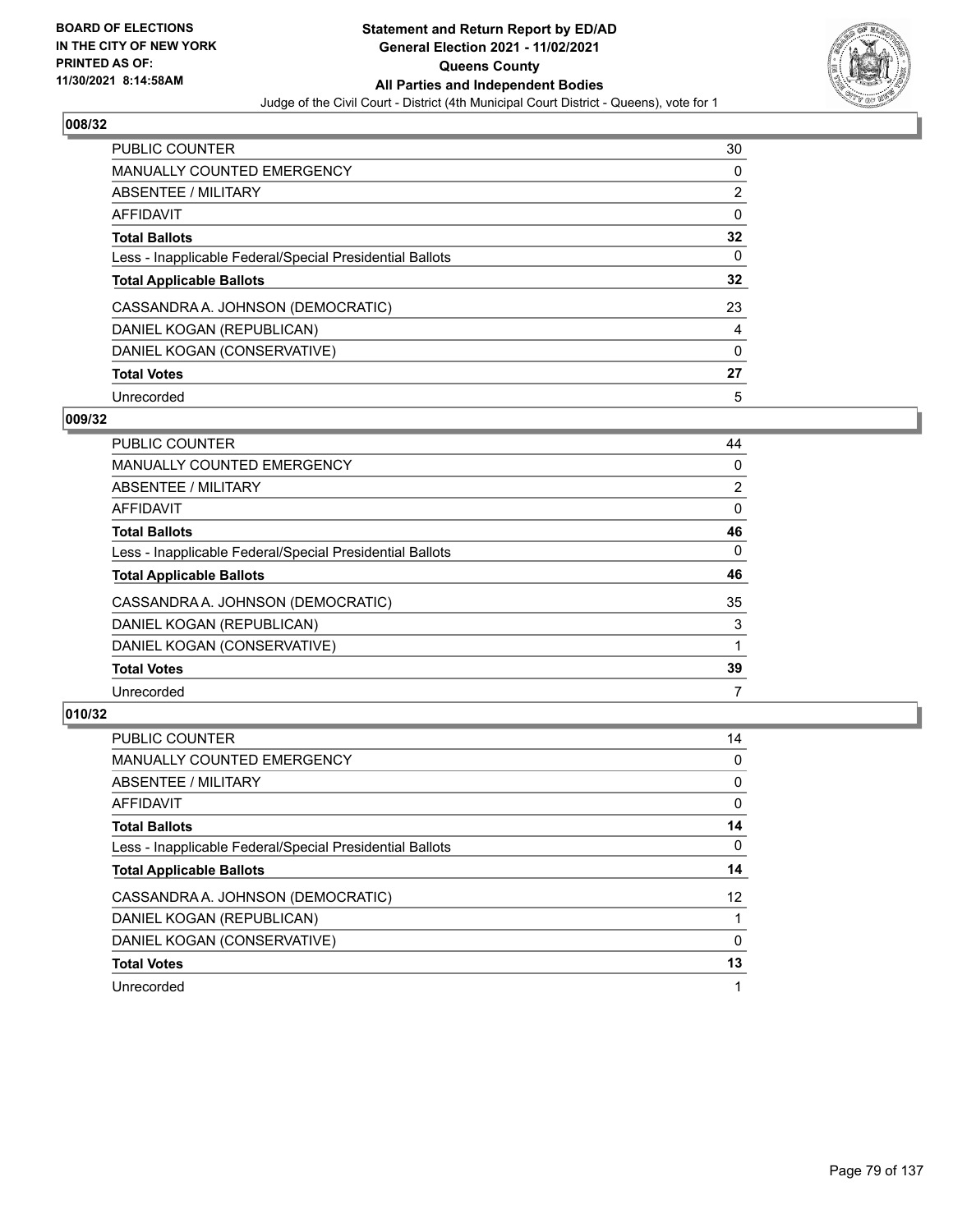

| <b>PUBLIC COUNTER</b>                                    | 109 |
|----------------------------------------------------------|-----|
| <b>MANUALLY COUNTED EMERGENCY</b>                        | 0   |
| ABSENTEE / MILITARY                                      |     |
| AFFIDAVIT                                                | 0   |
| <b>Total Ballots</b>                                     | 110 |
| Less - Inapplicable Federal/Special Presidential Ballots | 0   |
|                                                          |     |
| <b>Total Applicable Ballots</b>                          | 110 |
| CASSANDRA A. JOHNSON (DEMOCRATIC)                        | 54  |
| DANIEL KOGAN (REPUBLICAN)                                | 38  |
| DANIEL KOGAN (CONSERVATIVE)                              | 6   |
| <b>Total Votes</b>                                       | 98  |

### **012/32**

| <b>PUBLIC COUNTER</b>                                    | $\overline{2}$ |
|----------------------------------------------------------|----------------|
| <b>MANUALLY COUNTED EMERGENCY</b>                        | $\Omega$       |
| ABSENTEE / MILITARY                                      | 0              |
| AFFIDAVIT                                                | 0              |
| <b>Total Ballots</b>                                     | $\mathbf{2}$   |
| Less - Inapplicable Federal/Special Presidential Ballots | 0              |
| <b>Total Applicable Ballots</b>                          | $\mathbf{2}$   |
| CASSANDRA A. JOHNSON (DEMOCRATIC)                        | 2              |
| DANIEL KOGAN (REPUBLICAN)                                | 0              |
| DANIEL KOGAN (CONSERVATIVE)                              | $\Omega$       |
| <b>Total Votes</b>                                       | $\mathbf{2}$   |
|                                                          |                |

| <b>PUBLIC COUNTER</b>                                    | 68 |
|----------------------------------------------------------|----|
| MANUALLY COUNTED EMERGENCY                               | 0  |
| <b>ABSENTEE / MILITARY</b>                               | 2  |
| AFFIDAVIT                                                | 0  |
| <b>Total Ballots</b>                                     | 70 |
| Less - Inapplicable Federal/Special Presidential Ballots | 0  |
| <b>Total Applicable Ballots</b>                          | 70 |
| CASSANDRA A. JOHNSON (DEMOCRATIC)                        | 57 |
| DANIEL KOGAN (REPUBLICAN)                                | 9  |
| DANIEL KOGAN (CONSERVATIVE)                              | 1  |
| <b>Total Votes</b>                                       | 67 |
| Unrecorded                                               | 3  |
| 014/32 COMBINED into: 058/24                             |    |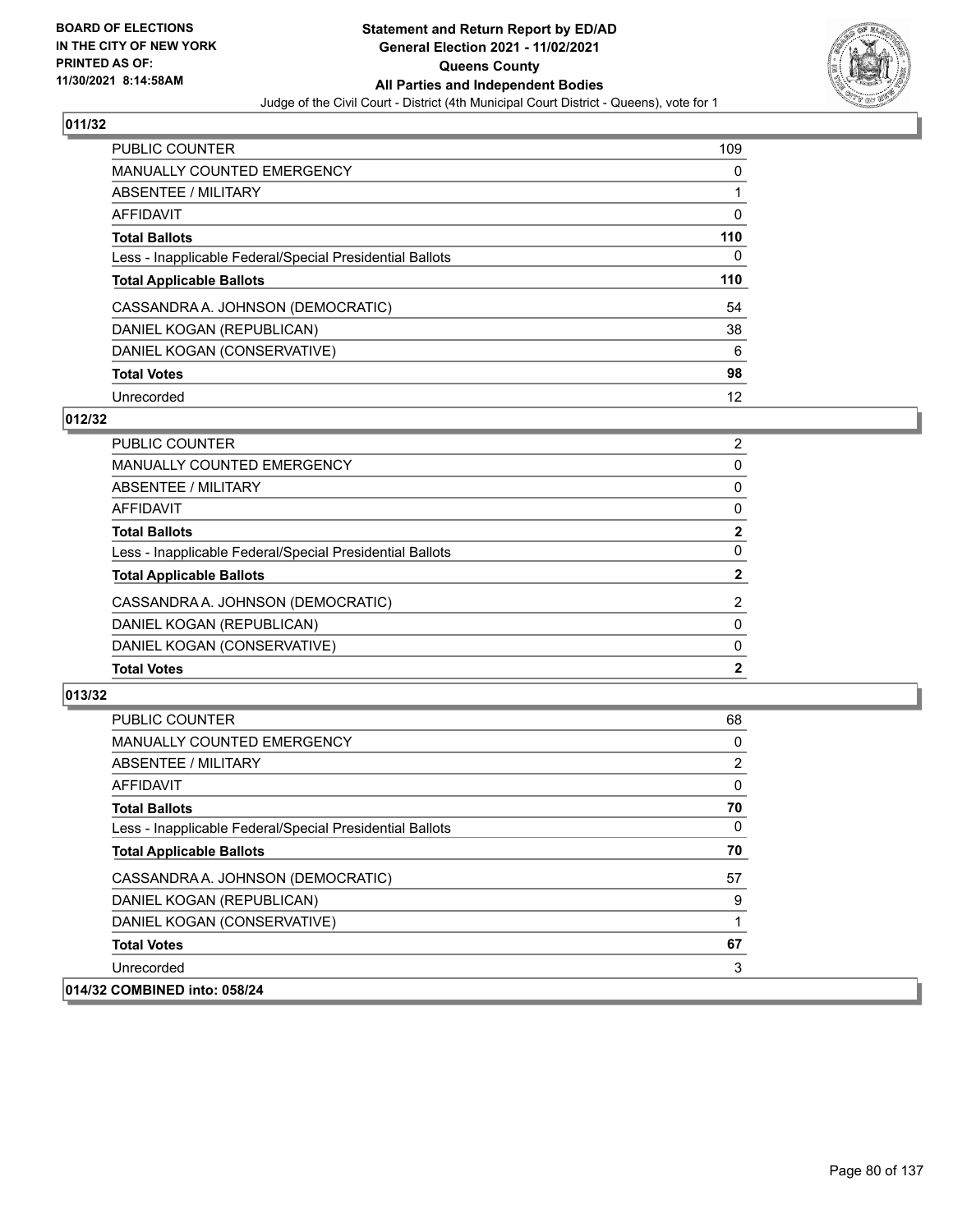

| <b>PUBLIC COUNTER</b>                                    | 125 |
|----------------------------------------------------------|-----|
| <b>MANUALLY COUNTED EMERGENCY</b>                        | 0   |
| ABSENTEE / MILITARY                                      | 3   |
| AFFIDAVIT                                                | 0   |
| <b>Total Ballots</b>                                     | 128 |
| Less - Inapplicable Federal/Special Presidential Ballots | 0   |
| <b>Total Applicable Ballots</b>                          | 128 |
| CASSANDRA A. JOHNSON (DEMOCRATIC)                        | 113 |
| DANIEL KOGAN (REPUBLICAN)                                | 6   |
| DANIEL KOGAN (CONSERVATIVE)                              |     |
| <b>Total Votes</b>                                       | 120 |
| Unrecorded                                               | 8   |

### **016/32**

| <b>PUBLIC COUNTER</b>                                    | 132      |
|----------------------------------------------------------|----------|
| MANUALLY COUNTED EMERGENCY                               | 0        |
| ABSENTEE / MILITARY                                      | 12       |
| <b>AFFIDAVIT</b>                                         | 0        |
| <b>Total Ballots</b>                                     | 144      |
| Less - Inapplicable Federal/Special Presidential Ballots | $\Omega$ |
| <b>Total Applicable Ballots</b>                          | 144      |
| CASSANDRA A. JOHNSON (DEMOCRATIC)                        | 125      |
| DANIEL KOGAN (REPUBLICAN)                                | 5        |
| DANIEL KOGAN (CONSERVATIVE)                              |          |
| UNATTRIBUTABLE WRITE-IN (WRITE-IN)                       |          |
| <b>Total Votes</b>                                       | 132      |
| Unrecorded                                               | 12       |

| <b>PUBLIC COUNTER</b>                                    | 136 |
|----------------------------------------------------------|-----|
| <b>MANUALLY COUNTED EMERGENCY</b>                        | 0   |
| ABSENTEE / MILITARY                                      | 8   |
| AFFIDAVIT                                                |     |
| <b>Total Ballots</b>                                     | 145 |
| Less - Inapplicable Federal/Special Presidential Ballots | 0   |
| <b>Total Applicable Ballots</b>                          | 145 |
| CASSANDRA A. JOHNSON (DEMOCRATIC)                        | 121 |
| DANIEL KOGAN (REPUBLICAN)                                | 13  |
| DANIEL KOGAN (CONSERVATIVE)                              |     |
| <b>Total Votes</b>                                       | 135 |
|                                                          |     |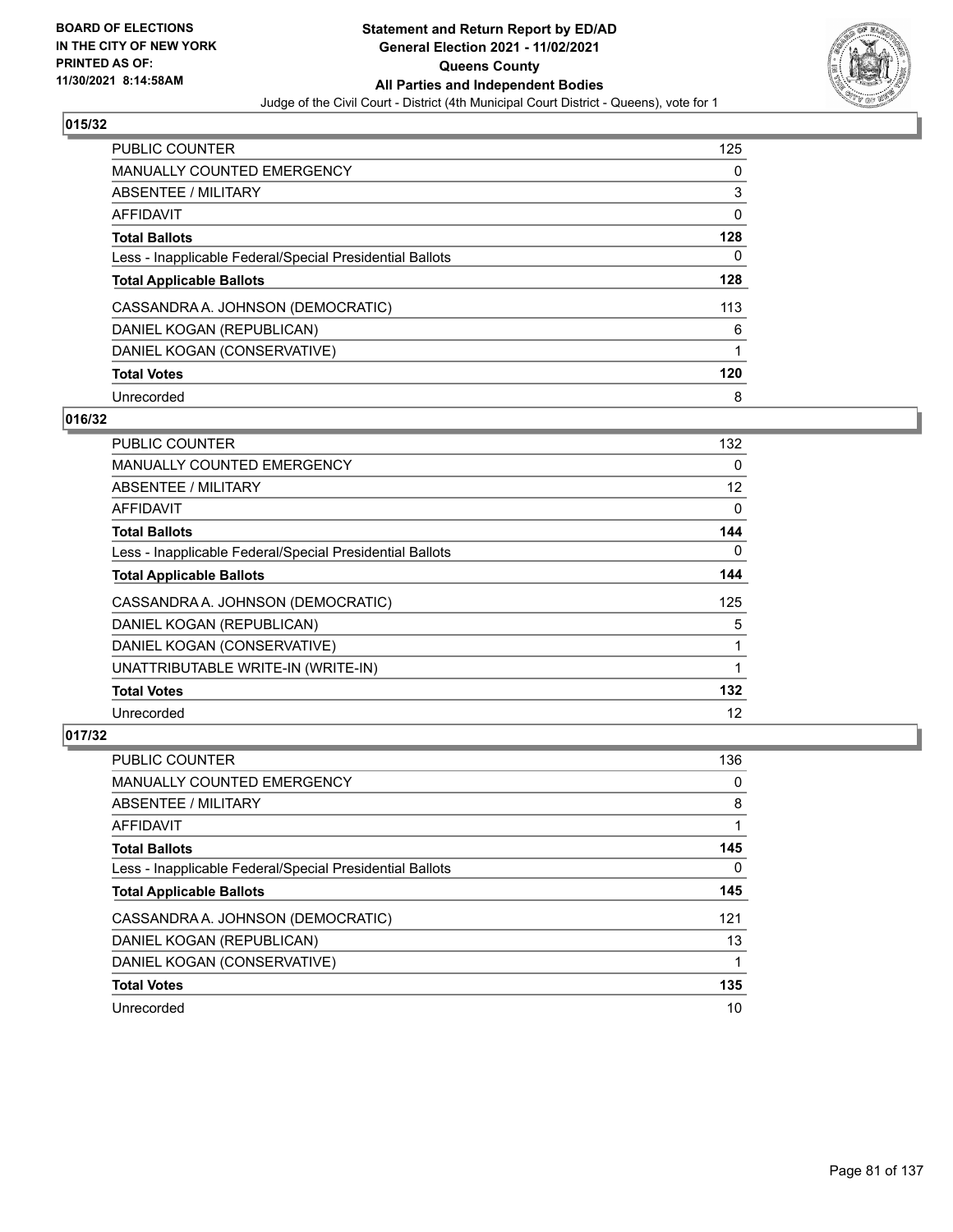

| <b>PUBLIC COUNTER</b>                                    | 111 |
|----------------------------------------------------------|-----|
| <b>MANUALLY COUNTED EMERGENCY</b>                        | 0   |
| ABSENTEE / MILITARY                                      | 8   |
| AFFIDAVIT                                                | 0   |
| <b>Total Ballots</b>                                     | 119 |
| Less - Inapplicable Federal/Special Presidential Ballots | 0   |
| <b>Total Applicable Ballots</b>                          | 119 |
| CASSANDRA A. JOHNSON (DEMOCRATIC)                        | 85  |
| DANIEL KOGAN (REPUBLICAN)                                | 19  |
| DANIEL KOGAN (CONSERVATIVE)                              |     |
| <b>Total Votes</b>                                       | 105 |
| Unrecorded                                               | 14  |

# **019/32**

| <b>PUBLIC COUNTER</b>                                    | 123      |
|----------------------------------------------------------|----------|
| <b>MANUALLY COUNTED EMERGENCY</b>                        | 0        |
| ABSENTEE / MILITARY                                      | 6        |
| <b>AFFIDAVIT</b>                                         | $\Omega$ |
| <b>Total Ballots</b>                                     | 129      |
| Less - Inapplicable Federal/Special Presidential Ballots | 0        |
| <b>Total Applicable Ballots</b>                          | 129      |
| CASSANDRA A. JOHNSON (DEMOCRATIC)                        | 80       |
| DANIEL KOGAN (REPUBLICAN)                                | 30       |
| DANIEL KOGAN (CONSERVATIVE)                              | 4        |
| <b>Total Votes</b>                                       | 114      |
| Unrecorded                                               | 15       |

| <b>PUBLIC COUNTER</b>                                    | 101            |
|----------------------------------------------------------|----------------|
| <b>MANUALLY COUNTED EMERGENCY</b>                        | 0              |
| ABSENTEE / MILITARY                                      | 5              |
| <b>AFFIDAVIT</b>                                         | $\Omega$       |
| <b>Total Ballots</b>                                     | 106            |
| Less - Inapplicable Federal/Special Presidential Ballots | 0              |
| <b>Total Applicable Ballots</b>                          | 106            |
| CASSANDRA A. JOHNSON (DEMOCRATIC)                        | 72             |
| DANIEL KOGAN (REPUBLICAN)                                | 22             |
| DANIEL KOGAN (CONSERVATIVE)                              | $\overline{2}$ |
| <b>Total Votes</b>                                       | 96             |
|                                                          | 10             |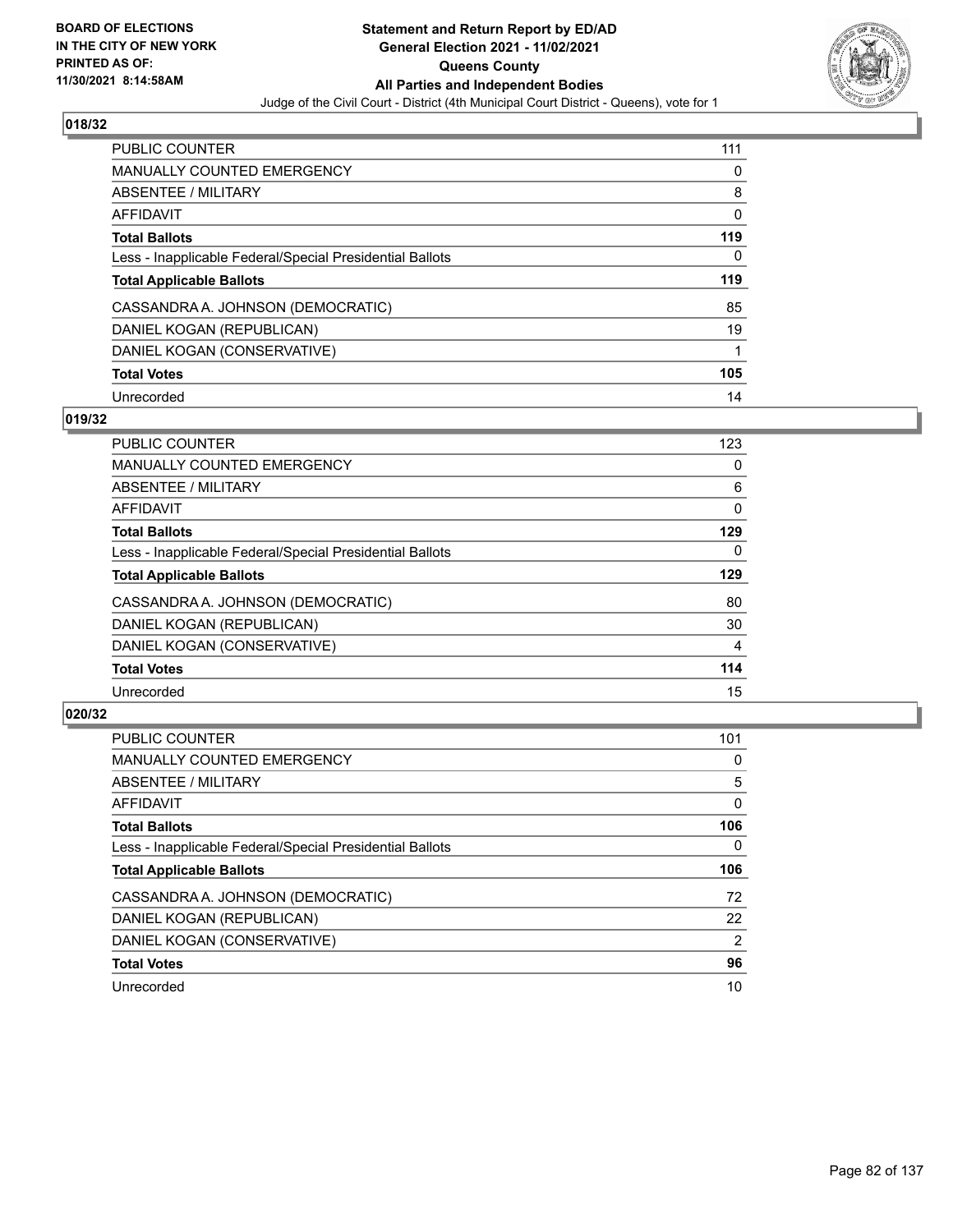

| <b>PUBLIC COUNTER</b>                                    | 102      |
|----------------------------------------------------------|----------|
| MANUALLY COUNTED EMERGENCY                               | $\Omega$ |
| ABSENTEE / MILITARY                                      | 9        |
| AFFIDAVIT                                                |          |
| <b>Total Ballots</b>                                     | $112$    |
| Less - Inapplicable Federal/Special Presidential Ballots | 0        |
| <b>Total Applicable Ballots</b>                          | 112      |
| CASSANDRA A. JOHNSON (DEMOCRATIC)                        | 90       |
| DANIEL KOGAN (REPUBLICAN)                                | 8        |
| DANIEL KOGAN (CONSERVATIVE)                              | $\Omega$ |
| <b>Total Votes</b>                                       | 98       |
| Unrecorded                                               | 14       |

#### **022/32**

| <b>PUBLIC COUNTER</b>                                    | 108              |
|----------------------------------------------------------|------------------|
| <b>MANUALLY COUNTED EMERGENCY</b>                        | 0                |
| ABSENTEE / MILITARY                                      | 15               |
| <b>AFFIDAVIT</b>                                         | $\overline{2}$   |
| <b>Total Ballots</b>                                     | 125              |
| Less - Inapplicable Federal/Special Presidential Ballots | $\Omega$         |
| <b>Total Applicable Ballots</b>                          | 125              |
| CASSANDRA A. JOHNSON (DEMOCRATIC)                        | 102 <sub>2</sub> |
| DANIEL KOGAN (REPUBLICAN)                                | 7                |
| DANIEL KOGAN (CONSERVATIVE)                              | 3                |
| <b>Total Votes</b>                                       | $112$            |
| Unrecorded                                               | 13               |

| <b>PUBLIC COUNTER</b>                                    | 143            |
|----------------------------------------------------------|----------------|
| <b>MANUALLY COUNTED EMERGENCY</b>                        | 0              |
| ABSENTEE / MILITARY                                      | 9              |
| <b>AFFIDAVIT</b>                                         | $\overline{2}$ |
| <b>Total Ballots</b>                                     | 154            |
| Less - Inapplicable Federal/Special Presidential Ballots | $\Omega$       |
| <b>Total Applicable Ballots</b>                          | 154            |
| CASSANDRA A. JOHNSON (DEMOCRATIC)                        | 138            |
| DANIEL KOGAN (REPUBLICAN)                                | 4              |
| DANIEL KOGAN (CONSERVATIVE)                              |                |
| <b>Total Votes</b>                                       | 143            |
| Unrecorded                                               | 11             |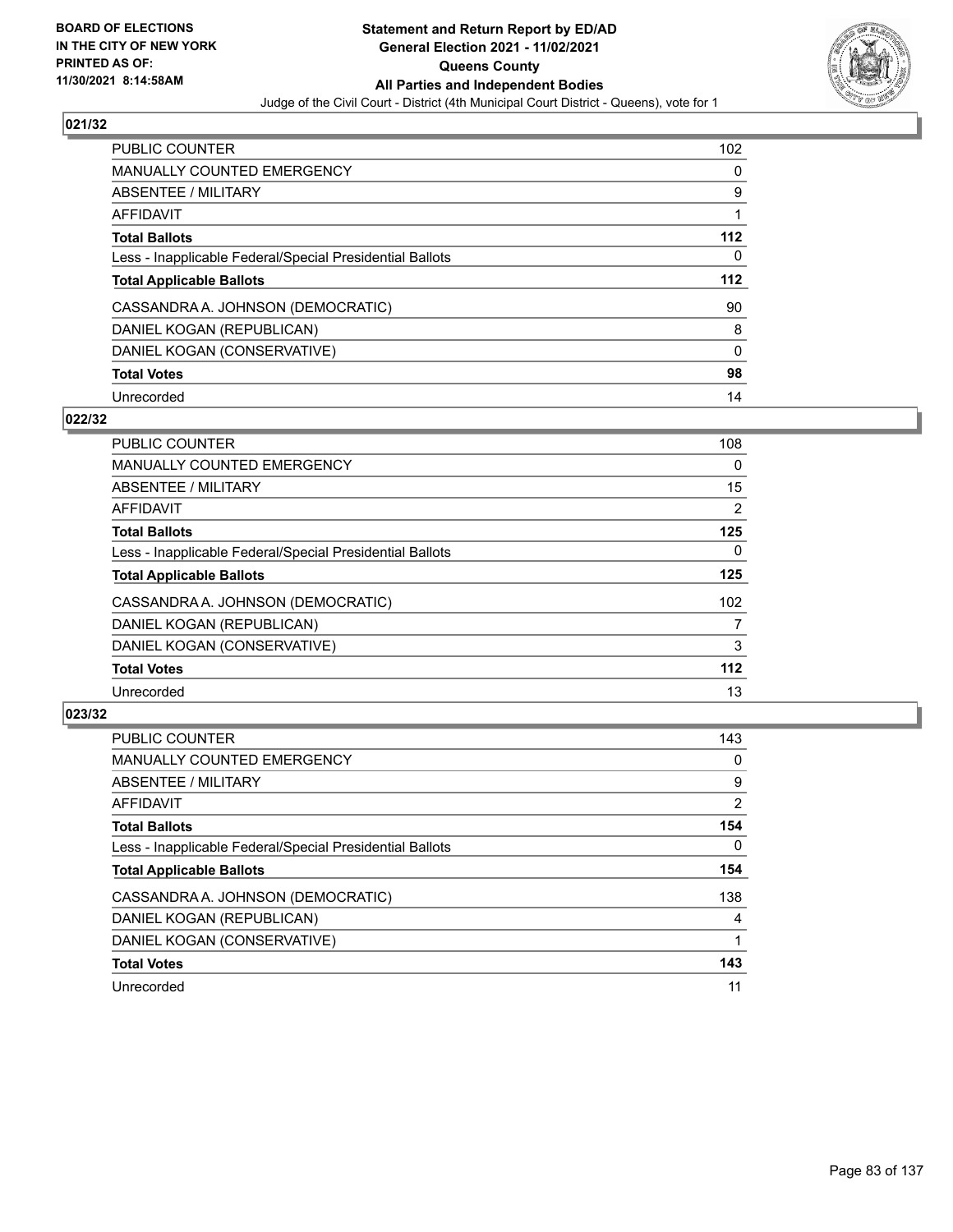

| <b>PUBLIC COUNTER</b>                                    | 122 |
|----------------------------------------------------------|-----|
| <b>MANUALLY COUNTED EMERGENCY</b>                        | 0   |
| ABSENTEE / MILITARY                                      | 9   |
| AFFIDAVIT                                                | 0   |
| <b>Total Ballots</b>                                     | 131 |
| Less - Inapplicable Federal/Special Presidential Ballots | 0   |
| <b>Total Applicable Ballots</b>                          | 131 |
| CASSANDRA A. JOHNSON (DEMOCRATIC)                        | 102 |
| DANIEL KOGAN (REPUBLICAN)                                | 15  |
| DANIEL KOGAN (CONSERVATIVE)                              | 3   |
| <b>Total Votes</b>                                       | 120 |
| Unrecorded                                               | 11  |

#### **025/32**

| <b>PUBLIC COUNTER</b>                                    | 174      |
|----------------------------------------------------------|----------|
| <b>MANUALLY COUNTED EMERGENCY</b>                        | 0        |
| ABSENTEE / MILITARY                                      | 5        |
| <b>AFFIDAVIT</b>                                         | 5        |
| <b>Total Ballots</b>                                     | 184      |
| Less - Inapplicable Federal/Special Presidential Ballots | $\Omega$ |
| <b>Total Applicable Ballots</b>                          | 184      |
| CASSANDRA A. JOHNSON (DEMOCRATIC)                        | 165      |
| DANIEL KOGAN (REPUBLICAN)                                | 5        |
| DANIEL KOGAN (CONSERVATIVE)                              | 3        |
| <b>Total Votes</b>                                       | 173      |
| Unrecorded                                               | 11       |

| <b>PUBLIC COUNTER</b>                                    | 164      |
|----------------------------------------------------------|----------|
| <b>MANUALLY COUNTED EMERGENCY</b>                        | $\Omega$ |
| ABSENTEE / MILITARY                                      | 5        |
| <b>AFFIDAVIT</b>                                         |          |
| <b>Total Ballots</b>                                     | 170      |
| Less - Inapplicable Federal/Special Presidential Ballots | 0        |
| <b>Total Applicable Ballots</b>                          | 170      |
| CASSANDRA A. JOHNSON (DEMOCRATIC)                        | 156      |
| DANIEL KOGAN (REPUBLICAN)                                | 6        |
| DANIEL KOGAN (CONSERVATIVE)                              |          |
| <b>Total Votes</b>                                       | 163      |
| Unrecorded                                               |          |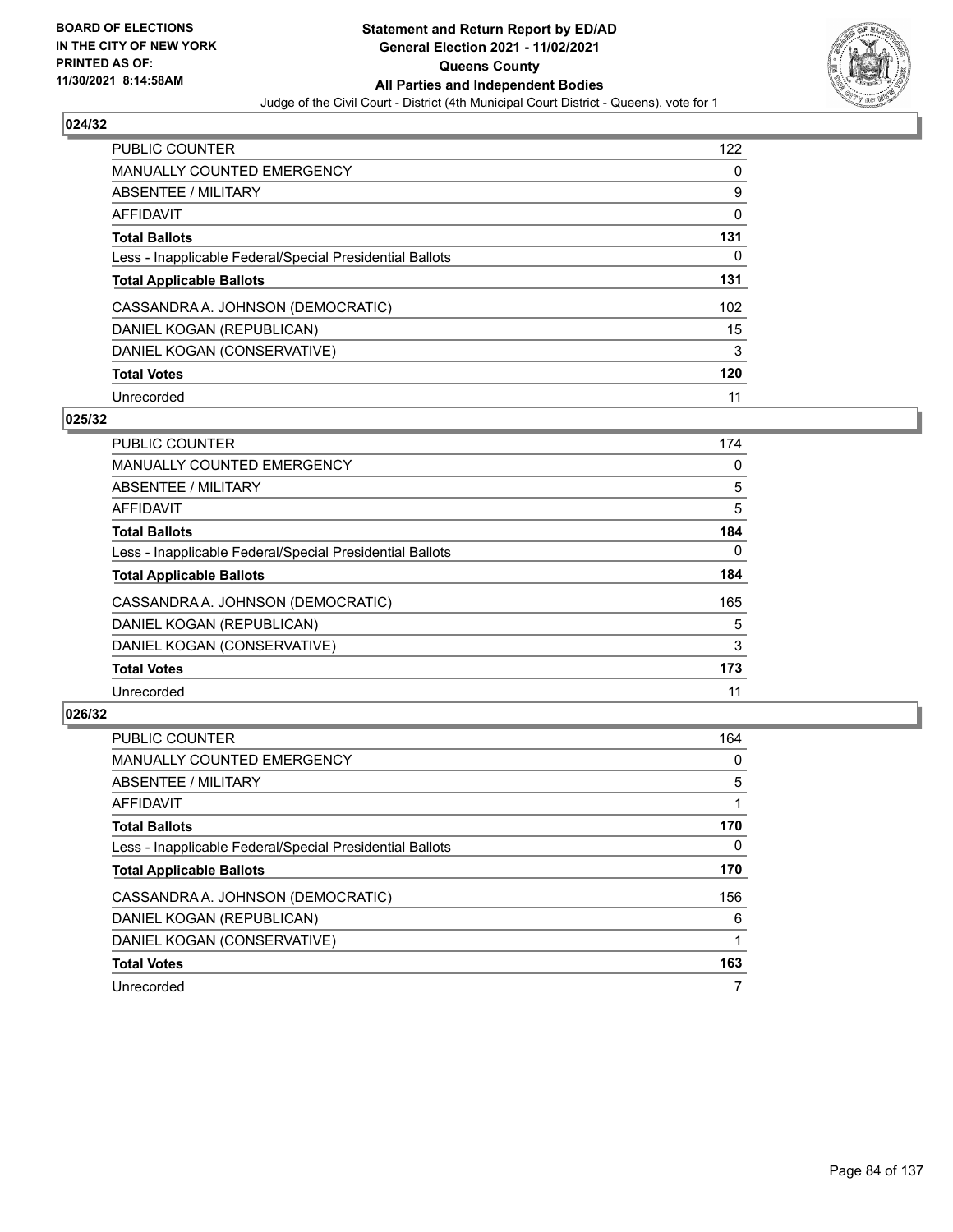

| <b>PUBLIC COUNTER</b>                                    | 151      |
|----------------------------------------------------------|----------|
| <b>MANUALLY COUNTED EMERGENCY</b>                        | $\Omega$ |
| ABSENTEE / MILITARY                                      | 32       |
| AFFIDAVIT                                                |          |
| <b>Total Ballots</b>                                     | 184      |
| Less - Inapplicable Federal/Special Presidential Ballots | 0        |
| <b>Total Applicable Ballots</b>                          | 184      |
| CASSANDRA A. JOHNSON (DEMOCRATIC)                        | 159      |
| DANIEL KOGAN (REPUBLICAN)                                | 4        |
| DANIEL KOGAN (CONSERVATIVE)                              | 1        |
| <b>Total Votes</b>                                       | 164      |
| Unrecorded                                               | 20       |

### **028/32**

| <b>PUBLIC COUNTER</b>                                    | 159      |
|----------------------------------------------------------|----------|
| <b>MANUALLY COUNTED EMERGENCY</b>                        | $\Omega$ |
| ABSENTEE / MILITARY                                      | 18       |
| AFFIDAVIT                                                | 0        |
| <b>Total Ballots</b>                                     | 177      |
| Less - Inapplicable Federal/Special Presidential Ballots | 0        |
| <b>Total Applicable Ballots</b>                          | 177      |
| CASSANDRA A. JOHNSON (DEMOCRATIC)                        | 155      |
| DANIEL KOGAN (REPUBLICAN)                                | 7        |
| DANIEL KOGAN (CONSERVATIVE)                              | 0        |
| UNATTRIBUTABLE WRITE-IN (WRITE-IN)                       |          |
| <b>Total Votes</b>                                       | 163      |
| Unrecorded                                               | 14       |

| <b>PUBLIC COUNTER</b>                                    | 198 |
|----------------------------------------------------------|-----|
| <b>MANUALLY COUNTED EMERGENCY</b>                        | 0   |
| ABSENTEE / MILITARY                                      | 8   |
| AFFIDAVIT                                                | 0   |
| <b>Total Ballots</b>                                     | 206 |
| Less - Inapplicable Federal/Special Presidential Ballots | 0   |
| <b>Total Applicable Ballots</b>                          | 206 |
| CASSANDRA A. JOHNSON (DEMOCRATIC)                        | 174 |
| DANIEL KOGAN (REPUBLICAN)                                | 12  |
| DANIEL KOGAN (CONSERVATIVE)                              | 3   |
| <b>Total Votes</b>                                       | 189 |
| Unrecorded                                               | 17  |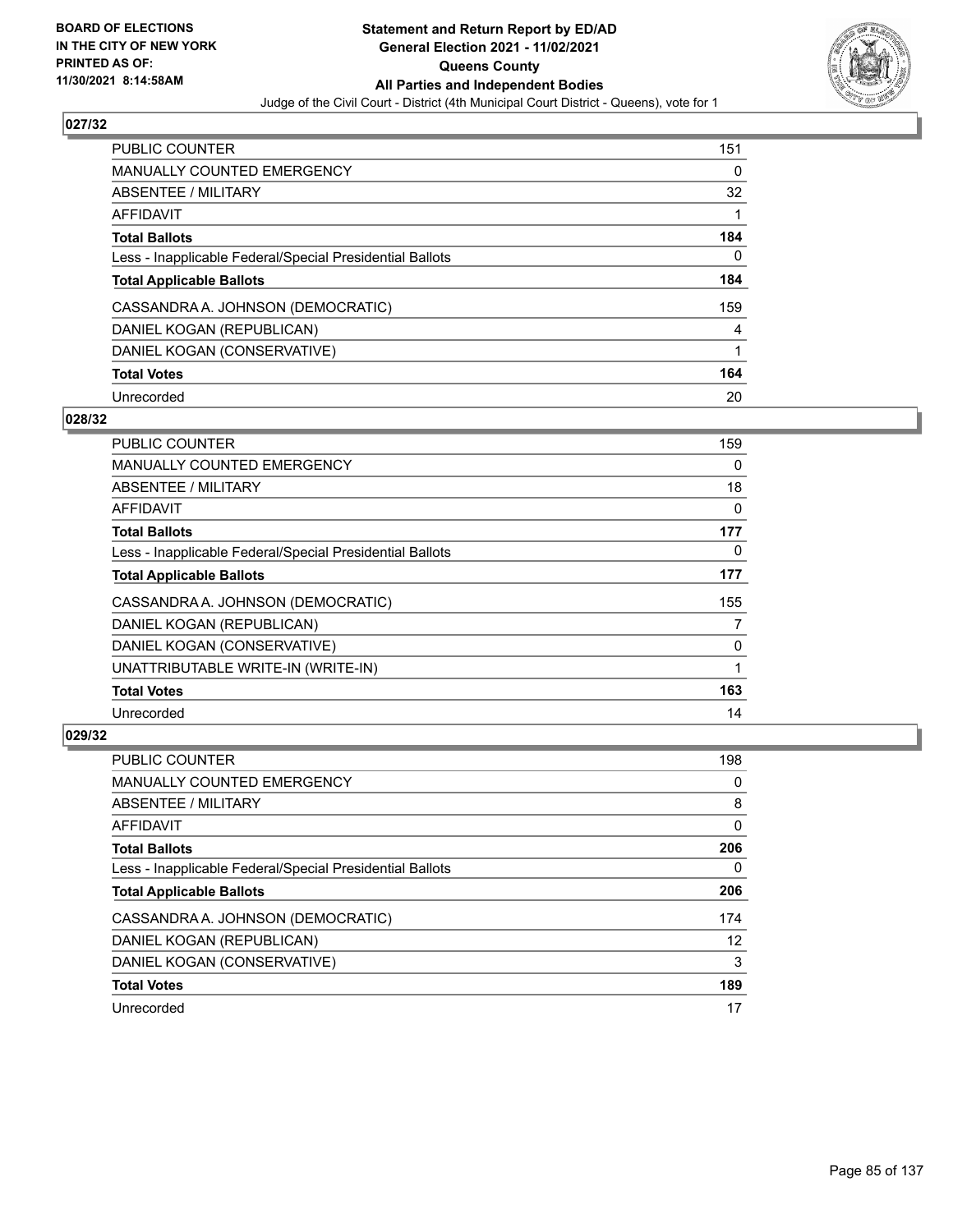

| <b>PUBLIC COUNTER</b>                                    | 201 |
|----------------------------------------------------------|-----|
| <b>MANUALLY COUNTED EMERGENCY</b>                        | 0   |
| ABSENTEE / MILITARY                                      | 19  |
| AFFIDAVIT                                                |     |
| <b>Total Ballots</b>                                     | 221 |
| Less - Inapplicable Federal/Special Presidential Ballots | 0   |
| <b>Total Applicable Ballots</b>                          | 221 |
| CASSANDRA A. JOHNSON (DEMOCRATIC)                        | 201 |
| DANIEL KOGAN (REPUBLICAN)                                | 9   |
| DANIEL KOGAN (CONSERVATIVE)                              |     |
| <b>Total Votes</b>                                       | 211 |
| Unrecorded                                               | 10  |

#### **031/32**

| <b>PUBLIC COUNTER</b>                                    | 134      |
|----------------------------------------------------------|----------|
| <b>MANUALLY COUNTED EMERGENCY</b>                        | 0        |
| ABSENTEE / MILITARY                                      | 27       |
| <b>AFFIDAVIT</b>                                         | 0        |
| <b>Total Ballots</b>                                     | 161      |
| Less - Inapplicable Federal/Special Presidential Ballots | $\Omega$ |
| <b>Total Applicable Ballots</b>                          | 161      |
| CASSANDRA A. JOHNSON (DEMOCRATIC)                        | 130      |
| DANIEL KOGAN (REPUBLICAN)                                | 12       |
| DANIEL KOGAN (CONSERVATIVE)                              | 2        |
| <b>Total Votes</b>                                       | 144      |
| Unrecorded                                               | 17       |

| <b>PUBLIC COUNTER</b>                                    | 154 |
|----------------------------------------------------------|-----|
| <b>MANUALLY COUNTED EMERGENCY</b>                        | 0   |
| ABSENTEE / MILITARY                                      | 6   |
| AFFIDAVIT                                                | 0   |
| <b>Total Ballots</b>                                     | 160 |
| Less - Inapplicable Federal/Special Presidential Ballots | 0   |
| <b>Total Applicable Ballots</b>                          | 160 |
| CASSANDRA A. JOHNSON (DEMOCRATIC)                        | 129 |
| DANIEL KOGAN (REPUBLICAN)                                | 12  |
| DANIEL KOGAN (CONSERVATIVE)                              | 2   |
| UNATTRIBUTABLE WRITE-IN (WRITE-IN)                       |     |
| <b>Total Votes</b>                                       | 144 |
| Unrecorded                                               | 16  |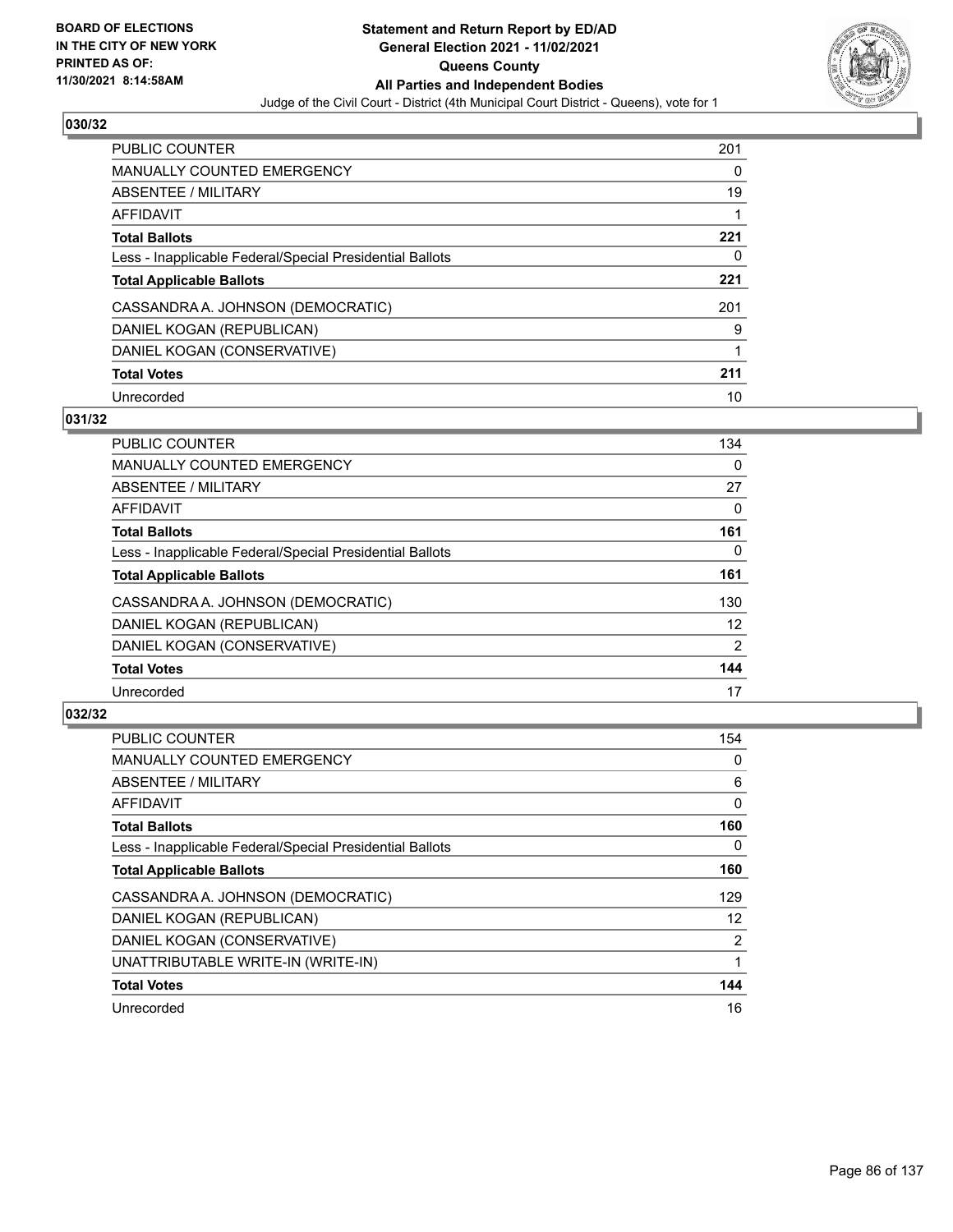

| <b>PUBLIC COUNTER</b>                                    | 205 |
|----------------------------------------------------------|-----|
| MANUALLY COUNTED EMERGENCY                               | 0   |
| ABSENTEE / MILITARY                                      | 26  |
| AFFIDAVIT                                                |     |
| <b>Total Ballots</b>                                     | 232 |
| Less - Inapplicable Federal/Special Presidential Ballots | 0   |
| <b>Total Applicable Ballots</b>                          | 232 |
| CASSANDRA A. JOHNSON (DEMOCRATIC)                        | 203 |
| DANIEL KOGAN (REPUBLICAN)                                | 8   |
| DANIEL KOGAN (CONSERVATIVE)                              | 3   |
|                                                          |     |
| <b>Total Votes</b>                                       | 214 |

#### **034/32**

| <b>PUBLIC COUNTER</b>                                    | 212      |
|----------------------------------------------------------|----------|
| <b>MANUALLY COUNTED EMERGENCY</b>                        | 0        |
| ABSENTEE / MILITARY                                      | 22       |
| <b>AFFIDAVIT</b>                                         | $\Omega$ |
| <b>Total Ballots</b>                                     | 234      |
| Less - Inapplicable Federal/Special Presidential Ballots | $\Omega$ |
| <b>Total Applicable Ballots</b>                          | 234      |
| CASSANDRA A. JOHNSON (DEMOCRATIC)                        | 199      |
| DANIEL KOGAN (REPUBLICAN)                                | 10       |
| DANIEL KOGAN (CONSERVATIVE)                              |          |
| <b>Total Votes</b>                                       | 210      |
| Unrecorded                                               | 24       |

| <b>PUBLIC COUNTER</b>                                    | 195      |
|----------------------------------------------------------|----------|
| <b>MANUALLY COUNTED EMERGENCY</b>                        | $\Omega$ |
| ABSENTEE / MILITARY                                      | 16       |
| <b>AFFIDAVIT</b>                                         | $\Omega$ |
| <b>Total Ballots</b>                                     | 211      |
| Less - Inapplicable Federal/Special Presidential Ballots | 0        |
| <b>Total Applicable Ballots</b>                          | 211      |
| CASSANDRA A. JOHNSON (DEMOCRATIC)                        | 184      |
| DANIEL KOGAN (REPUBLICAN)                                | 10       |
| DANIEL KOGAN (CONSERVATIVE)                              |          |
| <b>Total Votes</b>                                       | 195      |
| Unrecorded                                               | 16       |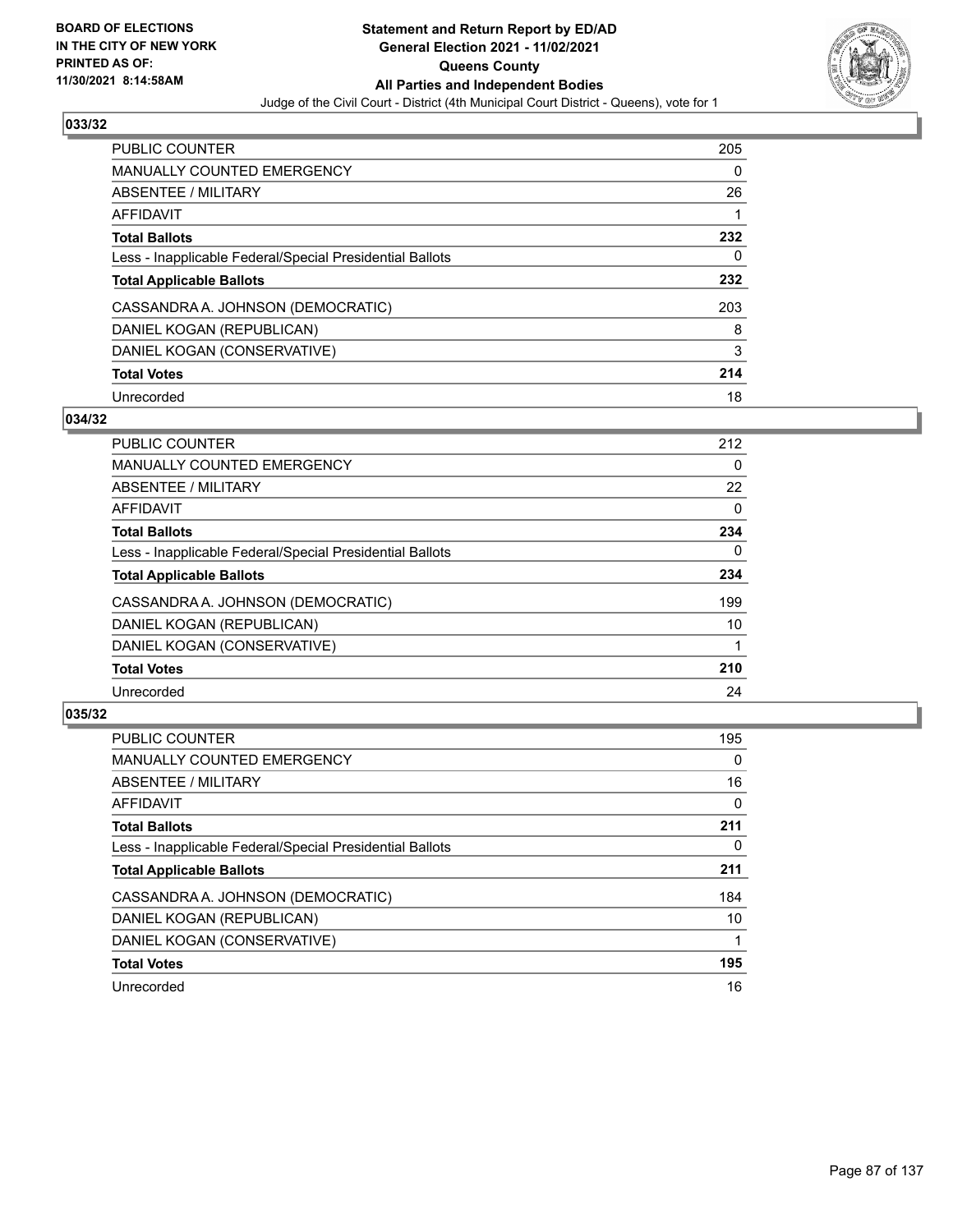

| <b>PUBLIC COUNTER</b>                                    | 136 |
|----------------------------------------------------------|-----|
| <b>MANUALLY COUNTED EMERGENCY</b>                        | 0   |
| ABSENTEE / MILITARY                                      | 12  |
| AFFIDAVIT                                                | 0   |
| <b>Total Ballots</b>                                     | 148 |
| Less - Inapplicable Federal/Special Presidential Ballots | 0   |
| <b>Total Applicable Ballots</b>                          | 148 |
| CASSANDRA A. JOHNSON (DEMOCRATIC)                        | 127 |
| DANIEL KOGAN (REPUBLICAN)                                | 3   |
| DANIEL KOGAN (CONSERVATIVE)                              | 0   |
| <b>Total Votes</b>                                       | 130 |
| Unrecorded                                               | 18  |

#### **037/32**

| <b>PUBLIC COUNTER</b>                                    | 155      |
|----------------------------------------------------------|----------|
| <b>MANUALLY COUNTED EMERGENCY</b>                        | 0        |
| ABSENTEE / MILITARY                                      | 17       |
| <b>AFFIDAVIT</b>                                         |          |
| <b>Total Ballots</b>                                     | 173      |
| Less - Inapplicable Federal/Special Presidential Ballots | $\Omega$ |
| <b>Total Applicable Ballots</b>                          | 173      |
| CASSANDRA A. JOHNSON (DEMOCRATIC)                        | 145      |
| DANIEL KOGAN (REPUBLICAN)                                | 8        |
| DANIEL KOGAN (CONSERVATIVE)                              |          |
| <b>Total Votes</b>                                       | 154      |
| Unrecorded                                               | 19       |

| <b>PUBLIC COUNTER</b>                                    | 211      |
|----------------------------------------------------------|----------|
| <b>MANUALLY COUNTED EMERGENCY</b>                        | 0        |
| ABSENTEE / MILITARY                                      | 35       |
| AFFIDAVIT                                                | $\Omega$ |
| <b>Total Ballots</b>                                     | 246      |
| Less - Inapplicable Federal/Special Presidential Ballots | $\Omega$ |
| <b>Total Applicable Ballots</b>                          | 246      |
| CASSANDRA A. JOHNSON (DEMOCRATIC)                        | 215      |
| DANIEL KOGAN (REPUBLICAN)                                | 8        |
| DANIEL KOGAN (CONSERVATIVE)                              | $\Omega$ |
| <b>Total Votes</b>                                       | 223      |
| Unrecorded                                               | 23       |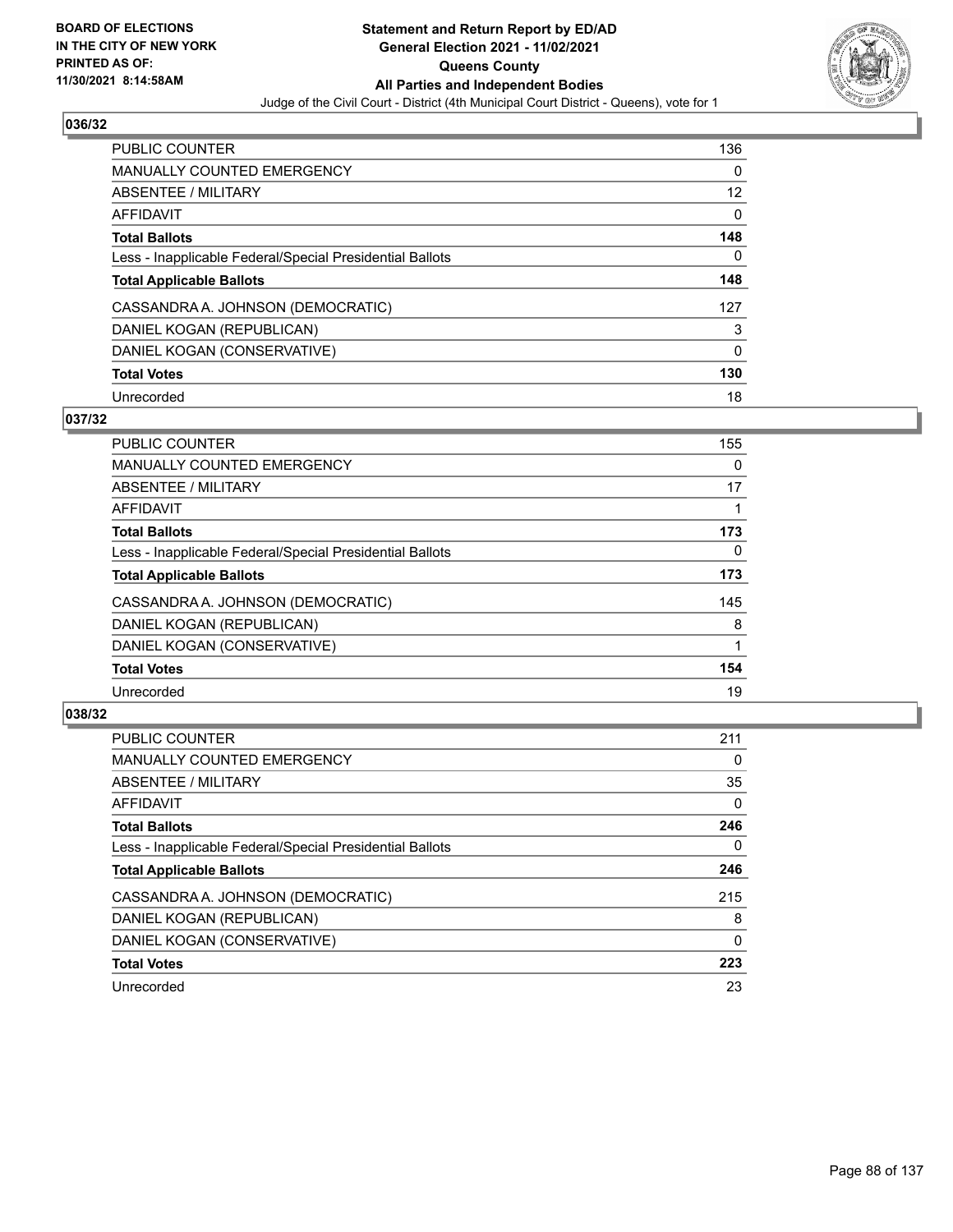

| <b>PUBLIC COUNTER</b>                                    | 183 |
|----------------------------------------------------------|-----|
| <b>MANUALLY COUNTED EMERGENCY</b>                        | 0   |
| ABSENTEE / MILITARY                                      | 13  |
| AFFIDAVIT                                                | 0   |
| <b>Total Ballots</b>                                     | 196 |
| Less - Inapplicable Federal/Special Presidential Ballots | 0   |
| <b>Total Applicable Ballots</b>                          | 196 |
| CASSANDRA A. JOHNSON (DEMOCRATIC)                        | 177 |
| DANIEL KOGAN (REPUBLICAN)                                | 4   |
| DANIEL KOGAN (CONSERVATIVE)                              |     |
| <b>Total Votes</b>                                       | 182 |
| Unrecorded                                               | 14  |

### **040/32**

| <b>PUBLIC COUNTER</b>                                    | 186      |
|----------------------------------------------------------|----------|
| <b>MANUALLY COUNTED EMERGENCY</b>                        | 0        |
| ABSENTEE / MILITARY                                      | 10       |
| <b>AFFIDAVIT</b>                                         |          |
| <b>Total Ballots</b>                                     | 197      |
| Less - Inapplicable Federal/Special Presidential Ballots | $\Omega$ |
| <b>Total Applicable Ballots</b>                          | 197      |
| CASSANDRA A. JOHNSON (DEMOCRATIC)                        | 173      |
| DANIEL KOGAN (REPUBLICAN)                                | 11       |
| DANIEL KOGAN (CONSERVATIVE)                              | $\Omega$ |
| <b>Total Votes</b>                                       | 184      |
| Unrecorded                                               | 13       |

| <b>PUBLIC COUNTER</b>                                    | 230      |
|----------------------------------------------------------|----------|
| <b>MANUALLY COUNTED EMERGENCY</b>                        | $\Omega$ |
| ABSENTEE / MILITARY                                      | 13       |
| <b>AFFIDAVIT</b>                                         |          |
| <b>Total Ballots</b>                                     | 244      |
| Less - Inapplicable Federal/Special Presidential Ballots | 0        |
| <b>Total Applicable Ballots</b>                          | 244      |
| CASSANDRA A. JOHNSON (DEMOCRATIC)                        | 216      |
| DANIEL KOGAN (REPUBLICAN)                                | 8        |
| DANIEL KOGAN (CONSERVATIVE)                              | 5        |
| <b>Total Votes</b>                                       | 229      |
| Unrecorded                                               | 15       |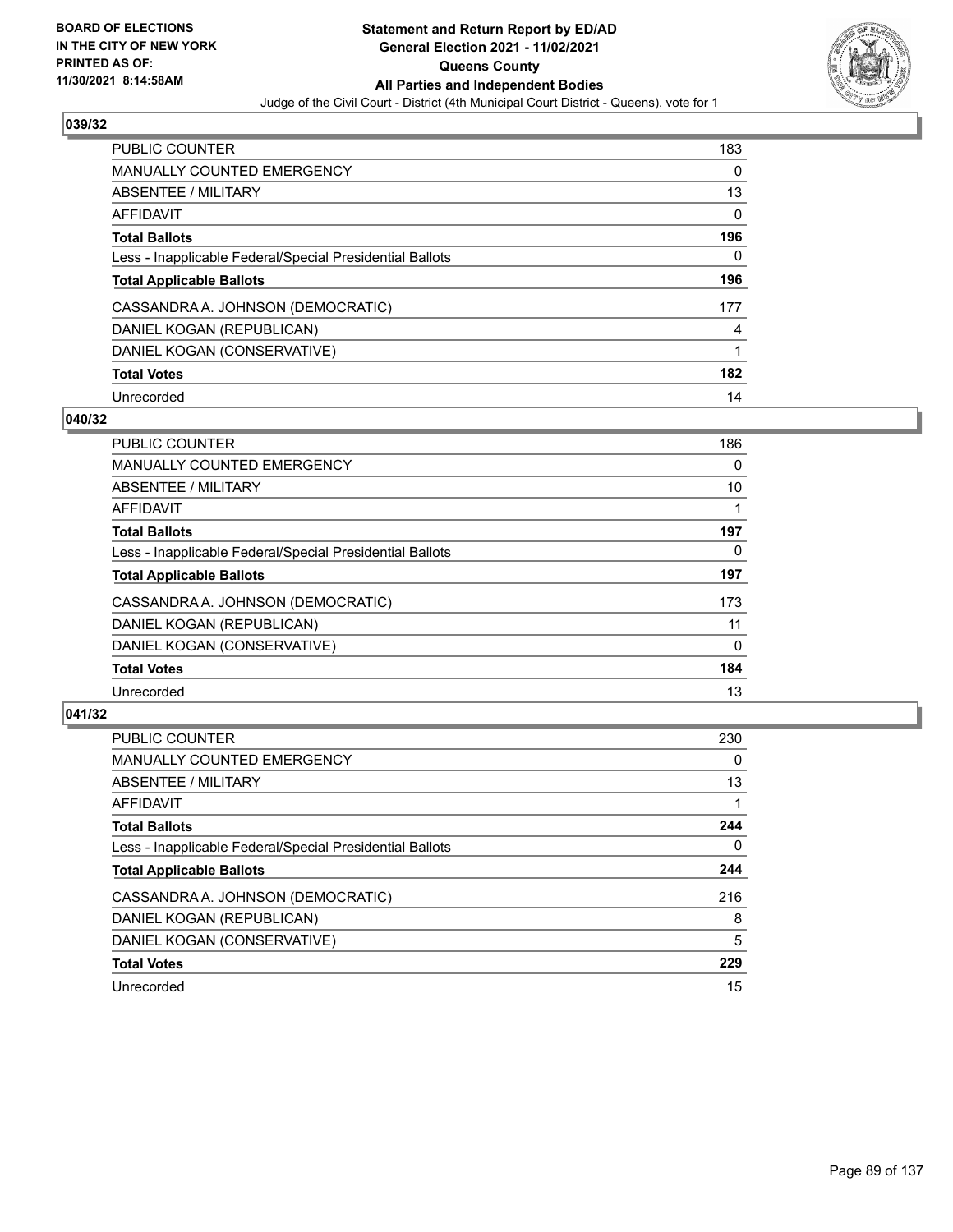

| <b>PUBLIC COUNTER</b>                                    | 160      |
|----------------------------------------------------------|----------|
| <b>MANUALLY COUNTED EMERGENCY</b>                        | $\Omega$ |
| ABSENTEE / MILITARY                                      | 24       |
| AFFIDAVIT                                                | 0        |
| <b>Total Ballots</b>                                     | 184      |
| Less - Inapplicable Federal/Special Presidential Ballots | 0        |
| <b>Total Applicable Ballots</b>                          | 184      |
| CASSANDRA A. JOHNSON (DEMOCRATIC)                        | 167      |
| DANIEL KOGAN (REPUBLICAN)                                | 11       |
| DANIEL KOGAN (CONSERVATIVE)                              | 0        |
| <b>Total Votes</b>                                       | 178      |
| Unrecorded                                               | 6        |

### **043/32**

| <b>PUBLIC COUNTER</b>                                    | 212      |
|----------------------------------------------------------|----------|
| MANUALLY COUNTED EMERGENCY                               | 0        |
| ABSENTEE / MILITARY                                      | 26       |
| <b>AFFIDAVIT</b>                                         | 0        |
| <b>Total Ballots</b>                                     | 238      |
| Less - Inapplicable Federal/Special Presidential Ballots | $\Omega$ |
| <b>Total Applicable Ballots</b>                          | 238      |
| CASSANDRA A. JOHNSON (DEMOCRATIC)                        | 211      |
| DANIEL KOGAN (REPUBLICAN)                                | 4        |
| DANIEL KOGAN (CONSERVATIVE)                              | 0        |
| EDWARD PATTERSON (WRITE-IN)                              |          |
| <b>Total Votes</b>                                       | 216      |
| Unrecorded                                               | 22       |

| PUBLIC COUNTER                                           | 79       |
|----------------------------------------------------------|----------|
| <b>MANUALLY COUNTED EMERGENCY</b>                        | 0        |
| ABSENTEE / MILITARY                                      | 4        |
| AFFIDAVIT                                                | 0        |
| <b>Total Ballots</b>                                     | 83       |
| Less - Inapplicable Federal/Special Presidential Ballots | 0        |
| <b>Total Applicable Ballots</b>                          | 83       |
| CASSANDRA A. JOHNSON (DEMOCRATIC)                        | 72       |
| DANIEL KOGAN (REPUBLICAN)                                |          |
| DANIEL KOGAN (CONSERVATIVE)                              | $\Omega$ |
| <b>Total Votes</b>                                       | 73       |
| Unrecorded                                               | 10       |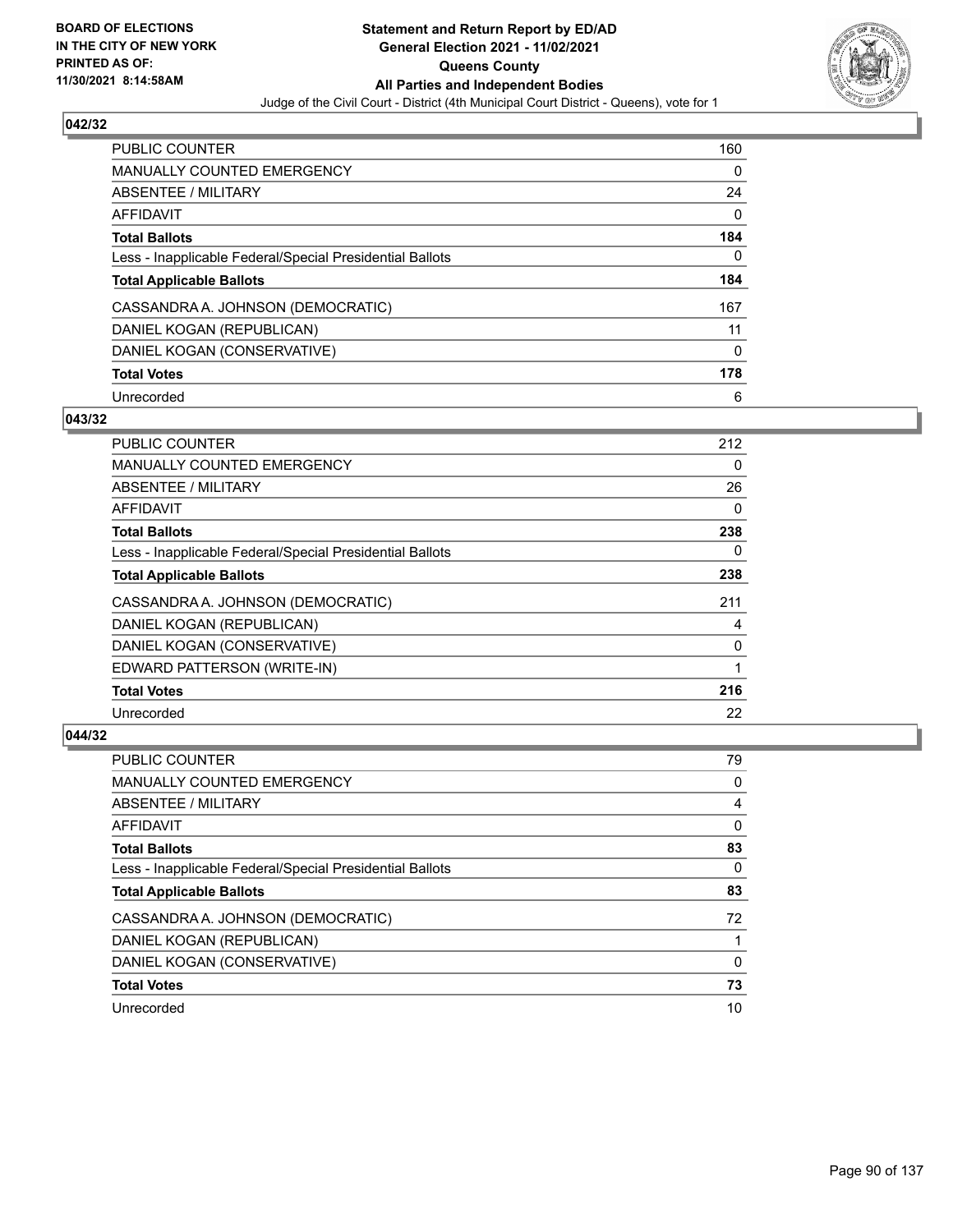

| <b>PUBLIC COUNTER</b>                                    | 248           |
|----------------------------------------------------------|---------------|
| <b>MANUALLY COUNTED EMERGENCY</b>                        | 0             |
| ABSENTEE / MILITARY                                      | 25            |
| AFFIDAVIT                                                | 0             |
| <b>Total Ballots</b>                                     | 273           |
| Less - Inapplicable Federal/Special Presidential Ballots | 0             |
| <b>Total Applicable Ballots</b>                          | 273           |
| CASSANDRA A. JOHNSON (DEMOCRATIC)                        | 234           |
| DANIEL KOGAN (REPUBLICAN)                                | 13            |
| DANIEL KOGAN (CONSERVATIVE)                              | $\mathcal{P}$ |
| <b>Total Votes</b>                                       | 249           |
| Unrecorded                                               | 24            |

#### **046/32**

| <b>PUBLIC COUNTER</b>                                    | 158            |
|----------------------------------------------------------|----------------|
| <b>MANUALLY COUNTED EMERGENCY</b>                        | 0              |
| ABSENTEE / MILITARY                                      | 8              |
| <b>AFFIDAVIT</b>                                         |                |
| <b>Total Ballots</b>                                     | 167            |
| Less - Inapplicable Federal/Special Presidential Ballots | 0              |
| <b>Total Applicable Ballots</b>                          | 167            |
| CASSANDRA A. JOHNSON (DEMOCRATIC)                        | 153            |
| DANIEL KOGAN (REPUBLICAN)                                | $\overline{2}$ |
| DANIEL KOGAN (CONSERVATIVE)                              | $\mathbf{0}$   |
| <b>Total Votes</b>                                       | 155            |
| Unrecorded                                               | 12             |

| PUBLIC COUNTER                                           | 168            |
|----------------------------------------------------------|----------------|
| MANUALLY COUNTED EMERGENCY                               | 0              |
| ABSENTEE / MILITARY                                      | $\overline{7}$ |
| <b>AFFIDAVIT</b>                                         | 0              |
| <b>Total Ballots</b>                                     | 175            |
| Less - Inapplicable Federal/Special Presidential Ballots | $\Omega$       |
| <b>Total Applicable Ballots</b>                          | 175            |
| CASSANDRA A. JOHNSON (DEMOCRATIC)                        | 161            |
| DANIEL KOGAN (REPUBLICAN)                                | 4              |
| DANIEL KOGAN (CONSERVATIVE)                              | 2              |
| <b>Total Votes</b>                                       | 167            |
| Unrecorded                                               | 8              |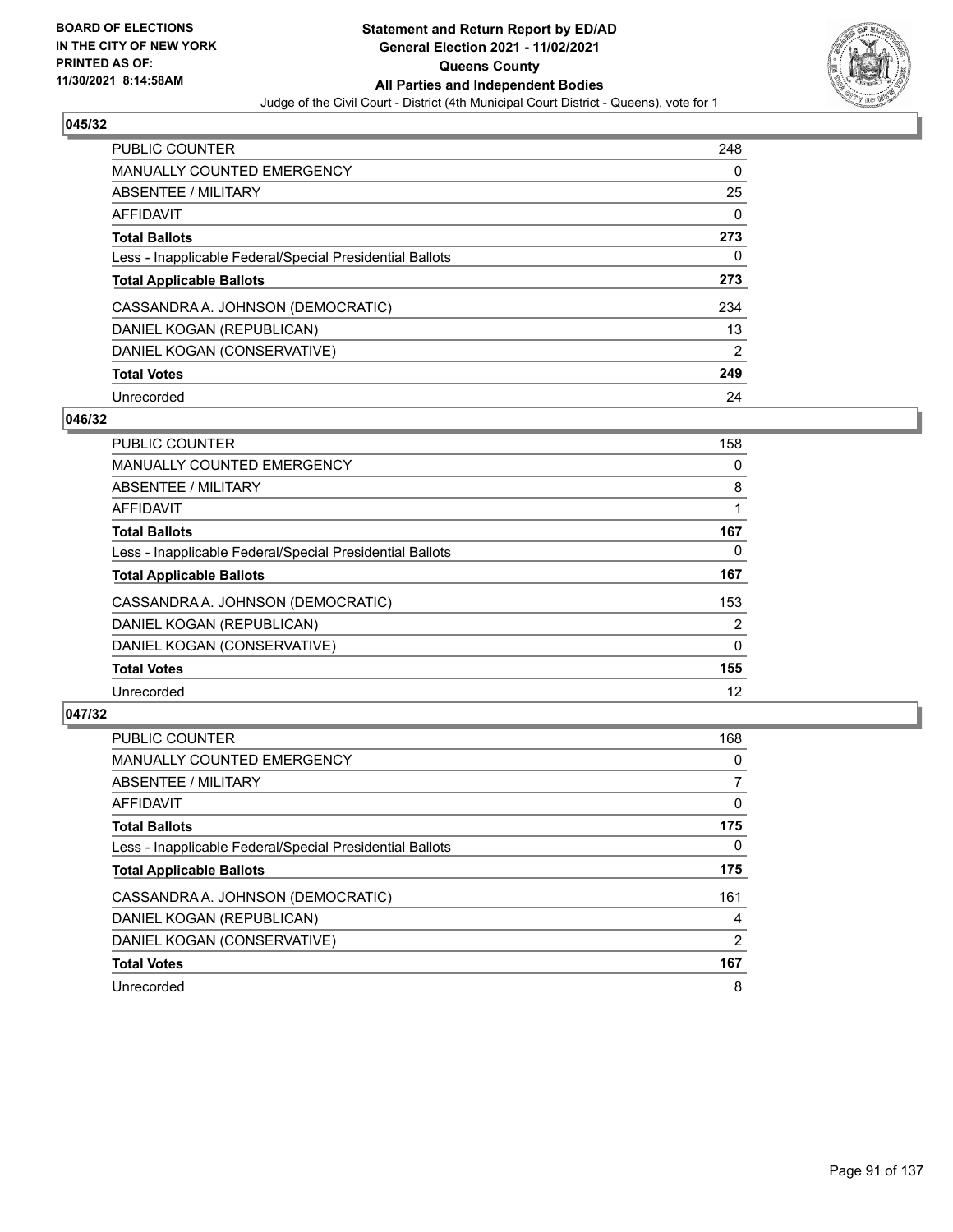

| <b>PUBLIC COUNTER</b>                                    | 147 |
|----------------------------------------------------------|-----|
| MANUALLY COUNTED EMERGENCY                               | 0   |
| ABSENTEE / MILITARY                                      | 6   |
| AFFIDAVIT                                                |     |
| <b>Total Ballots</b>                                     | 154 |
| Less - Inapplicable Federal/Special Presidential Ballots | 0   |
| <b>Total Applicable Ballots</b>                          | 154 |
| CASSANDRA A. JOHNSON (DEMOCRATIC)                        | 138 |
| DANIEL KOGAN (REPUBLICAN)                                | 4   |
| DANIEL KOGAN (CONSERVATIVE)                              |     |
| <b>Total Votes</b>                                       | 143 |
| Unrecorded                                               | 11  |

#### **049/32**

| <b>PUBLIC COUNTER</b>                                    | 160      |
|----------------------------------------------------------|----------|
| <b>MANUALLY COUNTED EMERGENCY</b>                        | 0        |
| ABSENTEE / MILITARY                                      | 5        |
| <b>AFFIDAVIT</b>                                         |          |
| <b>Total Ballots</b>                                     | 166      |
| Less - Inapplicable Federal/Special Presidential Ballots | $\Omega$ |
| <b>Total Applicable Ballots</b>                          | 166      |
| CASSANDRA A. JOHNSON (DEMOCRATIC)                        | 146      |
| DANIEL KOGAN (REPUBLICAN)                                | 7        |
| DANIEL KOGAN (CONSERVATIVE)                              | 4        |
| <b>Total Votes</b>                                       | 157      |
| Unrecorded                                               | 9        |

| <b>PUBLIC COUNTER</b>                                    | 178      |
|----------------------------------------------------------|----------|
| <b>MANUALLY COUNTED EMERGENCY</b>                        | 0        |
| ABSENTEE / MILITARY                                      | 11       |
| <b>AFFIDAVIT</b>                                         | 0        |
| <b>Total Ballots</b>                                     | 189      |
| Less - Inapplicable Federal/Special Presidential Ballots | 0        |
| <b>Total Applicable Ballots</b>                          | 189      |
| CASSANDRA A. JOHNSON (DEMOCRATIC)                        | 162      |
| DANIEL KOGAN (REPUBLICAN)                                | 14       |
| DANIEL KOGAN (CONSERVATIVE)                              | $\Omega$ |
| <b>Total Votes</b>                                       | 176      |
| Unrecorded                                               | 13       |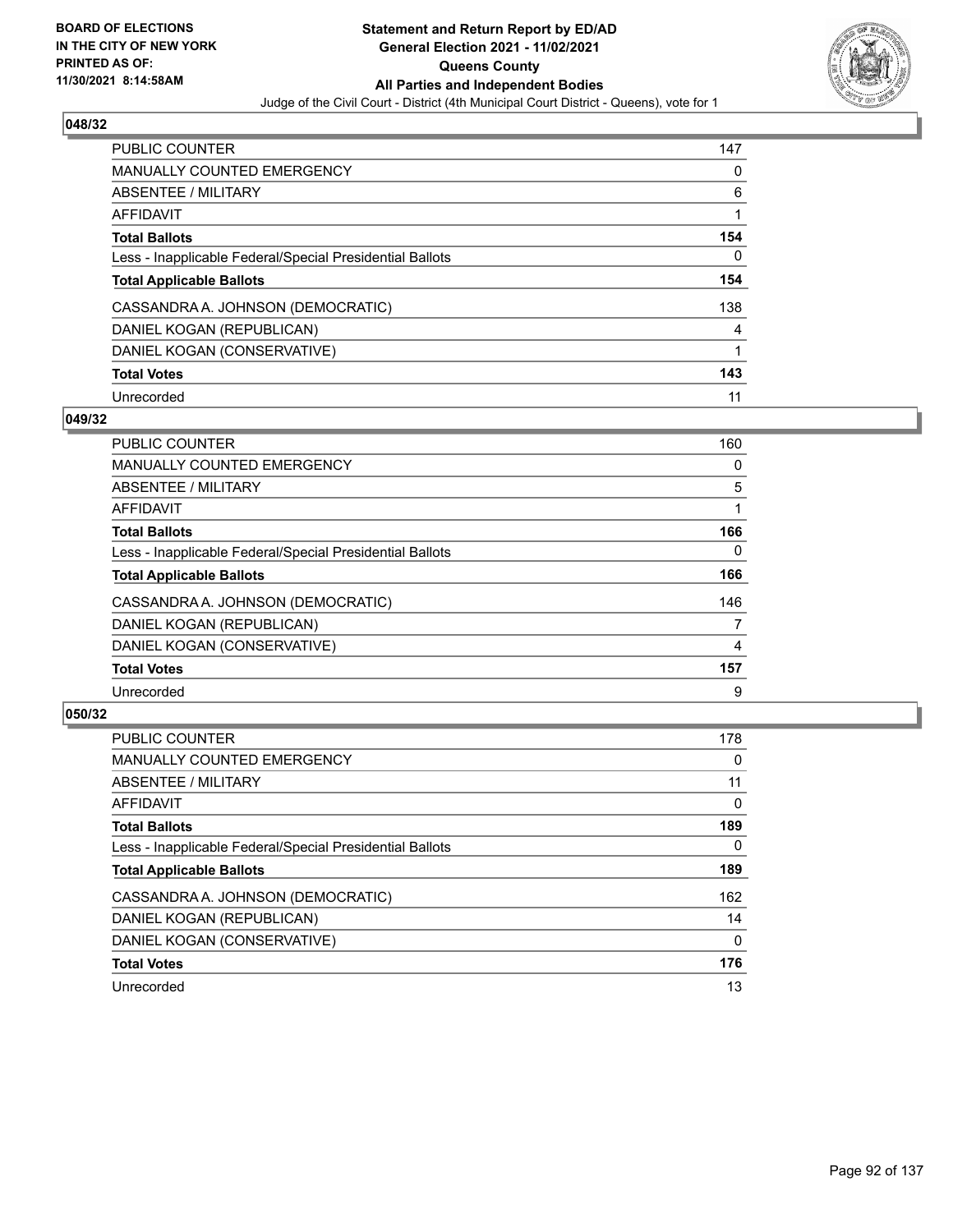

| <b>PUBLIC COUNTER</b>                                    | 212 |
|----------------------------------------------------------|-----|
| <b>MANUALLY COUNTED EMERGENCY</b>                        | 0   |
| ABSENTEE / MILITARY                                      | 19  |
| AFFIDAVIT                                                |     |
| <b>Total Ballots</b>                                     | 232 |
| Less - Inapplicable Federal/Special Presidential Ballots | 0   |
| <b>Total Applicable Ballots</b>                          | 232 |
| CASSANDRA A. JOHNSON (DEMOCRATIC)                        | 196 |
| DANIEL KOGAN (REPUBLICAN)                                | 13  |
| DANIEL KOGAN (CONSERVATIVE)                              |     |
| <b>Total Votes</b>                                       | 210 |
|                                                          |     |

#### **052/32**

| <b>PUBLIC COUNTER</b>                                    | 162      |
|----------------------------------------------------------|----------|
| MANUALLY COUNTED EMERGENCY                               | 0        |
| ABSENTEE / MILITARY                                      | 13       |
| <b>AFFIDAVIT</b>                                         | $\Omega$ |
| <b>Total Ballots</b>                                     | 175      |
| Less - Inapplicable Federal/Special Presidential Ballots | $\Omega$ |
| <b>Total Applicable Ballots</b>                          | 175      |
| CASSANDRA A. JOHNSON (DEMOCRATIC)                        | 151      |
| DANIEL KOGAN (REPUBLICAN)                                | 6        |
| DANIEL KOGAN (CONSERVATIVE)                              |          |
| <b>Total Votes</b>                                       | 158      |
| Unrecorded                                               | 17       |

| <b>PUBLIC COUNTER</b>                                    | 242      |
|----------------------------------------------------------|----------|
| <b>MANUALLY COUNTED EMERGENCY</b>                        | $\Omega$ |
| ABSENTEE / MILITARY                                      | 39       |
| <b>AFFIDAVIT</b>                                         | 3        |
| <b>Total Ballots</b>                                     | 284      |
| Less - Inapplicable Federal/Special Presidential Ballots | 0        |
| <b>Total Applicable Ballots</b>                          | 284      |
| CASSANDRA A. JOHNSON (DEMOCRATIC)                        | 249      |
| DANIEL KOGAN (REPUBLICAN)                                | 9        |
| DANIEL KOGAN (CONSERVATIVE)                              | 3        |
| <b>Total Votes</b>                                       | 261      |
| Unrecorded                                               | 23       |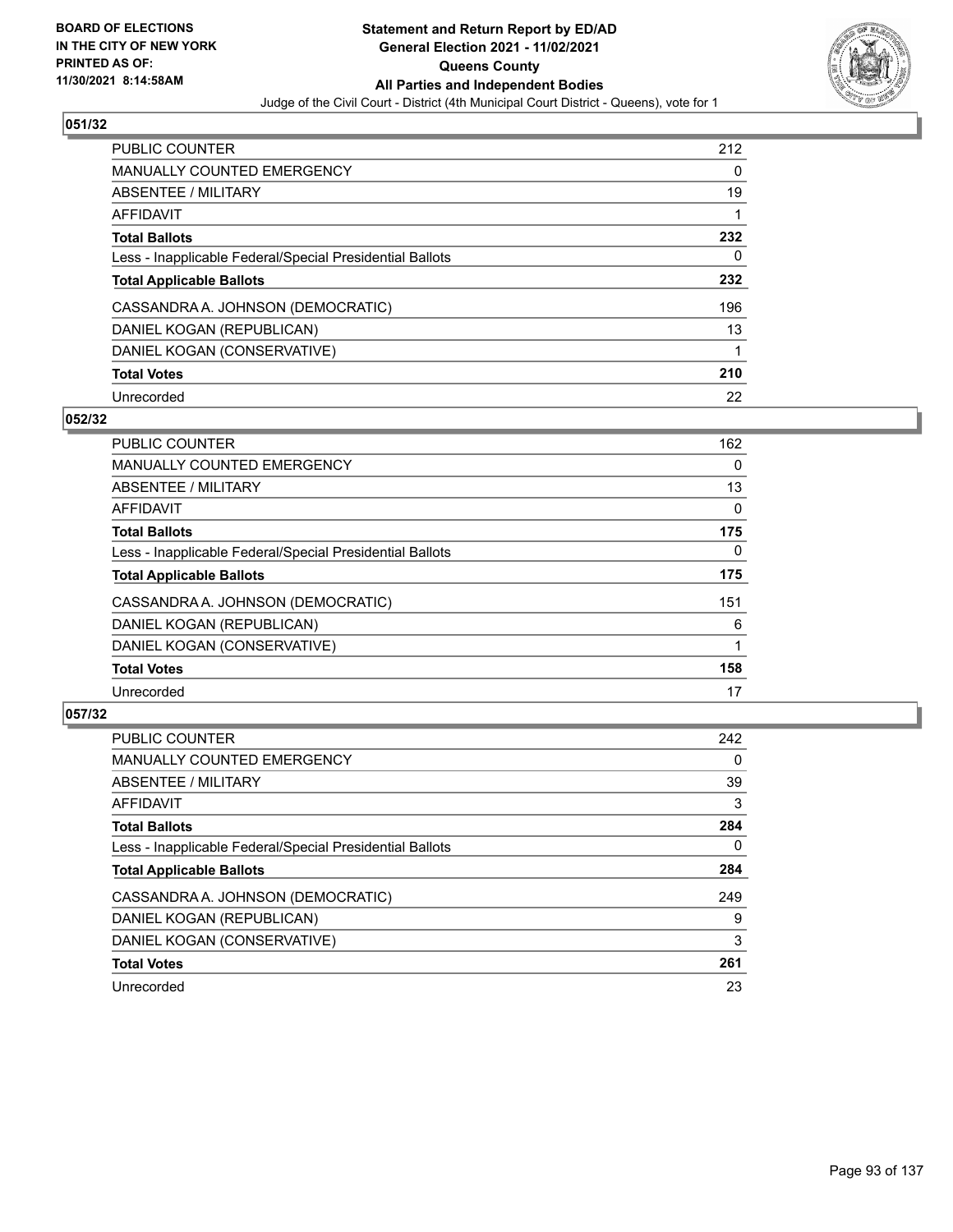

| <b>PUBLIC COUNTER</b>                                    | 226 |
|----------------------------------------------------------|-----|
| <b>MANUALLY COUNTED EMERGENCY</b>                        | 0   |
| ABSENTEE / MILITARY                                      | 23  |
| AFFIDAVIT                                                | 0   |
| <b>Total Ballots</b>                                     | 249 |
| Less - Inapplicable Federal/Special Presidential Ballots | 0   |
| <b>Total Applicable Ballots</b>                          | 249 |
| CASSANDRA A. JOHNSON (DEMOCRATIC)                        | 227 |
| DANIEL KOGAN (REPUBLICAN)                                | 6   |
| DANIEL KOGAN (CONSERVATIVE)                              | 2   |
| <b>Total Votes</b>                                       | 235 |
| Unrecorded                                               | 14  |

#### **059/32**

| <b>PUBLIC COUNTER</b>                                    | 233      |
|----------------------------------------------------------|----------|
| <b>MANUALLY COUNTED EMERGENCY</b>                        | 0        |
| ABSENTEE / MILITARY                                      | 12       |
| <b>AFFIDAVIT</b>                                         | $\Omega$ |
| <b>Total Ballots</b>                                     | 245      |
| Less - Inapplicable Federal/Special Presidential Ballots | $\Omega$ |
| <b>Total Applicable Ballots</b>                          | 245      |
| CASSANDRA A. JOHNSON (DEMOCRATIC)                        | 218      |
| DANIEL KOGAN (REPUBLICAN)                                | 13       |
| DANIEL KOGAN (CONSERVATIVE)                              | $\Omega$ |
| <b>Total Votes</b>                                       | 231      |
| Unrecorded                                               | 14       |

| <b>PUBLIC COUNTER</b>                                    | 253      |
|----------------------------------------------------------|----------|
| <b>MANUALLY COUNTED EMERGENCY</b>                        | $\Omega$ |
| ABSENTEE / MILITARY                                      | 19       |
| <b>AFFIDAVIT</b>                                         |          |
| <b>Total Ballots</b>                                     | 273      |
| Less - Inapplicable Federal/Special Presidential Ballots | 0        |
| <b>Total Applicable Ballots</b>                          | 273      |
| CASSANDRA A. JOHNSON (DEMOCRATIC)                        | 249      |
| DANIEL KOGAN (REPUBLICAN)                                | 8        |
| DANIEL KOGAN (CONSERVATIVE)                              | $\Omega$ |
| <b>Total Votes</b>                                       | 257      |
| Unrecorded                                               | 16       |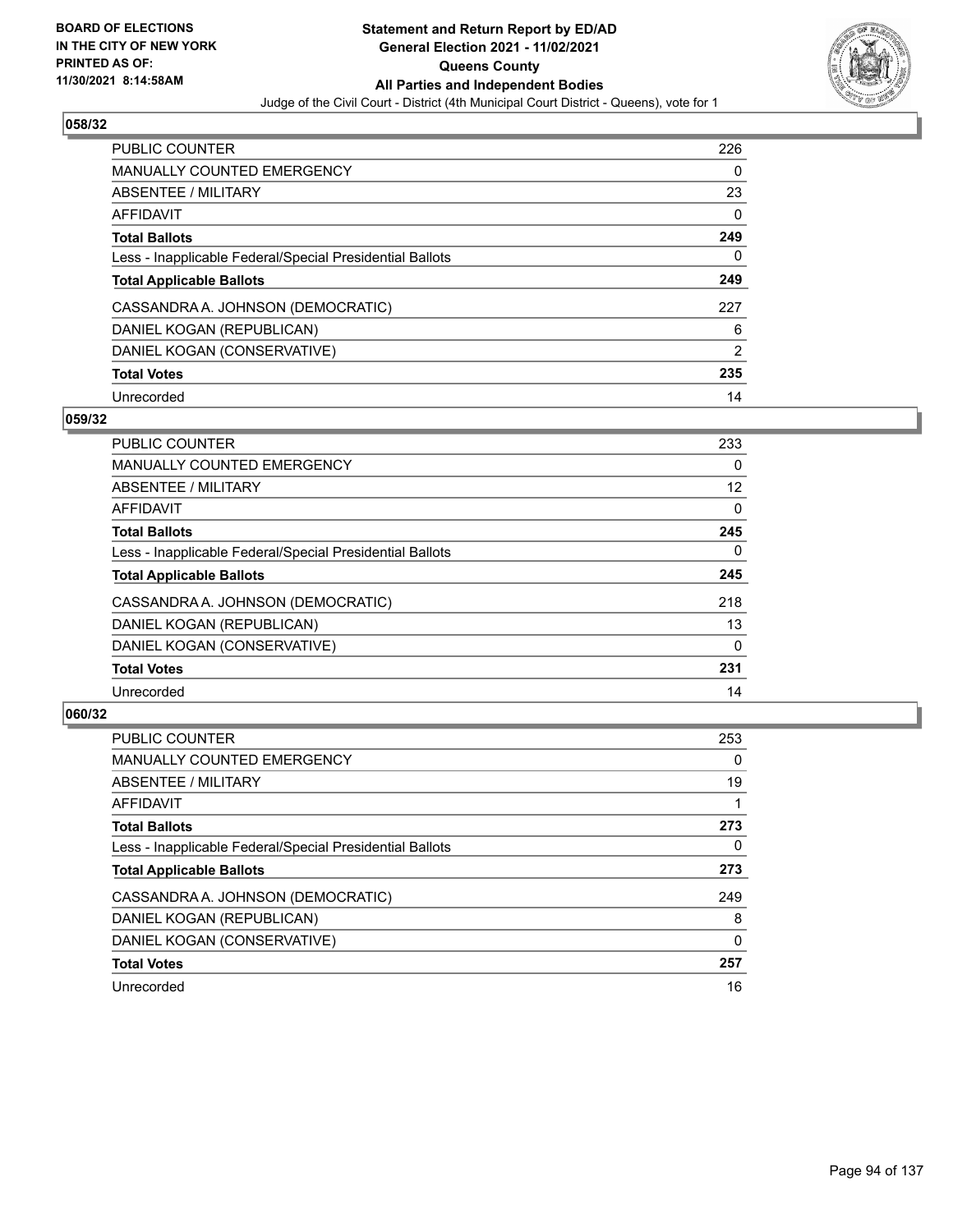

| <b>PUBLIC COUNTER</b>                                    | 161            |
|----------------------------------------------------------|----------------|
| MANUALLY COUNTED EMERGENCY                               | 0              |
| ABSENTEE / MILITARY                                      | 10             |
| AFFIDAVIT                                                |                |
| <b>Total Ballots</b>                                     | 172            |
| Less - Inapplicable Federal/Special Presidential Ballots | 0              |
| <b>Total Applicable Ballots</b>                          | 172            |
| CASSANDRA A. JOHNSON (DEMOCRATIC)                        | 148            |
| DANIEL KOGAN (REPUBLICAN)                                | 9              |
| DANIEL KOGAN (CONSERVATIVE)                              | $\overline{2}$ |
| <b>Total Votes</b>                                       | 159            |
| Unrecorded                                               | 13             |

#### **062/32**

| <b>PUBLIC COUNTER</b>                                    | 348      |
|----------------------------------------------------------|----------|
| <b>MANUALLY COUNTED EMERGENCY</b>                        | 0        |
| ABSENTEE / MILITARY                                      | 21       |
| <b>AFFIDAVIT</b>                                         |          |
| <b>Total Ballots</b>                                     | 370      |
| Less - Inapplicable Federal/Special Presidential Ballots | $\Omega$ |
| <b>Total Applicable Ballots</b>                          | 370      |
| CASSANDRA A. JOHNSON (DEMOCRATIC)                        | 337      |
| DANIEL KOGAN (REPUBLICAN)                                | 8        |
| DANIEL KOGAN (CONSERVATIVE)                              |          |
| <b>Total Votes</b>                                       | 346      |
| Unrecorded                                               | 24       |

| <b>PUBLIC COUNTER</b>                                    | 345 |
|----------------------------------------------------------|-----|
| MANUALLY COUNTED EMERGENCY                               | 0   |
| ABSENTEE / MILITARY                                      | 14  |
| AFFIDAVIT                                                | 0   |
| <b>Total Ballots</b>                                     | 359 |
| Less - Inapplicable Federal/Special Presidential Ballots | 0   |
| <b>Total Applicable Ballots</b>                          | 359 |
| CASSANDRA A. JOHNSON (DEMOCRATIC)                        | 319 |
| DANIEL KOGAN (REPUBLICAN)                                | 4   |
| DANIEL KOGAN (CONSERVATIVE)                              | 2   |
| CHIKKY DEPHAZIO (WRITE-IN)                               |     |
| UNATTRIBUTABLE WRITE-IN (WRITE-IN)                       | 1   |
| <b>Total Votes</b>                                       | 327 |
| Unrecorded                                               | 32  |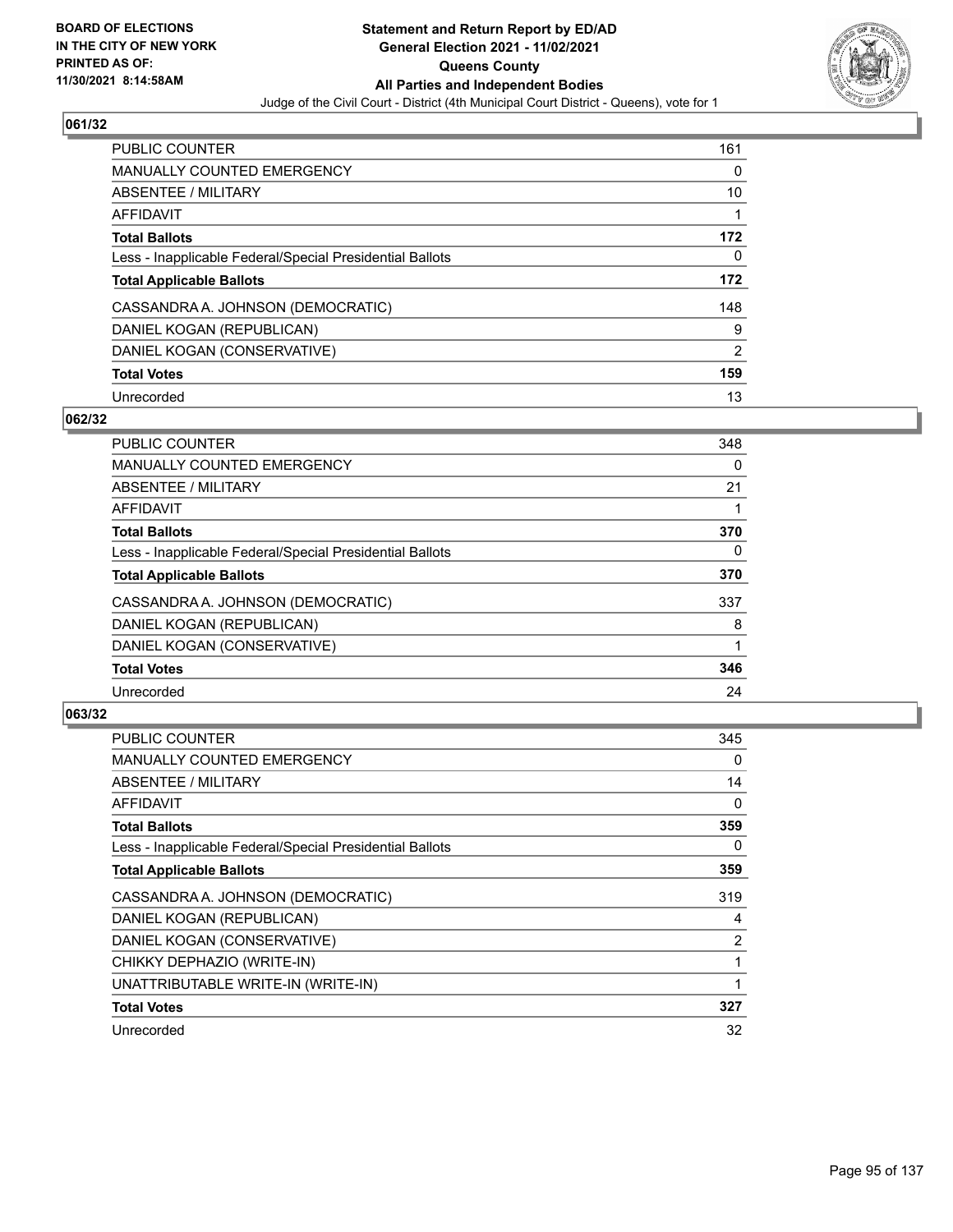

| <b>PUBLIC COUNTER</b>                                    | 289 |
|----------------------------------------------------------|-----|
| <b>MANUALLY COUNTED EMERGENCY</b>                        | 0   |
| ABSENTEE / MILITARY                                      | 21  |
| AFFIDAVIT                                                | 3   |
| <b>Total Ballots</b>                                     | 313 |
| Less - Inapplicable Federal/Special Presidential Ballots | 0   |
| <b>Total Applicable Ballots</b>                          | 313 |
| CASSANDRA A. JOHNSON (DEMOCRATIC)                        | 275 |
| DANIEL KOGAN (REPUBLICAN)                                | 6   |
| DANIEL KOGAN (CONSERVATIVE)                              | 2   |
| UNATTRIBUTABLE WRITE-IN (WRITE-IN)                       | 1   |
| <b>Total Votes</b>                                       | 284 |
| Unrecorded                                               | 29  |

### **065/32**

| <b>PUBLIC COUNTER</b>                                    | 306 |
|----------------------------------------------------------|-----|
| <b>MANUALLY COUNTED EMERGENCY</b>                        | 0   |
| ABSENTEE / MILITARY                                      | 22  |
| AFFIDAVIT                                                | 0   |
| <b>Total Ballots</b>                                     | 328 |
| Less - Inapplicable Federal/Special Presidential Ballots | 0   |
| <b>Total Applicable Ballots</b>                          | 328 |
| CASSANDRA A. JOHNSON (DEMOCRATIC)                        | 276 |
| DANIEL KOGAN (REPUBLICAN)                                | 8   |
| DANIEL KOGAN (CONSERVATIVE)                              | 4   |
| UNATTRIBUTABLE WRITE-IN (WRITE-IN)                       | 1   |
| <b>Total Votes</b>                                       | 289 |
| Unrecorded                                               | 39  |

| <b>PUBLIC COUNTER</b>                                    | 159 |
|----------------------------------------------------------|-----|
| MANUALLY COUNTED EMERGENCY                               | 0   |
| ABSENTEE / MILITARY                                      | 11  |
| AFFIDAVIT                                                | 0   |
| <b>Total Ballots</b>                                     | 170 |
| Less - Inapplicable Federal/Special Presidential Ballots | 0   |
| <b>Total Applicable Ballots</b>                          | 170 |
| CASSANDRA A. JOHNSON (DEMOCRATIC)                        | 161 |
| DANIEL KOGAN (REPUBLICAN)                                |     |
| DANIEL KOGAN (CONSERVATIVE)                              |     |
| <b>Total Votes</b>                                       | 163 |
| Unrecorded                                               |     |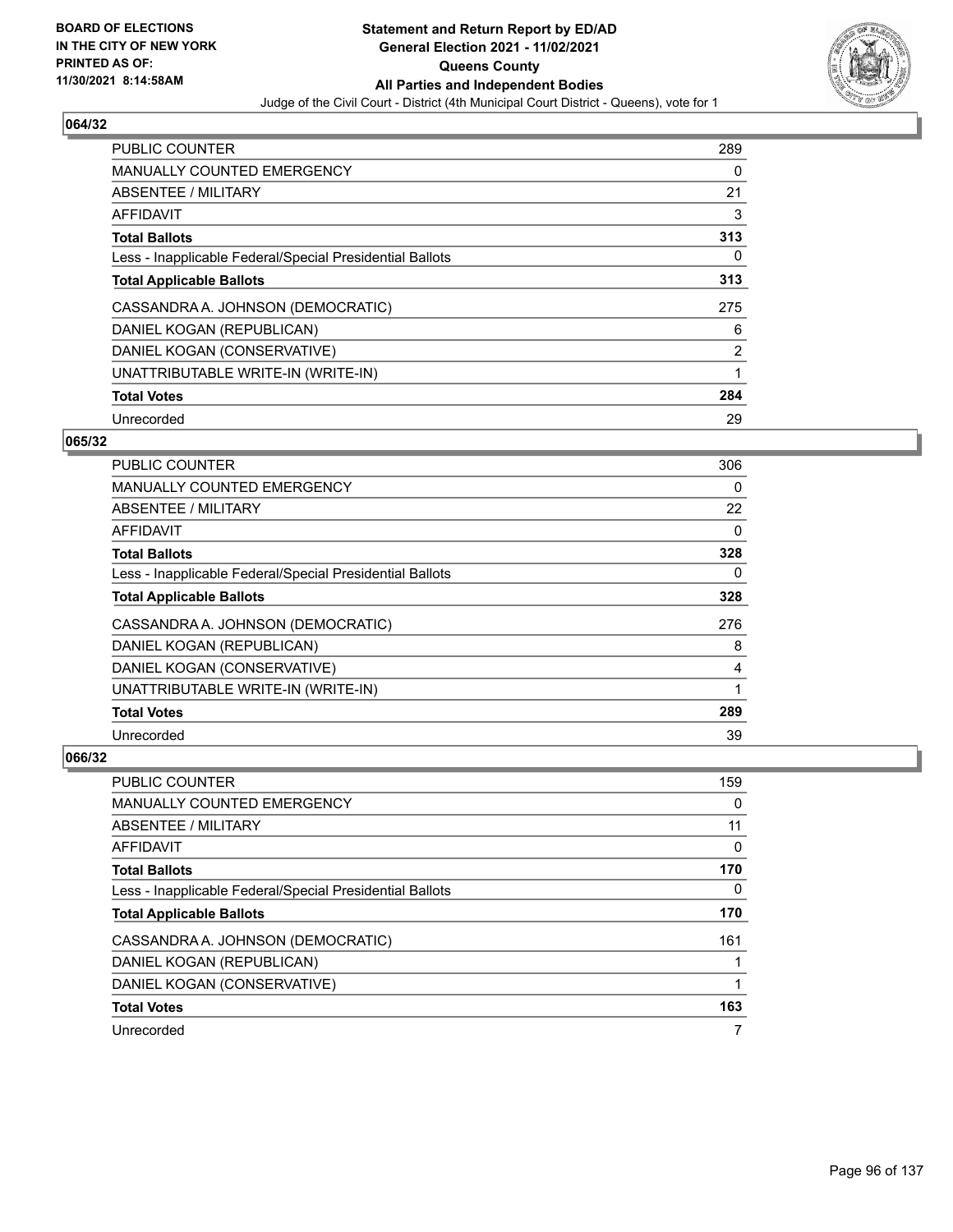

| <b>PUBLIC COUNTER</b>                                    | 276 |
|----------------------------------------------------------|-----|
| <b>MANUALLY COUNTED EMERGENCY</b>                        | 0   |
| ABSENTEE / MILITARY                                      | 24  |
| <b>AFFIDAVIT</b>                                         | 0   |
| <b>Total Ballots</b>                                     | 300 |
| Less - Inapplicable Federal/Special Presidential Ballots | 0   |
| <b>Total Applicable Ballots</b>                          | 300 |
| CASSANDRA A. JOHNSON (DEMOCRATIC)                        | 274 |
| DANIEL KOGAN (REPUBLICAN)                                | 5   |
| DANIEL KOGAN (CONSERVATIVE)                              |     |
| UNATTRIBUTABLE WRITE-IN (WRITE-IN)                       | 1   |
| <b>Total Votes</b>                                       | 281 |
| Unrecorded                                               | 19  |

### **068/32**

| <b>PUBLIC COUNTER</b>                                    | 269 |
|----------------------------------------------------------|-----|
| <b>MANUALLY COUNTED EMERGENCY</b>                        | 0   |
| ABSENTEE / MILITARY                                      | 21  |
| <b>AFFIDAVIT</b>                                         | 0   |
| <b>Total Ballots</b>                                     | 290 |
| Less - Inapplicable Federal/Special Presidential Ballots | 0   |
| <b>Total Applicable Ballots</b>                          | 290 |
| CASSANDRA A. JOHNSON (DEMOCRATIC)                        | 260 |
| DANIEL KOGAN (REPUBLICAN)                                |     |
| DANIEL KOGAN (CONSERVATIVE)                              | 0   |
| <b>Total Votes</b>                                       | 267 |
| Unrecorded                                               | 23  |

| PUBLIC COUNTER                                           | 333 |
|----------------------------------------------------------|-----|
| MANUALLY COUNTED EMERGENCY                               | 0   |
| ABSENTEE / MILITARY                                      | 12  |
| AFFIDAVIT                                                | 0   |
| <b>Total Ballots</b>                                     | 345 |
| Less - Inapplicable Federal/Special Presidential Ballots | 0   |
| <b>Total Applicable Ballots</b>                          | 345 |
| CASSANDRA A. JOHNSON (DEMOCRATIC)                        | 310 |
| DANIEL KOGAN (REPUBLICAN)                                | 6   |
| DANIEL KOGAN (CONSERVATIVE)                              |     |
| UNATTRIBUTABLE WRITE-IN (WRITE-IN)                       |     |
| <b>Total Votes</b>                                       | 318 |
| Unrecorded                                               | 27  |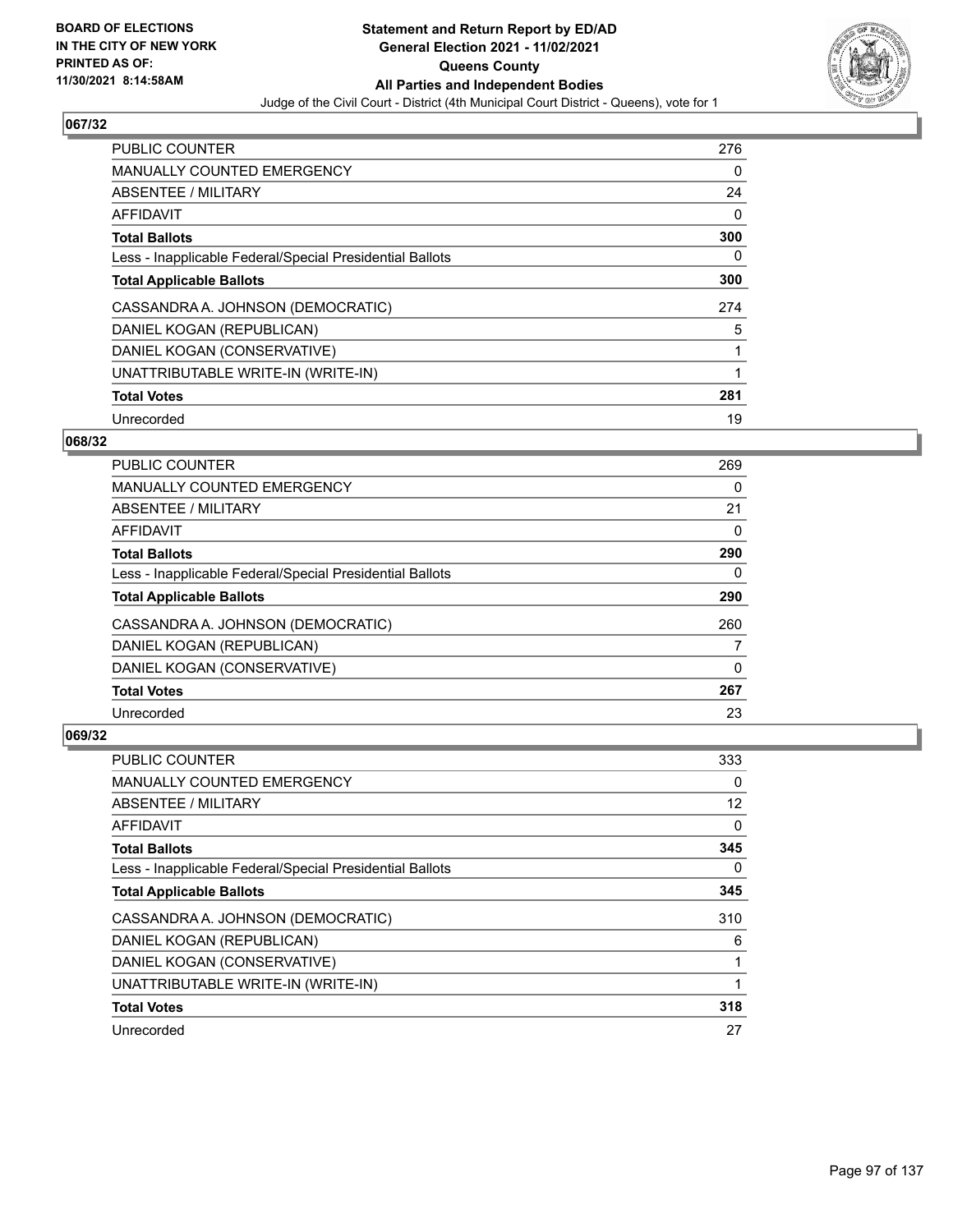

| <b>PUBLIC COUNTER</b>                                    | 335 |
|----------------------------------------------------------|-----|
| <b>MANUALLY COUNTED EMERGENCY</b>                        | 0   |
| ABSENTEE / MILITARY                                      | 13  |
| AFFIDAVIT                                                | 0   |
| <b>Total Ballots</b>                                     | 348 |
| Less - Inapplicable Federal/Special Presidential Ballots | 0   |
| <b>Total Applicable Ballots</b>                          | 348 |
| CASSANDRA A. JOHNSON (DEMOCRATIC)                        | 324 |
| DANIEL KOGAN (REPUBLICAN)                                | 4   |
| DANIEL KOGAN (CONSERVATIVE)                              | 3   |
| <b>Total Votes</b>                                       | 331 |
| Unrecorded                                               | 17  |

#### **071/32**

| <b>PUBLIC COUNTER</b>                                    | 424      |
|----------------------------------------------------------|----------|
| <b>MANUALLY COUNTED EMERGENCY</b>                        | 0        |
| ABSENTEE / MILITARY                                      | 28       |
| <b>AFFIDAVIT</b>                                         |          |
| <b>Total Ballots</b>                                     | 453      |
| Less - Inapplicable Federal/Special Presidential Ballots | $\Omega$ |
| <b>Total Applicable Ballots</b>                          | 453      |
| CASSANDRA A. JOHNSON (DEMOCRATIC)                        | 403      |
| DANIEL KOGAN (REPUBLICAN)                                | 14       |
| DANIEL KOGAN (CONSERVATIVE)                              | 4        |
| <b>Total Votes</b>                                       | 421      |
| Unrecorded                                               | 32       |

| <b>PUBLIC COUNTER</b>                                    | 238      |
|----------------------------------------------------------|----------|
| <b>MANUALLY COUNTED EMERGENCY</b>                        | $\Omega$ |
| ABSENTEE / MILITARY                                      | 17       |
| <b>AFFIDAVIT</b>                                         | 3        |
| <b>Total Ballots</b>                                     | 258      |
| Less - Inapplicable Federal/Special Presidential Ballots | 0        |
| <b>Total Applicable Ballots</b>                          | 258      |
| CASSANDRA A. JOHNSON (DEMOCRATIC)                        | 237      |
| DANIEL KOGAN (REPUBLICAN)                                | 5        |
| DANIEL KOGAN (CONSERVATIVE)                              | $\Omega$ |
| <b>Total Votes</b>                                       | 242      |
| Unrecorded                                               | 16       |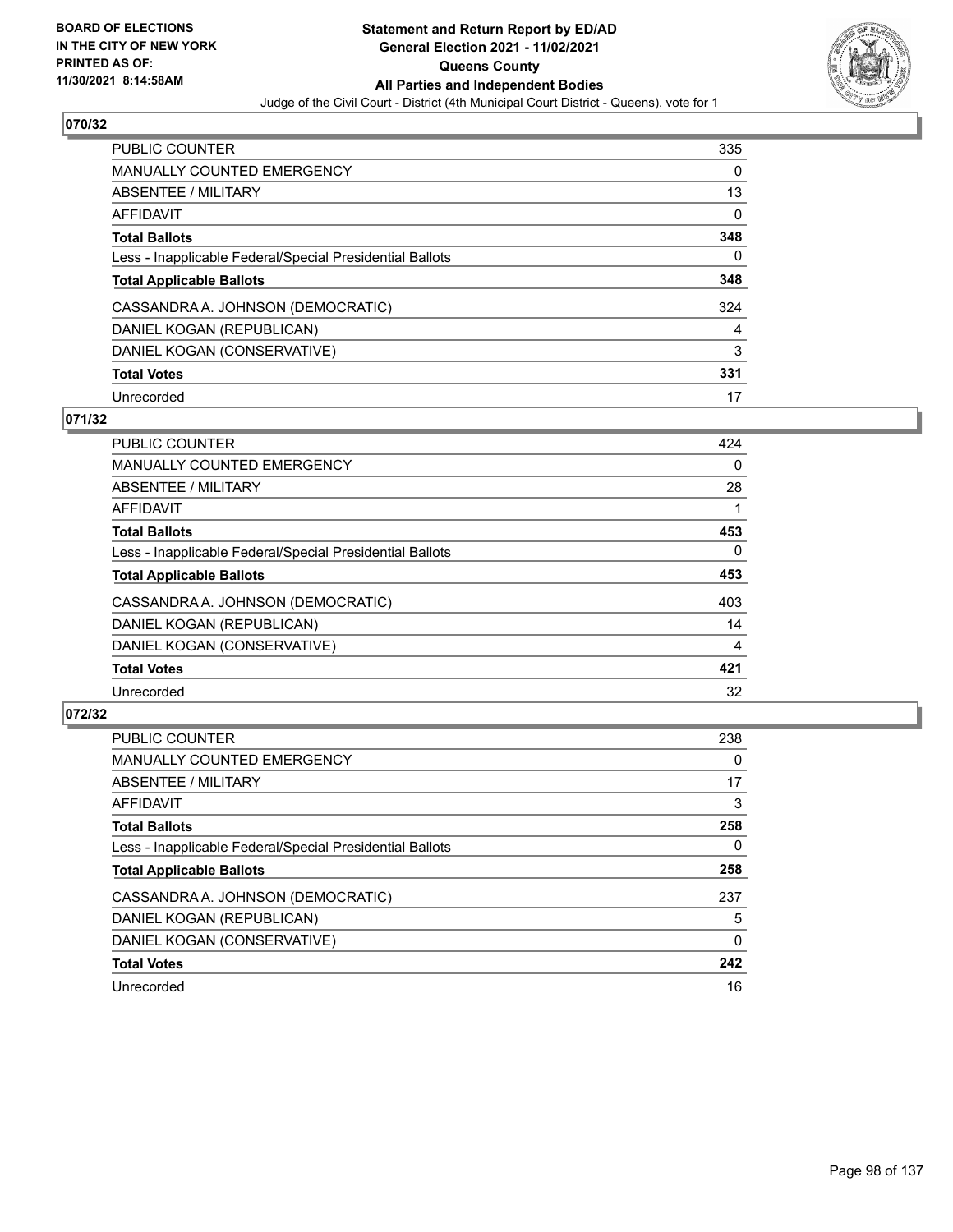

| <b>PUBLIC COUNTER</b>                                    | 260 |
|----------------------------------------------------------|-----|
| <b>MANUALLY COUNTED EMERGENCY</b>                        | 0   |
| ABSENTEE / MILITARY                                      | 13  |
| AFFIDAVIT                                                |     |
| <b>Total Ballots</b>                                     | 274 |
| Less - Inapplicable Federal/Special Presidential Ballots | 0   |
| <b>Total Applicable Ballots</b>                          | 274 |
| CASSANDRA A. JOHNSON (DEMOCRATIC)                        | 248 |
| DANIEL KOGAN (REPUBLICAN)                                | 10  |
| DANIEL KOGAN (CONSERVATIVE)                              | 0   |
| <b>Total Votes</b>                                       | 258 |
|                                                          |     |

#### **074/32**

| PUBLIC COUNTER                                           | 133 |
|----------------------------------------------------------|-----|
| <b>MANUALLY COUNTED EMERGENCY</b>                        | 0   |
| ABSENTEE / MILITARY                                      | 8   |
| AFFIDAVIT                                                | 0   |
| <b>Total Ballots</b>                                     | 141 |
| Less - Inapplicable Federal/Special Presidential Ballots | 0   |
| <b>Total Applicable Ballots</b>                          | 141 |
| CASSANDRA A. JOHNSON (DEMOCRATIC)                        | 137 |
| DANIEL KOGAN (REPUBLICAN)                                | 0   |
| DANIEL KOGAN (CONSERVATIVE)                              | 0   |
| <b>JOSEPH MARTHONE (WRITE-IN)</b>                        |     |
| <b>Total Votes</b>                                       | 138 |
| Unrecorded                                               | 3   |

| <b>PUBLIC COUNTER</b>                                    | 262 |
|----------------------------------------------------------|-----|
| <b>MANUALLY COUNTED EMERGENCY</b>                        | 0   |
| ABSENTEE / MILITARY                                      | 14  |
| AFFIDAVIT                                                | 0   |
| <b>Total Ballots</b>                                     | 276 |
| Less - Inapplicable Federal/Special Presidential Ballots | 0   |
| <b>Total Applicable Ballots</b>                          | 276 |
| CASSANDRA A. JOHNSON (DEMOCRATIC)                        | 251 |
| DANIEL KOGAN (REPUBLICAN)                                | 6   |
| DANIEL KOGAN (CONSERVATIVE)                              |     |
| <b>Total Votes</b>                                       | 258 |
| Unrecorded                                               | 18  |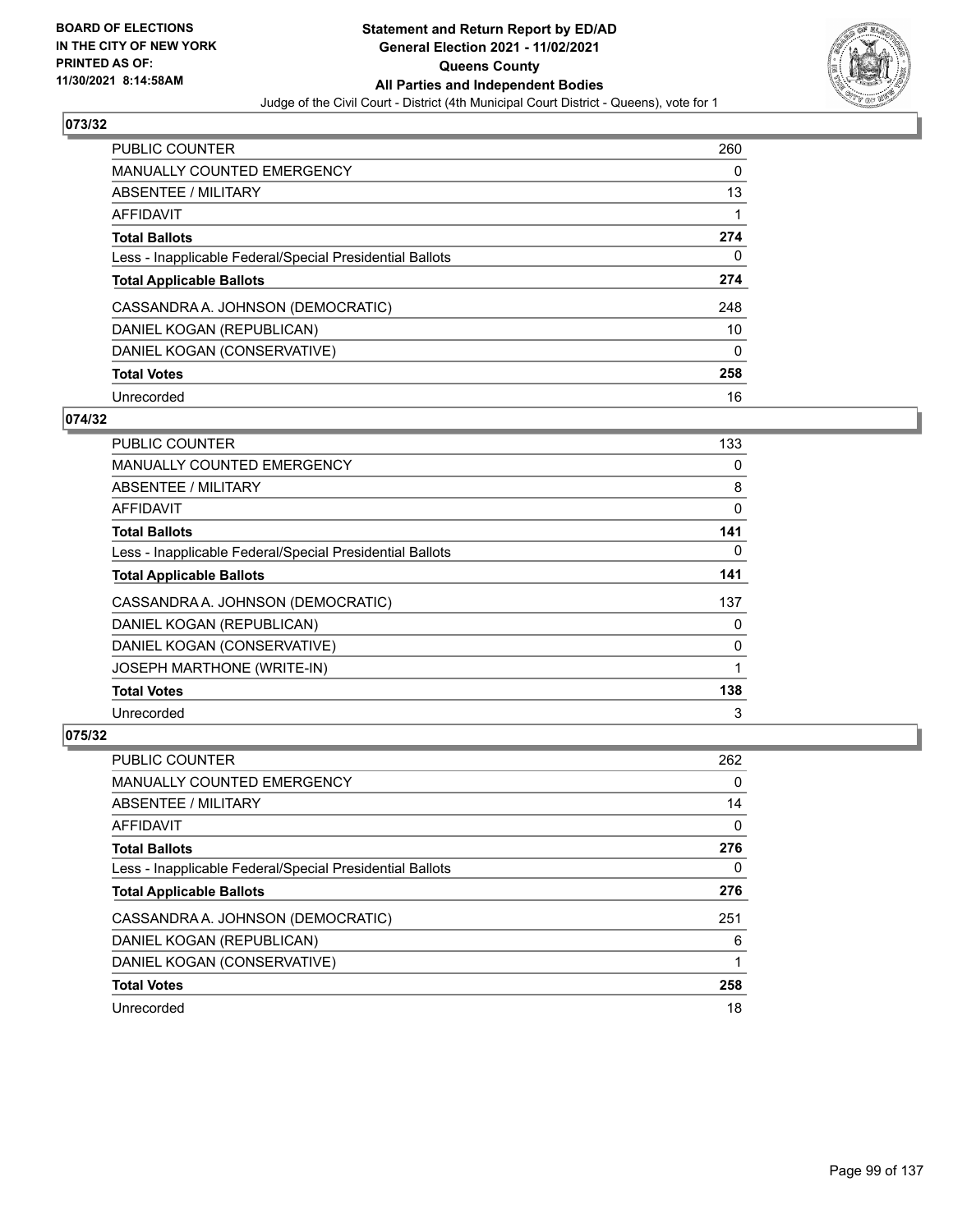

| <b>PUBLIC COUNTER</b>                                    | 167 |
|----------------------------------------------------------|-----|
| <b>MANUALLY COUNTED EMERGENCY</b>                        | 0   |
| ABSENTEE / MILITARY                                      | 10  |
| AFFIDAVIT                                                | 0   |
| <b>Total Ballots</b>                                     | 177 |
| Less - Inapplicable Federal/Special Presidential Ballots | 0   |
| <b>Total Applicable Ballots</b>                          | 177 |
| CASSANDRA A. JOHNSON (DEMOCRATIC)                        | 160 |
| DANIEL KOGAN (REPUBLICAN)                                | 6   |
| DANIEL KOGAN (CONSERVATIVE)                              |     |
| <b>Total Votes</b>                                       | 167 |
| Unrecorded                                               | 10  |

#### **078/32**

| <b>PUBLIC COUNTER</b>                                    | 173      |
|----------------------------------------------------------|----------|
| <b>MANUALLY COUNTED EMERGENCY</b>                        | 0        |
| ABSENTEE / MILITARY                                      | 6        |
| <b>AFFIDAVIT</b>                                         |          |
| <b>Total Ballots</b>                                     | 180      |
| Less - Inapplicable Federal/Special Presidential Ballots | $\Omega$ |
| <b>Total Applicable Ballots</b>                          | 180      |
| CASSANDRA A. JOHNSON (DEMOCRATIC)                        | 170      |
| DANIEL KOGAN (REPUBLICAN)                                | 2        |
| DANIEL KOGAN (CONSERVATIVE)                              | 0        |
| <b>Total Votes</b>                                       | 172      |
| Unrecorded                                               | 8        |

| <b>PUBLIC COUNTER</b>                                    | 219      |
|----------------------------------------------------------|----------|
| <b>MANUALLY COUNTED EMERGENCY</b>                        | $\Omega$ |
| ABSENTEE / MILITARY                                      | 16       |
| AFFIDAVIT                                                | 3        |
| <b>Total Ballots</b>                                     | 238      |
| Less - Inapplicable Federal/Special Presidential Ballots | 0        |
| <b>Total Applicable Ballots</b>                          | 238      |
| CASSANDRA A. JOHNSON (DEMOCRATIC)                        | 184      |
| DANIEL KOGAN (REPUBLICAN)                                | 11       |
| DANIEL KOGAN (CONSERVATIVE)                              |          |
| <b>Total Votes</b>                                       | 196      |
| Unrecorded                                               | 42       |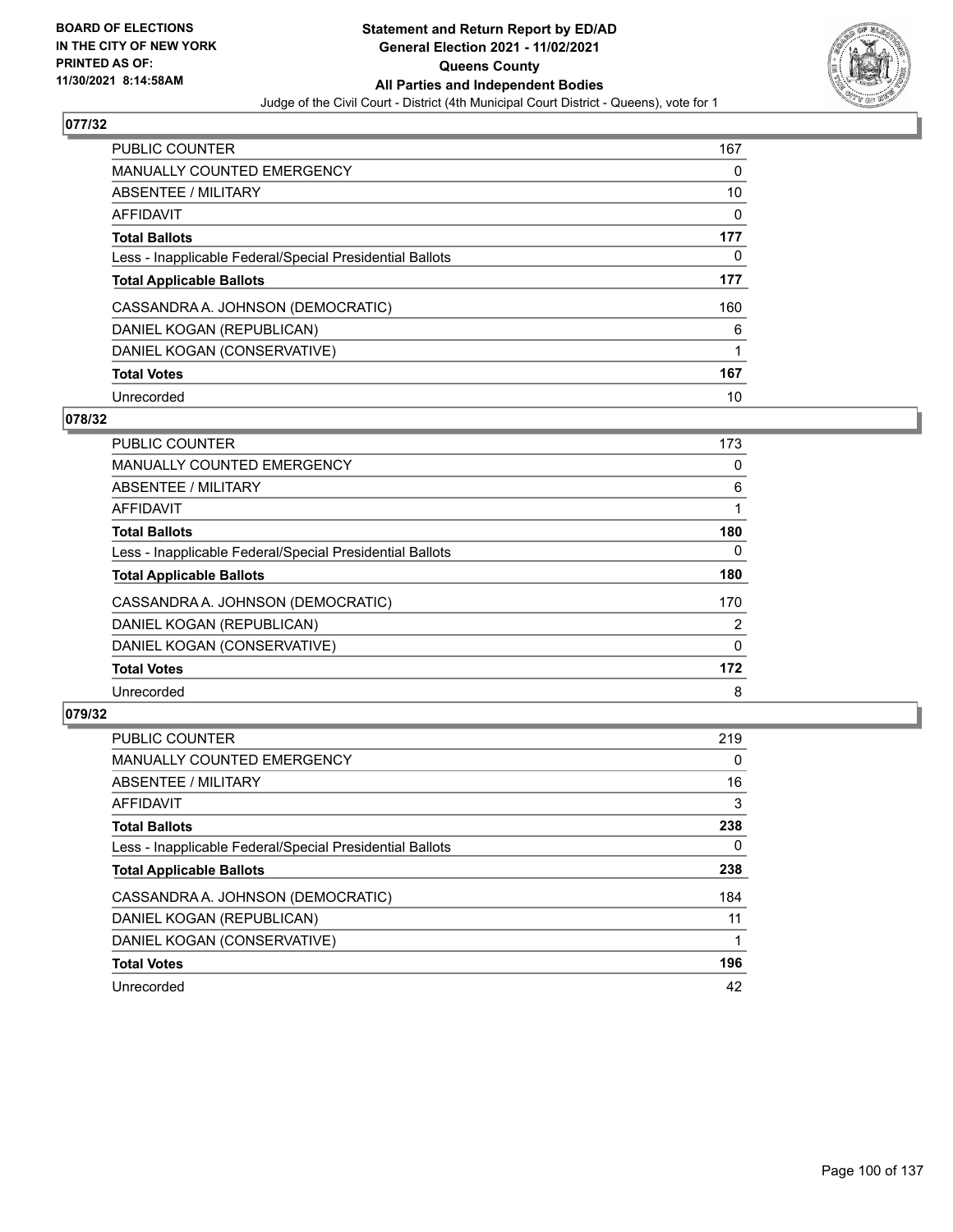

| <b>PUBLIC COUNTER</b>                                    | 146 |
|----------------------------------------------------------|-----|
| <b>MANUALLY COUNTED EMERGENCY</b>                        | 0   |
| ABSENTEE / MILITARY                                      | 10  |
| AFFIDAVIT                                                | 0   |
| <b>Total Ballots</b>                                     | 156 |
| Less - Inapplicable Federal/Special Presidential Ballots | 0   |
| <b>Total Applicable Ballots</b>                          | 156 |
|                                                          |     |
| CASSANDRA A. JOHNSON (DEMOCRATIC)                        | 120 |
| DANIEL KOGAN (REPUBLICAN)                                | 21  |
| DANIEL KOGAN (CONSERVATIVE)                              |     |
| <b>Total Votes</b>                                       | 142 |

#### **081/32**

| <b>PUBLIC COUNTER</b>                                    | 127            |
|----------------------------------------------------------|----------------|
| <b>MANUALLY COUNTED EMERGENCY</b>                        | 0              |
| ABSENTEE / MILITARY                                      | 7              |
| <b>AFFIDAVIT</b>                                         |                |
| <b>Total Ballots</b>                                     | 135            |
| Less - Inapplicable Federal/Special Presidential Ballots | $\Omega$       |
| <b>Total Applicable Ballots</b>                          | 135            |
| CASSANDRA A. JOHNSON (DEMOCRATIC)                        | 109            |
| DANIEL KOGAN (REPUBLICAN)                                | 12             |
| DANIEL KOGAN (CONSERVATIVE)                              | $\overline{2}$ |
| <b>Total Votes</b>                                       | 123            |
| Unrecorded                                               | 12             |

| <b>PUBLIC COUNTER</b>                                    | 142            |
|----------------------------------------------------------|----------------|
| <b>MANUALLY COUNTED EMERGENCY</b>                        | $\Omega$       |
| ABSENTEE / MILITARY                                      | 5              |
| AFFIDAVIT                                                |                |
| <b>Total Ballots</b>                                     | 148            |
| Less - Inapplicable Federal/Special Presidential Ballots | 0              |
| <b>Total Applicable Ballots</b>                          | 148            |
| CASSANDRA A. JOHNSON (DEMOCRATIC)                        | 119            |
| DANIEL KOGAN (REPUBLICAN)                                | 15             |
| DANIEL KOGAN (CONSERVATIVE)                              | $\overline{2}$ |
| <b>Total Votes</b>                                       | 136            |
| Unrecorded                                               | 12             |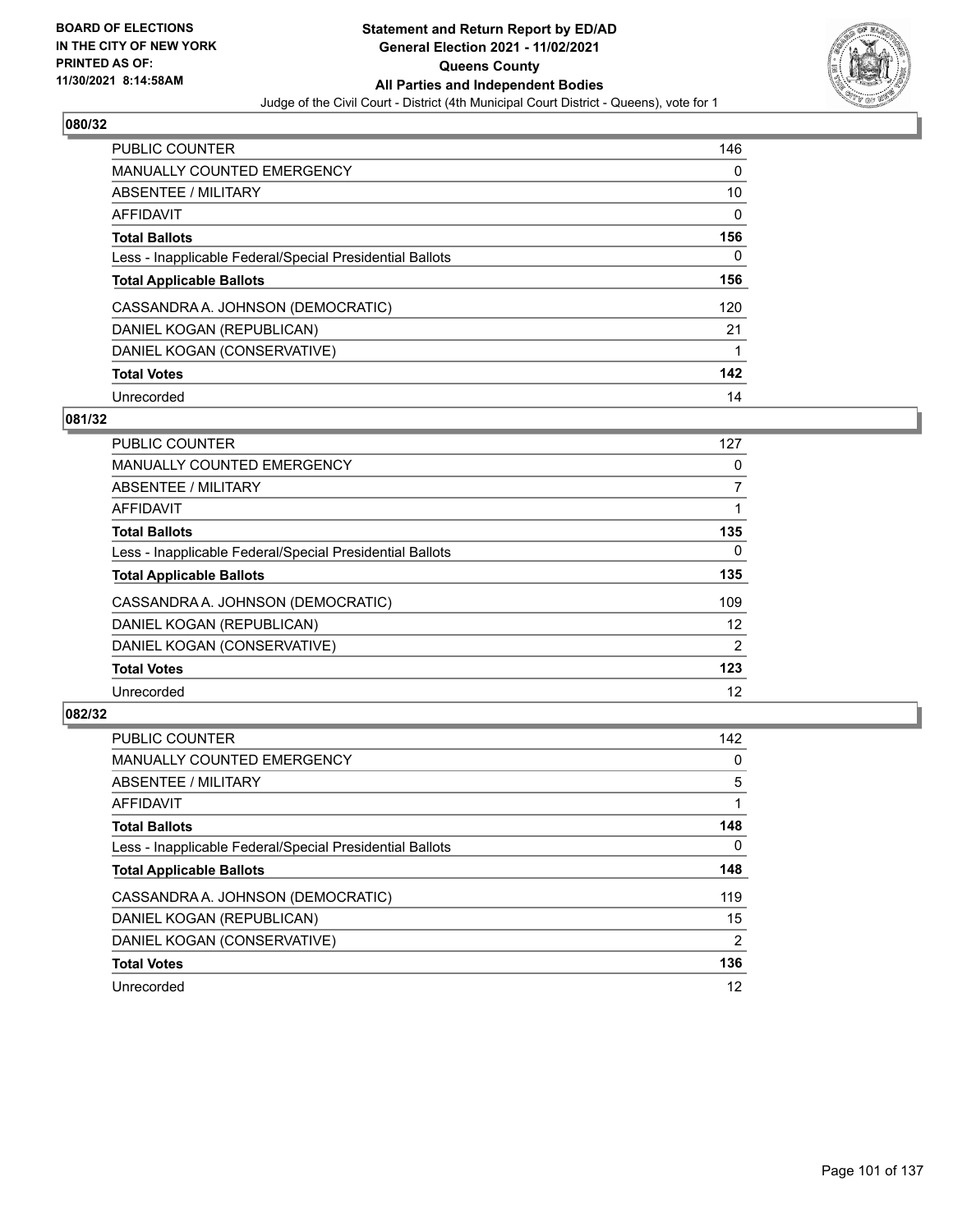

| <b>PUBLIC COUNTER</b>                                    | 124 |
|----------------------------------------------------------|-----|
| <b>MANUALLY COUNTED EMERGENCY</b>                        | 0   |
| ABSENTEE / MILITARY                                      | 16  |
| AFFIDAVIT                                                | 0   |
| <b>Total Ballots</b>                                     | 140 |
| Less - Inapplicable Federal/Special Presidential Ballots | 0   |
| <b>Total Applicable Ballots</b>                          | 140 |
| CASSANDRA A. JOHNSON (DEMOCRATIC)                        | 123 |
| DANIEL KOGAN (REPUBLICAN)                                | 3   |
| DANIEL KOGAN (CONSERVATIVE)                              | 0   |
| <b>Total Votes</b>                                       | 126 |
| Unrecorded                                               | 14  |

| <b>PUBLIC COUNTER</b>                                    | 162 |
|----------------------------------------------------------|-----|
| <b>MANUALLY COUNTED EMERGENCY</b>                        | 0   |
| ABSENTEE / MILITARY                                      | 11  |
| AFFIDAVIT                                                |     |
| <b>Total Ballots</b>                                     | 174 |
| Less - Inapplicable Federal/Special Presidential Ballots | 0   |
| <b>Total Applicable Ballots</b>                          | 174 |
| CASSANDRA A. JOHNSON (DEMOCRATIC)                        | 157 |
| DANIEL KOGAN (REPUBLICAN)                                |     |
| DANIEL KOGAN (CONSERVATIVE)                              | 2   |
| <b>Total Votes</b>                                       | 166 |
| Unrecorded                                               | 8   |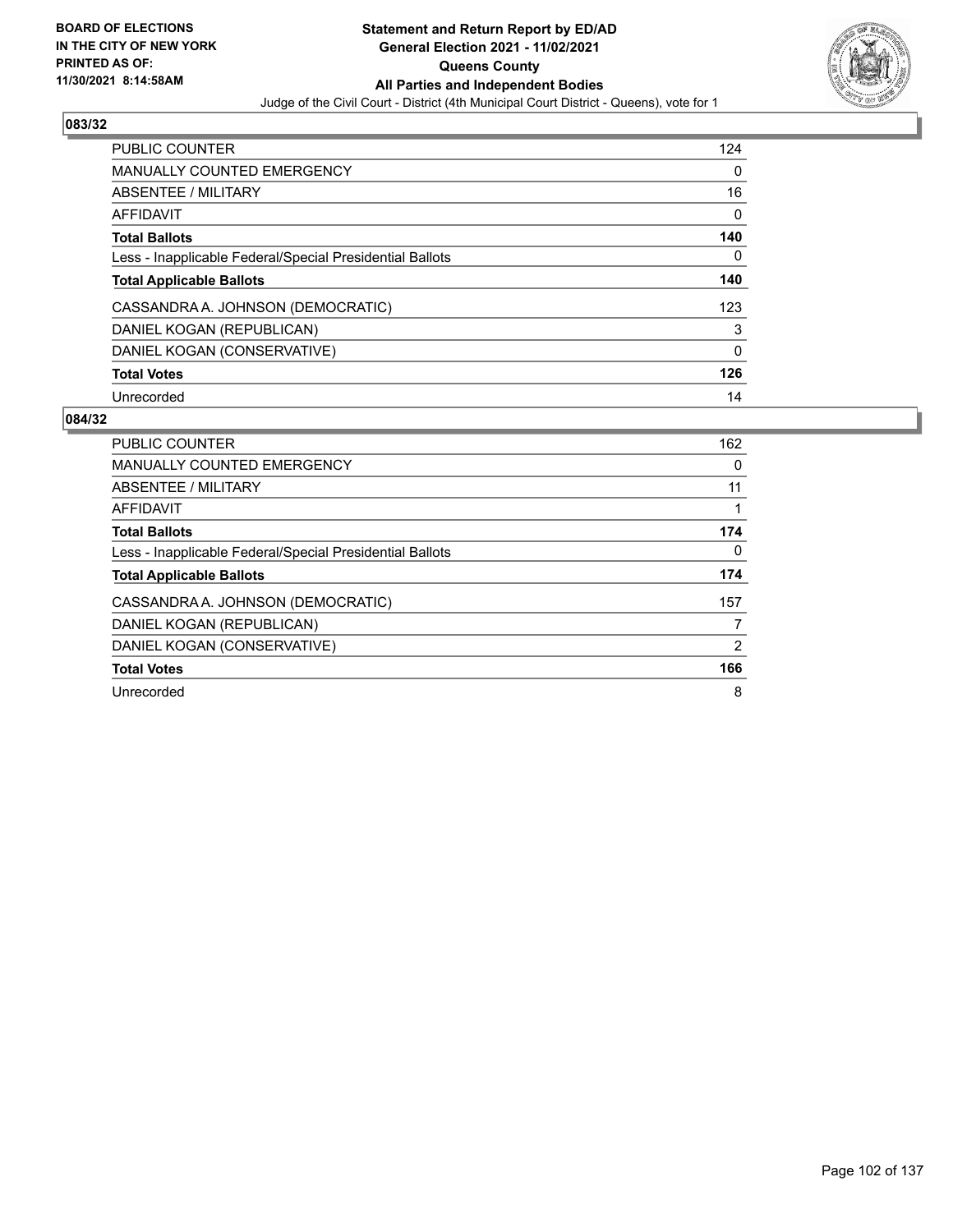

| <b>PUBLIC COUNTER</b>                                    | 244 |
|----------------------------------------------------------|-----|
| <b>MANUALLY COUNTED EMERGENCY</b>                        | 0   |
| ABSENTEE / MILITARY                                      | 35  |
| AFFIDAVIT                                                | 2   |
| <b>Total Ballots</b>                                     | 281 |
| Less - Inapplicable Federal/Special Presidential Ballots | 0   |
| <b>Total Applicable Ballots</b>                          | 281 |
| CASSANDRA A. JOHNSON (DEMOCRATIC)                        | 127 |
| DANIEL KOGAN (REPUBLICAN)                                | 117 |
| DANIEL KOGAN (CONSERVATIVE)                              | 10  |
| <b>Total Votes</b>                                       | 254 |
| Unrecorded                                               | 27  |

# **002/33**

| <b>PUBLIC COUNTER</b>                                    | 267 |
|----------------------------------------------------------|-----|
| <b>MANUALLY COUNTED EMERGENCY</b>                        | 0   |
| ABSENTEE / MILITARY                                      | 10  |
| <b>AFFIDAVIT</b>                                         | 3   |
| <b>Total Ballots</b>                                     | 280 |
| Less - Inapplicable Federal/Special Presidential Ballots | 0   |
| <b>Total Applicable Ballots</b>                          | 280 |
| CASSANDRA A. JOHNSON (DEMOCRATIC)                        | 113 |
| DANIEL KOGAN (REPUBLICAN)                                | 127 |
| DANIEL KOGAN (CONSERVATIVE)                              | 24  |
| <b>Total Votes</b>                                       | 264 |
| Unrecorded                                               | 16  |

| <b>PUBLIC COUNTER</b>                                    | 218 |
|----------------------------------------------------------|-----|
| <b>MANUALLY COUNTED EMERGENCY</b>                        | 0   |
| ABSENTEE / MILITARY                                      | 32  |
| <b>AFFIDAVIT</b>                                         | 3   |
| <b>Total Ballots</b>                                     | 253 |
| Less - Inapplicable Federal/Special Presidential Ballots | 0   |
| <b>Total Applicable Ballots</b>                          | 253 |
| CASSANDRA A. JOHNSON (DEMOCRATIC)                        | 136 |
| DANIEL KOGAN (REPUBLICAN)                                | 86  |
| DANIEL KOGAN (CONSERVATIVE)                              | 12  |
| <b>Total Votes</b>                                       | 234 |
| Unrecorded                                               | 19  |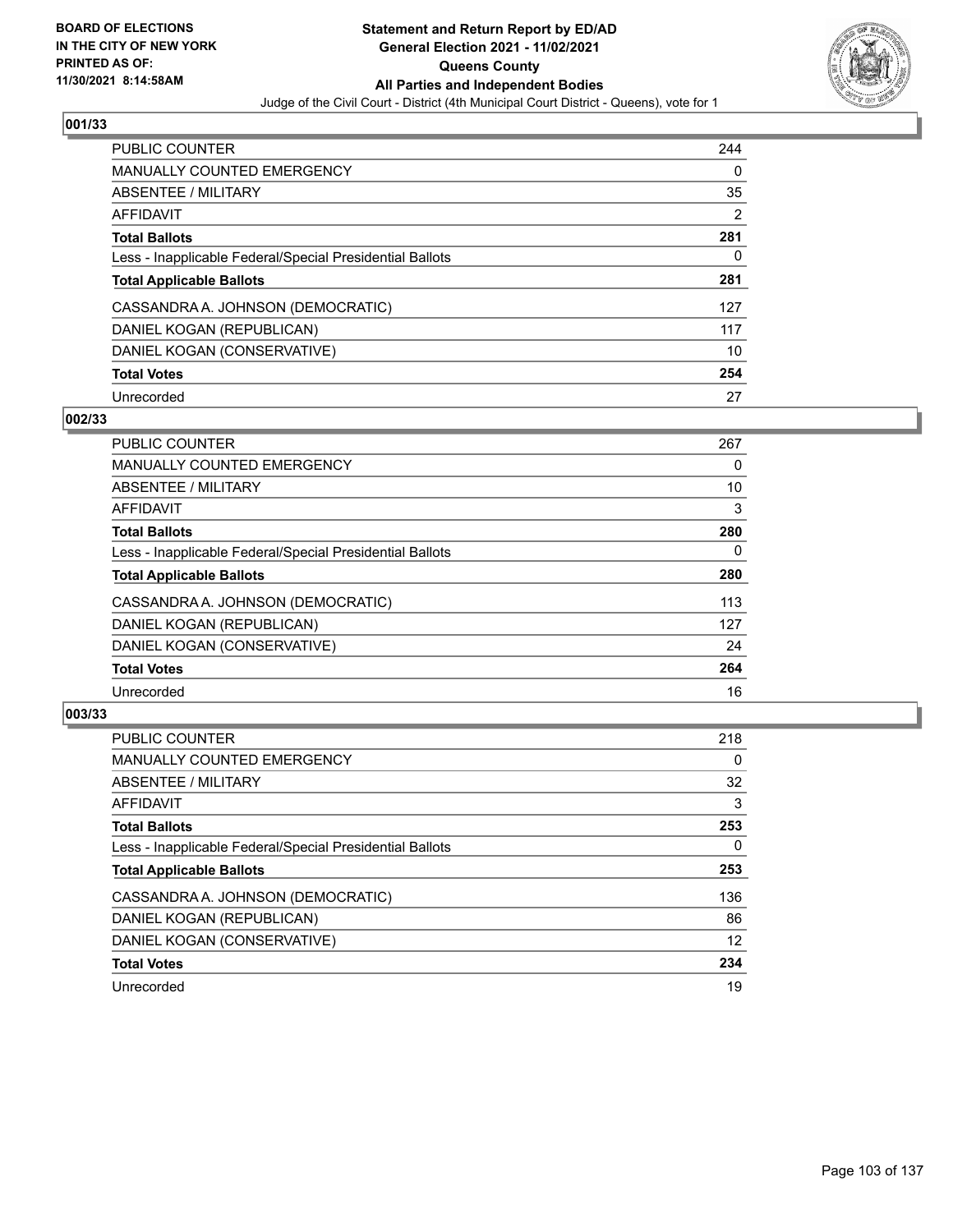

| <b>PUBLIC COUNTER</b>                                    | 182 |
|----------------------------------------------------------|-----|
| <b>MANUALLY COUNTED EMERGENCY</b>                        | 0   |
| ABSENTEE / MILITARY                                      | 38  |
| AFFIDAVIT                                                | 0   |
| <b>Total Ballots</b>                                     | 220 |
| Less - Inapplicable Federal/Special Presidential Ballots | 0   |
| <b>Total Applicable Ballots</b>                          | 220 |
| CASSANDRA A. JOHNSON (DEMOCRATIC)                        | 114 |
| DANIEL KOGAN (REPUBLICAN)                                | 67  |
| DANIEL KOGAN (CONSERVATIVE)                              | 9   |
| <b>Total Votes</b>                                       | 190 |
| Unrecorded                                               | 30  |

#### **005/33**

| <b>PUBLIC COUNTER</b>                                    | 242      |
|----------------------------------------------------------|----------|
| <b>MANUALLY COUNTED EMERGENCY</b>                        | $\Omega$ |
| ABSENTEE / MILITARY                                      | 17       |
| AFFIDAVIT                                                | $\Omega$ |
| <b>Total Ballots</b>                                     | 259      |
| Less - Inapplicable Federal/Special Presidential Ballots | 0        |
| <b>Total Applicable Ballots</b>                          | 259      |
| CASSANDRA A. JOHNSON (DEMOCRATIC)                        | 121      |
| DANIEL KOGAN (REPUBLICAN)                                | 111      |
| DANIEL KOGAN (CONSERVATIVE)                              | 8        |
| UNATTRIBUTABLE WRITE-IN (WRITE-IN)                       |          |
| <b>Total Votes</b>                                       | 241      |
| Unrecorded                                               | 18       |

| <b>PUBLIC COUNTER</b>                                    | 295 |
|----------------------------------------------------------|-----|
| <b>MANUALLY COUNTED EMERGENCY</b>                        | 0   |
| ABSENTEE / MILITARY                                      | 28  |
| AFFIDAVIT                                                | 2   |
| <b>Total Ballots</b>                                     | 325 |
| Less - Inapplicable Federal/Special Presidential Ballots | 0   |
| <b>Total Applicable Ballots</b>                          | 325 |
| CASSANDRA A. JOHNSON (DEMOCRATIC)                        | 146 |
| DANIEL KOGAN (REPUBLICAN)                                | 127 |
| DANIEL KOGAN (CONSERVATIVE)                              | 27  |
| <b>Total Votes</b>                                       | 300 |
| Unrecorded                                               | 25  |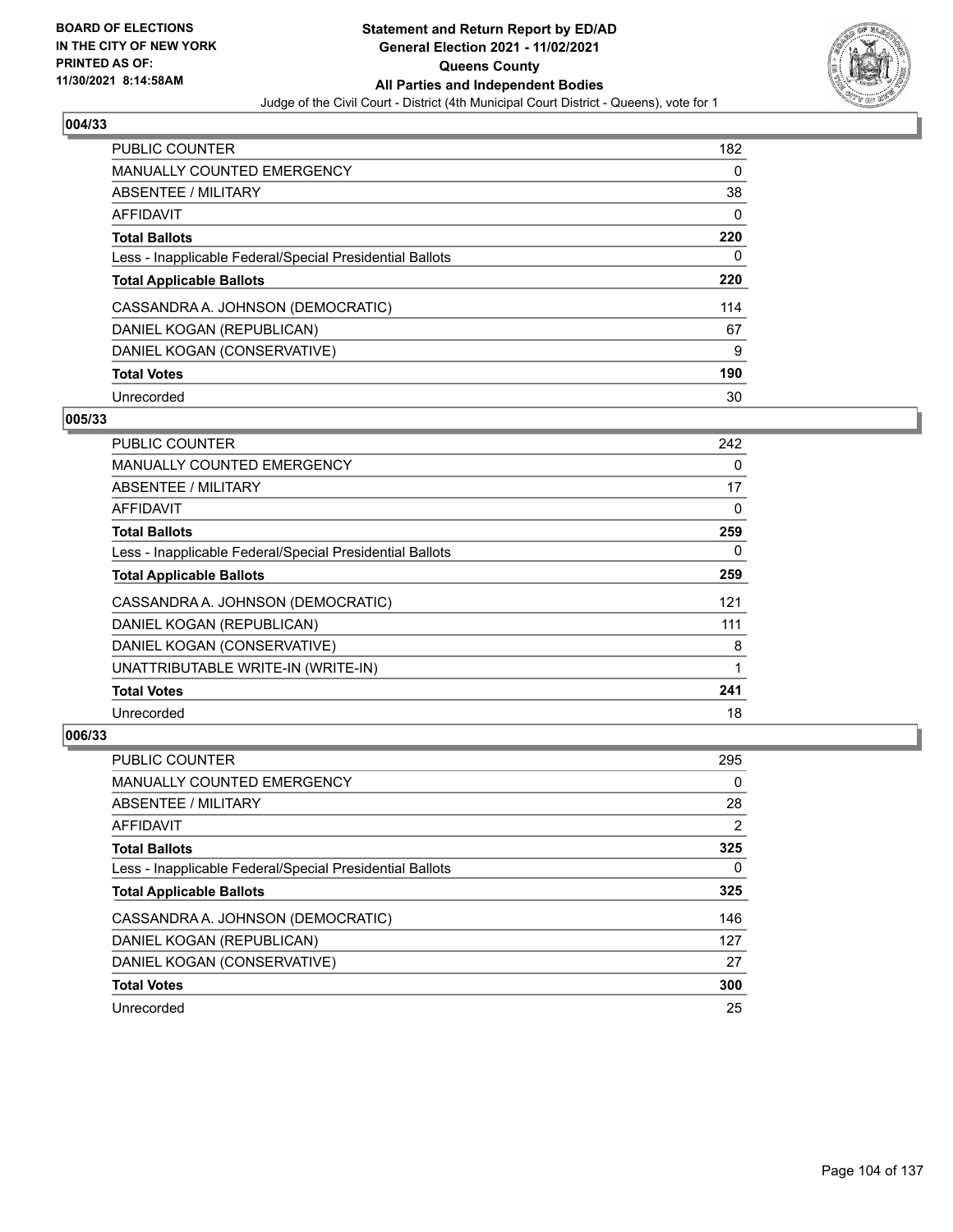

| <b>PUBLIC COUNTER</b>                                    | 284      |
|----------------------------------------------------------|----------|
| <b>MANUALLY COUNTED EMERGENCY</b>                        | $\Omega$ |
| ABSENTEE / MILITARY                                      | 15       |
| AFFIDAVIT                                                | 2        |
| <b>Total Ballots</b>                                     | 301      |
| Less - Inapplicable Federal/Special Presidential Ballots | 0        |
| <b>Total Applicable Ballots</b>                          | 301      |
| CASSANDRA A. JOHNSON (DEMOCRATIC)                        | 130      |
| DANIEL KOGAN (REPUBLICAN)                                | 114      |
| DANIEL KOGAN (CONSERVATIVE)                              | 21       |
| <b>Total Votes</b>                                       | 265      |
| Unrecorded                                               | 36       |

#### **008/33**

| <b>PUBLIC COUNTER</b>                                    | 270      |
|----------------------------------------------------------|----------|
| <b>MANUALLY COUNTED EMERGENCY</b>                        | 0        |
| ABSENTEE / MILITARY                                      | 27       |
| <b>AFFIDAVIT</b>                                         | 0        |
| <b>Total Ballots</b>                                     | 297      |
| Less - Inapplicable Federal/Special Presidential Ballots | $\Omega$ |
| <b>Total Applicable Ballots</b>                          | 297      |
| CASSANDRA A. JOHNSON (DEMOCRATIC)                        | 140      |
| DANIEL KOGAN (REPUBLICAN)                                | 104      |
| DANIEL KOGAN (CONSERVATIVE)                              | 26       |
| <b>Total Votes</b>                                       | 270      |
| Unrecorded                                               | 27       |

| <b>PUBLIC COUNTER</b>                                    | 297      |
|----------------------------------------------------------|----------|
| <b>MANUALLY COUNTED EMERGENCY</b>                        | 0        |
| ABSENTEE / MILITARY                                      | 32       |
| <b>AFFIDAVIT</b>                                         | $\Omega$ |
| <b>Total Ballots</b>                                     | 329      |
| Less - Inapplicable Federal/Special Presidential Ballots | 0        |
| <b>Total Applicable Ballots</b>                          | 329      |
| CASSANDRA A. JOHNSON (DEMOCRATIC)                        | 145      |
| DANIEL KOGAN (REPUBLICAN)                                | 124      |
| DANIEL KOGAN (CONSERVATIVE)                              | 27       |
| <b>Total Votes</b>                                       | 296      |
| Unrecorded                                               | 33       |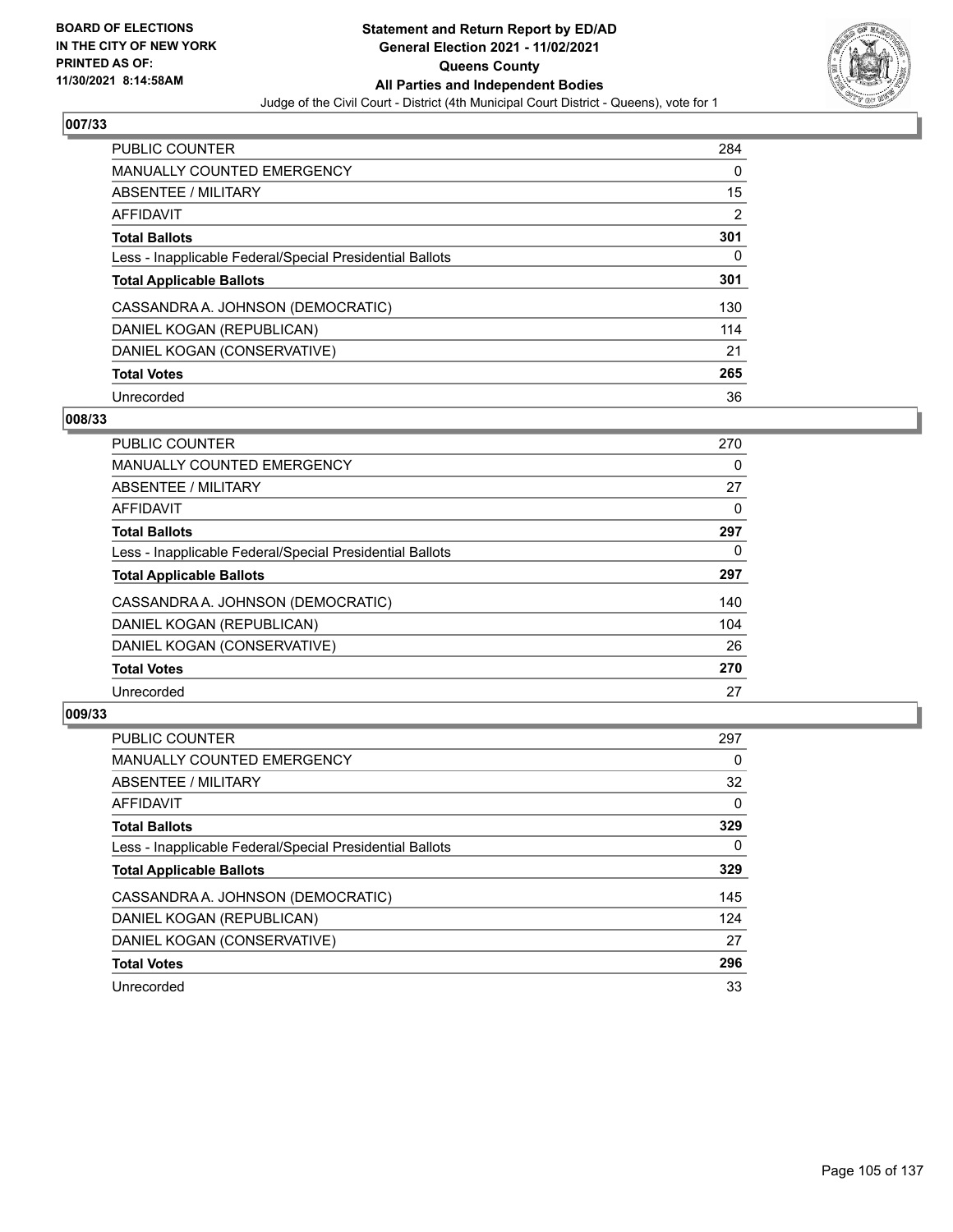

| <b>PUBLIC COUNTER</b>                                    | 184 |
|----------------------------------------------------------|-----|
| <b>MANUALLY COUNTED EMERGENCY</b>                        | 0   |
| ABSENTEE / MILITARY                                      | 8   |
| AFFIDAVIT                                                | 0   |
| <b>Total Ballots</b>                                     | 192 |
| Less - Inapplicable Federal/Special Presidential Ballots | 0   |
|                                                          |     |
| <b>Total Applicable Ballots</b>                          | 192 |
| CASSANDRA A. JOHNSON (DEMOCRATIC)                        | 87  |
| DANIEL KOGAN (REPUBLICAN)                                | 73  |
| DANIEL KOGAN (CONSERVATIVE)                              | 12  |
| <b>Total Votes</b>                                       | 172 |

#### **011/33**

| <b>PUBLIC COUNTER</b>                                    | 250      |
|----------------------------------------------------------|----------|
| <b>MANUALLY COUNTED EMERGENCY</b>                        | 0        |
| ABSENTEE / MILITARY                                      | 22       |
| <b>AFFIDAVIT</b>                                         | $\Omega$ |
| <b>Total Ballots</b>                                     | 272      |
| Less - Inapplicable Federal/Special Presidential Ballots | 0        |
| <b>Total Applicable Ballots</b>                          | 272      |
| CASSANDRA A. JOHNSON (DEMOCRATIC)                        | 147      |
| DANIEL KOGAN (REPUBLICAN)                                | 93       |
| DANIEL KOGAN (CONSERVATIVE)                              | 9        |
| DAVID ABRAHAM (WRITE-IN)                                 | 1        |
| <b>Total Votes</b>                                       | 250      |
| Unrecorded                                               | 22       |

| <b>PUBLIC COUNTER</b>                                    | 162 |
|----------------------------------------------------------|-----|
| MANUALLY COUNTED EMERGENCY                               | 0   |
| ABSENTEE / MILITARY                                      | 16  |
| AFFIDAVIT                                                | 0   |
| <b>Total Ballots</b>                                     | 178 |
| Less - Inapplicable Federal/Special Presidential Ballots | 0   |
| <b>Total Applicable Ballots</b>                          | 178 |
| CASSANDRA A. JOHNSON (DEMOCRATIC)                        | 97  |
| DANIEL KOGAN (REPUBLICAN)                                | 64  |
| DANIEL KOGAN (CONSERVATIVE)                              | 5   |
| UNATTRIBUTABLE WRITE-IN (WRITE-IN)                       | 1   |
| <b>Total Votes</b>                                       | 167 |
| Unrecorded                                               | 11  |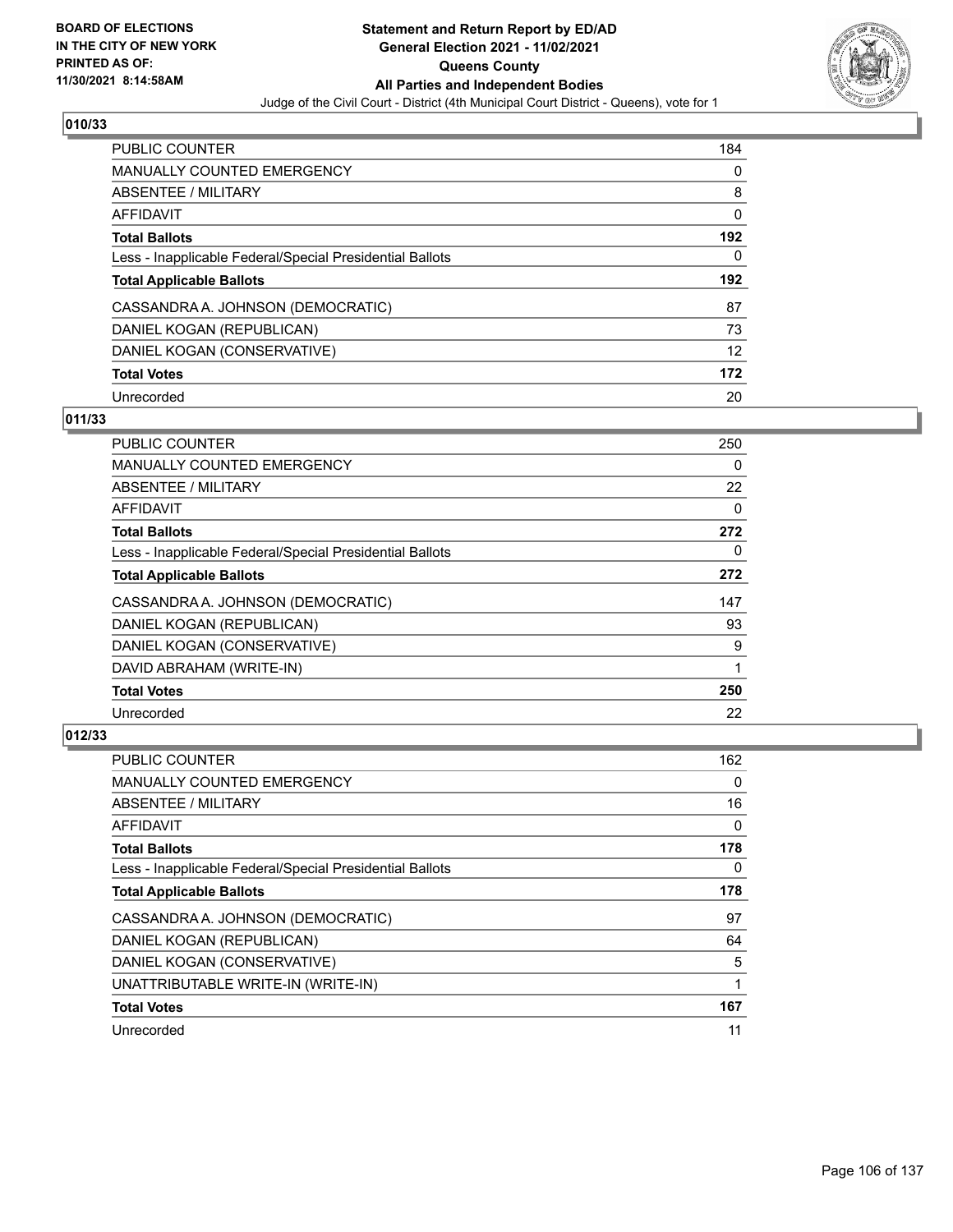

| <b>PUBLIC COUNTER</b>                                    | 214 |
|----------------------------------------------------------|-----|
| <b>MANUALLY COUNTED EMERGENCY</b>                        | 0   |
| ABSENTEE / MILITARY                                      | 13  |
| AFFIDAVIT                                                | 6   |
| <b>Total Ballots</b>                                     | 233 |
| Less - Inapplicable Federal/Special Presidential Ballots | 0   |
| <b>Total Applicable Ballots</b>                          | 233 |
| CASSANDRA A. JOHNSON (DEMOCRATIC)                        | 132 |
| DANIEL KOGAN (REPUBLICAN)                                | 68  |
| DANIEL KOGAN (CONSERVATIVE)                              | 6   |
| <b>Total Votes</b>                                       | 206 |
| Unrecorded                                               | 27  |

#### **014/33**

| <b>PUBLIC COUNTER</b>                                    | 177            |
|----------------------------------------------------------|----------------|
| <b>MANUALLY COUNTED EMERGENCY</b>                        | 0              |
| ABSENTEE / MILITARY                                      | 21             |
| <b>AFFIDAVIT</b>                                         | 0              |
| <b>Total Ballots</b>                                     | 198            |
| Less - Inapplicable Federal/Special Presidential Ballots | $\Omega$       |
| <b>Total Applicable Ballots</b>                          | 198            |
| CASSANDRA A. JOHNSON (DEMOCRATIC)                        | 127            |
| DANIEL KOGAN (REPUBLICAN)                                | 54             |
| DANIEL KOGAN (CONSERVATIVE)                              | $\overline{2}$ |
| <b>Total Votes</b>                                       | 183            |
| Unrecorded                                               | 15             |

| <b>PUBLIC COUNTER</b>                                    | 208      |
|----------------------------------------------------------|----------|
| <b>MANUALLY COUNTED EMERGENCY</b>                        | $\Omega$ |
| ABSENTEE / MILITARY                                      | 16       |
| AFFIDAVIT                                                | 2        |
| <b>Total Ballots</b>                                     | 226      |
| Less - Inapplicable Federal/Special Presidential Ballots | 0        |
| <b>Total Applicable Ballots</b>                          | 226      |
| CASSANDRA A. JOHNSON (DEMOCRATIC)                        | 128      |
| DANIEL KOGAN (REPUBLICAN)                                | 65       |
| DANIEL KOGAN (CONSERVATIVE)                              | 12       |
| <b>Total Votes</b>                                       | 205      |
| Unrecorded                                               | 21       |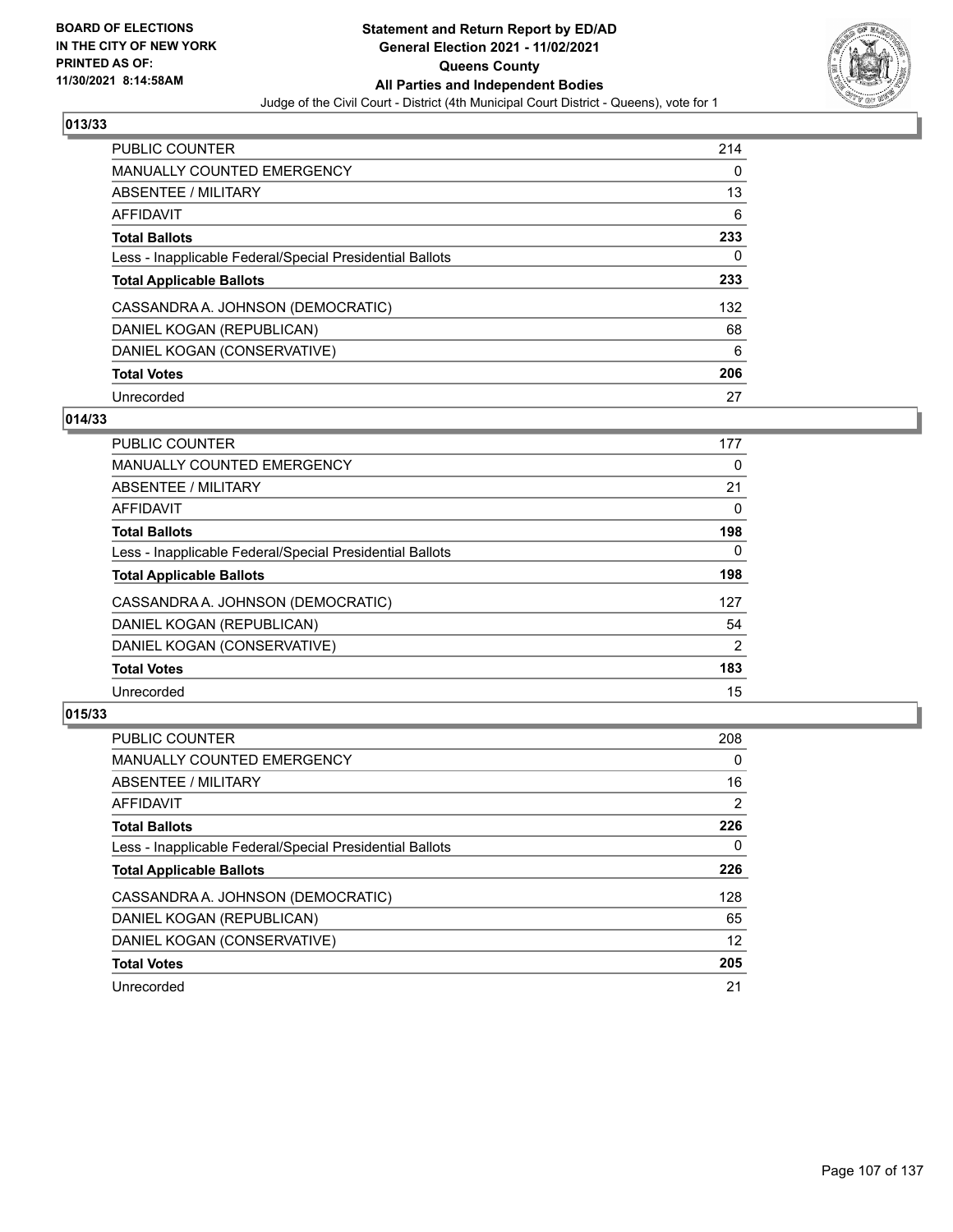

| <b>PUBLIC COUNTER</b>                                    | 27 |
|----------------------------------------------------------|----|
| <b>MANUALLY COUNTED EMERGENCY</b>                        | 0  |
| ABSENTEE / MILITARY                                      | 3  |
| AFFIDAVIT                                                | 0  |
| <b>Total Ballots</b>                                     | 30 |
| Less - Inapplicable Federal/Special Presidential Ballots | 0  |
| <b>Total Applicable Ballots</b>                          | 30 |
| CASSANDRA A. JOHNSON (DEMOCRATIC)                        | 17 |
| DANIEL KOGAN (REPUBLICAN)                                |    |
|                                                          |    |
| DANIEL KOGAN (CONSERVATIVE)                              | 2  |
| <b>Total Votes</b>                                       | 26 |

### **017/33**

| <b>PUBLIC COUNTER</b>                                    | 191      |
|----------------------------------------------------------|----------|
| <b>MANUALLY COUNTED EMERGENCY</b>                        | 0        |
| ABSENTEE / MILITARY                                      | 18       |
| <b>AFFIDAVIT</b>                                         | 0        |
| <b>Total Ballots</b>                                     | 209      |
| Less - Inapplicable Federal/Special Presidential Ballots | $\Omega$ |
| <b>Total Applicable Ballots</b>                          | 209      |
| CASSANDRA A. JOHNSON (DEMOCRATIC)                        | 126      |
| DANIEL KOGAN (REPUBLICAN)                                | 51       |
| DANIEL KOGAN (CONSERVATIVE)                              | 11       |
| <b>Total Votes</b>                                       | 188      |
| Unrecorded                                               | 21       |

| <b>PUBLIC COUNTER</b>                                    | 157            |
|----------------------------------------------------------|----------------|
| <b>MANUALLY COUNTED EMERGENCY</b>                        | $\Omega$       |
| ABSENTEE / MILITARY                                      | 16             |
| <b>AFFIDAVIT</b>                                         | $\overline{2}$ |
| <b>Total Ballots</b>                                     | 175            |
| Less - Inapplicable Federal/Special Presidential Ballots | 0              |
| <b>Total Applicable Ballots</b>                          | 175            |
| CASSANDRA A. JOHNSON (DEMOCRATIC)                        | 95             |
| DANIEL KOGAN (REPUBLICAN)                                | 50             |
| DANIEL KOGAN (CONSERVATIVE)                              | 7              |
| <b>Total Votes</b>                                       | 152            |
| Unrecorded                                               | 23             |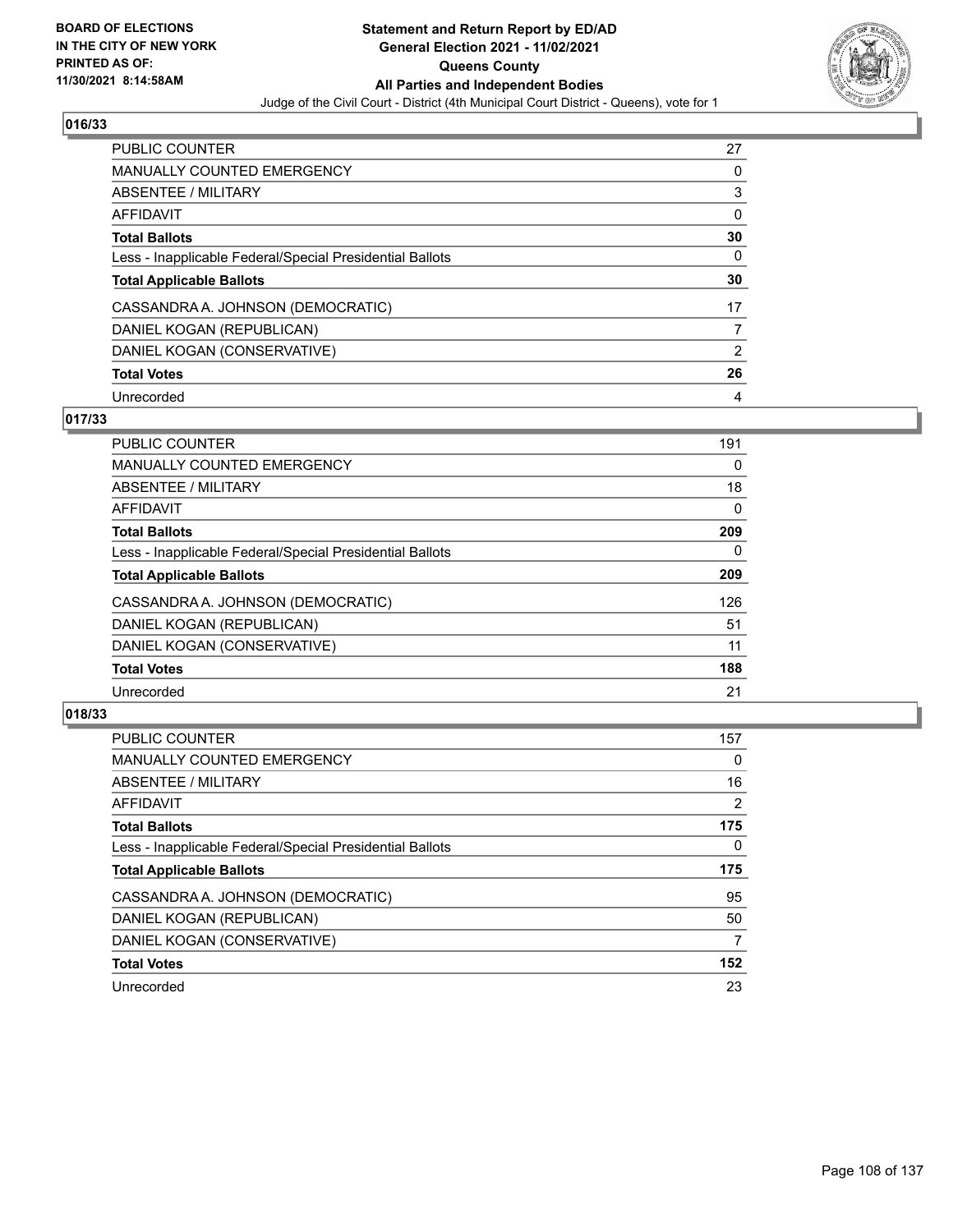

| <b>PUBLIC COUNTER</b>                                    | 183      |
|----------------------------------------------------------|----------|
| <b>MANUALLY COUNTED EMERGENCY</b>                        | $\Omega$ |
| ABSENTEE / MILITARY                                      | 15       |
| <b>AFFIDAVIT</b>                                         | 0        |
| <b>Total Ballots</b>                                     | 198      |
| Less - Inapplicable Federal/Special Presidential Ballots | 0        |
| <b>Total Applicable Ballots</b>                          | 198      |
| CASSANDRA A. JOHNSON (DEMOCRATIC)                        | 130      |
| DANIEL KOGAN (REPUBLICAN)                                | 39       |
| DANIEL KOGAN (CONSERVATIVE)                              | 5        |
| <b>GEBEGE NOKITARO (WRITE-IN)</b>                        | 1        |
| <b>Total Votes</b>                                       | 175      |
| Unrecorded                                               | 23       |

# **020/33**

| <b>PUBLIC COUNTER</b>                                    | 195      |
|----------------------------------------------------------|----------|
| MANUALLY COUNTED EMERGENCY                               | 0        |
| ABSENTEE / MILITARY                                      | 18       |
| AFFIDAVIT                                                | 0        |
| <b>Total Ballots</b>                                     | 213      |
| Less - Inapplicable Federal/Special Presidential Ballots | $\Omega$ |
| <b>Total Applicable Ballots</b>                          | 213      |
| CASSANDRA A. JOHNSON (DEMOCRATIC)                        | 141      |
| DANIEL KOGAN (REPUBLICAN)                                | 46       |
| DANIEL KOGAN (CONSERVATIVE)                              | 7        |
| UNATTRIBUTABLE WRITE-IN (WRITE-IN)                       | 1        |
| <b>Total Votes</b>                                       | 195      |
| Unrecorded                                               | 18       |

| <b>PUBLIC COUNTER</b>                                    | 175 |
|----------------------------------------------------------|-----|
| <b>MANUALLY COUNTED EMERGENCY</b>                        | 0   |
| ABSENTEE / MILITARY                                      | 8   |
| AFFIDAVIT                                                | 2   |
| <b>Total Ballots</b>                                     | 185 |
| Less - Inapplicable Federal/Special Presidential Ballots | 0   |
| <b>Total Applicable Ballots</b>                          | 185 |
| CASSANDRA A. JOHNSON (DEMOCRATIC)                        | 129 |
| DANIEL KOGAN (REPUBLICAN)                                | 27  |
| DANIEL KOGAN (CONSERVATIVE)                              | 3   |
| <b>Total Votes</b>                                       | 159 |
| Unrecorded                                               | 26  |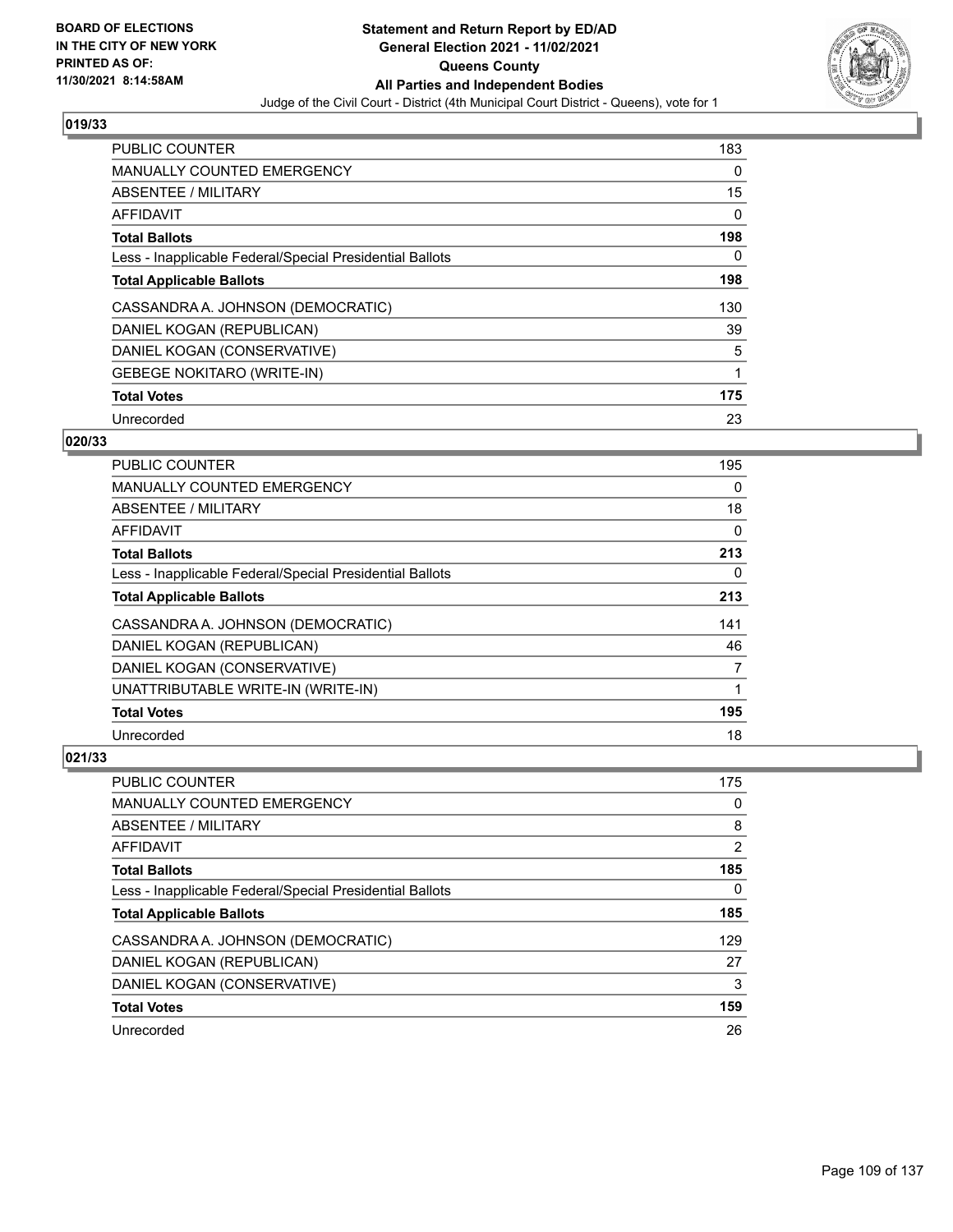

| <b>PUBLIC COUNTER</b>                                    | 160      |
|----------------------------------------------------------|----------|
| <b>MANUALLY COUNTED EMERGENCY</b>                        | $\Omega$ |
| ABSENTEE / MILITARY                                      | 11       |
| AFFIDAVIT                                                | 0        |
| <b>Total Ballots</b>                                     | 171      |
| Less - Inapplicable Federal/Special Presidential Ballots | 0        |
| <b>Total Applicable Ballots</b>                          | 171      |
| CASSANDRA A. JOHNSON (DEMOCRATIC)                        | 123      |
| DANIEL KOGAN (REPUBLICAN)                                | 28       |
| DANIEL KOGAN (CONSERVATIVE)                              | 7        |
| <b>Total Votes</b>                                       | 158      |
| Unrecorded                                               | 13       |

## **023/33**

| <b>PUBLIC COUNTER</b>                                    | 149      |
|----------------------------------------------------------|----------|
| <b>MANUALLY COUNTED EMERGENCY</b>                        | 0        |
| ABSENTEE / MILITARY                                      | 14       |
| <b>AFFIDAVIT</b>                                         | $\Omega$ |
| <b>Total Ballots</b>                                     | 163      |
| Less - Inapplicable Federal/Special Presidential Ballots | $\Omega$ |
| <b>Total Applicable Ballots</b>                          | 163      |
| CASSANDRA A. JOHNSON (DEMOCRATIC)                        | 121      |
| DANIEL KOGAN (REPUBLICAN)                                | 24       |
| DANIEL KOGAN (CONSERVATIVE)                              |          |
| <b>Total Votes</b>                                       | 146      |
| Unrecorded                                               | 17       |

| <b>PUBLIC COUNTER</b>                                    | 143            |
|----------------------------------------------------------|----------------|
| <b>MANUALLY COUNTED EMERGENCY</b>                        | $\Omega$       |
| ABSENTEE / MILITARY                                      | 6              |
| AFFIDAVIT                                                | 0              |
| <b>Total Ballots</b>                                     | 149            |
| Less - Inapplicable Federal/Special Presidential Ballots | 0              |
| <b>Total Applicable Ballots</b>                          | 149            |
| CASSANDRA A. JOHNSON (DEMOCRATIC)                        | 103            |
| DANIEL KOGAN (REPUBLICAN)                                | 23             |
| DANIEL KOGAN (CONSERVATIVE)                              | $\overline{2}$ |
| <b>Total Votes</b>                                       | 128            |
| Unrecorded                                               | 21             |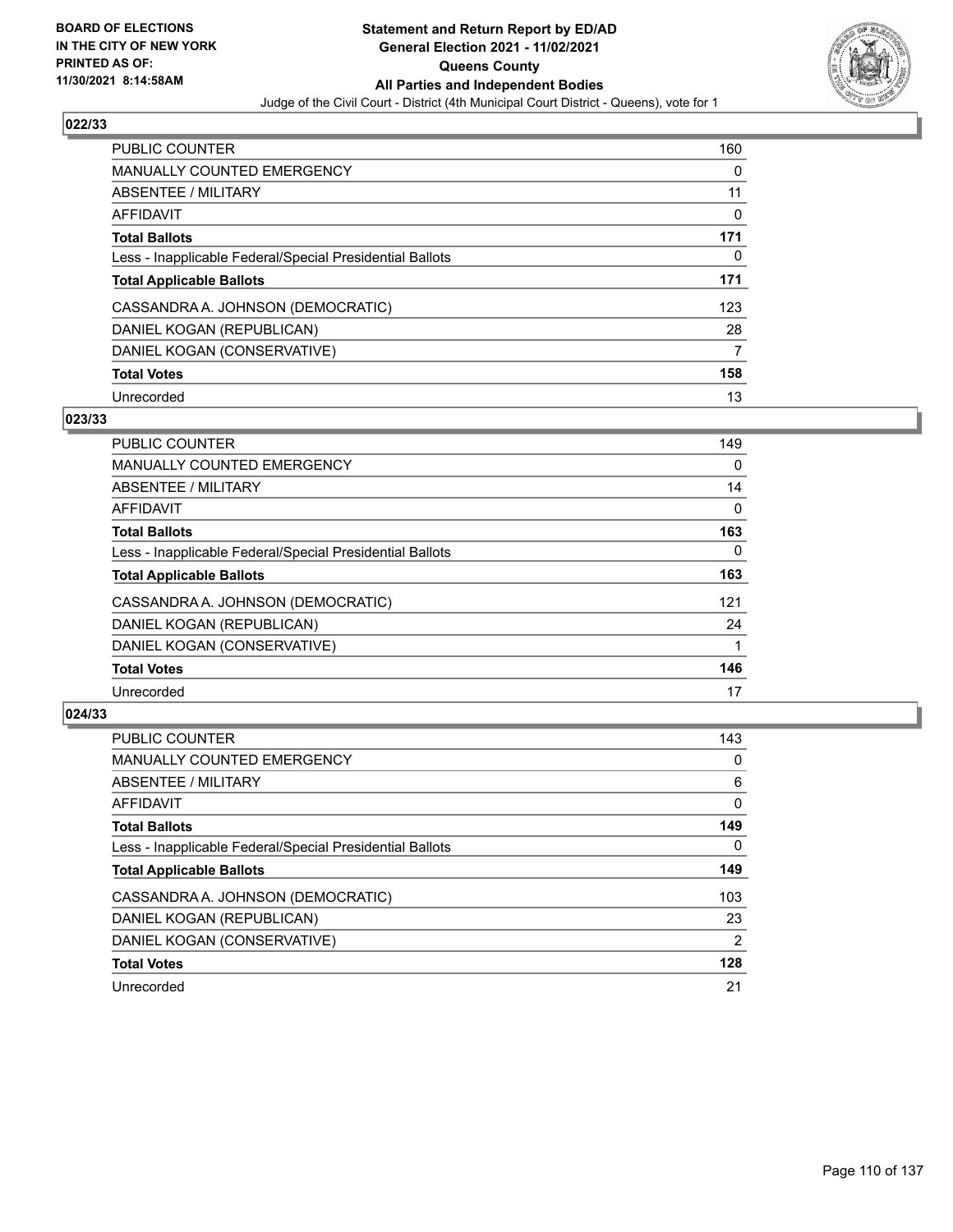

| <b>PUBLIC COUNTER</b>                                    | 184            |
|----------------------------------------------------------|----------------|
| MANUALLY COUNTED EMERGENCY                               | $\Omega$       |
| ABSENTEE / MILITARY                                      | 12             |
| AFFIDAVIT                                                | $\Omega$       |
| <b>Total Ballots</b>                                     | 196            |
| Less - Inapplicable Federal/Special Presidential Ballots | 0              |
| <b>Total Applicable Ballots</b>                          | 196            |
| CASSANDRA A. JOHNSON (DEMOCRATIC)                        | 135            |
| DANIEL KOGAN (REPUBLICAN)                                | 46             |
| DANIEL KOGAN (CONSERVATIVE)                              | $\overline{4}$ |
| <b>Total Votes</b>                                       | 185            |
| Unrecorded                                               | 11             |

## **026/33**

| <b>PUBLIC COUNTER</b>                                    | 167      |
|----------------------------------------------------------|----------|
| MANUALLY COUNTED EMERGENCY                               | 0        |
| ABSENTEE / MILITARY                                      | 18       |
| <b>AFFIDAVIT</b>                                         |          |
| <b>Total Ballots</b>                                     | 186      |
| Less - Inapplicable Federal/Special Presidential Ballots | $\Omega$ |
| <b>Total Applicable Ballots</b>                          | 186      |
| CASSANDRA A. JOHNSON (DEMOCRATIC)                        | 132      |
| DANIEL KOGAN (REPUBLICAN)                                | 28       |
| DANIEL KOGAN (CONSERVATIVE)                              | 4        |
| <b>Total Votes</b>                                       | 164      |
| Unrecorded                                               | 22       |

| <b>PUBLIC COUNTER</b>                                    | 140               |
|----------------------------------------------------------|-------------------|
| MANUALLY COUNTED EMERGENCY                               | 0                 |
| ABSENTEE / MILITARY                                      | $12 \overline{ }$ |
| AFFIDAVIT                                                | 3                 |
| <b>Total Ballots</b>                                     | 155               |
| Less - Inapplicable Federal/Special Presidential Ballots | 0                 |
| <b>Total Applicable Ballots</b>                          | 155               |
| CASSANDRA A. JOHNSON (DEMOCRATIC)                        | 111               |
| DANIEL KOGAN (REPUBLICAN)                                | 24                |
| DANIEL KOGAN (CONSERVATIVE)                              | 4                 |
| FRODO BAGGINS (WRITE-IN)                                 |                   |
| <b>Total Votes</b>                                       | 140               |
| Unrecorded                                               | 15                |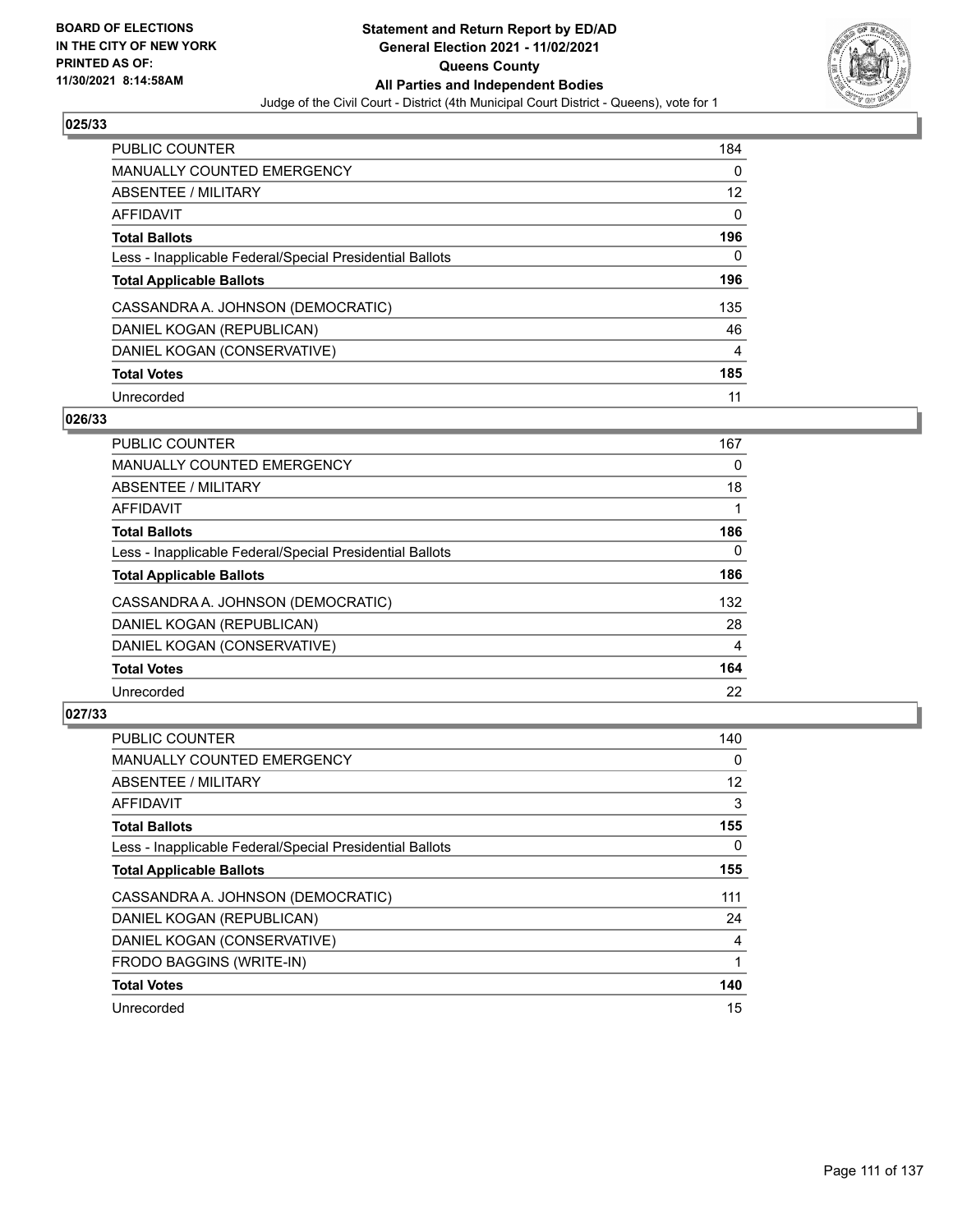

| <b>PUBLIC COUNTER</b>                                    | 177 |
|----------------------------------------------------------|-----|
| <b>MANUALLY COUNTED EMERGENCY</b>                        | 0   |
| ABSENTEE / MILITARY                                      |     |
| AFFIDAVIT                                                | 2   |
| <b>Total Ballots</b>                                     | 186 |
| Less - Inapplicable Federal/Special Presidential Ballots | 0   |
| <b>Total Applicable Ballots</b>                          | 186 |
| CASSANDRA A. JOHNSON (DEMOCRATIC)                        | 152 |
| DANIEL KOGAN (REPUBLICAN)                                | 22  |
| DANIEL KOGAN (CONSERVATIVE)                              | 3   |
| <b>Total Votes</b>                                       | 177 |
| Unrecorded                                               | 9   |

## **029/33**

| <b>PUBLIC COUNTER</b>                                    | 214      |
|----------------------------------------------------------|----------|
| <b>MANUALLY COUNTED EMERGENCY</b>                        | 0        |
| ABSENTEE / MILITARY                                      | 21       |
| <b>AFFIDAVIT</b>                                         | 0        |
| <b>Total Ballots</b>                                     | 235      |
| Less - Inapplicable Federal/Special Presidential Ballots | $\Omega$ |
| <b>Total Applicable Ballots</b>                          | 235      |
| CASSANDRA A. JOHNSON (DEMOCRATIC)                        | 202      |
| DANIEL KOGAN (REPUBLICAN)                                | 17       |
| DANIEL KOGAN (CONSERVATIVE)                              | $\Omega$ |
| <b>Total Votes</b>                                       | 219      |
| Unrecorded                                               | 16       |

| <b>PUBLIC COUNTER</b>                                    | 235            |
|----------------------------------------------------------|----------------|
| <b>MANUALLY COUNTED EMERGENCY</b>                        | $\Omega$       |
| ABSENTEE / MILITARY                                      | 19             |
| <b>AFFIDAVIT</b>                                         | $\Omega$       |
| <b>Total Ballots</b>                                     | 254            |
| Less - Inapplicable Federal/Special Presidential Ballots | 0              |
| <b>Total Applicable Ballots</b>                          | 254            |
| CASSANDRA A. JOHNSON (DEMOCRATIC)                        | 225            |
| DANIEL KOGAN (REPUBLICAN)                                | 8              |
| DANIEL KOGAN (CONSERVATIVE)                              | $\overline{4}$ |
| <b>Total Votes</b>                                       | 237            |
| Unrecorded                                               | 17             |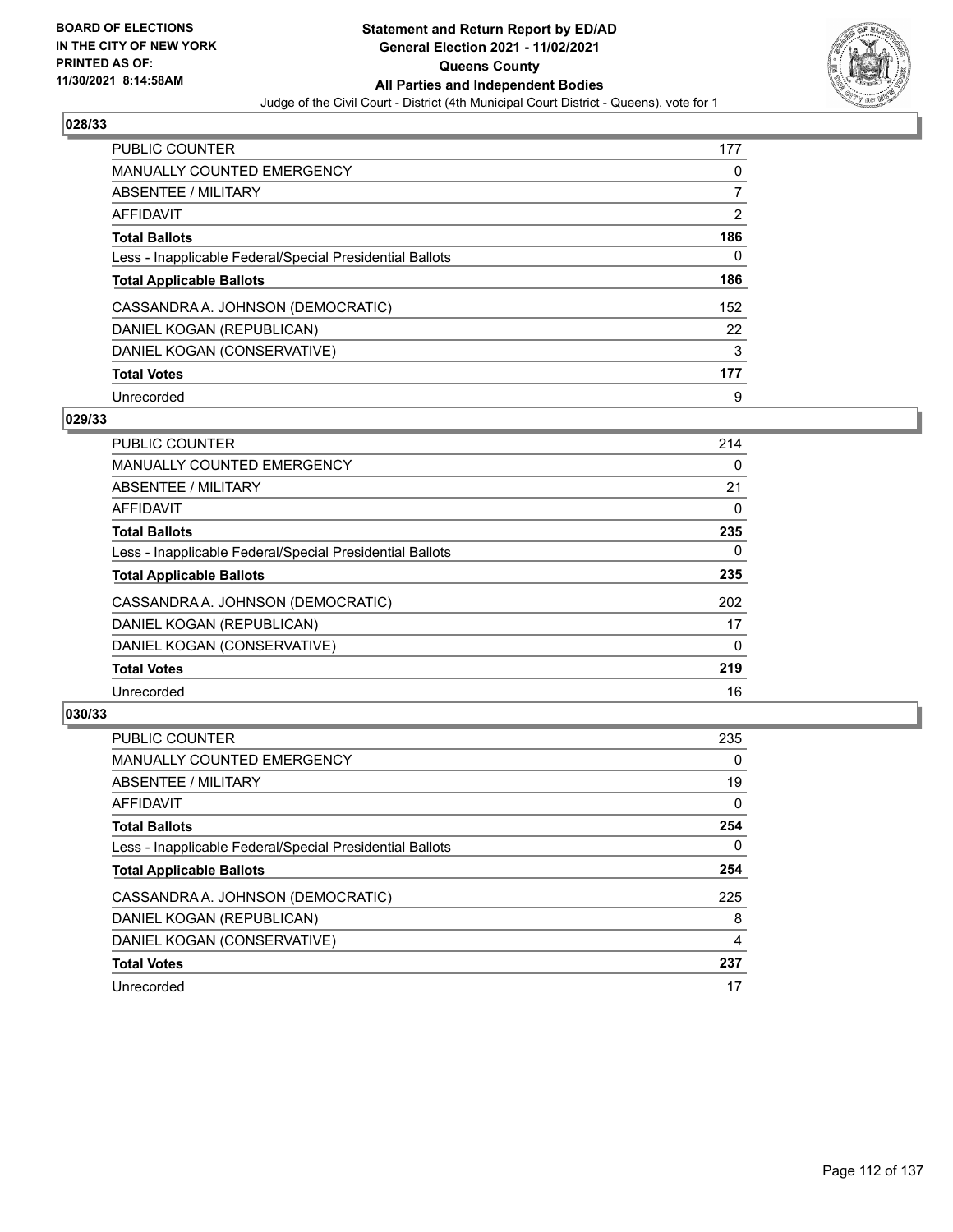

| <b>PUBLIC COUNTER</b>                                    | 212 |
|----------------------------------------------------------|-----|
| <b>MANUALLY COUNTED EMERGENCY</b>                        | 0   |
| ABSENTEE / MILITARY                                      | 15  |
| AFFIDAVIT                                                | 2   |
| <b>Total Ballots</b>                                     | 229 |
| Less - Inapplicable Federal/Special Presidential Ballots | 0   |
| <b>Total Applicable Ballots</b>                          | 229 |
| CASSANDRA A. JOHNSON (DEMOCRATIC)                        | 210 |
| DANIEL KOGAN (REPUBLICAN)                                |     |
| DANIEL KOGAN (CONSERVATIVE)                              | 3   |
| <b>Total Votes</b>                                       | 220 |
| Unrecorded                                               | 9   |

## **032/33**

| PUBLIC COUNTER                                           | 265            |
|----------------------------------------------------------|----------------|
| <b>MANUALLY COUNTED EMERGENCY</b>                        | 0              |
| ABSENTEE / MILITARY                                      | 26             |
| AFFIDAVIT                                                | $\Omega$       |
| <b>Total Ballots</b>                                     | 291            |
| Less - Inapplicable Federal/Special Presidential Ballots | $\Omega$       |
| <b>Total Applicable Ballots</b>                          | 291            |
| CASSANDRA A. JOHNSON (DEMOCRATIC)                        | 258            |
| DANIEL KOGAN (REPUBLICAN)                                | 10             |
| DANIEL KOGAN (CONSERVATIVE)                              | $\overline{2}$ |
| <b>Total Votes</b>                                       | 270            |
| Unrecorded                                               | 21             |

| <b>PUBLIC COUNTER</b>                                    | 217      |
|----------------------------------------------------------|----------|
| <b>MANUALLY COUNTED EMERGENCY</b>                        | 0        |
| ABSENTEE / MILITARY                                      | 13       |
| <b>AFFIDAVIT</b>                                         | $\Omega$ |
| <b>Total Ballots</b>                                     | 230      |
| Less - Inapplicable Federal/Special Presidential Ballots | 0        |
| <b>Total Applicable Ballots</b>                          | 230      |
| CASSANDRA A. JOHNSON (DEMOCRATIC)                        | 198      |
| DANIEL KOGAN (REPUBLICAN)                                | 11       |
| DANIEL KOGAN (CONSERVATIVE)                              |          |
| <b>Total Votes</b>                                       | 210      |
| Unrecorded                                               | 20       |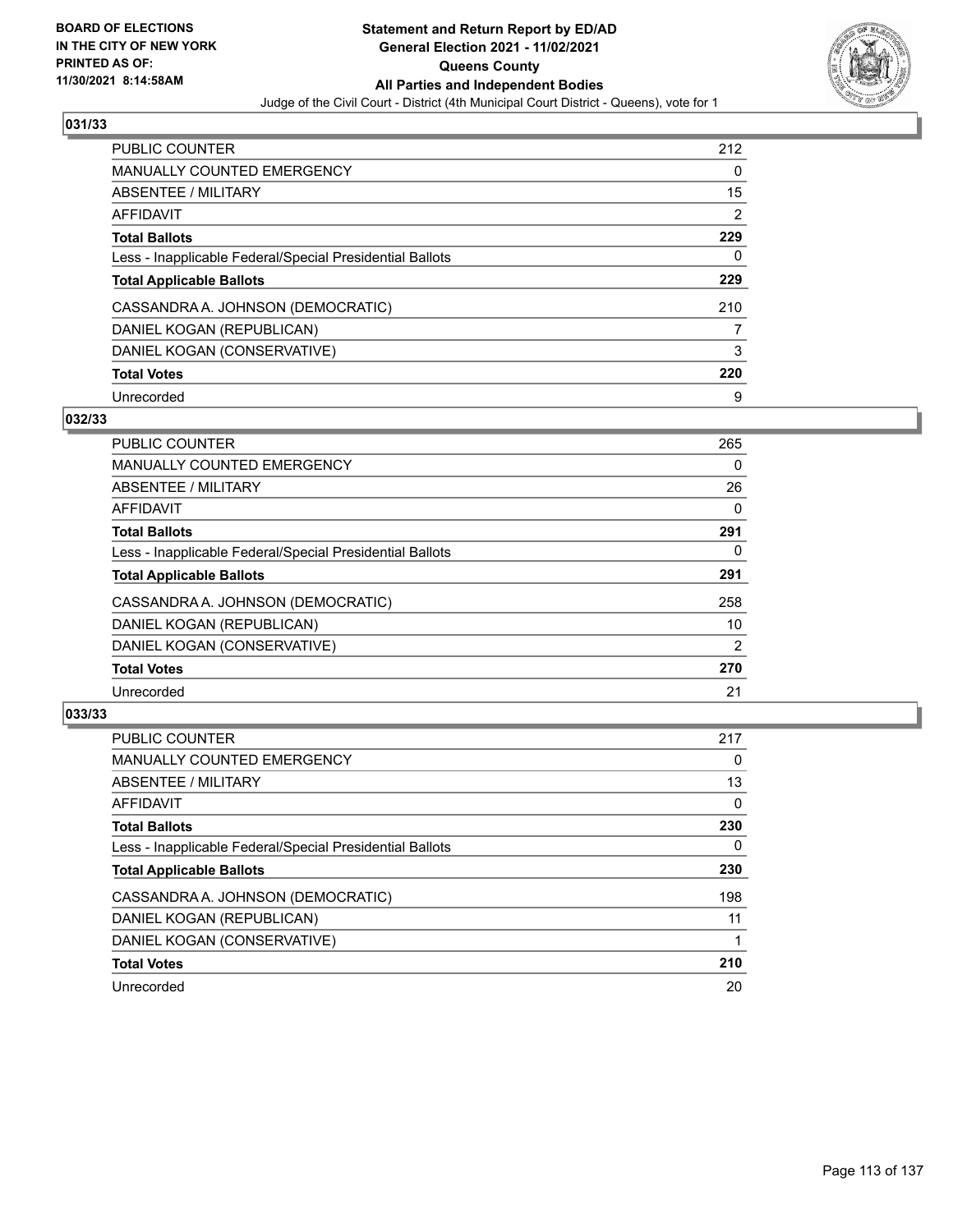

| <b>PUBLIC COUNTER</b>                                    | 209 |
|----------------------------------------------------------|-----|
| <b>MANUALLY COUNTED EMERGENCY</b>                        | 0   |
| ABSENTEE / MILITARY                                      | 23  |
| AFFIDAVIT                                                | 0   |
| <b>Total Ballots</b>                                     | 232 |
| Less - Inapplicable Federal/Special Presidential Ballots | 0   |
| <b>Total Applicable Ballots</b>                          | 232 |
| CASSANDRA A. JOHNSON (DEMOCRATIC)                        | 216 |
| DANIEL KOGAN (REPUBLICAN)                                | 0   |
| DANIEL KOGAN (CONSERVATIVE)                              |     |
| <b>Total Votes</b>                                       | 217 |
| Unrecorded                                               | 15  |

## **035/33**

| <b>PUBLIC COUNTER</b>                                    | 220 |
|----------------------------------------------------------|-----|
| <b>MANUALLY COUNTED EMERGENCY</b>                        | 0   |
| ABSENTEE / MILITARY                                      | 8   |
| <b>AFFIDAVIT</b>                                         |     |
| <b>Total Ballots</b>                                     | 229 |
| Less - Inapplicable Federal/Special Presidential Ballots | 0   |
| <b>Total Applicable Ballots</b>                          | 229 |
| CASSANDRA A. JOHNSON (DEMOCRATIC)                        | 207 |
| DANIEL KOGAN (REPUBLICAN)                                | 6   |
| DANIEL KOGAN (CONSERVATIVE)                              |     |
| <b>Total Votes</b>                                       | 214 |
| Unrecorded                                               | 15  |

| <b>PUBLIC COUNTER</b>                                    | 237            |
|----------------------------------------------------------|----------------|
| <b>MANUALLY COUNTED EMERGENCY</b>                        | 0              |
| ABSENTEE / MILITARY                                      | 15             |
| <b>AFFIDAVIT</b>                                         |                |
| <b>Total Ballots</b>                                     | 253            |
| Less - Inapplicable Federal/Special Presidential Ballots | 0              |
| <b>Total Applicable Ballots</b>                          | 253            |
| CASSANDRA A. JOHNSON (DEMOCRATIC)                        | 220            |
| DANIEL KOGAN (REPUBLICAN)                                | 7              |
| DANIEL KOGAN (CONSERVATIVE)                              | $\overline{2}$ |
| <b>Total Votes</b>                                       | 229            |
| Unrecorded                                               | 24             |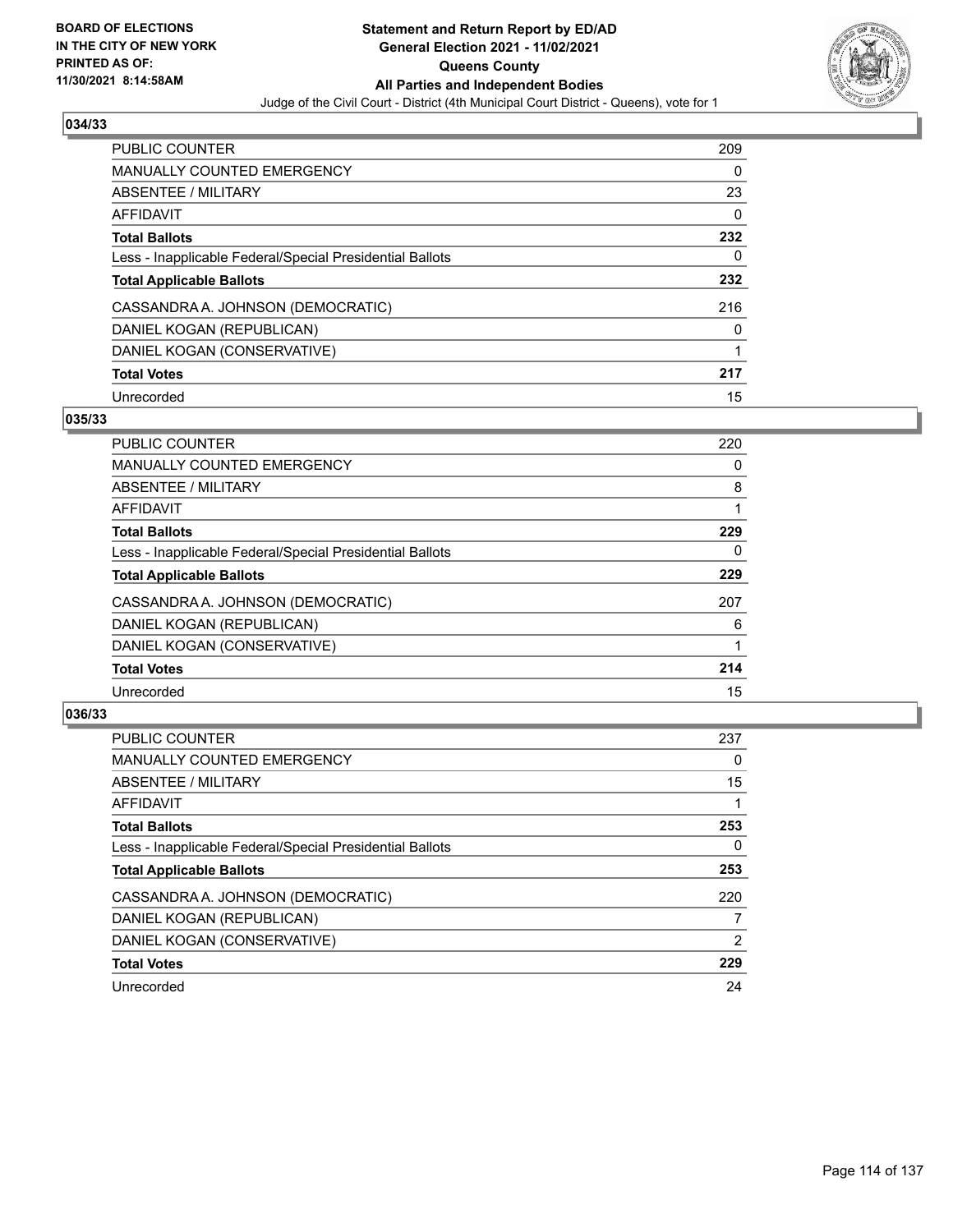

| <b>PUBLIC COUNTER</b>                                    | 230      |
|----------------------------------------------------------|----------|
| <b>MANUALLY COUNTED EMERGENCY</b>                        | $\Omega$ |
| ABSENTEE / MILITARY                                      | 20       |
| AFFIDAVIT                                                | $\Omega$ |
| <b>Total Ballots</b>                                     | 250      |
| Less - Inapplicable Federal/Special Presidential Ballots | 0        |
| <b>Total Applicable Ballots</b>                          | 250      |
| CASSANDRA A. JOHNSON (DEMOCRATIC)                        | 229      |
| DANIEL KOGAN (REPUBLICAN)                                |          |
| DANIEL KOGAN (CONSERVATIVE)                              | $\Omega$ |
| <b>Total Votes</b>                                       | 230      |
| Unrecorded                                               | 20       |

## **038/33**

| <b>PUBLIC COUNTER</b>                                    | 215 |
|----------------------------------------------------------|-----|
| <b>MANUALLY COUNTED EMERGENCY</b>                        | 0   |
| ABSENTEE / MILITARY                                      | 23  |
| <b>AFFIDAVIT</b>                                         | 0   |
| <b>Total Ballots</b>                                     | 238 |
| Less - Inapplicable Federal/Special Presidential Ballots | 0   |
| <b>Total Applicable Ballots</b>                          | 238 |
| CASSANDRA A. JOHNSON (DEMOCRATIC)                        | 204 |
| DANIEL KOGAN (REPUBLICAN)                                | 6   |
| DANIEL KOGAN (CONSERVATIVE)                              | 3   |
| <b>Total Votes</b>                                       | 213 |
| Unrecorded                                               | 25  |

| <b>PUBLIC COUNTER</b>                                    | 213      |
|----------------------------------------------------------|----------|
| <b>MANUALLY COUNTED EMERGENCY</b>                        | 0        |
| ABSENTEE / MILITARY                                      | 20       |
| <b>AFFIDAVIT</b>                                         | $\Omega$ |
| <b>Total Ballots</b>                                     | 233      |
| Less - Inapplicable Federal/Special Presidential Ballots | 0        |
| <b>Total Applicable Ballots</b>                          | 233      |
| CASSANDRA A. JOHNSON (DEMOCRATIC)                        | 211      |
| DANIEL KOGAN (REPUBLICAN)                                | 8        |
| DANIEL KOGAN (CONSERVATIVE)                              | 2        |
| <b>Total Votes</b>                                       | 221      |
| Unrecorded                                               | 12       |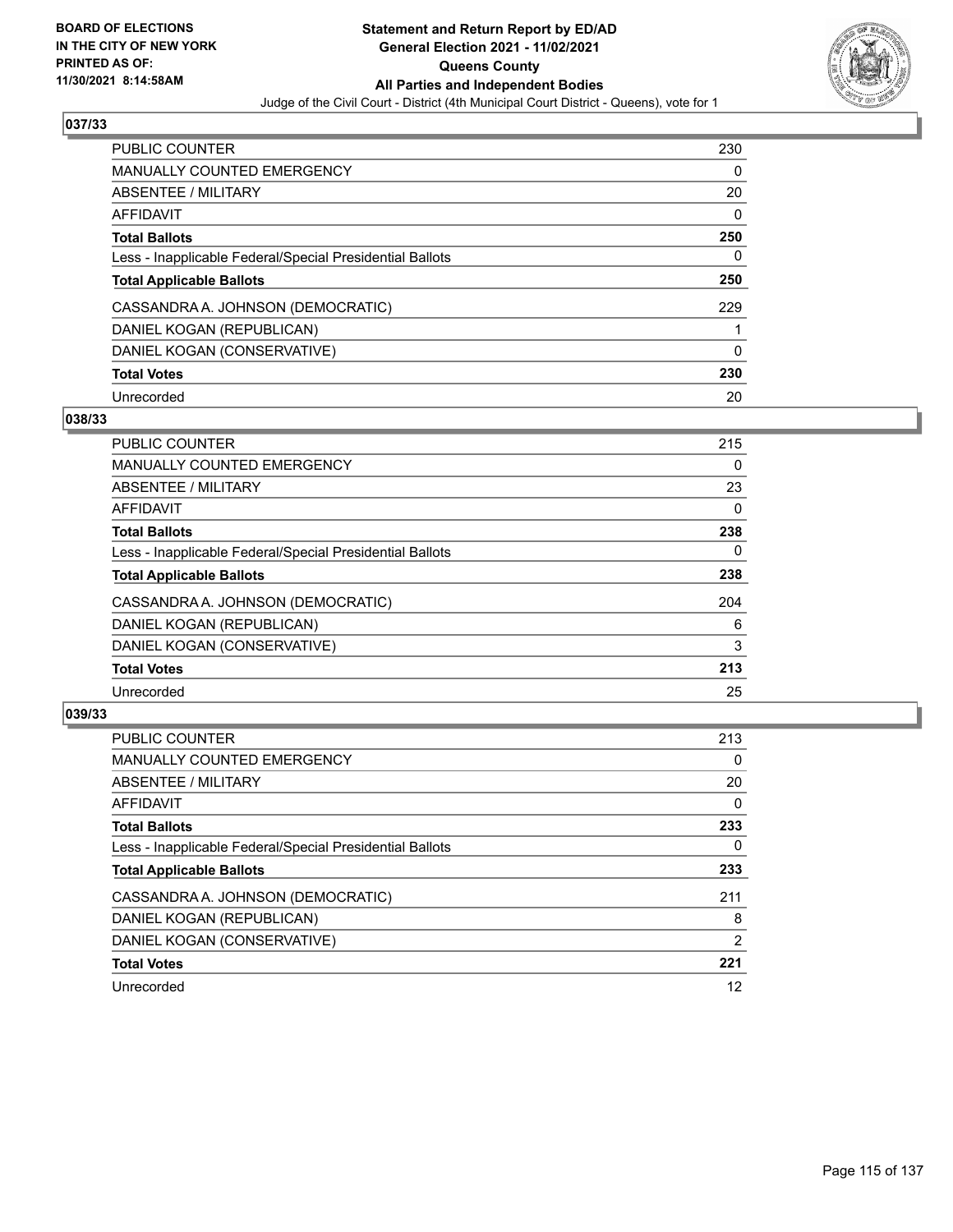

| <b>PUBLIC COUNTER</b>                                    | 227 |
|----------------------------------------------------------|-----|
| <b>MANUALLY COUNTED EMERGENCY</b>                        | 0   |
| ABSENTEE / MILITARY                                      | 10  |
| AFFIDAVIT                                                | 0   |
| <b>Total Ballots</b>                                     | 237 |
| Less - Inapplicable Federal/Special Presidential Ballots | 0   |
| <b>Total Applicable Ballots</b>                          | 237 |
| CASSANDRA A. JOHNSON (DEMOCRATIC)                        | 207 |
| DANIEL KOGAN (REPUBLICAN)                                | 11  |
| DANIEL KOGAN (CONSERVATIVE)                              | 3   |
| UNATTRIBUTABLE WRITE-IN (WRITE-IN)                       | 1   |
| <b>Total Votes</b>                                       | 222 |
| Unrecorded                                               | 15  |

# **041/33**

| <b>PUBLIC COUNTER</b>                                    | 208      |
|----------------------------------------------------------|----------|
| <b>MANUALLY COUNTED EMERGENCY</b>                        | 0        |
| ABSENTEE / MILITARY                                      | 18       |
| AFFIDAVIT                                                | 0        |
| <b>Total Ballots</b>                                     | 226      |
| Less - Inapplicable Federal/Special Presidential Ballots | 0        |
| <b>Total Applicable Ballots</b>                          | 226      |
| CASSANDRA A. JOHNSON (DEMOCRATIC)                        | 202      |
| DANIEL KOGAN (REPUBLICAN)                                | 9        |
| DANIEL KOGAN (CONSERVATIVE)                              | $\Omega$ |
| <b>Total Votes</b>                                       | 211      |
| Unrecorded                                               | 15       |

| PUBLIC COUNTER                                           | 216 |
|----------------------------------------------------------|-----|
| <b>MANUALLY COUNTED EMERGENCY</b>                        | 0   |
| ABSENTEE / MILITARY                                      | 19  |
| AFFIDAVIT                                                | 0   |
| <b>Total Ballots</b>                                     | 235 |
| Less - Inapplicable Federal/Special Presidential Ballots | 0   |
| <b>Total Applicable Ballots</b>                          | 235 |
| CASSANDRA A. JOHNSON (DEMOCRATIC)                        | 219 |
| DANIEL KOGAN (REPUBLICAN)                                | 6   |
| DANIEL KOGAN (CONSERVATIVE)                              | 1   |
| <b>Total Votes</b>                                       | 226 |
| Unrecorded                                               | 9   |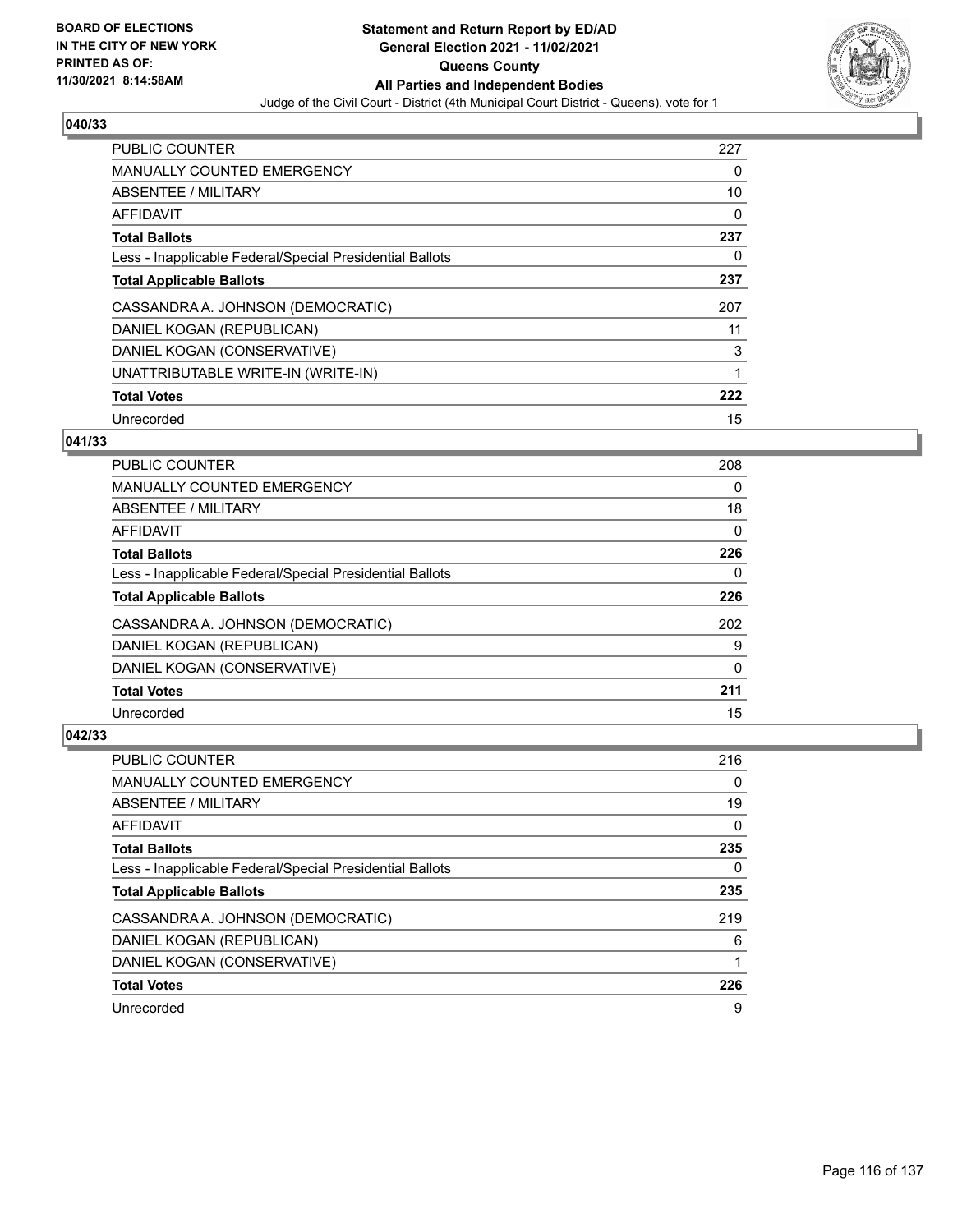

| <b>PUBLIC COUNTER</b>                                    | 144 |
|----------------------------------------------------------|-----|
| MANUALLY COUNTED EMERGENCY                               | 0   |
| ABSENTEE / MILITARY                                      | 15  |
| AFFIDAVIT                                                | 0   |
| <b>Total Ballots</b>                                     | 159 |
| Less - Inapplicable Federal/Special Presidential Ballots | 0   |
| <b>Total Applicable Ballots</b>                          | 159 |
| CASSANDRA A. JOHNSON (DEMOCRATIC)                        | 136 |
| DANIEL KOGAN (REPUBLICAN)                                | 10  |
| DANIEL KOGAN (CONSERVATIVE)                              | 0   |
|                                                          |     |
| <b>Total Votes</b>                                       | 146 |

# **044/33**

| <b>PUBLIC COUNTER</b>                                    | 249      |
|----------------------------------------------------------|----------|
| <b>MANUALLY COUNTED EMERGENCY</b>                        | $\Omega$ |
| ABSENTEE / MILITARY                                      | 24       |
| <b>AFFIDAVIT</b>                                         |          |
| <b>Total Ballots</b>                                     | 274      |
| Less - Inapplicable Federal/Special Presidential Ballots | $\Omega$ |
| <b>Total Applicable Ballots</b>                          | 274      |
| CASSANDRA A. JOHNSON (DEMOCRATIC)                        | 241      |
| DANIEL KOGAN (REPUBLICAN)                                | 14       |
| DANIEL KOGAN (CONSERVATIVE)                              | 3        |
| <b>Total Votes</b>                                       | 258      |
| Unrecorded                                               | 16       |

| <b>PUBLIC COUNTER</b>                                    | 254            |
|----------------------------------------------------------|----------------|
| <b>MANUALLY COUNTED EMERGENCY</b>                        | $\Omega$       |
| ABSENTEE / MILITARY                                      | 18             |
| AFFIDAVIT                                                | 2              |
| <b>Total Ballots</b>                                     | 274            |
| Less - Inapplicable Federal/Special Presidential Ballots | 0              |
| <b>Total Applicable Ballots</b>                          | 274            |
| CASSANDRA A. JOHNSON (DEMOCRATIC)                        | 248            |
| DANIEL KOGAN (REPUBLICAN)                                | 4              |
| DANIEL KOGAN (CONSERVATIVE)                              | $\overline{2}$ |
| <b>Total Votes</b>                                       | 254            |
| Unrecorded                                               | 20             |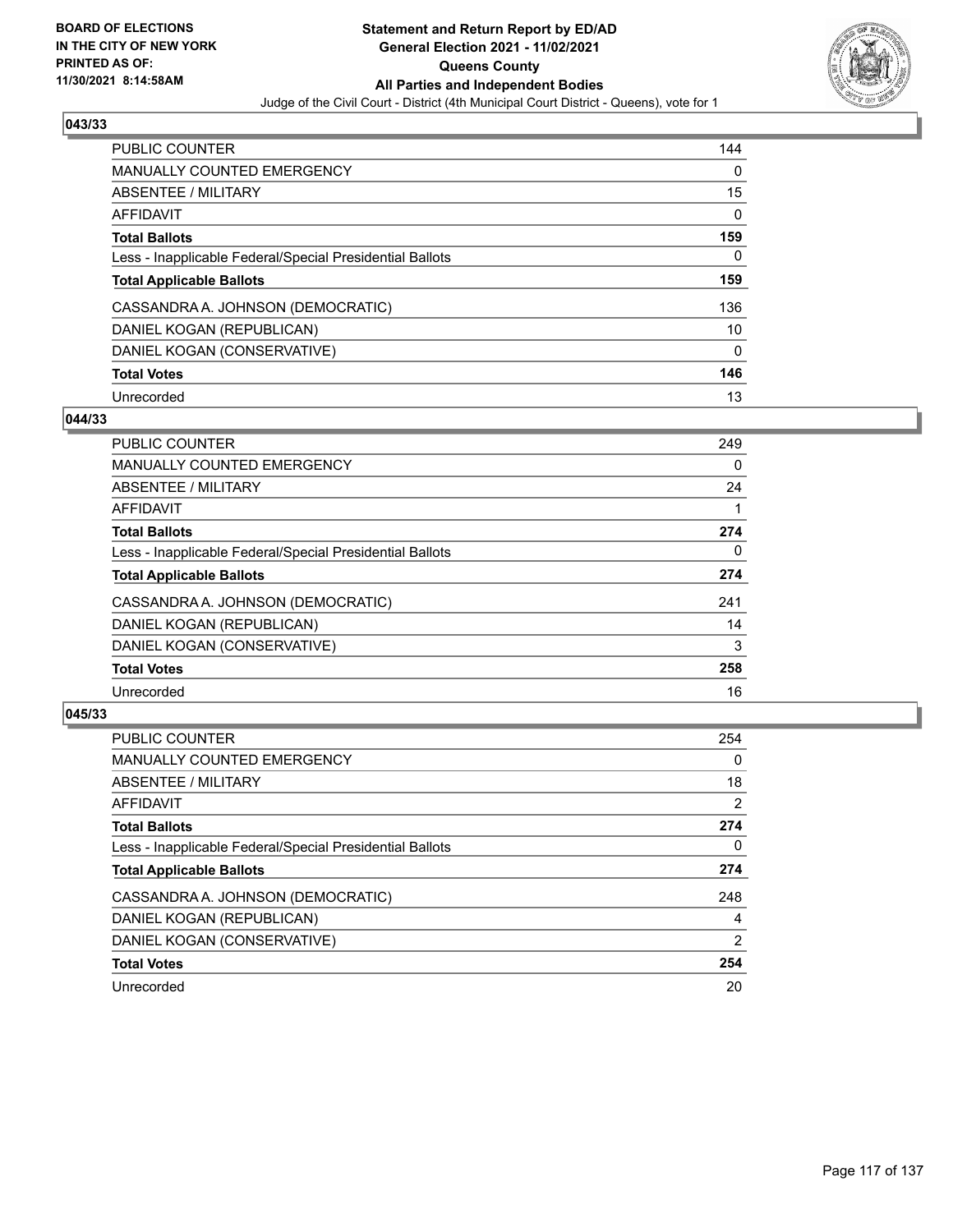

| <b>PUBLIC COUNTER</b>                                    | 234 |
|----------------------------------------------------------|-----|
| <b>MANUALLY COUNTED EMERGENCY</b>                        | 0   |
| ABSENTEE / MILITARY                                      | 11  |
| AFFIDAVIT                                                | 0   |
| <b>Total Ballots</b>                                     | 245 |
| Less - Inapplicable Federal/Special Presidential Ballots | 0   |
| <b>Total Applicable Ballots</b>                          | 245 |
| CASSANDRA A. JOHNSON (DEMOCRATIC)                        | 210 |
| DANIEL KOGAN (REPUBLICAN)                                | 9   |
| DANIEL KOGAN (CONSERVATIVE)                              | 6   |
| <b>Total Votes</b>                                       | 225 |
| Unrecorded                                               | 20  |

## **047/33**

| <b>PUBLIC COUNTER</b>                                    | 216 |
|----------------------------------------------------------|-----|
| <b>MANUALLY COUNTED EMERGENCY</b>                        | 0   |
| ABSENTEE / MILITARY                                      | 25  |
| <b>AFFIDAVIT</b>                                         |     |
| <b>Total Ballots</b>                                     | 242 |
| Less - Inapplicable Federal/Special Presidential Ballots | 0   |
| <b>Total Applicable Ballots</b>                          | 242 |
| CASSANDRA A. JOHNSON (DEMOCRATIC)                        | 213 |
| DANIEL KOGAN (REPUBLICAN)                                | 7   |
| DANIEL KOGAN (CONSERVATIVE)                              | 4   |
| <b>Total Votes</b>                                       | 224 |
| Unrecorded                                               | 18  |

| <b>PUBLIC COUNTER</b>                                    | 197      |
|----------------------------------------------------------|----------|
| <b>MANUALLY COUNTED EMERGENCY</b>                        | $\Omega$ |
| ABSENTEE / MILITARY                                      | 16       |
| <b>AFFIDAVIT</b>                                         |          |
| <b>Total Ballots</b>                                     | 214      |
| Less - Inapplicable Federal/Special Presidential Ballots | 0        |
| <b>Total Applicable Ballots</b>                          | 214      |
| CASSANDRA A. JOHNSON (DEMOCRATIC)                        | 196      |
| DANIEL KOGAN (REPUBLICAN)                                | 7        |
| DANIEL KOGAN (CONSERVATIVE)                              | 0        |
| <b>Total Votes</b>                                       | 203      |
| Unrecorded                                               | 11       |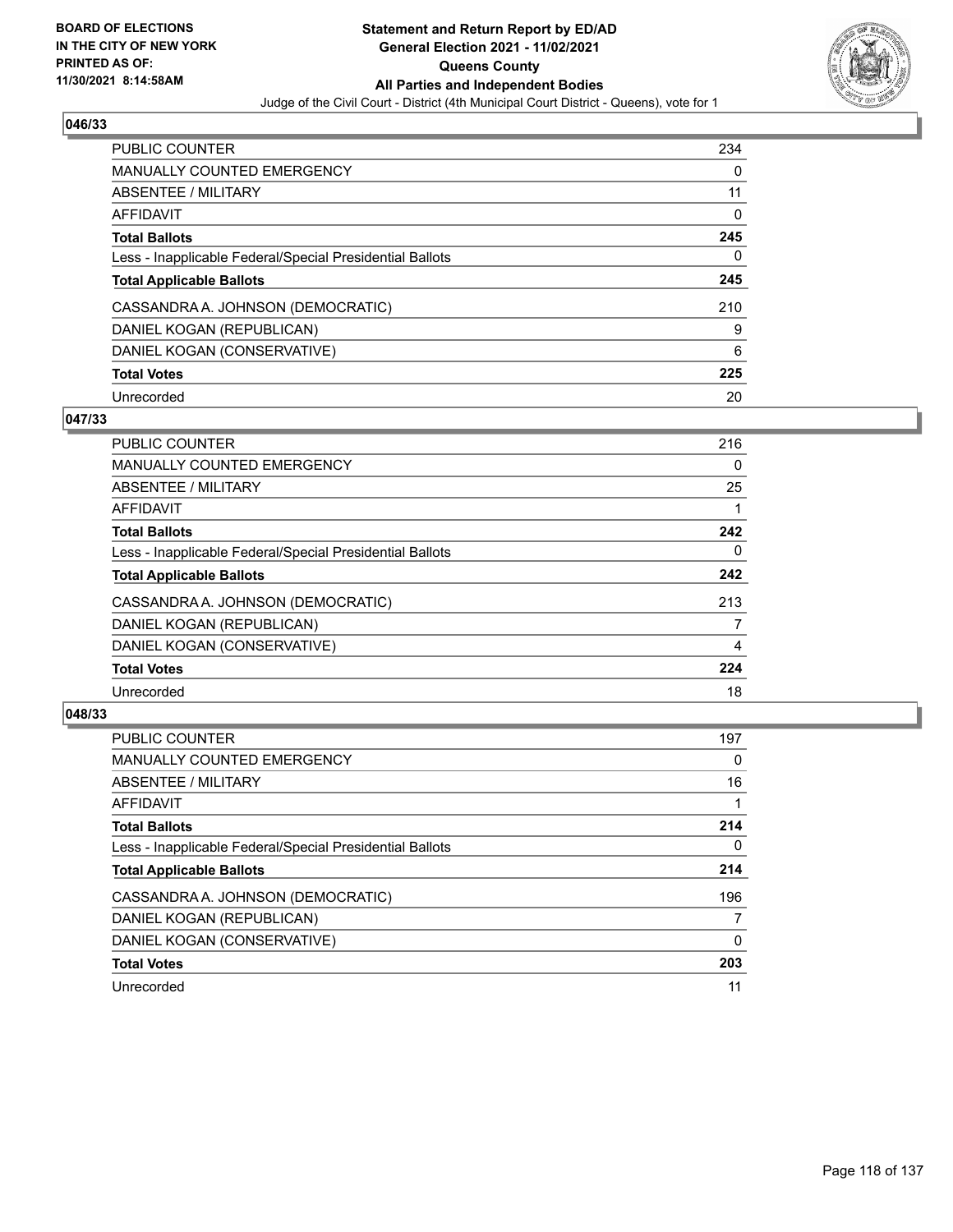

| <b>PUBLIC COUNTER</b>                                    | 176            |
|----------------------------------------------------------|----------------|
| <b>MANUALLY COUNTED EMERGENCY</b>                        | 0              |
| ABSENTEE / MILITARY                                      | 14             |
| AFFIDAVIT                                                |                |
| <b>Total Ballots</b>                                     | 191            |
| Less - Inapplicable Federal/Special Presidential Ballots | 0              |
| <b>Total Applicable Ballots</b>                          | 191            |
| CASSANDRA A. JOHNSON (DEMOCRATIC)                        | 160            |
| DANIEL KOGAN (REPUBLICAN)                                | 15             |
| DANIEL KOGAN (CONSERVATIVE)                              | $\overline{2}$ |
| <b>Total Votes</b>                                       | 177            |
| Unrecorded                                               | 14             |

## **050/33**

| <b>PUBLIC COUNTER</b>                                    | 181            |
|----------------------------------------------------------|----------------|
| <b>MANUALLY COUNTED EMERGENCY</b>                        | 0              |
| ABSENTEE / MILITARY                                      | 15             |
| <b>AFFIDAVIT</b>                                         | $\Omega$       |
| <b>Total Ballots</b>                                     | 196            |
| Less - Inapplicable Federal/Special Presidential Ballots | $\Omega$       |
| <b>Total Applicable Ballots</b>                          | 196            |
| CASSANDRA A. JOHNSON (DEMOCRATIC)                        | 163            |
| DANIEL KOGAN (REPUBLICAN)                                | 16             |
| DANIEL KOGAN (CONSERVATIVE)                              | $\overline{2}$ |
| <b>Total Votes</b>                                       | 181            |
| Unrecorded                                               | 15             |

| <b>PUBLIC COUNTER</b>                                    | 207      |
|----------------------------------------------------------|----------|
| MANUALLY COUNTED EMERGENCY                               | 0        |
| ABSENTEE / MILITARY                                      | 10       |
| <b>AFFIDAVIT</b>                                         | 0        |
| <b>Total Ballots</b>                                     | 217      |
| Less - Inapplicable Federal/Special Presidential Ballots | $\Omega$ |
| <b>Total Applicable Ballots</b>                          | 217      |
| CASSANDRA A. JOHNSON (DEMOCRATIC)                        | 197      |
| DANIEL KOGAN (REPUBLICAN)                                | 10       |
| DANIEL KOGAN (CONSERVATIVE)                              |          |
| <b>Total Votes</b>                                       | 208      |
| Unrecorded                                               | 9        |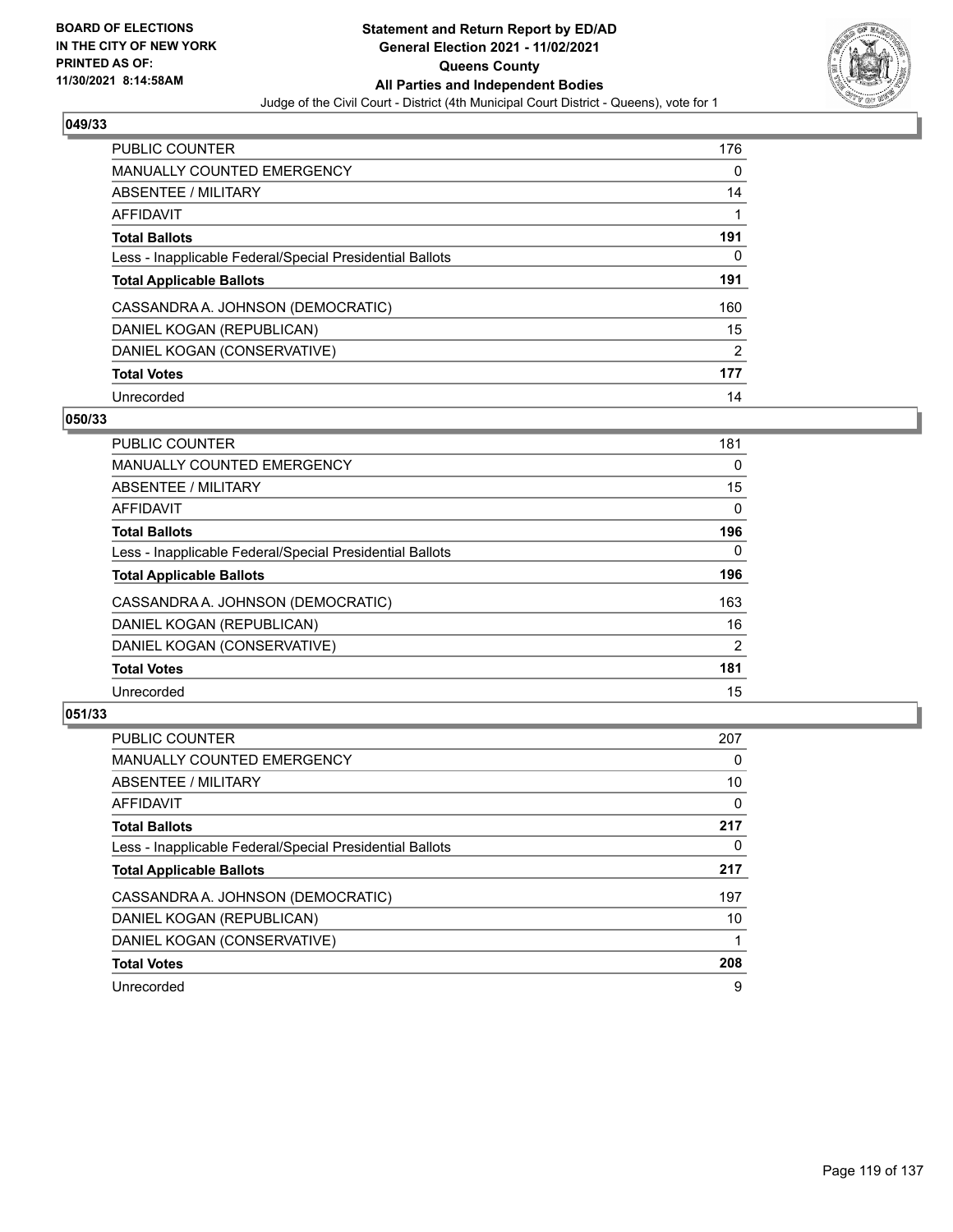

| <b>PUBLIC COUNTER</b>                                    | 235           |
|----------------------------------------------------------|---------------|
| <b>MANUALLY COUNTED EMERGENCY</b>                        | 0             |
| ABSENTEE / MILITARY                                      | 22            |
| AFFIDAVIT                                                |               |
| <b>Total Ballots</b>                                     | 258           |
| Less - Inapplicable Federal/Special Presidential Ballots | 0             |
| <b>Total Applicable Ballots</b>                          | 258           |
| CASSANDRA A. JOHNSON (DEMOCRATIC)                        | 221           |
|                                                          |               |
| DANIEL KOGAN (REPUBLICAN)                                | 19            |
| DANIEL KOGAN (CONSERVATIVE)                              | $\mathcal{P}$ |
| <b>Total Votes</b>                                       | 242           |

## **053/33**

| <b>PUBLIC COUNTER</b>                                    | 205 |
|----------------------------------------------------------|-----|
| <b>MANUALLY COUNTED EMERGENCY</b>                        | 0   |
| ABSENTEE / MILITARY                                      | 13  |
| <b>AFFIDAVIT</b>                                         |     |
| <b>Total Ballots</b>                                     | 219 |
| Less - Inapplicable Federal/Special Presidential Ballots | 0   |
| <b>Total Applicable Ballots</b>                          | 219 |
| CASSANDRA A. JOHNSON (DEMOCRATIC)                        | 188 |
| DANIEL KOGAN (REPUBLICAN)                                | 11  |
| DANIEL KOGAN (CONSERVATIVE)                              |     |
| <b>Total Votes</b>                                       | 200 |
| Unrecorded                                               | 19  |

| <b>PUBLIC COUNTER</b>                                    | 231 |
|----------------------------------------------------------|-----|
| <b>MANUALLY COUNTED EMERGENCY</b>                        | 0   |
| ABSENTEE / MILITARY                                      | 31  |
| <b>AFFIDAVIT</b>                                         | 0   |
| <b>Total Ballots</b>                                     | 262 |
| Less - Inapplicable Federal/Special Presidential Ballots | 0   |
| <b>Total Applicable Ballots</b>                          | 262 |
| CASSANDRA A. JOHNSON (DEMOCRATIC)                        | 224 |
| DANIEL KOGAN (REPUBLICAN)                                | 7   |
| DANIEL KOGAN (CONSERVATIVE)                              | 4   |
| <b>Total Votes</b>                                       | 235 |
| Unrecorded                                               | 27  |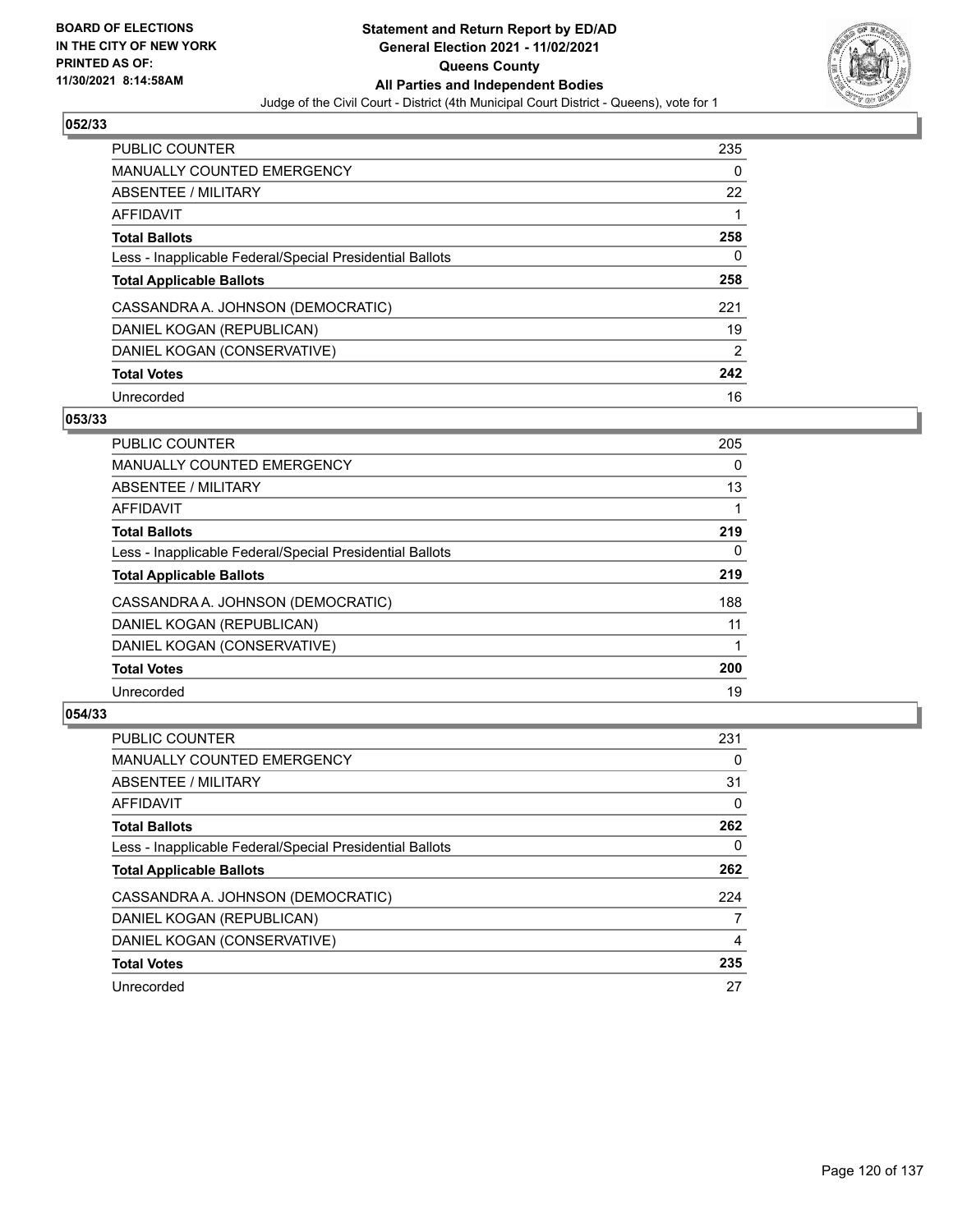

| <b>PUBLIC COUNTER</b>                                    | 237 |
|----------------------------------------------------------|-----|
| <b>MANUALLY COUNTED EMERGENCY</b>                        | 0   |
| ABSENTEE / MILITARY                                      | 33  |
| <b>AFFIDAVIT</b>                                         | 0   |
| <b>Total Ballots</b>                                     | 270 |
| Less - Inapplicable Federal/Special Presidential Ballots | 0   |
| <b>Total Applicable Ballots</b>                          | 270 |
| CASSANDRA A. JOHNSON (DEMOCRATIC)                        | 243 |
| DANIEL KOGAN (REPUBLICAN)                                | 6   |
| DANIEL KOGAN (CONSERVATIVE)                              | 5   |
| TARIQ NASHEED (WRITE-IN)                                 | 1   |
| <b>Total Votes</b>                                       | 255 |
| Unrecorded                                               | 15  |

# **056/33**

| <b>PUBLIC COUNTER</b>                                    | 290            |
|----------------------------------------------------------|----------------|
| <b>MANUALLY COUNTED EMERGENCY</b>                        | 0              |
| ABSENTEE / MILITARY                                      | 32             |
| <b>AFFIDAVIT</b>                                         | $\overline{2}$ |
| <b>Total Ballots</b>                                     | 324            |
| Less - Inapplicable Federal/Special Presidential Ballots | 0              |
| <b>Total Applicable Ballots</b>                          | 324            |
| CASSANDRA A. JOHNSON (DEMOCRATIC)                        | 285            |
| DANIEL KOGAN (REPUBLICAN)                                | 9              |
| DANIEL KOGAN (CONSERVATIVE)                              | 3              |
| <b>Total Votes</b>                                       | 297            |
| Unrecorded                                               | 27             |

| <b>PUBLIC COUNTER</b>                                    | 280 |
|----------------------------------------------------------|-----|
| MANUALLY COUNTED EMERGENCY                               | 0   |
| ABSENTEE / MILITARY                                      | 20  |
| AFFIDAVIT                                                | 0   |
| <b>Total Ballots</b>                                     | 300 |
| Less - Inapplicable Federal/Special Presidential Ballots | 0   |
| <b>Total Applicable Ballots</b>                          | 300 |
| CASSANDRA A. JOHNSON (DEMOCRATIC)                        | 266 |
| DANIEL KOGAN (REPUBLICAN)                                | 7   |
| DANIEL KOGAN (CONSERVATIVE)                              | 4   |
| ANNE MARIE DOCKETT (WRITE-IN)                            | 1   |
| <b>Total Votes</b>                                       | 278 |
| Unrecorded                                               | 22  |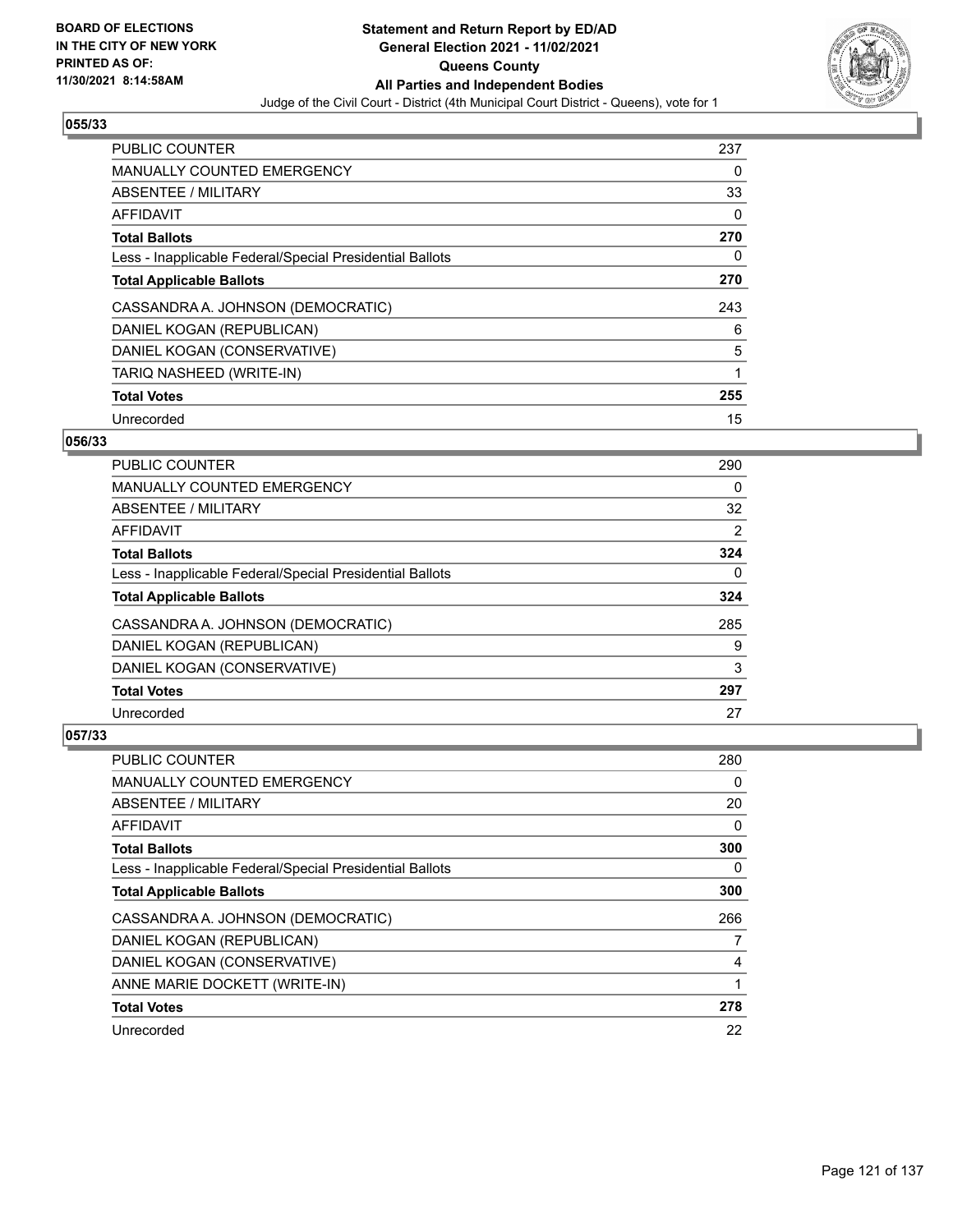

| <b>PUBLIC COUNTER</b>                                    | 249 |
|----------------------------------------------------------|-----|
| <b>MANUALLY COUNTED EMERGENCY</b>                        | 0   |
| ABSENTEE / MILITARY                                      | 22  |
| AFFIDAVIT                                                | 0   |
| <b>Total Ballots</b>                                     | 271 |
| Less - Inapplicable Federal/Special Presidential Ballots | 0   |
| <b>Total Applicable Ballots</b>                          | 271 |
| CASSANDRA A. JOHNSON (DEMOCRATIC)                        | 256 |
| DANIEL KOGAN (REPUBLICAN)                                | 4   |
| DANIEL KOGAN (CONSERVATIVE)                              |     |
| <b>Total Votes</b>                                       | 261 |
| Unrecorded                                               | 10  |

## **059/33**

| <b>PUBLIC COUNTER</b>                                    | 289      |
|----------------------------------------------------------|----------|
| <b>MANUALLY COUNTED EMERGENCY</b>                        | 0        |
| ABSENTEE / MILITARY                                      | 18       |
| <b>AFFIDAVIT</b>                                         | 0        |
| <b>Total Ballots</b>                                     | 307      |
| Less - Inapplicable Federal/Special Presidential Ballots | $\Omega$ |
| <b>Total Applicable Ballots</b>                          | 307      |
| CASSANDRA A. JOHNSON (DEMOCRATIC)                        | 274      |
| DANIEL KOGAN (REPUBLICAN)                                | 9        |
| DANIEL KOGAN (CONSERVATIVE)                              | 3        |
| <b>Total Votes</b>                                       | 286      |
| Unrecorded                                               | 21       |

| <b>PUBLIC COUNTER</b>                                    | 283      |
|----------------------------------------------------------|----------|
| <b>MANUALLY COUNTED EMERGENCY</b>                        | $\Omega$ |
| ABSENTEE / MILITARY                                      | 27       |
| <b>AFFIDAVIT</b>                                         |          |
| <b>Total Ballots</b>                                     | 311      |
| Less - Inapplicable Federal/Special Presidential Ballots | 0        |
| <b>Total Applicable Ballots</b>                          | 311      |
| CASSANDRA A. JOHNSON (DEMOCRATIC)                        | 281      |
| DANIEL KOGAN (REPUBLICAN)                                | 11       |
| DANIEL KOGAN (CONSERVATIVE)                              |          |
| <b>Total Votes</b>                                       | 293      |
| Unrecorded                                               | 18       |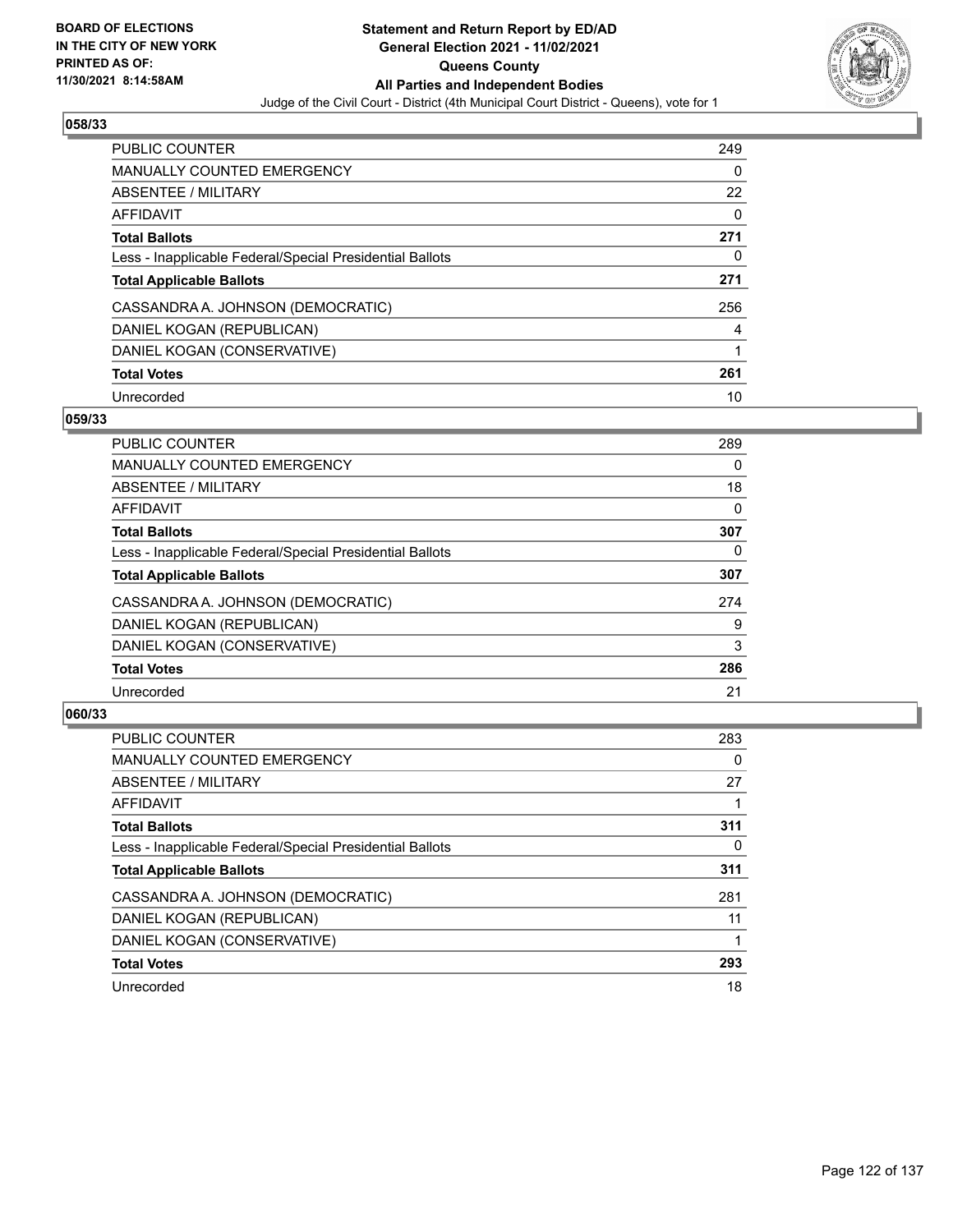

| <b>PUBLIC COUNTER</b>                                    | 227 |
|----------------------------------------------------------|-----|
| <b>MANUALLY COUNTED EMERGENCY</b>                        | 0   |
| ABSENTEE / MILITARY                                      | 11  |
| AFFIDAVIT                                                | 0   |
| <b>Total Ballots</b>                                     | 238 |
| Less - Inapplicable Federal/Special Presidential Ballots | 0   |
| <b>Total Applicable Ballots</b>                          | 238 |
| CASSANDRA A. JOHNSON (DEMOCRATIC)                        | 220 |
| DANIEL KOGAN (REPUBLICAN)                                | 5   |
| DANIEL KOGAN (CONSERVATIVE)                              |     |
| <b>Total Votes</b>                                       | 226 |
| Unrecorded                                               | 12  |

# **062/33**

| <b>PUBLIC COUNTER</b>                                    | 275 |
|----------------------------------------------------------|-----|
| <b>MANUALLY COUNTED EMERGENCY</b>                        | 0   |
| ABSENTEE / MILITARY                                      | 18  |
| <b>AFFIDAVIT</b>                                         | 0   |
| <b>Total Ballots</b>                                     | 293 |
| Less - Inapplicable Federal/Special Presidential Ballots | 0   |
| <b>Total Applicable Ballots</b>                          | 293 |
| CASSANDRA A. JOHNSON (DEMOCRATIC)                        | 272 |
| DANIEL KOGAN (REPUBLICAN)                                | 2   |
| DANIEL KOGAN (CONSERVATIVE)                              | 2   |
| <b>Total Votes</b>                                       | 276 |
| Unrecorded                                               | 17  |

| <b>PUBLIC COUNTER</b>                                    | 293 |
|----------------------------------------------------------|-----|
| <b>MANUALLY COUNTED EMERGENCY</b>                        | 0   |
| ABSENTEE / MILITARY                                      | 22  |
| AFFIDAVIT                                                | 6   |
| <b>Total Ballots</b>                                     | 321 |
| Less - Inapplicable Federal/Special Presidential Ballots | 0   |
| <b>Total Applicable Ballots</b>                          | 321 |
| CASSANDRA A. JOHNSON (DEMOCRATIC)                        | 304 |
| DANIEL KOGAN (REPUBLICAN)                                | 6   |
| DANIEL KOGAN (CONSERVATIVE)                              |     |
| UNCOUNTED WRITE-IN PER STATUTE (WRITE-IN)                |     |
| <b>Total Votes</b>                                       | 312 |
| Unrecorded                                               | 9   |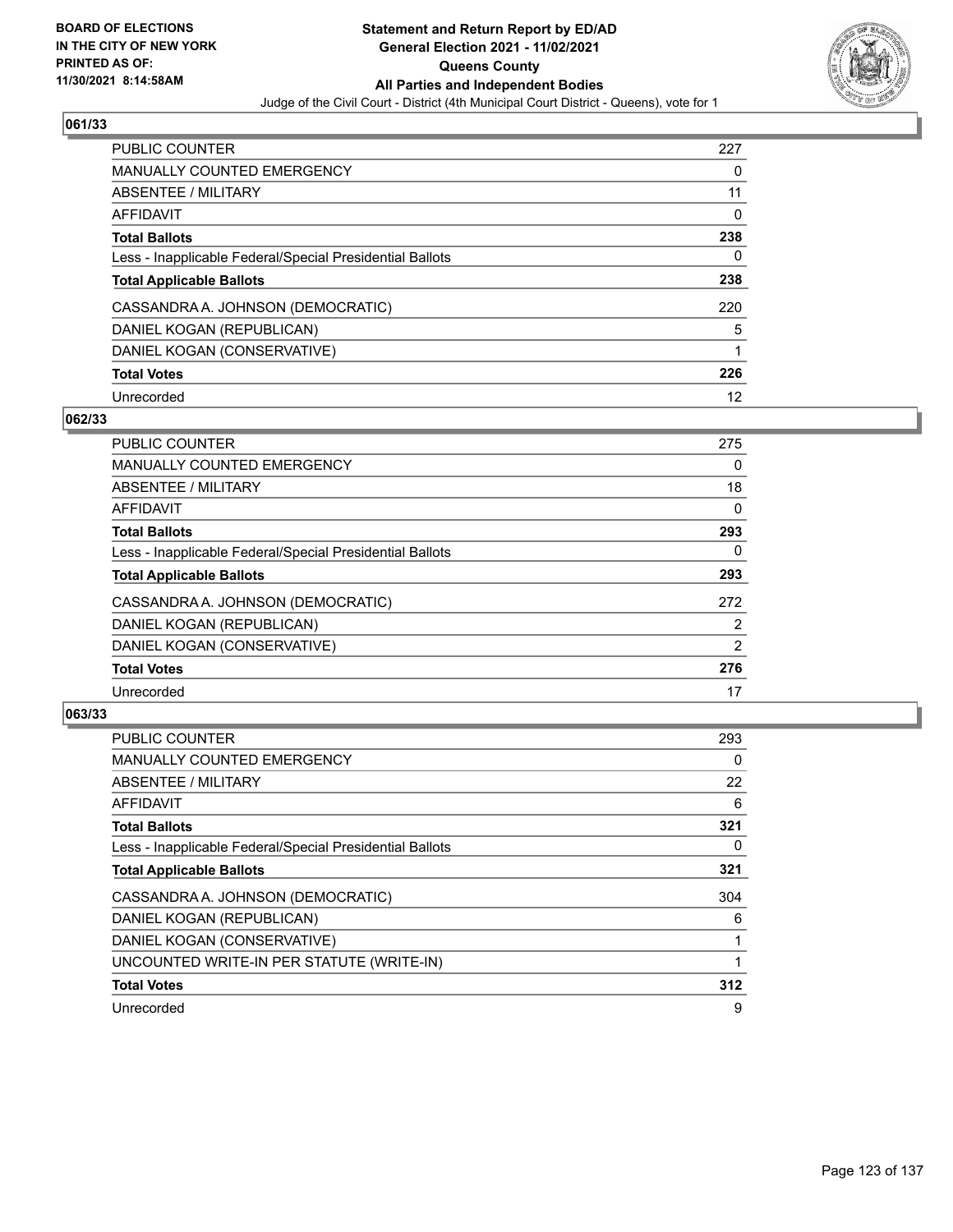

| <b>PUBLIC COUNTER</b>                                    | 294            |
|----------------------------------------------------------|----------------|
| MANUALLY COUNTED EMERGENCY                               | 0              |
| ABSENTEE / MILITARY                                      | 22             |
| AFFIDAVIT                                                |                |
| <b>Total Ballots</b>                                     | 317            |
| Less - Inapplicable Federal/Special Presidential Ballots | 0              |
| <b>Total Applicable Ballots</b>                          | 317            |
| CASSANDRA A. JOHNSON (DEMOCRATIC)                        | 279            |
| DANIEL KOGAN (REPUBLICAN)                                | 12             |
| DANIEL KOGAN (CONSERVATIVE)                              | $\overline{2}$ |
| <b>Total Votes</b>                                       | 293            |
| Unrecorded                                               | 24             |

## **065/33**

| PUBLIC COUNTER                                           | 361      |
|----------------------------------------------------------|----------|
| MANUALLY COUNTED EMERGENCY                               | 0        |
| ABSENTEE / MILITARY                                      | 22       |
| AFFIDAVIT                                                |          |
| <b>Total Ballots</b>                                     | 384      |
| Less - Inapplicable Federal/Special Presidential Ballots | $\Omega$ |
| <b>Total Applicable Ballots</b>                          | 384      |
| CASSANDRA A. JOHNSON (DEMOCRATIC)                        | 332      |
| DANIEL KOGAN (REPUBLICAN)                                | 13       |
| DANIEL KOGAN (CONSERVATIVE)                              |          |
| UNATTRIBUTABLE WRITE-IN (WRITE-IN)                       |          |
| <b>Total Votes</b>                                       | 347      |
| Unrecorded                                               | 37       |

| <b>PUBLIC COUNTER</b>                                    | 341 |
|----------------------------------------------------------|-----|
| <b>MANUALLY COUNTED EMERGENCY</b>                        | 0   |
| ABSENTEE / MILITARY                                      | 42  |
| AFFIDAVIT                                                |     |
| <b>Total Ballots</b>                                     | 384 |
| Less - Inapplicable Federal/Special Presidential Ballots | 0   |
| <b>Total Applicable Ballots</b>                          | 384 |
| CASSANDRA A. JOHNSON (DEMOCRATIC)                        | 352 |
| DANIEL KOGAN (REPUBLICAN)                                | 8   |
| DANIEL KOGAN (CONSERVATIVE)                              |     |
| <b>Total Votes</b>                                       | 361 |
| Unrecorded                                               | 23  |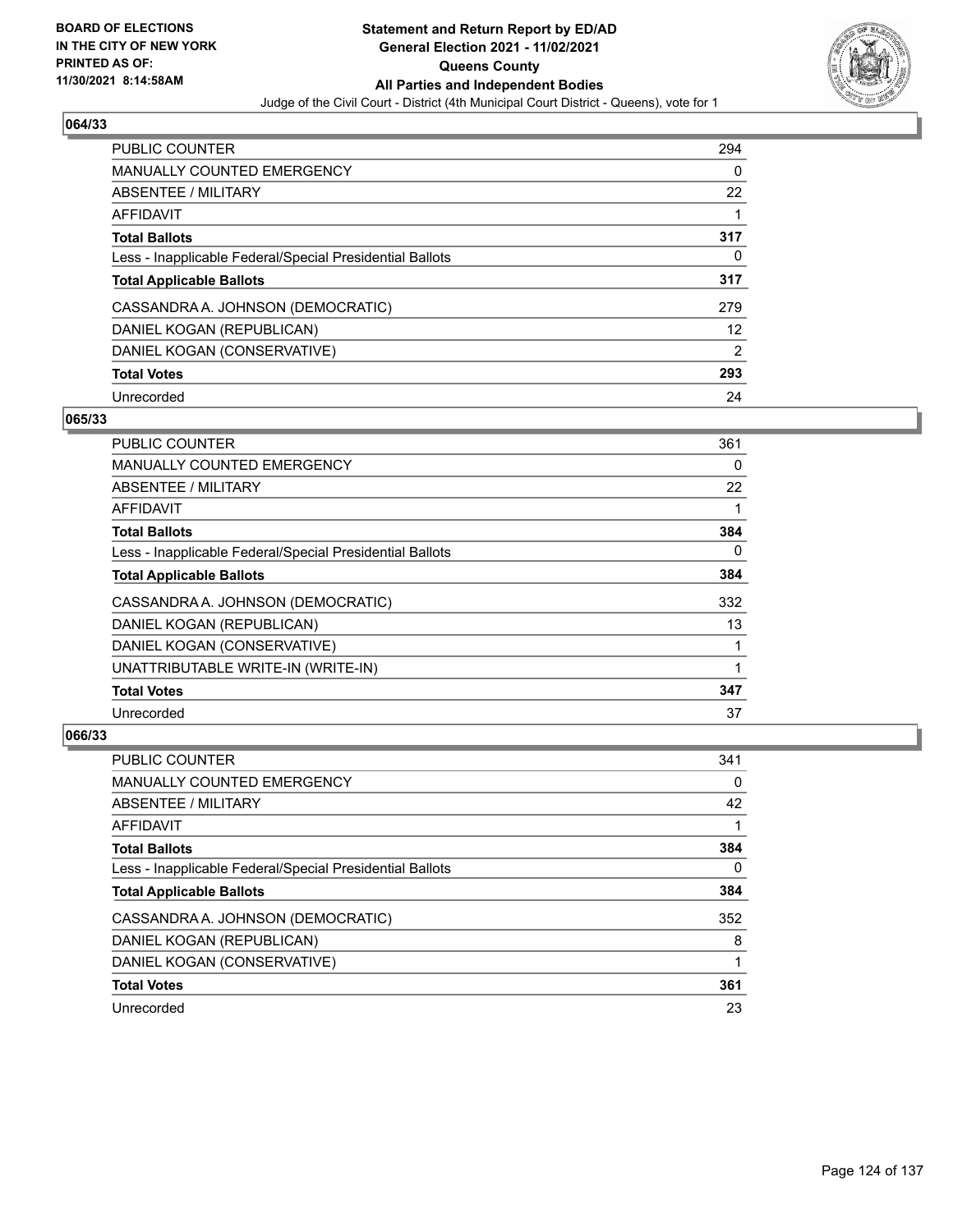

| <b>PUBLIC COUNTER</b>                                    | 292 |
|----------------------------------------------------------|-----|
| <b>MANUALLY COUNTED EMERGENCY</b>                        | 0   |
| ABSENTEE / MILITARY                                      | 18  |
| AFFIDAVIT                                                | 0   |
| <b>Total Ballots</b>                                     | 310 |
| Less - Inapplicable Federal/Special Presidential Ballots | 0   |
| <b>Total Applicable Ballots</b>                          | 310 |
| CASSANDRA A. JOHNSON (DEMOCRATIC)                        | 283 |
| DANIEL KOGAN (REPUBLICAN)                                | 6   |
| DANIEL KOGAN (CONSERVATIVE)                              | 0   |
| <b>Total Votes</b>                                       | 289 |
| Unrecorded                                               | 21  |

## **068/33**

| <b>PUBLIC COUNTER</b>                                    | 317            |
|----------------------------------------------------------|----------------|
| MANUALLY COUNTED EMERGENCY                               | 0              |
| ABSENTEE / MILITARY                                      | 17             |
| AFFIDAVIT                                                | $\Omega$       |
| <b>Total Ballots</b>                                     | 334            |
| Less - Inapplicable Federal/Special Presidential Ballots | 0              |
| <b>Total Applicable Ballots</b>                          | 334            |
| CASSANDRA A. JOHNSON (DEMOCRATIC)                        | 295            |
| DANIEL KOGAN (REPUBLICAN)                                | 11             |
| DANIEL KOGAN (CONSERVATIVE)                              | $\overline{2}$ |
| <b>BARACK OBAMA (WRITE-IN)</b>                           | 1              |
| <b>Total Votes</b>                                       | 309            |
| Unrecorded                                               | 25             |

| <b>PUBLIC COUNTER</b>                                    | 322      |
|----------------------------------------------------------|----------|
| <b>MANUALLY COUNTED EMERGENCY</b>                        | 0        |
| ABSENTEE / MILITARY                                      | 16       |
| AFFIDAVIT                                                | 2        |
| <b>Total Ballots</b>                                     | 340      |
| Less - Inapplicable Federal/Special Presidential Ballots | 0        |
| <b>Total Applicable Ballots</b>                          | 340      |
| CASSANDRA A. JOHNSON (DEMOCRATIC)                        | 305      |
| DANIEL KOGAN (REPUBLICAN)                                | 10       |
| DANIEL KOGAN (CONSERVATIVE)                              | $\Omega$ |
| <b>Total Votes</b>                                       | 315      |
| Unrecorded                                               | 25       |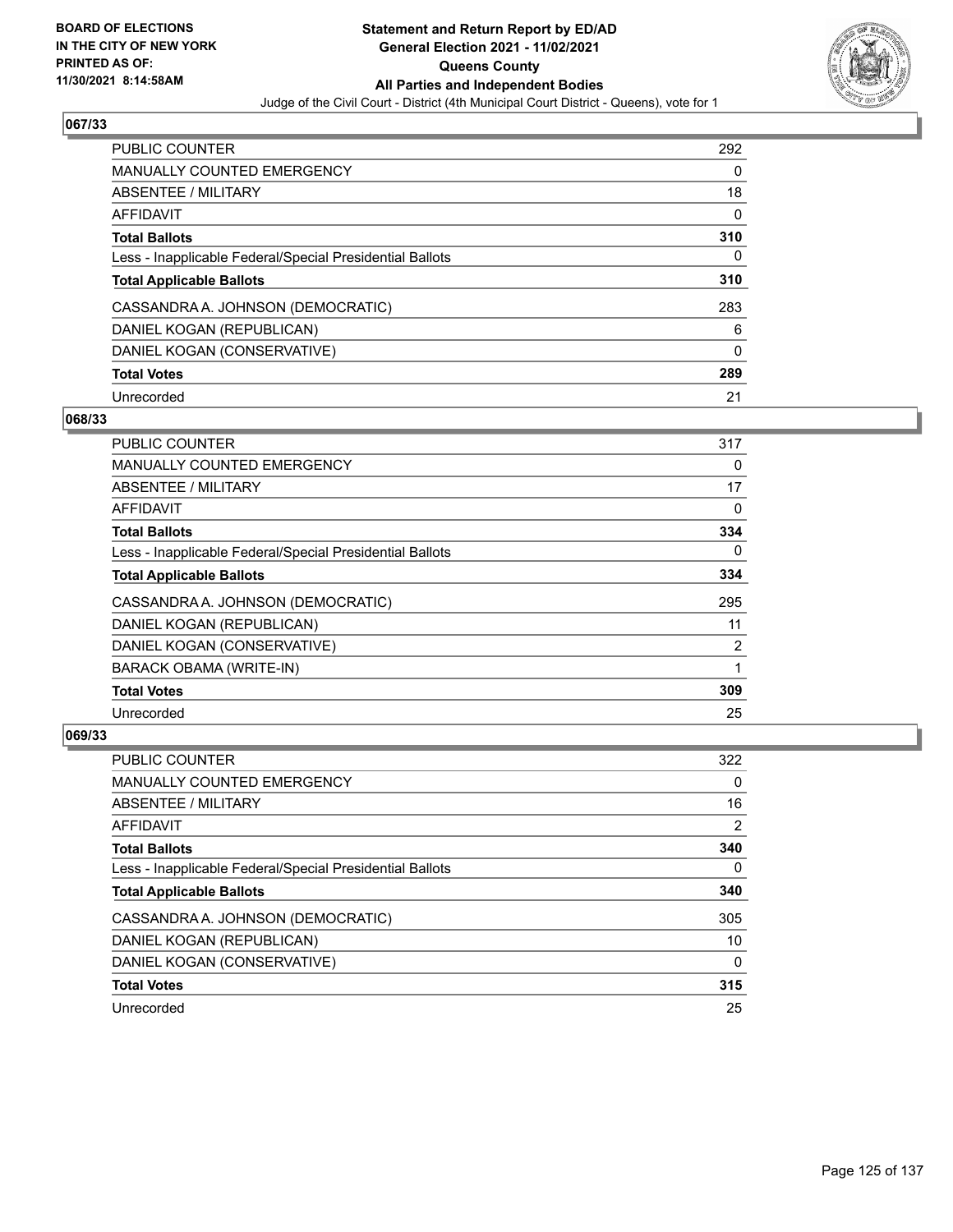

| <b>PUBLIC COUNTER</b>                                    | 311      |
|----------------------------------------------------------|----------|
| <b>MANUALLY COUNTED EMERGENCY</b>                        | 0        |
| ABSENTEE / MILITARY                                      | 22       |
| <b>AFFIDAVIT</b>                                         | $\Omega$ |
| <b>Total Ballots</b>                                     | 333      |
| Less - Inapplicable Federal/Special Presidential Ballots | 0        |
| <b>Total Applicable Ballots</b>                          | 333      |
| CASSANDRA A. JOHNSON (DEMOCRATIC)                        | 294      |
| DANIEL KOGAN (REPUBLICAN)                                | 7        |
| DANIEL KOGAN (CONSERVATIVE)                              | 3        |
| KAREN GOPEE (WRITE-IN)                                   | 1        |
| <b>Total Votes</b>                                       | 305      |
| Unrecorded                                               | 28       |

# **071/33**

| <b>PUBLIC COUNTER</b>                                    | 346            |
|----------------------------------------------------------|----------------|
| <b>MANUALLY COUNTED EMERGENCY</b>                        | 0              |
| ABSENTEE / MILITARY                                      | 24             |
| AFFIDAVIT                                                | $\Omega$       |
| <b>Total Ballots</b>                                     | 370            |
| Less - Inapplicable Federal/Special Presidential Ballots | $\Omega$       |
| <b>Total Applicable Ballots</b>                          | 370            |
| CASSANDRA A. JOHNSON (DEMOCRATIC)                        | 328            |
| DANIEL KOGAN (REPUBLICAN)                                | 12             |
| DANIEL KOGAN (CONSERVATIVE)                              | $\overline{2}$ |
| <b>Total Votes</b>                                       | 342            |
| Unrecorded                                               | 28             |

| <b>PUBLIC COUNTER</b>                                    | 194 |
|----------------------------------------------------------|-----|
| MANUALLY COUNTED EMERGENCY                               | 0   |
| ABSENTEE / MILITARY                                      | 21  |
| AFFIDAVIT                                                |     |
| <b>Total Ballots</b>                                     | 216 |
| Less - Inapplicable Federal/Special Presidential Ballots | 0   |
| <b>Total Applicable Ballots</b>                          | 216 |
| CASSANDRA A. JOHNSON (DEMOCRATIC)                        | 196 |
| DANIEL KOGAN (REPUBLICAN)                                |     |
| DANIEL KOGAN (CONSERVATIVE)                              | 4   |
| <b>Total Votes</b>                                       | 207 |
| Unrecorded                                               | 9   |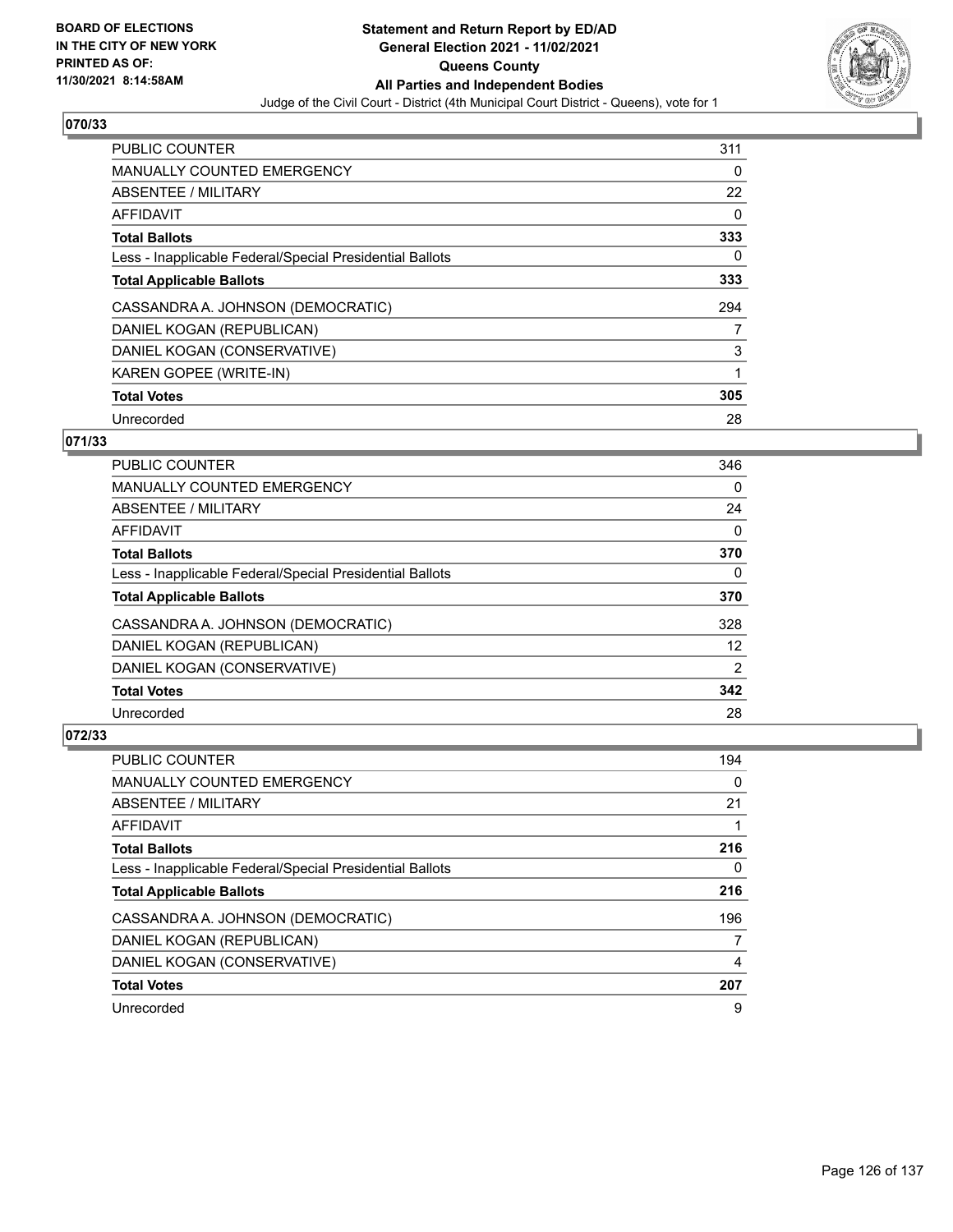

| <b>PUBLIC COUNTER</b>                                    | 175           |
|----------------------------------------------------------|---------------|
| <b>MANUALLY COUNTED EMERGENCY</b>                        | 0             |
| ABSENTEE / MILITARY                                      | 23            |
| AFFIDAVIT                                                | 2             |
| <b>Total Ballots</b>                                     | 200           |
| Less - Inapplicable Federal/Special Presidential Ballots | 0             |
| <b>Total Applicable Ballots</b>                          | 200           |
| CASSANDRA A. JOHNSON (DEMOCRATIC)                        | 172           |
| DANIEL KOGAN (REPUBLICAN)                                | 13            |
| DANIEL KOGAN (CONSERVATIVE)                              | $\mathcal{P}$ |
|                                                          |               |
| <b>Total Votes</b>                                       | 187           |

## **074/33**

| <b>PUBLIC COUNTER</b>                                    | 188      |
|----------------------------------------------------------|----------|
| <b>MANUALLY COUNTED EMERGENCY</b>                        | 0        |
| ABSENTEE / MILITARY                                      | 6        |
| <b>AFFIDAVIT</b>                                         |          |
| <b>Total Ballots</b>                                     | 195      |
| Less - Inapplicable Federal/Special Presidential Ballots | $\Omega$ |
| <b>Total Applicable Ballots</b>                          | 195      |
| CASSANDRA A. JOHNSON (DEMOCRATIC)                        | 125      |
| DANIEL KOGAN (REPUBLICAN)                                | 39       |
| DANIEL KOGAN (CONSERVATIVE)                              | 10       |
| <b>Total Votes</b>                                       | 174      |
| Unrecorded                                               | 21       |

| <b>PUBLIC COUNTER</b>                                    | 228      |
|----------------------------------------------------------|----------|
| <b>MANUALLY COUNTED EMERGENCY</b>                        | $\Omega$ |
| ABSENTEE / MILITARY                                      | 23       |
| <b>AFFIDAVIT</b>                                         | 0        |
| <b>Total Ballots</b>                                     | 251      |
| Less - Inapplicable Federal/Special Presidential Ballots | 0        |
| <b>Total Applicable Ballots</b>                          | 251      |
| CASSANDRA A. JOHNSON (DEMOCRATIC)                        | 117      |
| DANIEL KOGAN (REPUBLICAN)                                | 98       |
| DANIEL KOGAN (CONSERVATIVE)                              | 14       |
| <b>Total Votes</b>                                       | 229      |
| Unrecorded                                               | 22       |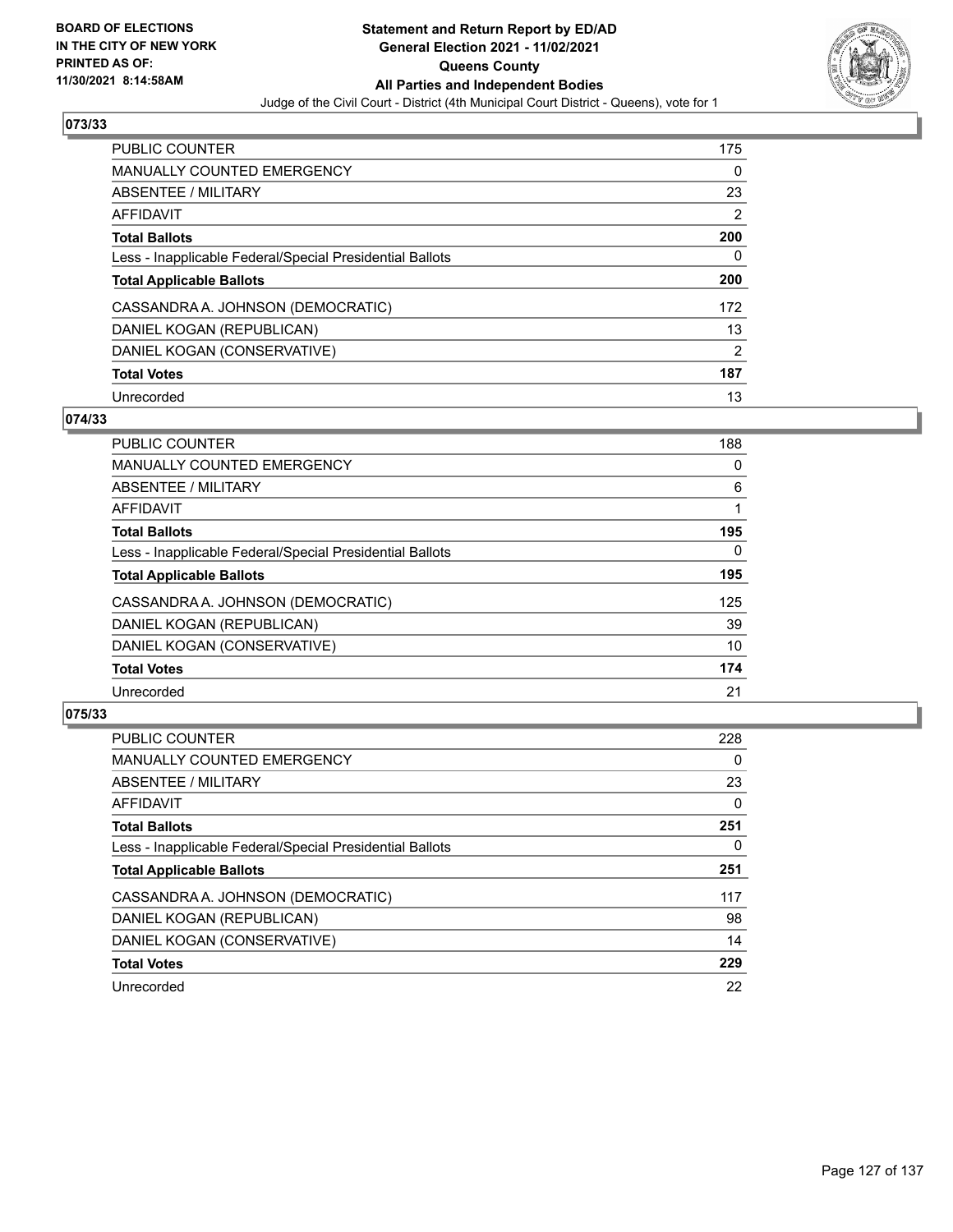

| <b>PUBLIC COUNTER</b>                                    | 169 |
|----------------------------------------------------------|-----|
| <b>MANUALLY COUNTED EMERGENCY</b>                        | 0   |
| ABSENTEE / MILITARY                                      | 7   |
| AFFIDAVIT                                                | 0   |
| <b>Total Ballots</b>                                     | 176 |
| Less - Inapplicable Federal/Special Presidential Ballots | 0   |
| <b>Total Applicable Ballots</b>                          | 176 |
| CASSANDRA A. JOHNSON (DEMOCRATIC)                        | 133 |
| DANIEL KOGAN (REPUBLICAN)                                | 29  |
| DANIEL KOGAN (CONSERVATIVE)                              | 0   |
| <b>Total Votes</b>                                       | 162 |
|                                                          |     |

## **077/33**

| <b>PUBLIC COUNTER</b>                                    | 211      |
|----------------------------------------------------------|----------|
| MANUALLY COUNTED EMERGENCY                               | 0        |
| ABSENTEE / MILITARY                                      | 21       |
| <b>AFFIDAVIT</b>                                         | 0        |
| <b>Total Ballots</b>                                     | 232      |
| Less - Inapplicable Federal/Special Presidential Ballots | 0        |
| <b>Total Applicable Ballots</b>                          | 232      |
| CASSANDRA A. JOHNSON (DEMOCRATIC)                        | 215      |
| DANIEL KOGAN (REPUBLICAN)                                | 6        |
| DANIEL KOGAN (CONSERVATIVE)                              | $\Omega$ |
| <b>Total Votes</b>                                       | 221      |
| Unrecorded                                               | 11       |

| <b>PUBLIC COUNTER</b>                                    | 212            |
|----------------------------------------------------------|----------------|
| <b>MANUALLY COUNTED EMERGENCY</b>                        | 0              |
| ABSENTEE / MILITARY                                      | 26             |
| <b>AFFIDAVIT</b>                                         | $\overline{2}$ |
| <b>Total Ballots</b>                                     | 240            |
| Less - Inapplicable Federal/Special Presidential Ballots | 0              |
| <b>Total Applicable Ballots</b>                          | 240            |
| CASSANDRA A. JOHNSON (DEMOCRATIC)                        | 218            |
| DANIEL KOGAN (REPUBLICAN)                                | 8              |
| DANIEL KOGAN (CONSERVATIVE)                              | $\overline{2}$ |
| <b>Total Votes</b>                                       | 228            |
| Unrecorded                                               | 12             |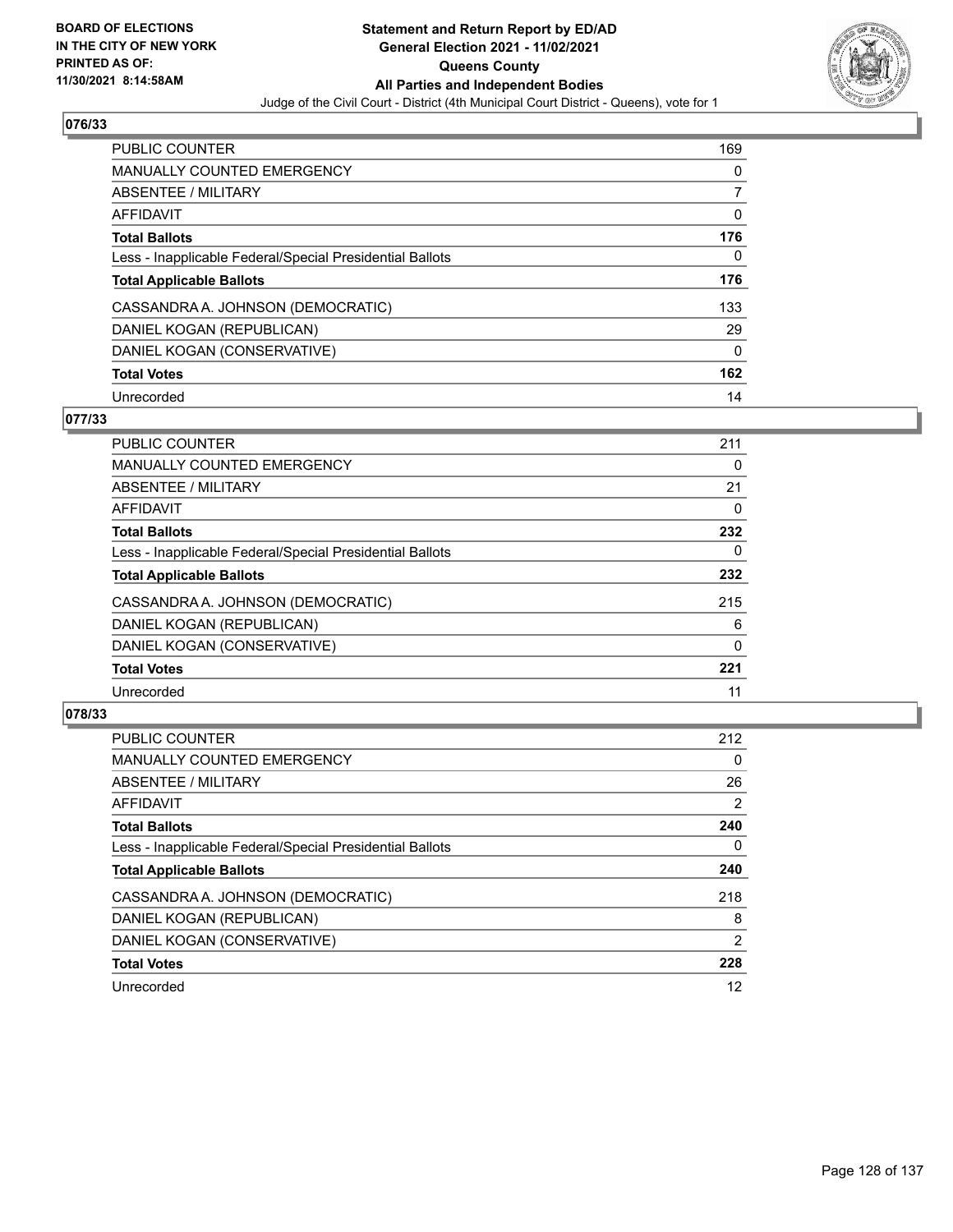

| <b>PUBLIC COUNTER</b>                                    | 170 |
|----------------------------------------------------------|-----|
| <b>MANUALLY COUNTED EMERGENCY</b>                        | 0   |
| ABSENTEE / MILITARY                                      | 12  |
| AFFIDAVIT                                                |     |
| <b>Total Ballots</b>                                     | 183 |
| Less - Inapplicable Federal/Special Presidential Ballots | 0   |
| <b>Total Applicable Ballots</b>                          | 183 |
| CASSANDRA A. JOHNSON (DEMOCRATIC)                        | 161 |
| DANIEL KOGAN (REPUBLICAN)                                | 12  |
| DANIEL KOGAN (CONSERVATIVE)                              | 4   |
| <b>Total Votes</b>                                       | 177 |
| Unrecorded                                               | 6   |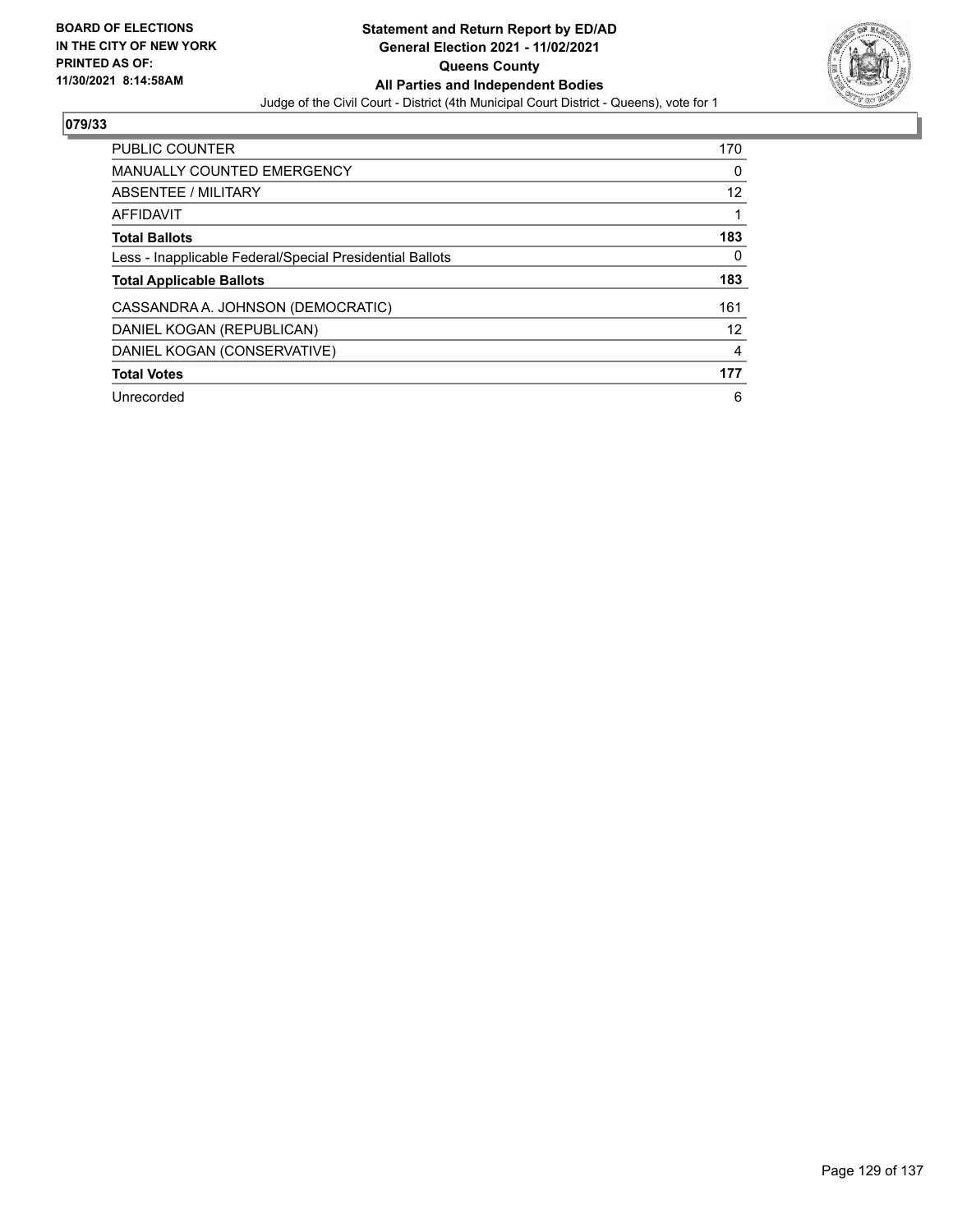

| <b>PUBLIC COUNTER</b>                                    | 88 |
|----------------------------------------------------------|----|
| <b>MANUALLY COUNTED EMERGENCY</b>                        | 0  |
| ABSENTEE / MILITARY                                      | 6  |
| AFFIDAVIT                                                |    |
| <b>Total Ballots</b>                                     | 95 |
| Less - Inapplicable Federal/Special Presidential Ballots | 0  |
| <b>Total Applicable Ballots</b>                          | 95 |
| CASSANDRA A. JOHNSON (DEMOCRATIC)                        | 52 |
| DANIEL KOGAN (REPUBLICAN)                                | 32 |
| DANIEL KOGAN (CONSERVATIVE)                              | 3  |
| <b>Total Votes</b>                                       | 87 |
| Unrecorded                                               | 8  |

## **022/38**

| <b>PUBLIC COUNTER</b>                                    | 282      |
|----------------------------------------------------------|----------|
| <b>MANUALLY COUNTED EMERGENCY</b>                        | 0        |
| ABSENTEE / MILITARY                                      | 20       |
| <b>AFFIDAVIT</b>                                         | $\Omega$ |
| <b>Total Ballots</b>                                     | 302      |
| Less - Inapplicable Federal/Special Presidential Ballots | $\Omega$ |
| <b>Total Applicable Ballots</b>                          | 302      |
| CASSANDRA A. JOHNSON (DEMOCRATIC)                        | 101      |
| DANIEL KOGAN (REPUBLICAN)                                | 149      |
| DANIEL KOGAN (CONSERVATIVE)                              | 12       |
| <b>Total Votes</b>                                       | 262      |
| Unrecorded                                               | 40       |

| <b>PUBLIC COUNTER</b>                                    | 88       |
|----------------------------------------------------------|----------|
| <b>MANUALLY COUNTED EMERGENCY</b>                        | 0        |
| ABSENTEE / MILITARY                                      | 11       |
| AFFIDAVIT                                                | 0        |
| <b>Total Ballots</b>                                     | 99       |
| Less - Inapplicable Federal/Special Presidential Ballots | $\Omega$ |
| <b>Total Applicable Ballots</b>                          | 99       |
| CASSANDRA A. JOHNSON (DEMOCRATIC)                        | 56       |
| DANIEL KOGAN (REPUBLICAN)                                | 31       |
| DANIEL KOGAN (CONSERVATIVE)                              |          |
| <b>Total Votes</b>                                       | 88       |
| Unrecorded                                               | 11       |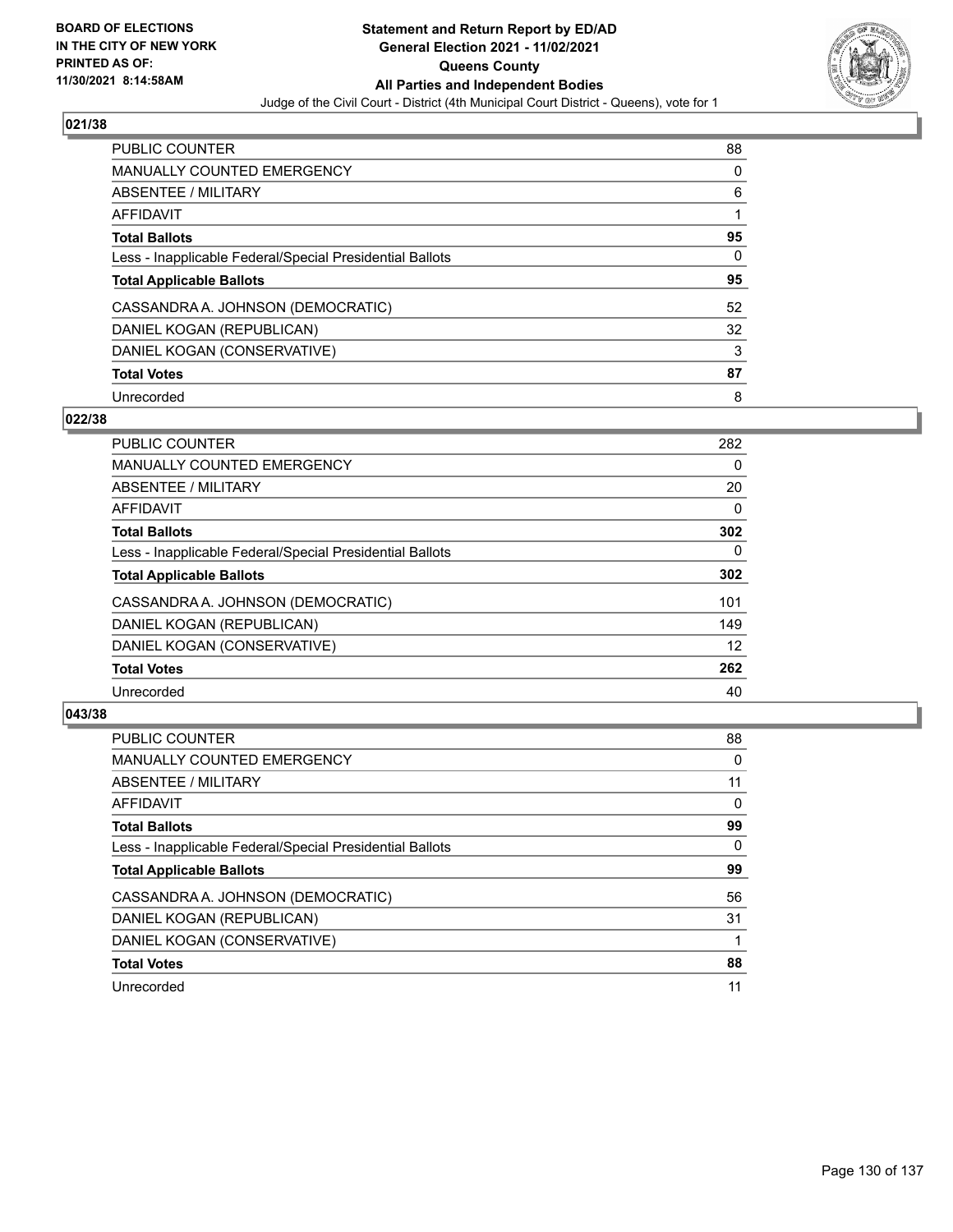

| <b>PUBLIC COUNTER</b>                                    | 139 |
|----------------------------------------------------------|-----|
| <b>MANUALLY COUNTED EMERGENCY</b>                        | 0   |
| ABSENTEE / MILITARY                                      | 10  |
| AFFIDAVIT                                                |     |
| <b>Total Ballots</b>                                     | 150 |
| Less - Inapplicable Federal/Special Presidential Ballots | 0   |
| <b>Total Applicable Ballots</b>                          | 150 |
| CASSANDRA A. JOHNSON (DEMOCRATIC)                        | 105 |
| DANIEL KOGAN (REPUBLICAN)                                | 26  |
| DANIEL KOGAN (CONSERVATIVE)                              | 5   |
| <b>Total Votes</b>                                       | 136 |
| Unrecorded                                               | 14  |

## **046/38**

| <b>PUBLIC COUNTER</b>                                    | 109      |
|----------------------------------------------------------|----------|
| <b>MANUALLY COUNTED EMERGENCY</b>                        | 0        |
| ABSENTEE / MILITARY                                      | 7        |
| <b>AFFIDAVIT</b>                                         |          |
| <b>Total Ballots</b>                                     | 117      |
| Less - Inapplicable Federal/Special Presidential Ballots | $\Omega$ |
| <b>Total Applicable Ballots</b>                          | 117      |
| CASSANDRA A. JOHNSON (DEMOCRATIC)                        | 64       |
| DANIEL KOGAN (REPUBLICAN)                                | 32       |
| DANIEL KOGAN (CONSERVATIVE)                              | 6        |
| <b>Total Votes</b>                                       | 102      |
| Unrecorded                                               | 15       |

| <b>PUBLIC COUNTER</b>                                    | 141       |
|----------------------------------------------------------|-----------|
| <b>MANUALLY COUNTED EMERGENCY</b>                        | 0         |
| ABSENTEE / MILITARY                                      | 4         |
| <b>AFFIDAVIT</b>                                         | 0         |
| <b>Total Ballots</b>                                     | 145       |
| Less - Inapplicable Federal/Special Presidential Ballots | 0         |
|                                                          |           |
| <b>Total Applicable Ballots</b>                          |           |
| CASSANDRA A. JOHNSON (DEMOCRATIC)                        | 145<br>87 |
| DANIEL KOGAN (REPUBLICAN)                                | 39        |
| DANIEL KOGAN (CONSERVATIVE)                              | 6         |
| <b>Total Votes</b>                                       | 132       |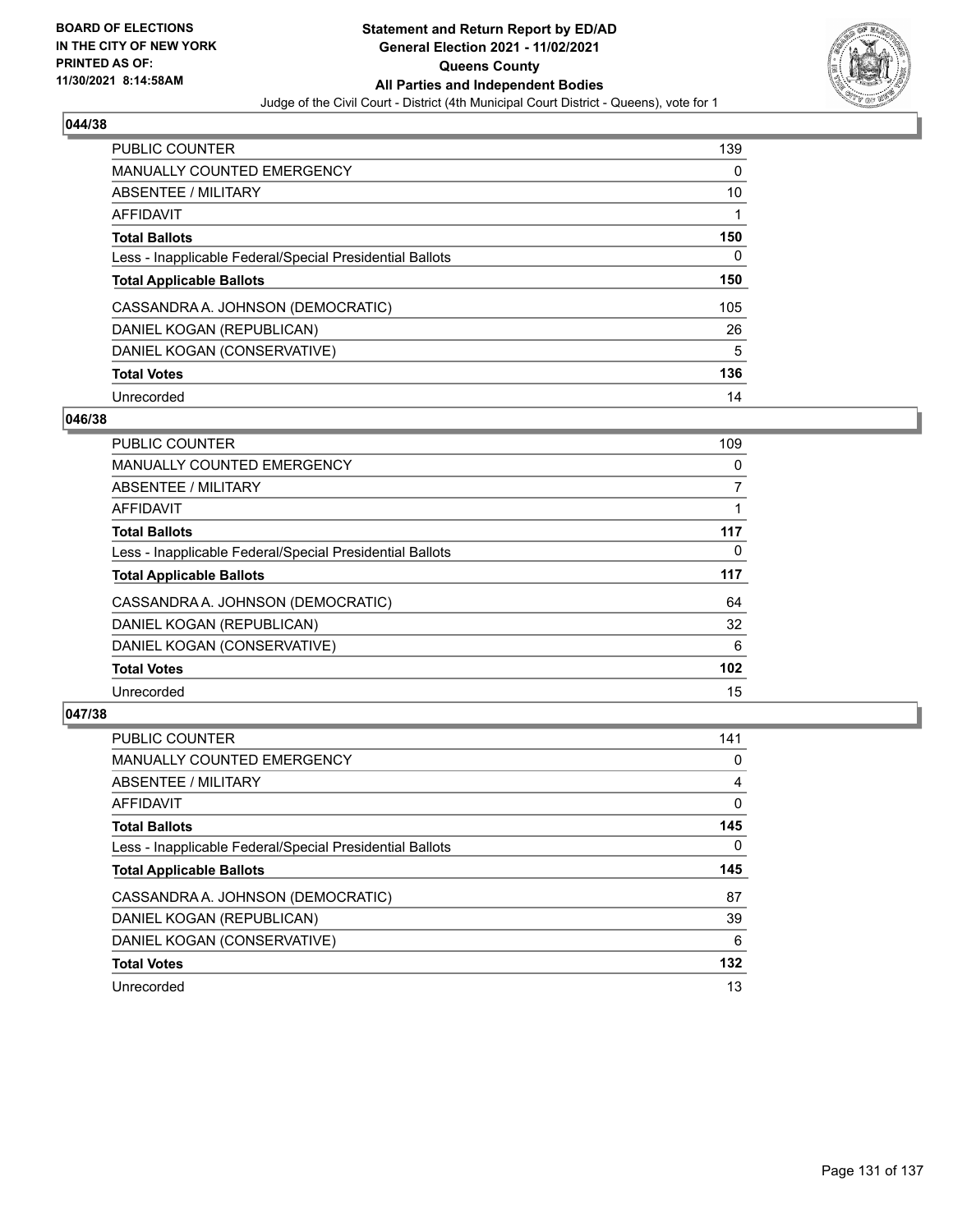

| <b>PUBLIC COUNTER</b>                                    | 188 |
|----------------------------------------------------------|-----|
| <b>MANUALLY COUNTED EMERGENCY</b>                        | 0   |
| ABSENTEE / MILITARY                                      | 14  |
| <b>AFFIDAVIT</b>                                         | 0   |
| <b>Total Ballots</b>                                     | 202 |
| Less - Inapplicable Federal/Special Presidential Ballots | 0   |
|                                                          |     |
| <b>Total Applicable Ballots</b>                          | 202 |
| CASSANDRA A. JOHNSON (DEMOCRATIC)                        | 95  |
| DANIEL KOGAN (REPUBLICAN)                                | 75  |
| DANIEL KOGAN (CONSERVATIVE)                              | 9   |
| <b>Total Votes</b>                                       | 179 |

## **049/38**

| <b>PUBLIC COUNTER</b>                                    | 127      |
|----------------------------------------------------------|----------|
| <b>MANUALLY COUNTED EMERGENCY</b>                        | 0        |
| ABSENTEE / MILITARY                                      | 4        |
| <b>AFFIDAVIT</b>                                         | 0        |
| <b>Total Ballots</b>                                     | 131      |
| Less - Inapplicable Federal/Special Presidential Ballots | $\Omega$ |
| <b>Total Applicable Ballots</b>                          | 131      |
| CASSANDRA A. JOHNSON (DEMOCRATIC)                        | 78       |
| DANIEL KOGAN (REPUBLICAN)                                | 37       |
| DANIEL KOGAN (CONSERVATIVE)                              | 5        |
| <b>Total Votes</b>                                       | 120      |
| Unrecorded                                               | 11       |

| <b>PUBLIC COUNTER</b>                                    | 151      |
|----------------------------------------------------------|----------|
| <b>MANUALLY COUNTED EMERGENCY</b>                        | 0        |
| ABSENTEE / MILITARY                                      | 8        |
| <b>AFFIDAVIT</b>                                         | $\Omega$ |
| <b>Total Ballots</b>                                     | 159      |
| Less - Inapplicable Federal/Special Presidential Ballots | 0        |
| <b>Total Applicable Ballots</b>                          | 159      |
| CASSANDRA A. JOHNSON (DEMOCRATIC)                        | 91       |
| DANIEL KOGAN (REPUBLICAN)                                | 48       |
| DANIEL KOGAN (CONSERVATIVE)                              | 5        |
|                                                          |          |
| <b>Total Votes</b>                                       | 144      |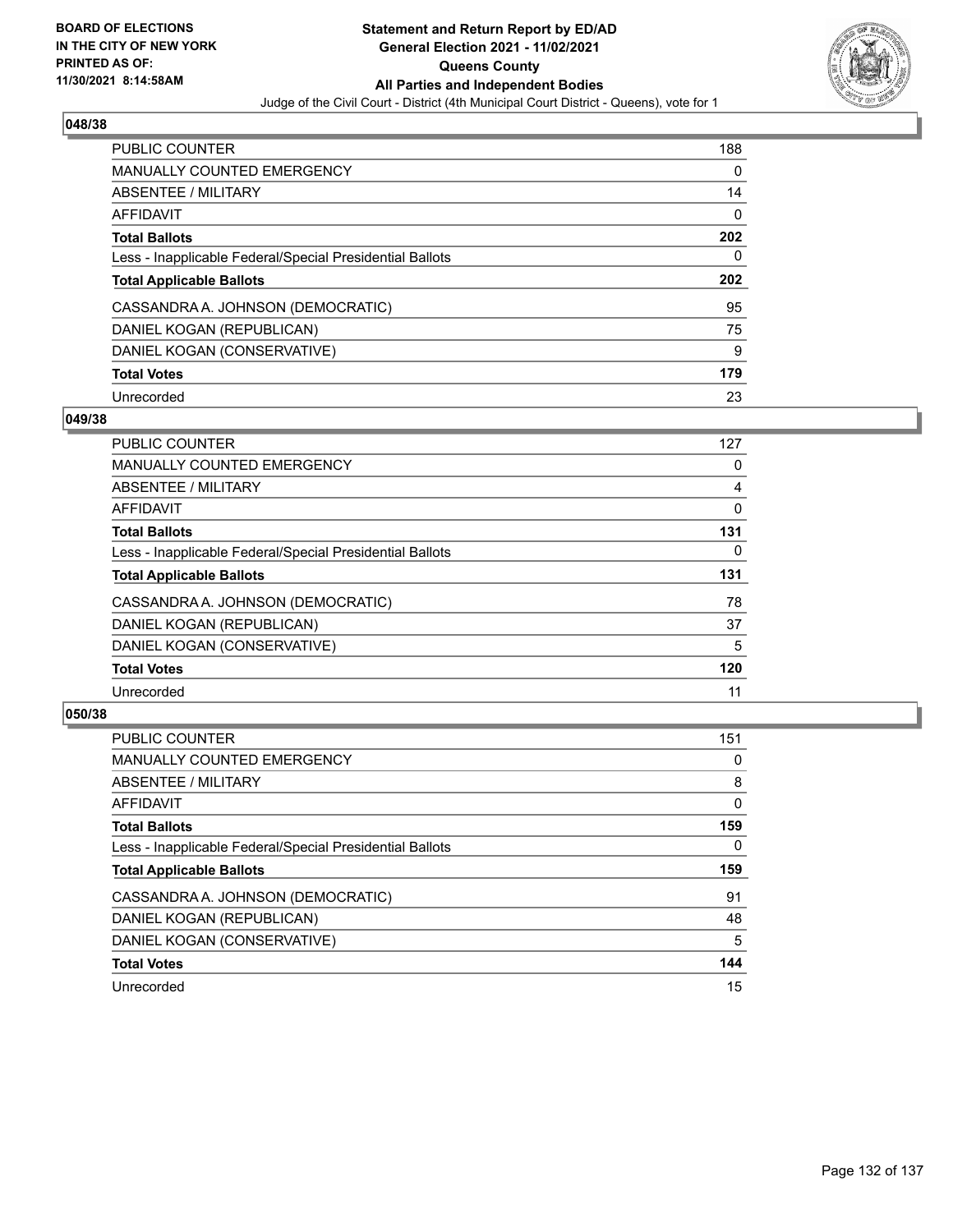

| <b>PUBLIC COUNTER</b>                                    | 175 |
|----------------------------------------------------------|-----|
| <b>MANUALLY COUNTED EMERGENCY</b>                        | 0   |
| ABSENTEE / MILITARY                                      | 23  |
| AFFIDAVIT                                                |     |
| <b>Total Ballots</b>                                     | 199 |
| Less - Inapplicable Federal/Special Presidential Ballots | 0   |
| <b>Total Applicable Ballots</b>                          | 199 |
| CASSANDRA A. JOHNSON (DEMOCRATIC)                        | 116 |
| DANIEL KOGAN (REPUBLICAN)                                | 49  |
| DANIEL KOGAN (CONSERVATIVE)                              | 9   |
| <b>Total Votes</b>                                       | 174 |
|                                                          |     |

## **052/38**

| <b>PUBLIC COUNTER</b>                                    | 182      |
|----------------------------------------------------------|----------|
| MANUALLY COUNTED EMERGENCY                               | 0        |
| ABSENTEE / MILITARY                                      | 11       |
| AFFIDAVIT                                                |          |
| <b>Total Ballots</b>                                     | 194      |
| Less - Inapplicable Federal/Special Presidential Ballots | $\Omega$ |
| <b>Total Applicable Ballots</b>                          | 194      |
| CASSANDRA A. JOHNSON (DEMOCRATIC)                        | 105      |
| DANIEL KOGAN (REPUBLICAN)                                | 68       |
| DANIEL KOGAN (CONSERVATIVE)                              | 7        |
| FELICIA SINGH (WRITE-IN)                                 |          |
| <b>Total Votes</b>                                       | 181      |
| Unrecorded                                               | 13       |

| <b>PUBLIC COUNTER</b>                                    | 70 |
|----------------------------------------------------------|----|
| <b>MANUALLY COUNTED EMERGENCY</b>                        | 0  |
| ABSENTEE / MILITARY                                      | 2  |
| AFFIDAVIT                                                | 0  |
| <b>Total Ballots</b>                                     | 72 |
| Less - Inapplicable Federal/Special Presidential Ballots | 0  |
| <b>Total Applicable Ballots</b>                          | 72 |
| CASSANDRA A. JOHNSON (DEMOCRATIC)                        | 36 |
| DANIEL KOGAN (REPUBLICAN)                                | 21 |
| DANIEL KOGAN (CONSERVATIVE)                              | 2  |
| <b>Total Votes</b>                                       | 59 |
| Unrecorded                                               | 13 |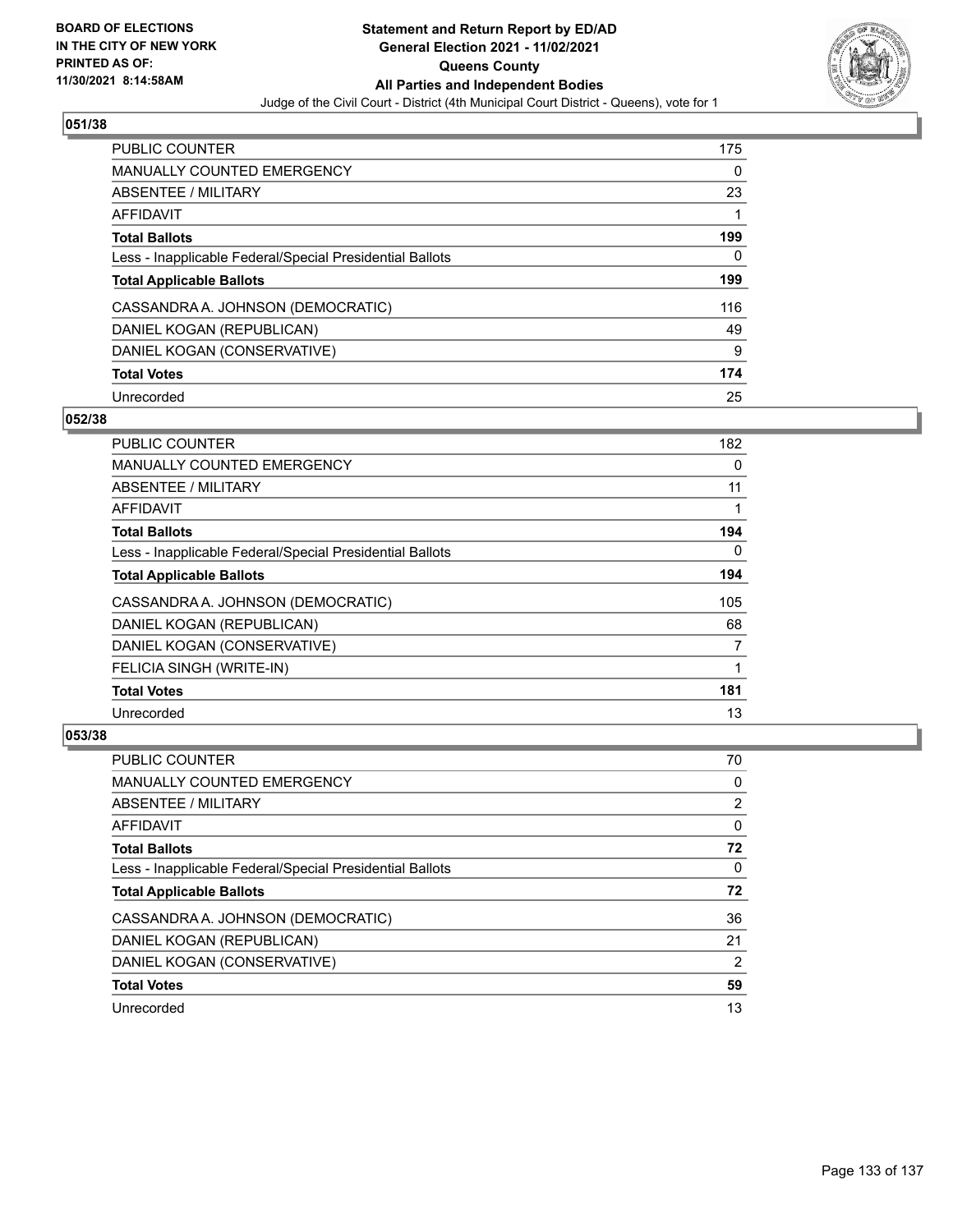

| <b>PUBLIC COUNTER</b>                                    | 222 |
|----------------------------------------------------------|-----|
| <b>MANUALLY COUNTED EMERGENCY</b>                        | 0   |
| ABSENTEE / MILITARY                                      | 11  |
| AFFIDAVIT                                                | 2   |
| <b>Total Ballots</b>                                     | 235 |
| Less - Inapplicable Federal/Special Presidential Ballots | 0   |
| <b>Total Applicable Ballots</b>                          | 235 |
| CASSANDRA A. JOHNSON (DEMOCRATIC)                        | 128 |
| DANIEL KOGAN (REPUBLICAN)                                | 75  |
| DANIEL KOGAN (CONSERVATIVE)                              | 9   |
| <b>Total Votes</b>                                       | 212 |
| Unrecorded                                               | 23  |

## **055/38**

| <b>PUBLIC COUNTER</b>                                    | 191      |
|----------------------------------------------------------|----------|
| <b>MANUALLY COUNTED EMERGENCY</b>                        | 0        |
| ABSENTEE / MILITARY                                      | 12       |
| <b>AFFIDAVIT</b>                                         | 0        |
| <b>Total Ballots</b>                                     | 203      |
| Less - Inapplicable Federal/Special Presidential Ballots | $\Omega$ |
| <b>Total Applicable Ballots</b>                          | 203      |
| CASSANDRA A. JOHNSON (DEMOCRATIC)                        | 117      |
| DANIEL KOGAN (REPUBLICAN)                                | 51       |
| DANIEL KOGAN (CONSERVATIVE)                              | 11       |
| <b>Total Votes</b>                                       | 179      |
| Unrecorded                                               | 24       |

| <b>PUBLIC COUNTER</b>                                    | 153 |
|----------------------------------------------------------|-----|
| MANUALLY COUNTED EMERGENCY                               | 0   |
| ABSENTEE / MILITARY                                      | 15  |
| AFFIDAVIT                                                | 0   |
| <b>Total Ballots</b>                                     | 168 |
| Less - Inapplicable Federal/Special Presidential Ballots | 0   |
| <b>Total Applicable Ballots</b>                          | 168 |
| CASSANDRA A. JOHNSON (DEMOCRATIC)                        | 109 |
| DANIEL KOGAN (REPUBLICAN)                                | 37  |
| DANIEL KOGAN (CONSERVATIVE)                              | 6   |
| UNATTRIBUTABLE WRITE-IN (WRITE-IN)                       |     |
| <b>Total Votes</b>                                       | 153 |
| Unrecorded                                               | 15  |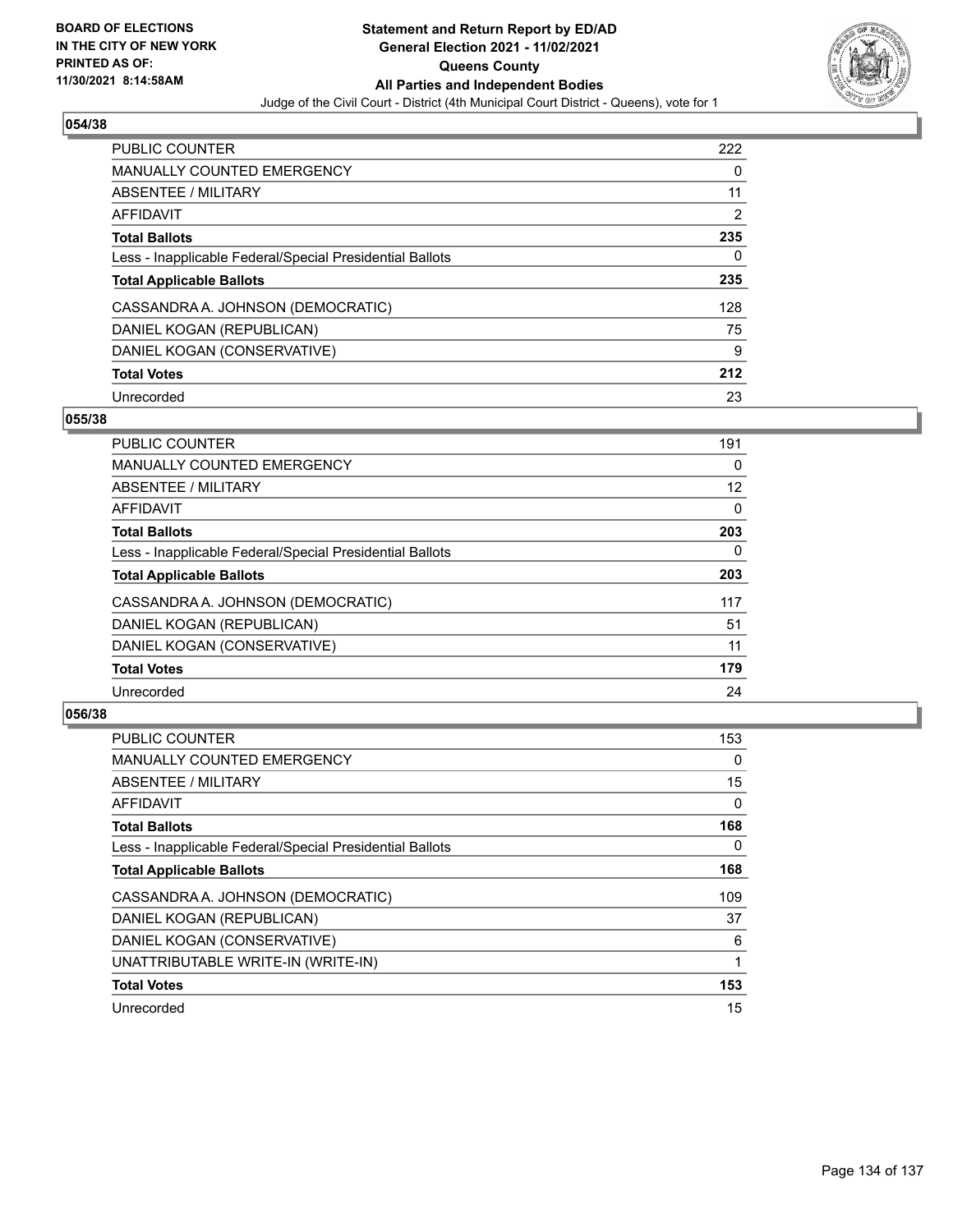

| <b>PUBLIC COUNTER</b>                                    | 197 |
|----------------------------------------------------------|-----|
| <b>MANUALLY COUNTED EMERGENCY</b>                        | 0   |
| ABSENTEE / MILITARY                                      | 11  |
| <b>AFFIDAVIT</b>                                         | 0   |
| <b>Total Ballots</b>                                     | 208 |
| Less - Inapplicable Federal/Special Presidential Ballots | 0   |
| <b>Total Applicable Ballots</b>                          | 208 |
| CASSANDRA A. JOHNSON (DEMOCRATIC)                        | 131 |
| DANIEL KOGAN (REPUBLICAN)                                | 52  |
| DANIEL KOGAN (CONSERVATIVE)                              | 7   |
| UNATTRIBUTABLE WRITE-IN (WRITE-IN)                       | 1   |
| <b>Total Votes</b>                                       | 191 |
| Unrecorded                                               | 17  |

# **058/38**

| <b>PUBLIC COUNTER</b>                                    | 220 |
|----------------------------------------------------------|-----|
| <b>MANUALLY COUNTED EMERGENCY</b>                        | 0   |
| ABSENTEE / MILITARY                                      | 20  |
| AFFIDAVIT                                                | 2   |
| <b>Total Ballots</b>                                     | 242 |
| Less - Inapplicable Federal/Special Presidential Ballots | 0   |
| <b>Total Applicable Ballots</b>                          | 242 |
| CASSANDRA A. JOHNSON (DEMOCRATIC)                        | 128 |
| DANIEL KOGAN (REPUBLICAN)                                | 65  |
| DANIEL KOGAN (CONSERVATIVE)                              | 11  |
| <b>Total Votes</b>                                       | 204 |
| Unrecorded                                               | 38  |

| <b>PUBLIC COUNTER</b>                                    | 207      |
|----------------------------------------------------------|----------|
| <b>MANUALLY COUNTED EMERGENCY</b>                        | $\Omega$ |
| ABSENTEE / MILITARY                                      | 19       |
| AFFIDAVIT                                                | 3        |
| <b>Total Ballots</b>                                     | 229      |
| Less - Inapplicable Federal/Special Presidential Ballots | $\Omega$ |
| <b>Total Applicable Ballots</b>                          | 229      |
| CASSANDRA A. JOHNSON (DEMOCRATIC)                        | 131      |
| DANIEL KOGAN (REPUBLICAN)                                | 64       |
| DANIEL KOGAN (CONSERVATIVE)                              | 11       |
| <b>Total Votes</b>                                       | 206      |
| Unrecorded                                               | 23       |
| 061/38 COMBINED into: 067/38                             |          |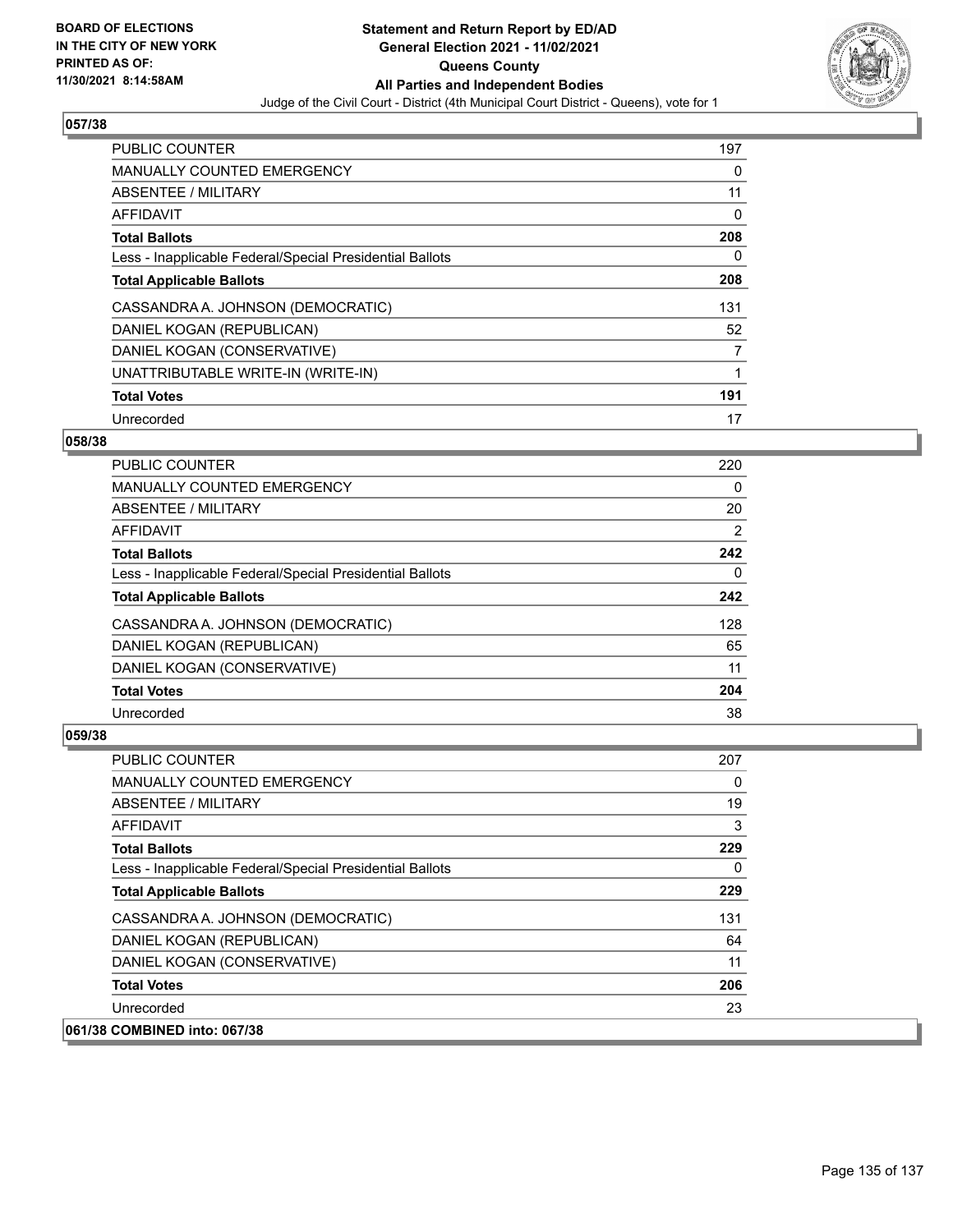

| <b>PUBLIC COUNTER</b>                                    | 143            |
|----------------------------------------------------------|----------------|
| <b>MANUALLY COUNTED EMERGENCY</b>                        | 0              |
| ABSENTEE / MILITARY                                      | 6              |
| <b>AFFIDAVIT</b>                                         | 0              |
| <b>Total Ballots</b>                                     | 149            |
| Less - Inapplicable Federal/Special Presidential Ballots | 0              |
| <b>Total Applicable Ballots</b>                          | 149            |
| CASSANDRA A. JOHNSON (DEMOCRATIC)                        | 88             |
| DANIEL KOGAN (REPUBLICAN)                                | 44             |
| DANIEL KOGAN (CONSERVATIVE)                              | $\overline{4}$ |
| <b>Total Votes</b>                                       | 136            |
| Unrecorded                                               | 13             |

## **067/38**

| <b>PUBLIC COUNTER</b>                                    | 171      |
|----------------------------------------------------------|----------|
| <b>MANUALLY COUNTED EMERGENCY</b>                        | 0        |
| ABSENTEE / MILITARY                                      | 4        |
| <b>AFFIDAVIT</b>                                         | 3        |
| <b>Total Ballots</b>                                     | 178      |
| Less - Inapplicable Federal/Special Presidential Ballots | $\Omega$ |
| <b>Total Applicable Ballots</b>                          | 178      |
| CASSANDRA A. JOHNSON (DEMOCRATIC)                        | 61       |
| DANIEL KOGAN (REPUBLICAN)                                | 79       |
| DANIEL KOGAN (CONSERVATIVE)                              | 12       |
| <b>Total Votes</b>                                       | 152      |
| Unrecorded                                               | 26       |

| <b>PUBLIC COUNTER</b>                                    | 196      |
|----------------------------------------------------------|----------|
| MANUALLY COUNTED EMERGENCY                               | $\Omega$ |
| ABSENTEE / MILITARY                                      | 16       |
| <b>AFFIDAVIT</b>                                         | $\Omega$ |
| <b>Total Ballots</b>                                     | 212      |
| Less - Inapplicable Federal/Special Presidential Ballots | 0        |
| <b>Total Applicable Ballots</b>                          | 212      |
| CASSANDRA A. JOHNSON (DEMOCRATIC)                        | 113      |
| DANIEL KOGAN (REPUBLICAN)                                | 71       |
| DANIEL KOGAN (CONSERVATIVE)                              | 7        |
| <b>Total Votes</b>                                       | 191      |
| Unrecorded                                               | 21       |